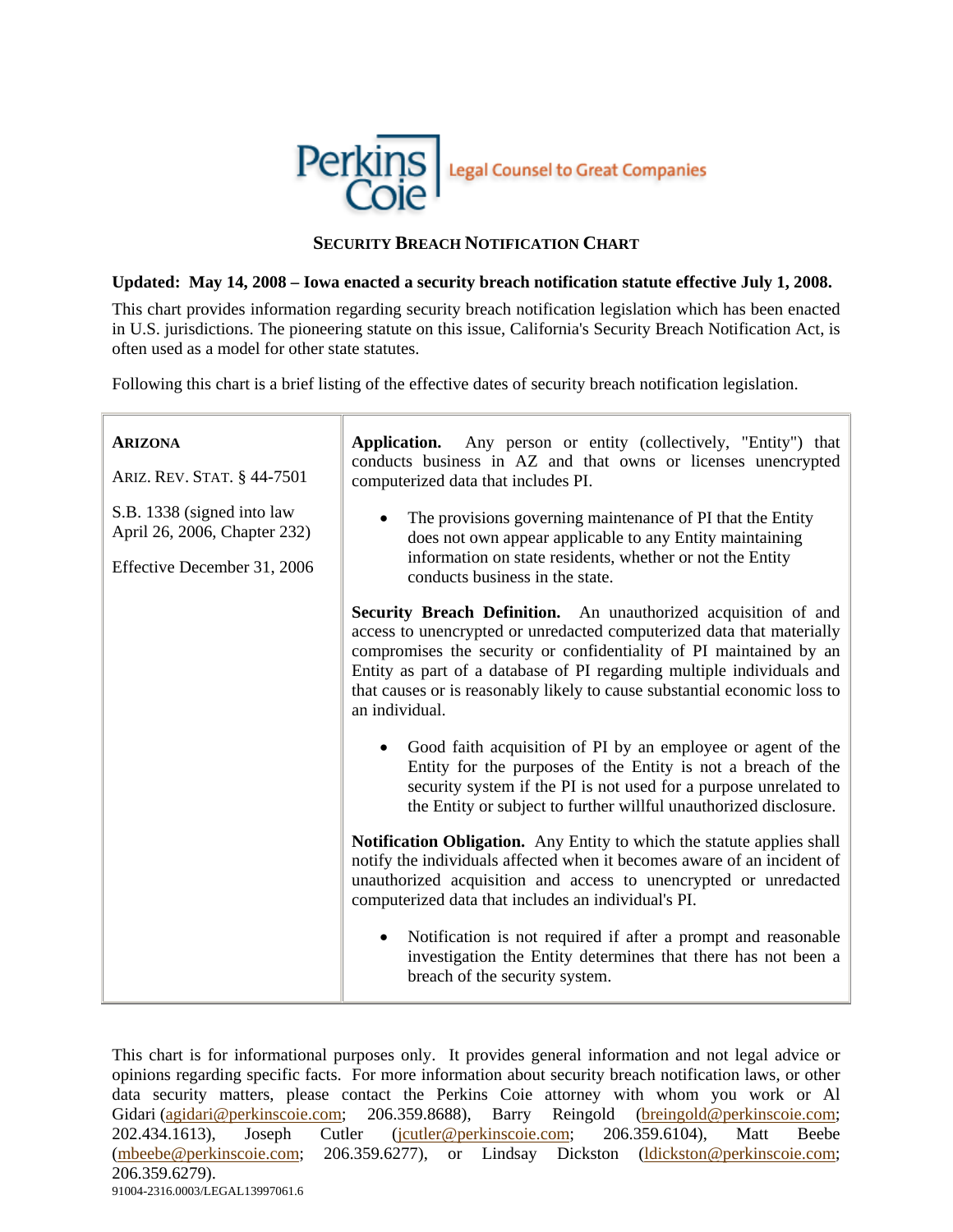**Third Party Data Notification.** If an Entity maintains unencrypted data that includes PI that the Entity does not own, the Entity shall notify and cooperate with the owner or the licensee of the information of any breach of the security of the system following discovery of the breach without unreasonable delay. Cooperation shall include sharing information relevant to the breach of the security of the system with the owner or licensee. The person or entity that owns or licenses the computerized data shall provide notice to the individual. The Entity that maintained the data under an agreement with the owner or licensee is not required to provide notice to the individual unless the agreement stipulates otherwise. **Timing of Notification.** The disclosure shall be made in the most expedient manner possible and without unreasonable delay consistent with any measures necessary to determine the nature and scope of the breach, to identify the individual affected or to restore the reasonable integrity of the data system. **Personal Information Definition.** An individual's first name or first initial and last name in combination with any one or more of the following data elements, when the data element is not encrypted, redacted or secured by any other method rendering the element unreadable or unusable: • SSN; Number on a driver license issued pursuant to  $\S$  28- 3166 or number on a nonoperating ID license issued pursuant to § 28- 3165; • Financial account number or credit or debit card number in combination with any required security code, access code or password that would permit access to the individual's financial account; PI does not include publicly available information that is lawfully made available to the general public from the federal, state or local government. **Notice Required.** Notice of breaches may be provided by one of the following methods: Written Notice: • Telephonic Notice; • Electronic notice if the Entity's primary method of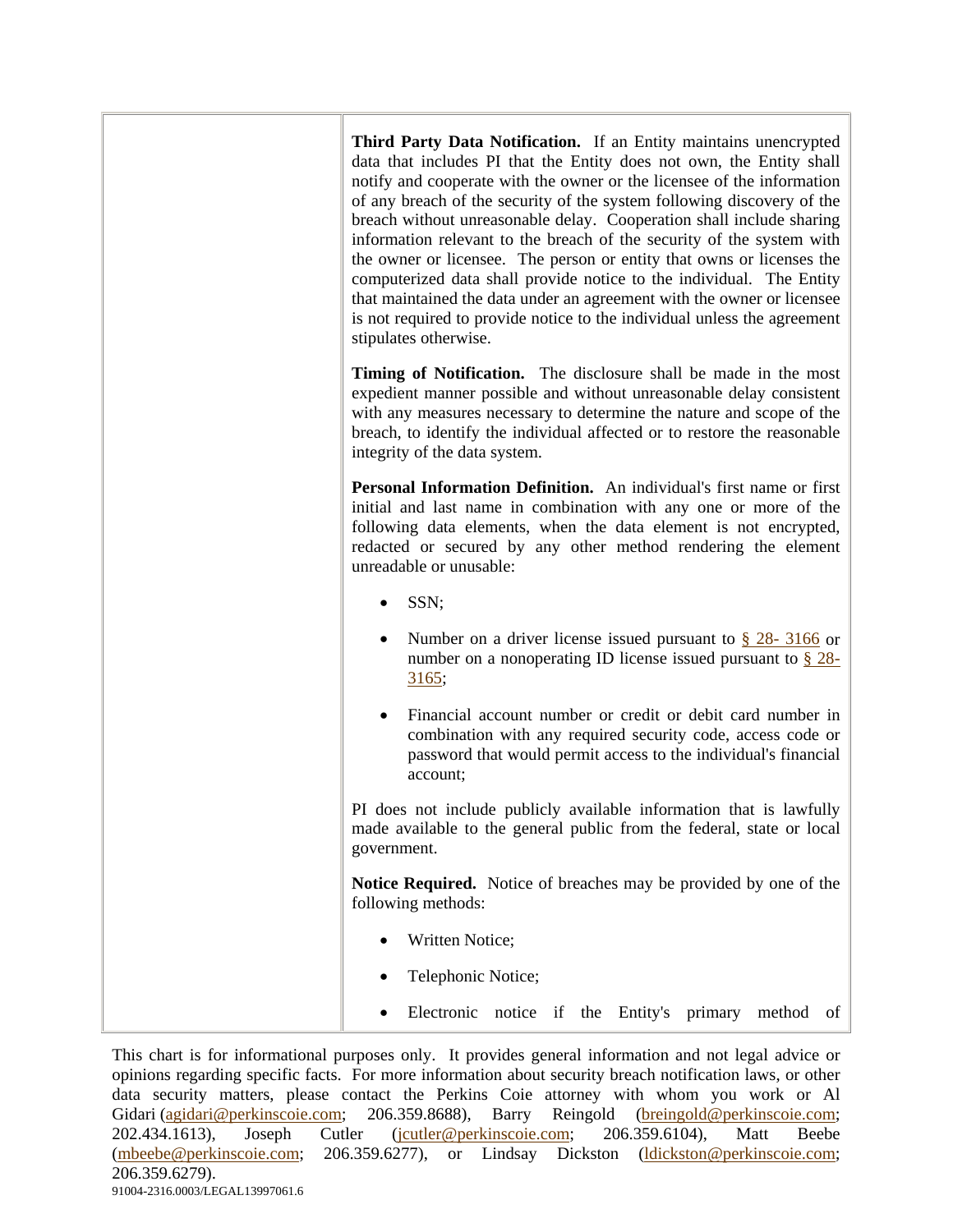| communication with the individual is by electronic means or is<br>consistent with the provisions regarding electronic records and<br>signatures set forth in P.L. 106-229; 114 Stat. 464; 15 United<br>States Code § 7001 (E-SIGN Act) (Note that this does not<br>necessarily require compliance with the E-SIGN Act).                                                                                                                                                    |
|----------------------------------------------------------------------------------------------------------------------------------------------------------------------------------------------------------------------------------------------------------------------------------------------------------------------------------------------------------------------------------------------------------------------------------------------------------------------------|
| Substitute Notice Available. If the Entity can demonstrate that the<br>cost of providing notice will exceed \$50,000 or that the affected class<br>of persons to be notified exceeds 100,000. Substitute notice shall<br>consist of all of the following:                                                                                                                                                                                                                  |
| Email notice if the Entity has email addresses for the<br>individuals subject to the notice;                                                                                                                                                                                                                                                                                                                                                                               |
| Conspicuous posting of the notice on the Web site of the<br>Entity if the Entity maintains one;                                                                                                                                                                                                                                                                                                                                                                            |
| Notification to major statewide media.                                                                                                                                                                                                                                                                                                                                                                                                                                     |
| <b>Exception: Compliance with Other Laws</b>                                                                                                                                                                                                                                                                                                                                                                                                                               |
| Primary Regulator. Notification pursuant to laws, rules,<br>regulations, guidances or guidelines established by an Entity's<br>primary or functional state regulator is sufficient for<br>compliance.                                                                                                                                                                                                                                                                      |
| GLBA. The provisions of this statute shall not apply to any<br>Entity who is subject to the provisions of Title V of the<br>Gramm-Leach-Bliley Act of 1999, Pub. L. No. 106-102.                                                                                                                                                                                                                                                                                           |
| HIPAA Covered Entities. A provider of health care, health<br>care service plan, health insurer, or a covered entity governed<br>by the medical privacy and security rules issued by the federal<br>Department of Health and Human Services, Parts 160 and 164<br>of Title 45 of the Code of Federal Regulations, established<br>pursuant to the Health Insurance Portability and<br>Accountability Act of 1996 (HIPAA) shall be deemed in<br>compliance with this chapter. |
| Other key provisions:                                                                                                                                                                                                                                                                                                                                                                                                                                                      |
| Delay for Law Enforcement. Notice may be delayed if a law<br>enforcement agency determines that the notice will impede a<br>criminal investigation. Notice required by the statute must be<br>made after the law enforcement agency determines that<br>notification will no longer impede the investigation.                                                                                                                                                               |
| AG Enforcement.<br>The AG may seek actual damages for                                                                                                                                                                                                                                                                                                                                                                                                                      |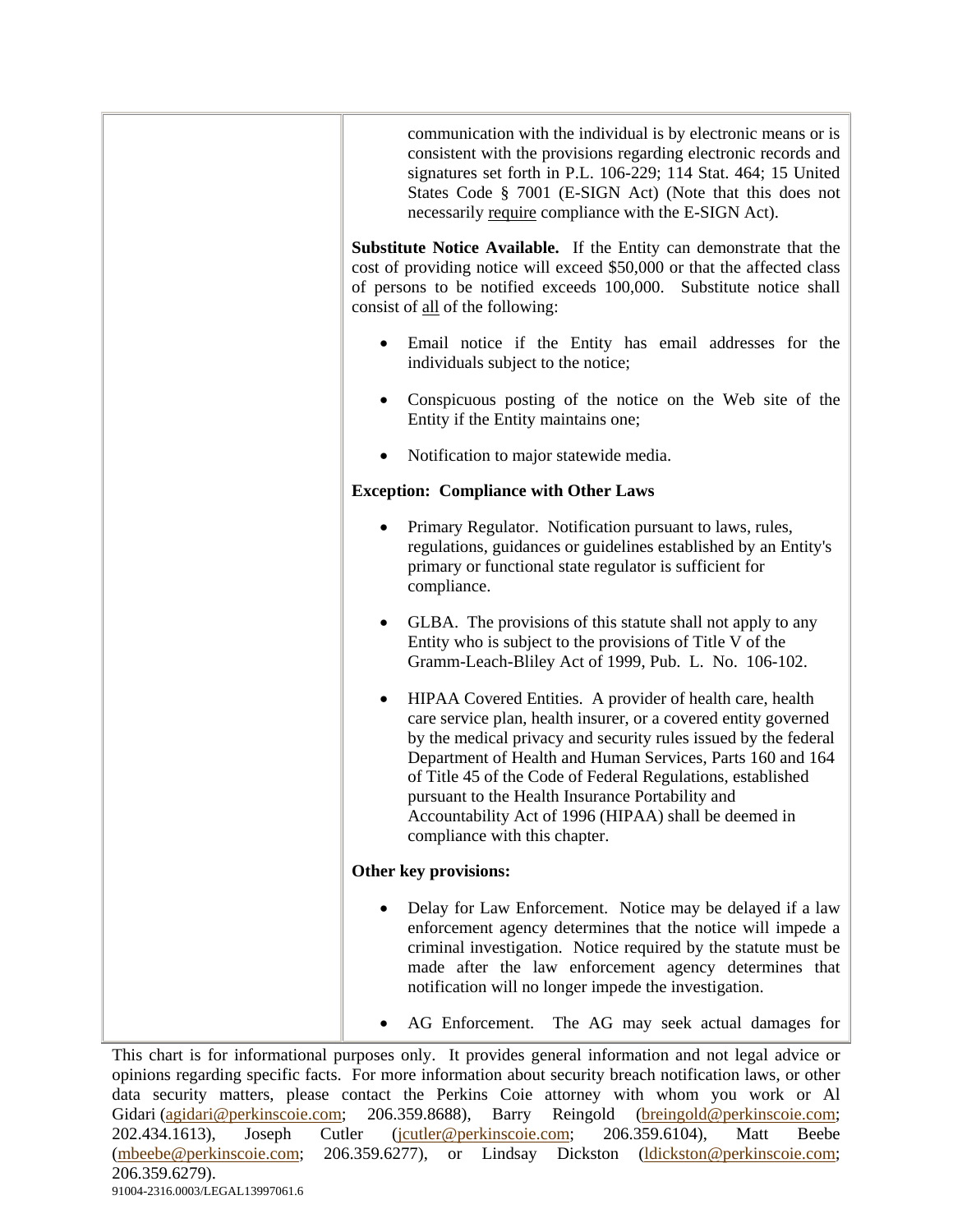|                                                                                      | willful and knowing violations, as well as a civil penalty not to<br>exceed \$10,000 per breach or series of similar breaches.                                                                                                                                                                                                                                                |
|--------------------------------------------------------------------------------------|-------------------------------------------------------------------------------------------------------------------------------------------------------------------------------------------------------------------------------------------------------------------------------------------------------------------------------------------------------------------------------|
| <b>ARKANSAS</b><br>ARK. CODE ANN. §§ 4-110-<br>103-108.                              | Application.<br>Any person, business or state agency (collectively,<br>"Entity") that acquires, owns, or licenses computerized data that<br>includes PI.                                                                                                                                                                                                                      |
| S.B. 1167 (signed into law<br>March 31, 2005, Act 1526)<br>Effective August 12, 2005 | The provisions governing maintenance of PI are applicable to<br>any Entity maintaining information on AR residents, whether<br>or not organized or licensed under the laws of AR.                                                                                                                                                                                             |
|                                                                                      | <b>Security Breach Definition.</b><br>An unauthorized acquisition of<br>computerized data that compromises the security, confidentiality, or<br>integrity of PI maintained by an Entity.                                                                                                                                                                                      |
|                                                                                      | Good faith acquisition of PI by an employee or agent of the<br>Entity for the legitimate purposes of the Entity is not a breach<br>of the security system if the PI is not otherwise used or subject<br>to further unauthorized disclosure.                                                                                                                                   |
|                                                                                      | Notification Obligation. Any Entity to which the statute applies shall<br>disclose any breach of the security of the system following discovery<br>or notification of the breach of the security system to any resident of<br>AR whose unecrypted PI was, or is reasonably believed to have been,<br>acquired by an unauthorized person.                                      |
|                                                                                      | Notification not required if after a reasonable investigation the<br>Entity determines there is no reasonable likelihood of harm to<br>consumers.                                                                                                                                                                                                                             |
|                                                                                      | Third Party Data Notification. If an Entity maintains computerized<br>data that includes PI that the Entity does not own that Entity shall<br>notify the owner or licensee of the information of any breach of the<br>security of the system immediately following discovery if the PI was,<br>or is reasonably believed to have been, acquired by an unauthorized<br>person. |
|                                                                                      | <b>Timing Notification.</b><br>The disclosure shall be made in the most<br>expedient time and manner possible and without unreasonable delay,<br>subject to any measures necessary to determine the scope of the breach<br>and to restore the reasonable integrity of the data system.                                                                                        |
|                                                                                      | Personal Information Definition. An individual's first name, or first<br>initial and his or her last name in combination with any one or more of<br>the following data elements when either the name or the data element<br>is not encrypted or redacted:                                                                                                                     |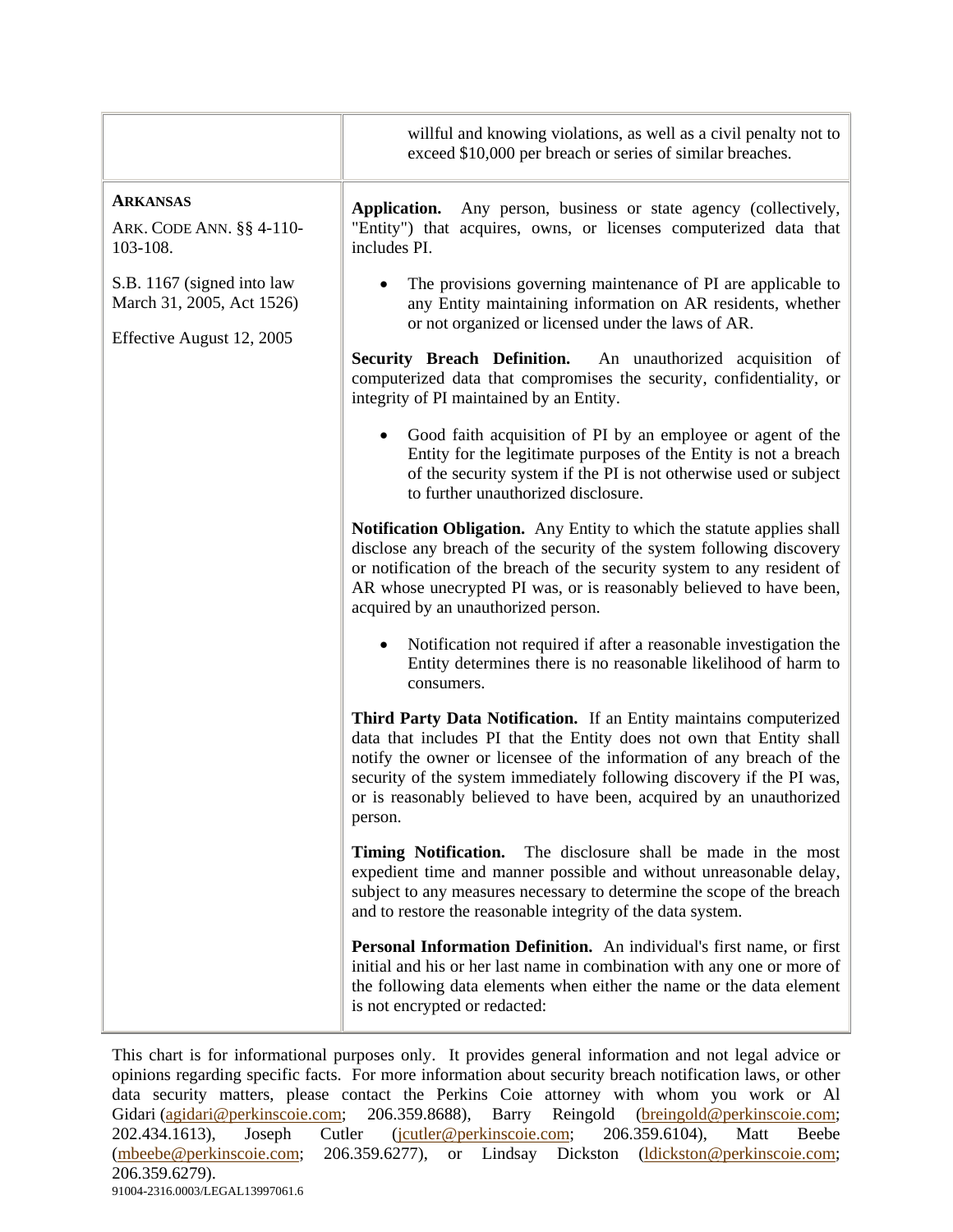| SSN;                                                                                                                                                                                                                                                                                                                                                                    |
|-------------------------------------------------------------------------------------------------------------------------------------------------------------------------------------------------------------------------------------------------------------------------------------------------------------------------------------------------------------------------|
| Driver's license number or AR ID card number;                                                                                                                                                                                                                                                                                                                           |
| Account number, credit card number, or debit card number in<br>combination with any required security code, access code, or<br>password that would permit access to an individual's financial<br>account; and                                                                                                                                                           |
| Medical<br>information<br>individually<br>identifiable<br>$\langle$ any<br>information, in electronic or physical form, regarding the<br>individual's medical history or medical treatment or diagnosis<br>by a health care professional).                                                                                                                              |
| PI does not include any publicly available directories containing<br>information an individual has voluntarily consented to have publicly<br>disseminated or listed, such as name, address, or telephone number.                                                                                                                                                        |
| Notice Required. Notice of breach may be provided by one of the<br>following methods:                                                                                                                                                                                                                                                                                   |
| Written notice;                                                                                                                                                                                                                                                                                                                                                         |
| Electronic mail notice if the notice provided is consistent with<br>the provisions regarding electronic methods and signatures set<br>for in P.L. 106-229; 114 Stat. 464; 15 United States Code §<br>$7001$ (E-SIGN Act).                                                                                                                                               |
| <b>Substitute Notice Available.</b> If the Entity demonstrates that the cost<br>of providing notice would exceed \$250,000, or that the affected class<br>of persons to be notified exceeds 500,000, or the Entity does not have<br>sufficient contact information. Substitute notice shall consist of all of<br>the following:                                         |
| Email notice when the Entity has an email address for the<br>subject persons;                                                                                                                                                                                                                                                                                           |
| Conspicuous posting of the notice on the Web site of the<br>Entity if the Entity maintains a Web site; and                                                                                                                                                                                                                                                              |
| Notification by statewide media.                                                                                                                                                                                                                                                                                                                                        |
| <b>Exception: Own Notification Policy.</b> Any Entity that maintains its<br>own notification procedures as part of an information security policy<br>for the treatment of PI and is otherwise consistent with the timing<br>requirements of the statute shall be deemed to be in compliance with<br>the notification requirements of the statute if the Entity notifies |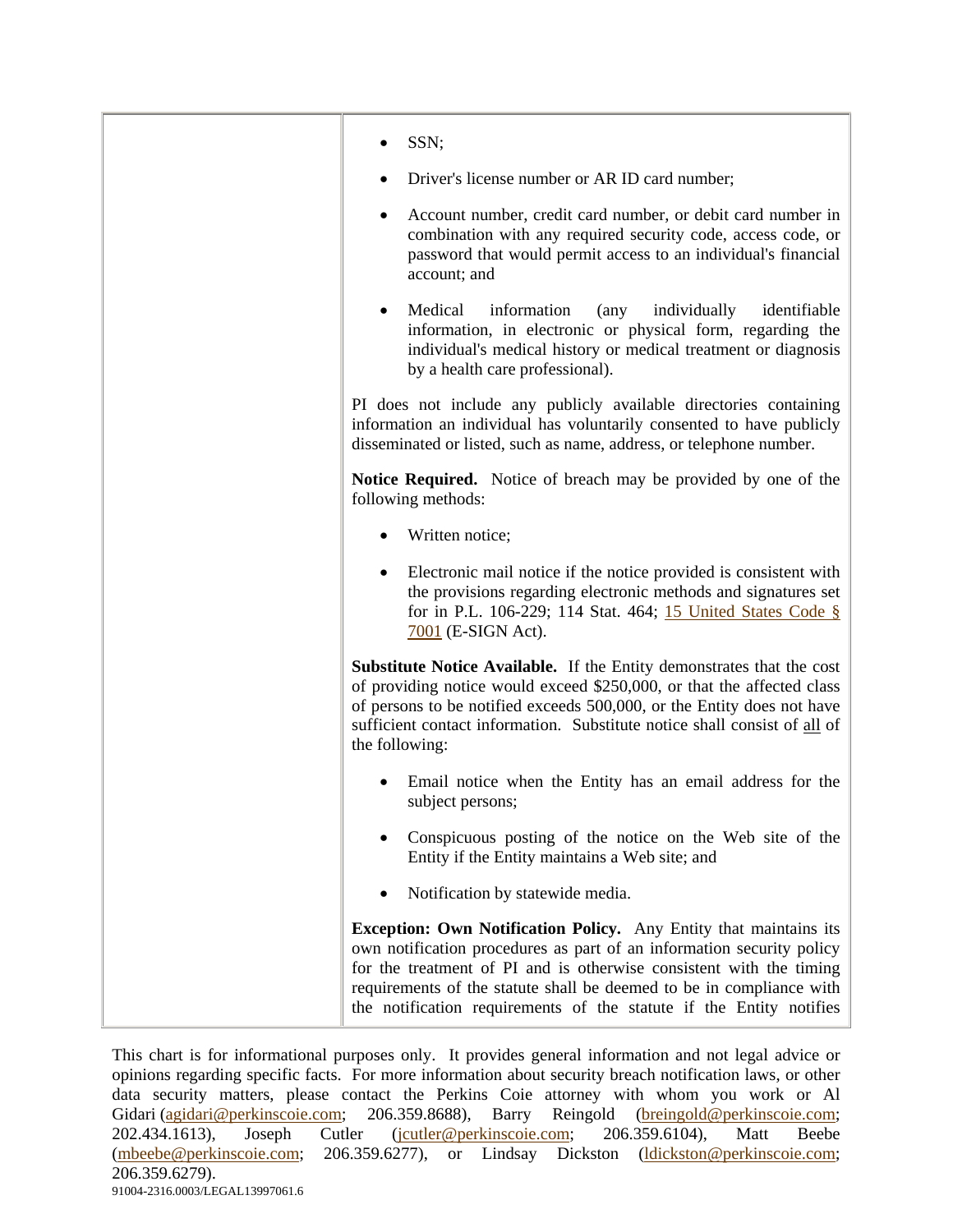|                                                   | affected persons in accordance with its policies in the event of a<br>security breach.                                                                                                                                                                                                                                                                                      |
|---------------------------------------------------|-----------------------------------------------------------------------------------------------------------------------------------------------------------------------------------------------------------------------------------------------------------------------------------------------------------------------------------------------------------------------------|
|                                                   | Other key provisions:                                                                                                                                                                                                                                                                                                                                                       |
|                                                   | Delay for Law Enforcement. Notice may be delayed if a law<br>enforcement agency determines that the notice will impede a<br>criminal investigation. Notice required by the statute must be<br>made after the law enforcement agency determines that<br>notification will no longer impede the investigation.<br>AG Enforcement available.                                   |
|                                                   |                                                                                                                                                                                                                                                                                                                                                                             |
| <b>CALIFORNIA</b><br>CAL. CIV. CODE §§ 1798.82    | Application. Any person, business, or state agency (collectively,<br>"Entity") that does business in CA and owns or licenses computerized<br>data that contains PI.                                                                                                                                                                                                         |
| S.B. 1386 (signed into law<br>September 25, 2002) | The provisions governing maintenance of PI that the Entity<br>does not own appear applicable to any Entity maintaining                                                                                                                                                                                                                                                      |
| Effective July 1, 2003                            | information on CA residents, whether or not the Entity<br>conducts business in CA.                                                                                                                                                                                                                                                                                          |
|                                                   | Security Breach Definition. An unauthorized acquisition of<br>computerized data that compromises the security, confidentiality, or<br>integrity of PI maintained by the Entity.                                                                                                                                                                                             |
|                                                   | Notification Obligation. Any Entity to which the statute applies shall<br>disclose any breach of the security of the system following discovery<br>or notification of the breach in the security of the data to any CA<br>resident whose unencrypted PI was, or is reasonably believed to have<br>been, acquired by an unauthorized person.                                 |
|                                                   | Third Party Data Notification. If an Entity maintains computerized<br>data that includes PI that the Entity does not own, the Entity must<br>notify the owner or licensee of the information of any breach of the<br>security of the data immediately following discovery, if the PI was, or<br>is reasonably believed to have been, acquired by an unauthorized<br>person. |
|                                                   | Timing of Notification. The disclosure shall be made in the most<br>expedient time possible and without unreasonable delay, consistent<br>with any measures necessary to determine the scope of the breach and<br>restore the reasonable integrity of the data system.                                                                                                      |
|                                                   | Personal Information Definition. An individual's first name or first<br>initial and last name in combination with any one or more of the<br>following data elements, when either the name or the data elements are                                                                                                                                                          |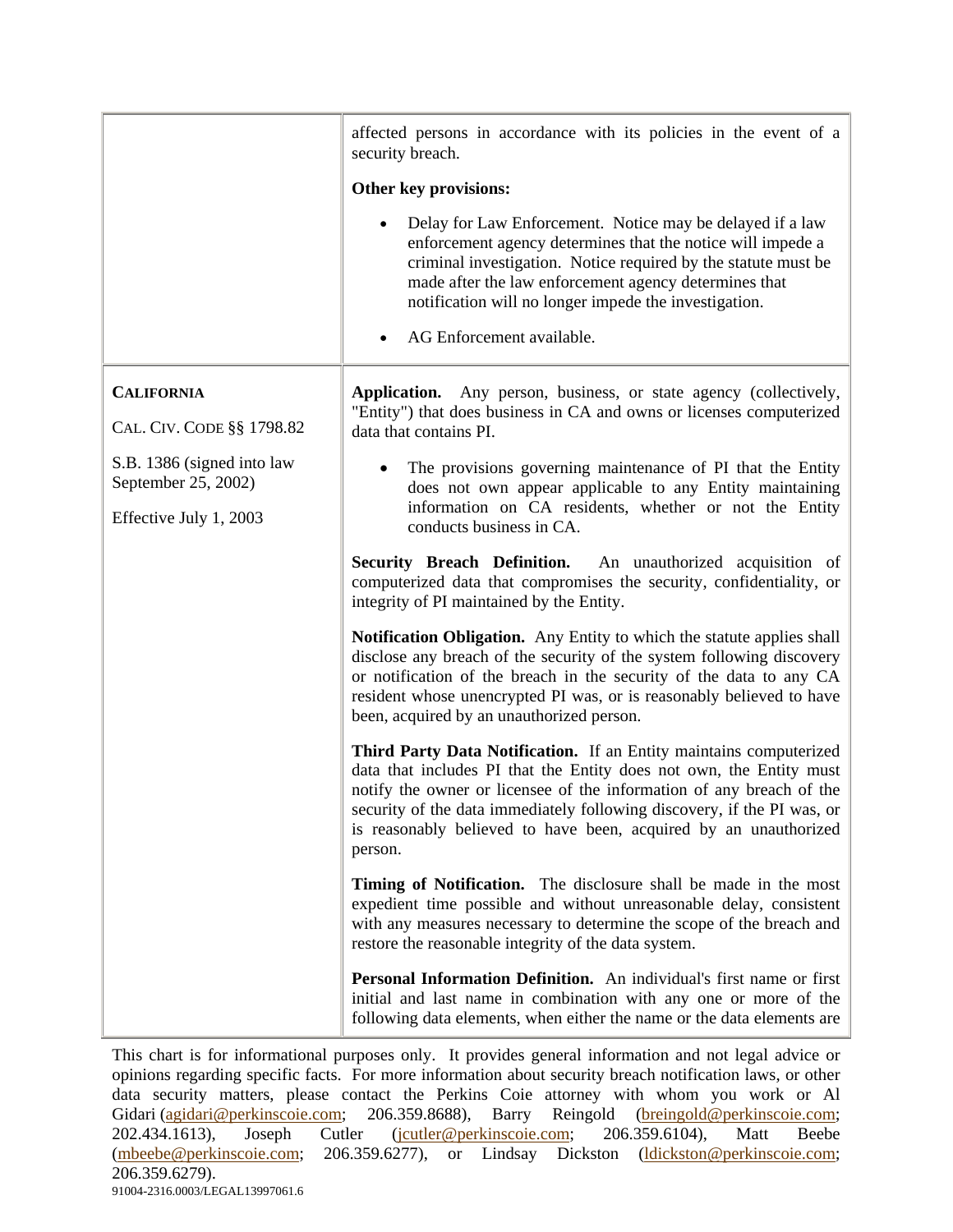| not encrypted:                                                                                                                                                                                                                                                                                                                          |
|-----------------------------------------------------------------------------------------------------------------------------------------------------------------------------------------------------------------------------------------------------------------------------------------------------------------------------------------|
| SSN;                                                                                                                                                                                                                                                                                                                                    |
| Driver's license number or CA ID card number;                                                                                                                                                                                                                                                                                           |
| Account number, credit or debit card number, in combination<br>with any required security code, access code, or password<br>(e.g., a PIN) that would permit access to an individual's<br>financial account;                                                                                                                             |
| Medical<br>information<br>(any information<br>regarding<br>an<br>individual's medical history, mental or physical condition, or<br>medical treatment or diagnosis by a health care professional);<br><b>or</b>                                                                                                                          |
| Health insurance information (an individual's health insurance<br>policy number or subscriber ID number, any unique identifier<br>used by a health insurer to identify the individual, or any<br>information in an individual's application and claims history,<br>including any appeals records);                                      |
| PI does not include publicly available information that is lawfully<br>made available to the general public from federal, state, or local<br>government records.                                                                                                                                                                        |
| Notice Required. Notice of breaches may be provided by one of the<br>following methods:                                                                                                                                                                                                                                                 |
| Written notice;                                                                                                                                                                                                                                                                                                                         |
| Electronic notice, if the notice provided is consistent with the<br>provisions regarding electronic records and signatures set forth<br>in P.L. 106-229; 114 Stat. 464; 15 United States Code § 7001<br>(E-SIGN Act).                                                                                                                   |
| <b>Substitute Notice Available.</b> If the Entity demonstrates that the cost<br>of providing notice would exceed \$250,000, or that the affected class<br>of subject persons to be notified exceeds 500,000, or the Entity does<br>not have sufficient contact information. Substitute notice shall consist<br>of all of the following: |
| Email notice when the Entity has an email address for the<br>subject persons;                                                                                                                                                                                                                                                           |
| Conspicuous posting of the notice on the Entity's Web site<br>page, if the Entity maintains one;                                                                                                                                                                                                                                        |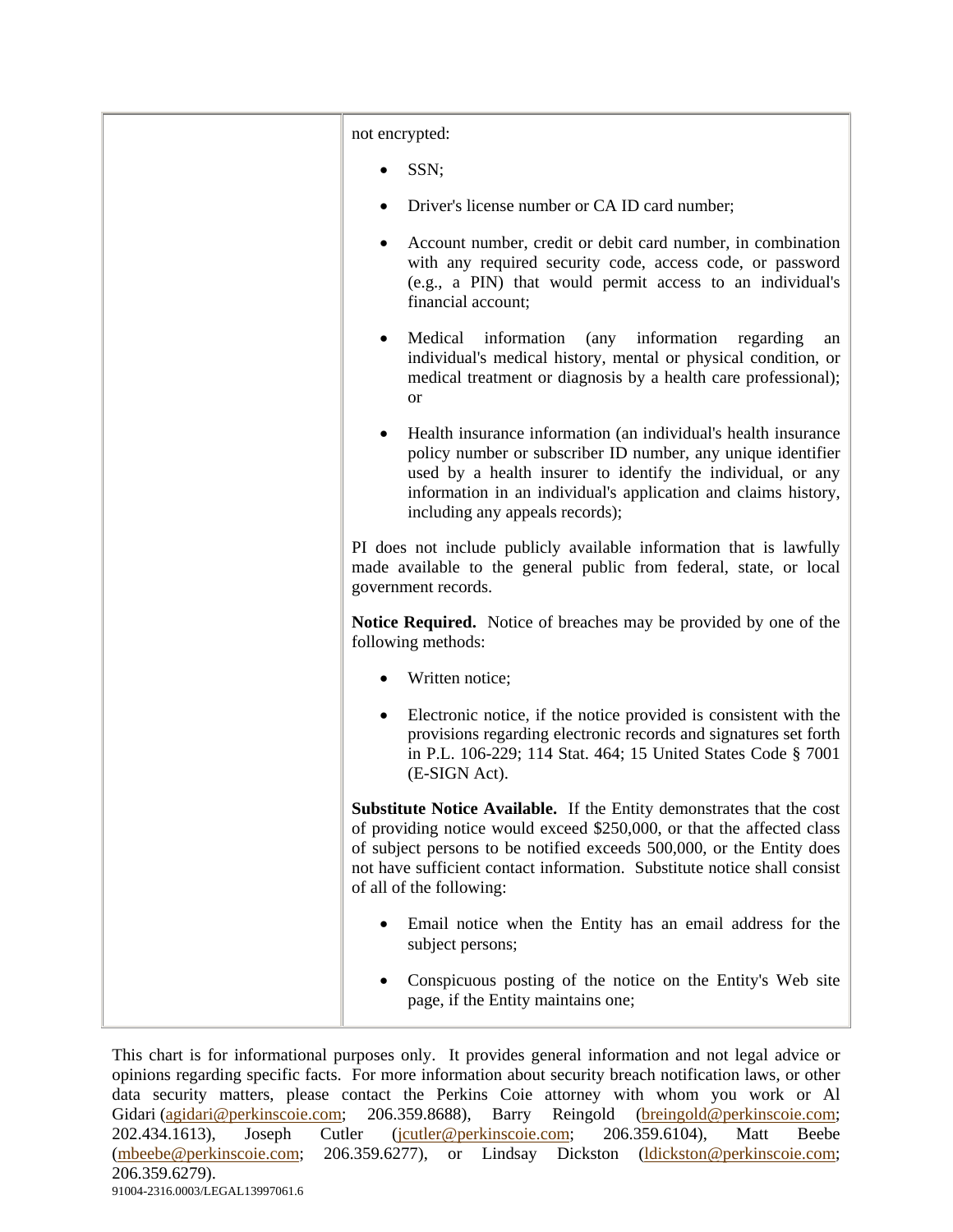|                                                                                                                              | Notification to major statewide media.<br><b>Exception: Own Notification Policy.</b> Any Entity that maintains its<br>own notification procedures as part of an information security policy<br>for the treatment of PI and is otherwise consistent with the timing<br>requirements of the statute shall be deemed in compliance with the<br>notification requirements of the statute if it notifies subject persons in<br>accordance with its policies in the event of a security breach.<br><b>Other Key Provisions:</b><br>Delay for Law Enforcement. Notification may be delayed if                                                                                                                                                                                                                                                                                                                                                                                                                                                                                                                                                                                                                                                                                                                                                                                                           |
|------------------------------------------------------------------------------------------------------------------------------|--------------------------------------------------------------------------------------------------------------------------------------------------------------------------------------------------------------------------------------------------------------------------------------------------------------------------------------------------------------------------------------------------------------------------------------------------------------------------------------------------------------------------------------------------------------------------------------------------------------------------------------------------------------------------------------------------------------------------------------------------------------------------------------------------------------------------------------------------------------------------------------------------------------------------------------------------------------------------------------------------------------------------------------------------------------------------------------------------------------------------------------------------------------------------------------------------------------------------------------------------------------------------------------------------------------------------------------------------------------------------------------------------|
|                                                                                                                              | the law enforcement agency determines that the notification<br>will impede a criminal investigation. The notification required<br>by the statute shall be made after the law enforcement agency<br>determines that it will not compromise the investigation.                                                                                                                                                                                                                                                                                                                                                                                                                                                                                                                                                                                                                                                                                                                                                                                                                                                                                                                                                                                                                                                                                                                                     |
| <b>COLORADO</b><br>COL. REV. STAT. § 6-1-716<br>H.B. 1119 (signed into law<br>April 24, 2006)<br>Effective September 1, 2006 | Application.<br>An individual or a commercial entity (collectively,<br>"Entity") that conducts business in CO and that owns or licenses<br>computerized data that includes PI.<br>The provisions governing maintenance of PI that the Entity<br>$\bullet$<br>does not own appear applicable to any Entity maintaining<br>information on CO residents, whether or not the Entity<br>conducts business in CO.<br>Security Breach Definition. An unauthorized acquisition of<br>unencrypted computerized data that compromises the security,<br>confidentiality, or integrity of PI maintained by an Entity.<br>Good faith acquisition of PI by an employee or agent of an<br>Entity for the purposes of the Entity is not a breach of the<br>security of the system if the PI is not used for or is not subject<br>to further unauthorized disclosure.<br>Notification Obligation. An Entity that conducts business in CO and<br>that owns or licenses computerized data that includes PI about a<br>resident of CO shall, when it becomes aware of a breach of the<br>security system, give notice as soon as possible to the affected CO<br>resident.<br>Notification is not required if after a good faith, prompt and<br>reasonable investigation the Entity determines that PI has not<br>been and will not be misused.<br>Third Party Data Notification. If an Entity maintains computerized |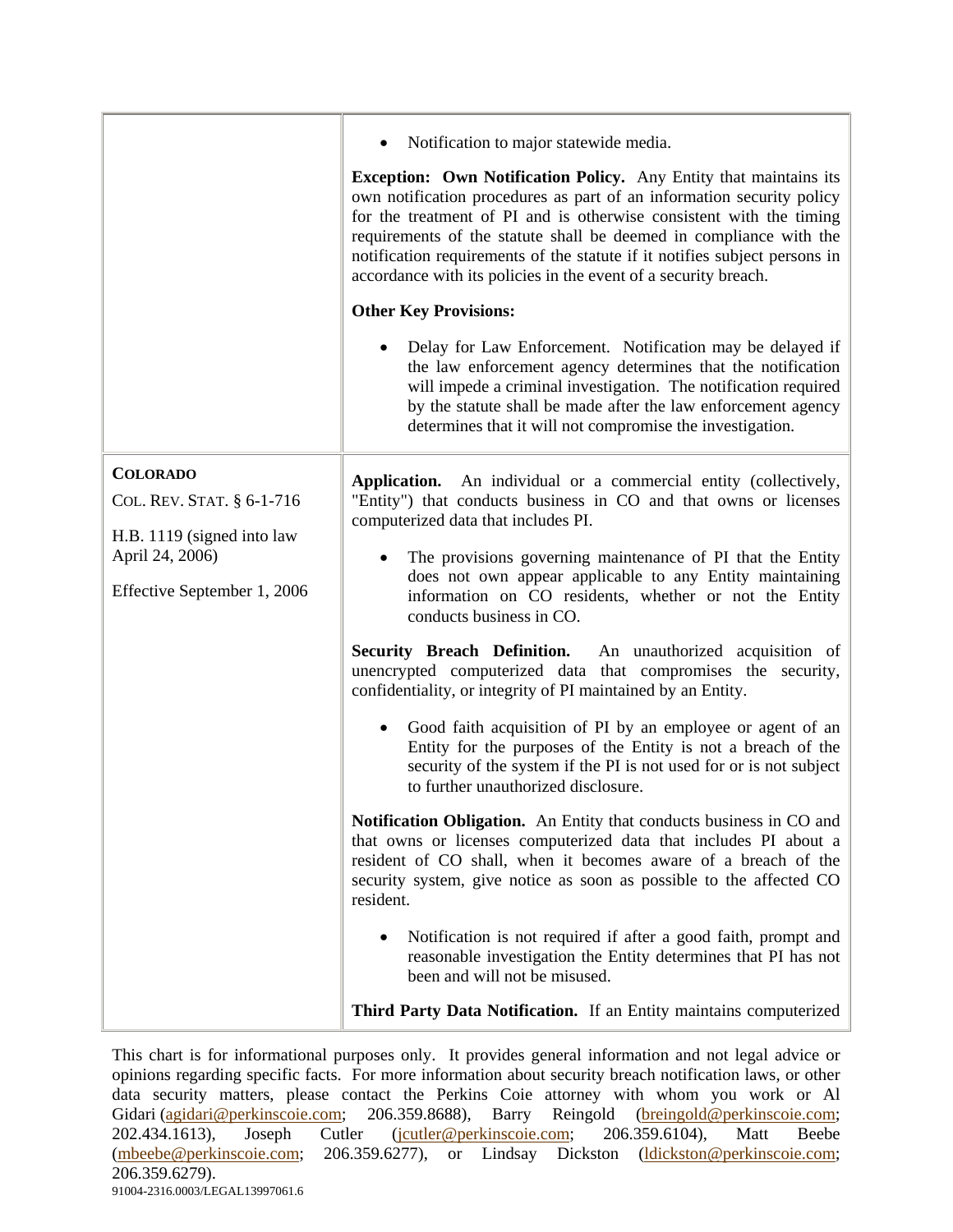| data that includes PI that the Entity does not own or license the Entity<br>shall give notice to and cooperate with the owner or licensee of the<br>information of any breach of the security system immediately<br>following discovery of a breach, if misuse of PI about a CO resident<br>occurred or is likely to occur. Cooperation includes sharing with the<br>owner or licensee information relevant to the breach; except that such<br>cooperation shall not be deemed to require the disclosure of<br>confidential business information or trade secrets. |
|--------------------------------------------------------------------------------------------------------------------------------------------------------------------------------------------------------------------------------------------------------------------------------------------------------------------------------------------------------------------------------------------------------------------------------------------------------------------------------------------------------------------------------------------------------------------|
| Timing of Notification. Notice shall be made in the most expedient<br>time possible and without unreasonable delay, consistent with any<br>measures necessary to determine the scope of the breach and to restore<br>the reasonable integrity of the computerized data system.                                                                                                                                                                                                                                                                                     |
| Personal Information Definition. A CO resident's first name or first<br>initial and last name in combination with any one or more of the<br>following data elements that relate to the resident, when the data<br>elements are not encrypted, redacted, or secured by any other method<br>rendering the name or the element unreadable or unusable:                                                                                                                                                                                                                |
| SSN;                                                                                                                                                                                                                                                                                                                                                                                                                                                                                                                                                               |
| Driver's license number or other ID card number;                                                                                                                                                                                                                                                                                                                                                                                                                                                                                                                   |
| Account number or credit card or debit card number, in<br>combination with any required security code, access code, or<br>password that would permit access to a resident's financial<br>account.                                                                                                                                                                                                                                                                                                                                                                  |
| PI does not include publicly available information that is lawfully<br>made available to the general public from federal, state, or local<br>government records or widely distributed media.                                                                                                                                                                                                                                                                                                                                                                       |
| <b>Notice Required.</b> Notice of breaches may be provided by one of the<br>following methods:                                                                                                                                                                                                                                                                                                                                                                                                                                                                     |
| Written notice to the postal address listed in the records of the<br>Entity;                                                                                                                                                                                                                                                                                                                                                                                                                                                                                       |
| Telephonic notice;                                                                                                                                                                                                                                                                                                                                                                                                                                                                                                                                                 |
| Electronic notice, if a primary means of communication by the<br>Entity with a Colorado resident is by electronic means or the<br>notice provided is consistent with the provisions regarding<br>email records and signatures set forth in P.L. 106-229; 114<br>Stat. 464; 15 United States Code § 7001. (Note that this does<br>not necessarily require compliance with the E-SIGN Act).                                                                                                                                                                          |
|                                                                                                                                                                                                                                                                                                                                                                                                                                                                                                                                                                    |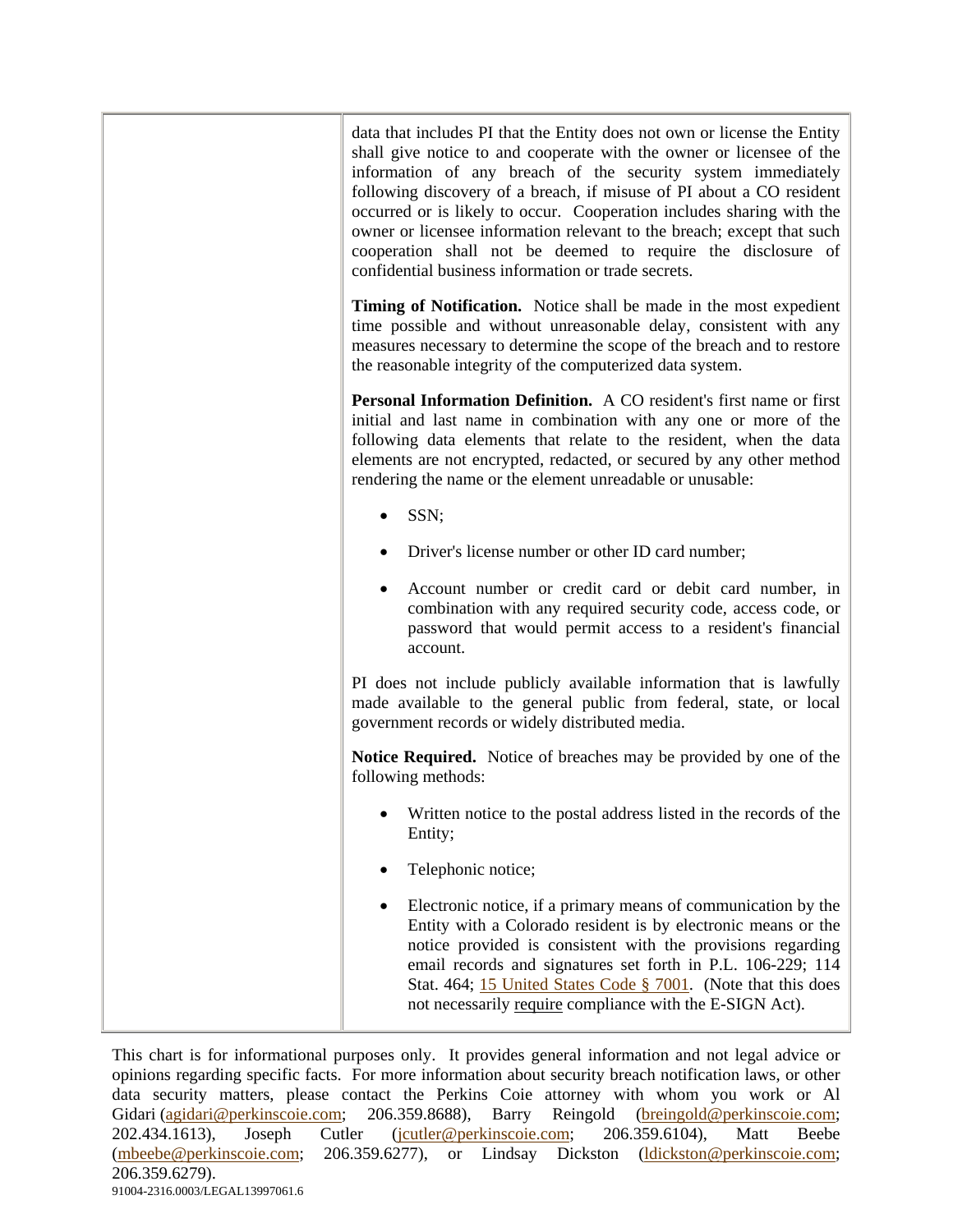| <b>Substitute Notice Available.</b> If the Entity required to provide notice<br>demonstrates that the cost of providing notice will exceed \$250,000, or<br>that the affected class of persons to be notified exceeds 250,000<br>Colorado residents, or Entity does not have sufficient contact<br>information to provide notice. Substitute notice shall consist of all of<br>the following:                                                                                                             |
|-----------------------------------------------------------------------------------------------------------------------------------------------------------------------------------------------------------------------------------------------------------------------------------------------------------------------------------------------------------------------------------------------------------------------------------------------------------------------------------------------------------|
| Email notice if the Entity has email addresses for the members<br>of the affected class of Colorado residents;                                                                                                                                                                                                                                                                                                                                                                                            |
| Conspicuous posting of the notice on the Web site of the<br>Entity if the Entity maintains one; and                                                                                                                                                                                                                                                                                                                                                                                                       |
| Notification to major statewide media.                                                                                                                                                                                                                                                                                                                                                                                                                                                                    |
| <b>Exception: Own Notification Policy.</b> Any Entity that maintains its<br>own notification procedures as part of an information security policy<br>for the treatment of PI and whose procedures are otherwise consistent<br>with the timing requirements of the statute shall be deemed to be in<br>compliance with the notice requirements of the statute if the Entity<br>notifies affected Colorado customers in accordance with its policies in<br>the event of a breach of security of the system. |
| <b>Exception: Compliance with Other Laws.</b>                                                                                                                                                                                                                                                                                                                                                                                                                                                             |
| Primary Regulator. Notification pursuant to laws, rules,<br>regulations, guidances or guidelines established by an Entity's<br>primary or functional state regulator is sufficient for<br>compliance                                                                                                                                                                                                                                                                                                      |
| GLBA. The provisions of this statute shall not apply to any<br>Entity who is subject to the provisions of Title V of the<br>Gramm-Leach-Bliley Act of 1999, Pub. L. No. 106-102.                                                                                                                                                                                                                                                                                                                          |
| Other key provisions:                                                                                                                                                                                                                                                                                                                                                                                                                                                                                     |
| Delay for Law Enforcement. Notice may be delayed if a law<br>enforcement agency determines that the notice will impede a<br>criminal investigation and the law enforcement agency has<br>notified the Entity that conducts business in Colorado not to<br>send notice required by the statute.                                                                                                                                                                                                            |
| Notification to Consumer Reporting Agencies. If more than<br>1,000 individuals are affected by a breach, many states require<br>the Entity to notify consumer reporting agencies that compile<br>and maintain files on consumers on a nationwide basis, as<br>defined by 15 U.S.C. § 1618a(p), of the number of notices that                                                                                                                                                                              |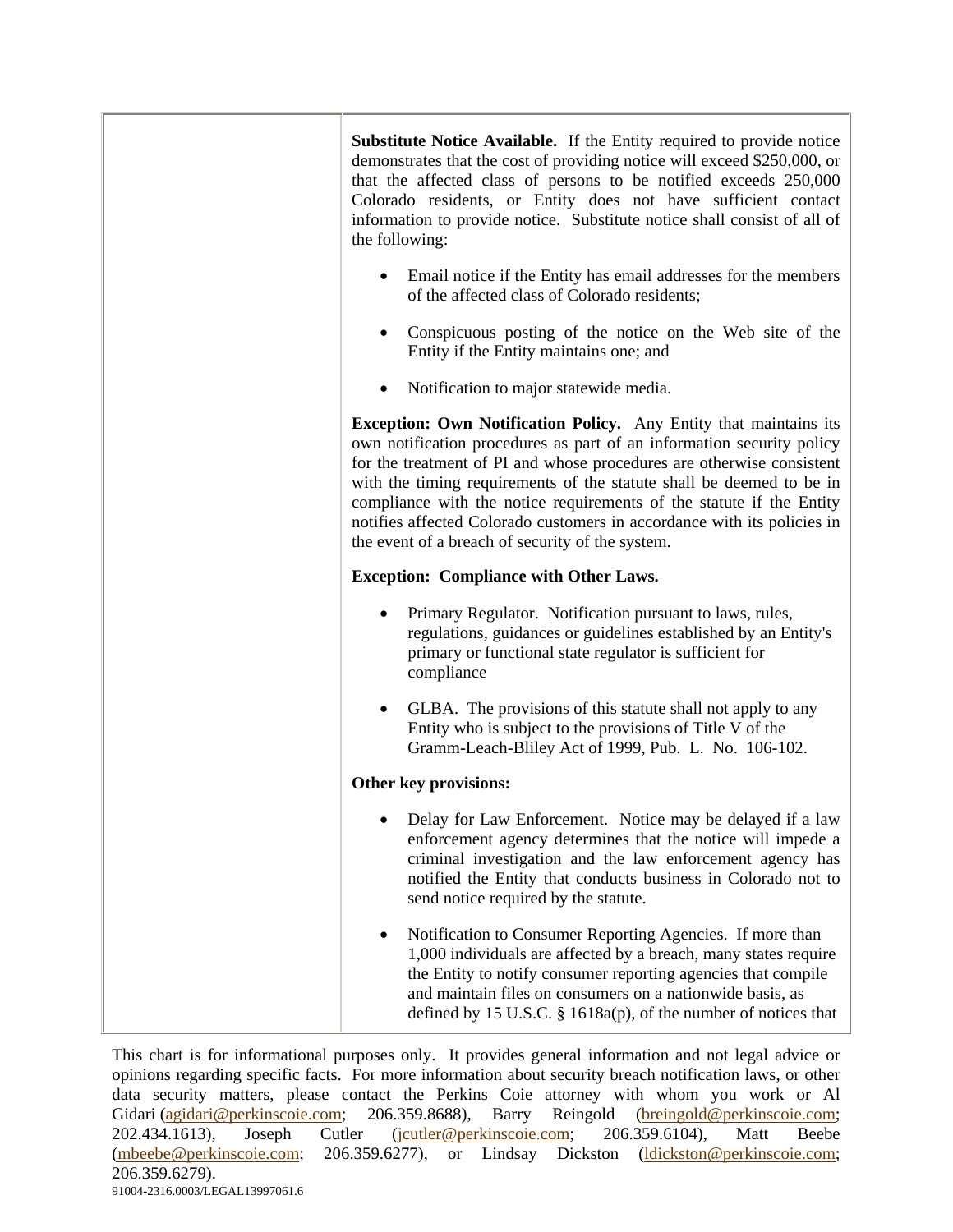|                                                                                                                                                 | the Entity provided to state residents and the timing of those<br>notices. This obligation does not require covered entities to<br>disclose names or other PI to the reporting agencies.<br>AG Enforcement.<br>The AG may seek direct damages and<br>injunctive relief.                                                                                                                                                                                                                                                                                                                                                                                                                                                                                                                                                                                                                                                                                                                                                                                                                                                                                                                                                                                                                                                                                                                                                                                                                                                                                                                                                                                                                                                                                                                                                                                                                                                      |
|-------------------------------------------------------------------------------------------------------------------------------------------------|------------------------------------------------------------------------------------------------------------------------------------------------------------------------------------------------------------------------------------------------------------------------------------------------------------------------------------------------------------------------------------------------------------------------------------------------------------------------------------------------------------------------------------------------------------------------------------------------------------------------------------------------------------------------------------------------------------------------------------------------------------------------------------------------------------------------------------------------------------------------------------------------------------------------------------------------------------------------------------------------------------------------------------------------------------------------------------------------------------------------------------------------------------------------------------------------------------------------------------------------------------------------------------------------------------------------------------------------------------------------------------------------------------------------------------------------------------------------------------------------------------------------------------------------------------------------------------------------------------------------------------------------------------------------------------------------------------------------------------------------------------------------------------------------------------------------------------------------------------------------------------------------------------------------------|
| <b>CONNECTICUT</b><br>CONN. GEN. STAT. § 36a-701b<br>S.B. 650 (signed into law June<br>8, 2005, Public Act 05-148)<br>Effective January 1, 2006 | Application. Any person, business or agency (collectively, "Entity")<br>who conducts business in CT, and who, in the ordinary course of such<br>Entity's business, owns, licenses or maintains computerized data that<br>includes PI.<br>The provisions governing maintenance of PI that the Entity<br>does not own appear applicable to any Entity maintaining<br>information on CT residents, whether or not the Entity<br>conducts business in CT.<br><b>Security Breach Definition.</b> Unauthorized access to or acquisition of<br>electronic files, media, databases or computerized data containing PI<br>when access to the PI has not been secured by encryption or by any<br>other method or technology that renders the PI unreadable or unusable.<br><b>Notification Obligation.</b> Any Entity to which the statute applies shall<br>disclose any breach of security following the discovery of the breach<br>to any CT resident whose PI was, or is reasonably believed to have<br>been, accessed by an unauthorized person through such breach of<br>security.<br>Third Party Data Notification. If an Entity maintains computerized<br>data that includes PI that the Entity does not own the Entity shall<br>notify the owner or licensee of the information of any breach of the<br>security of the data immediately following its discovery if the PI was,<br>or is reasonably believed to have been accessed by an unauthorized<br>person.<br>Timing of Notification.<br>The disclosure shall be made without<br>unreasonable delay, consistent with any measures necessary to<br>determine the nature and scope of the breach, to identify individuals<br>affected, or to restore the reasonable integrity of the data system.<br>Personal Information Definition. An individual's first name or first<br>initial and last name in combination with any one, or more, of the<br>following data:<br>SSN; |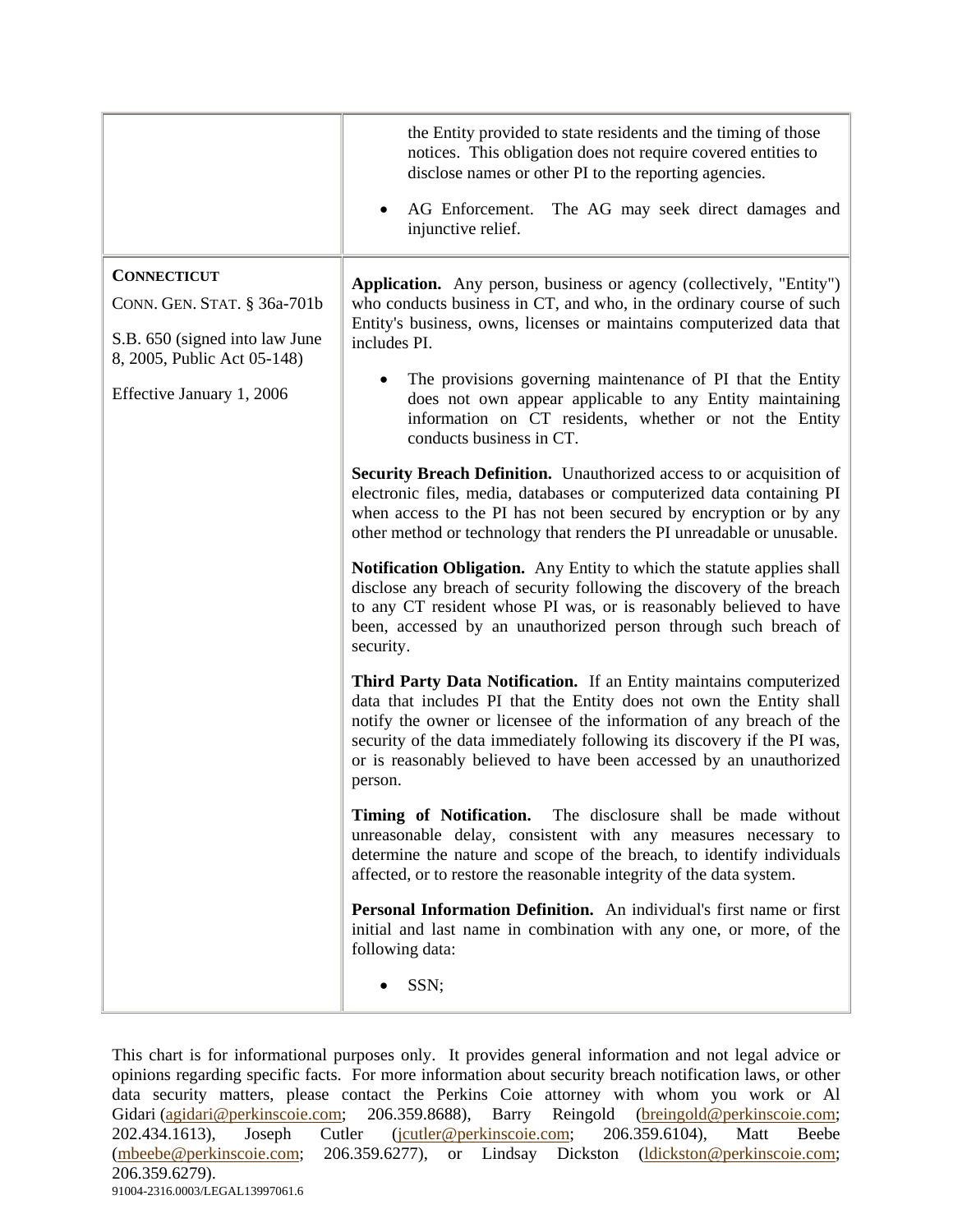| Driver's license number or CT ID card number;                                                                                                                                                                                                                                                                                                                                                                                                                                                                  |
|----------------------------------------------------------------------------------------------------------------------------------------------------------------------------------------------------------------------------------------------------------------------------------------------------------------------------------------------------------------------------------------------------------------------------------------------------------------------------------------------------------------|
| Account number, credit or debit card number, in combination<br>with any required security code, access code or password that<br>would permit access to an individual's financial account.                                                                                                                                                                                                                                                                                                                      |
| PI does not include publicly available information that is lawfully<br>made available to the general public from federal, state or local<br>government records or widely distributed media.                                                                                                                                                                                                                                                                                                                    |
| <b>Notice Required.</b> Notice of breaches may be provided by one of the<br>following methods:                                                                                                                                                                                                                                                                                                                                                                                                                 |
| Written notice;                                                                                                                                                                                                                                                                                                                                                                                                                                                                                                |
| Telephonic notice;                                                                                                                                                                                                                                                                                                                                                                                                                                                                                             |
| Electronic notice, provided such notice is consistent with the<br>$\bullet$<br>provisions regarding electronic records and signature set forth<br>in P.L. 106-229; 114 Stat. 464; 15 United States Code § 7001<br>(E-SIGN Act).                                                                                                                                                                                                                                                                                |
| <b>Substitute Notice Available.</b> If the Entity demonstrates that the cost<br>of providing notice would exceed \$250,000, or that the affected class<br>of subject persons to be notified exceeds 500,000 persons, or the Entity<br>does not have sufficient contact information. Substitute notice shall<br>consist of all the following:                                                                                                                                                                   |
| Email notice when the Entity has an email address for the<br>affected persons;                                                                                                                                                                                                                                                                                                                                                                                                                                 |
| Conspicuous posting of the notice on the Web site of the<br>Entity if the Entity maintains one; and                                                                                                                                                                                                                                                                                                                                                                                                            |
| Notification to major statewide media, including newspapers,<br>radio and television.                                                                                                                                                                                                                                                                                                                                                                                                                          |
| <b>Exception: Own Notification Policy.</b> Any Entity that maintains such<br>Entity's own security breach procedures as part of an information<br>security policy for the treatment of PI and otherwise complies with the<br>timing requirements of the statute, shall be deemed to be in<br>compliance with the security breach notification requirements of the<br>statute, provided such Entity notifies subject persons in accordance<br>with such Entity's policies in the event of a breach of security. |
| <b>Exception: Compliance with Other Laws.</b>                                                                                                                                                                                                                                                                                                                                                                                                                                                                  |
| Primary Regulator. Notification pursuant to laws, rules,                                                                                                                                                                                                                                                                                                                                                                                                                                                       |
|                                                                                                                                                                                                                                                                                                                                                                                                                                                                                                                |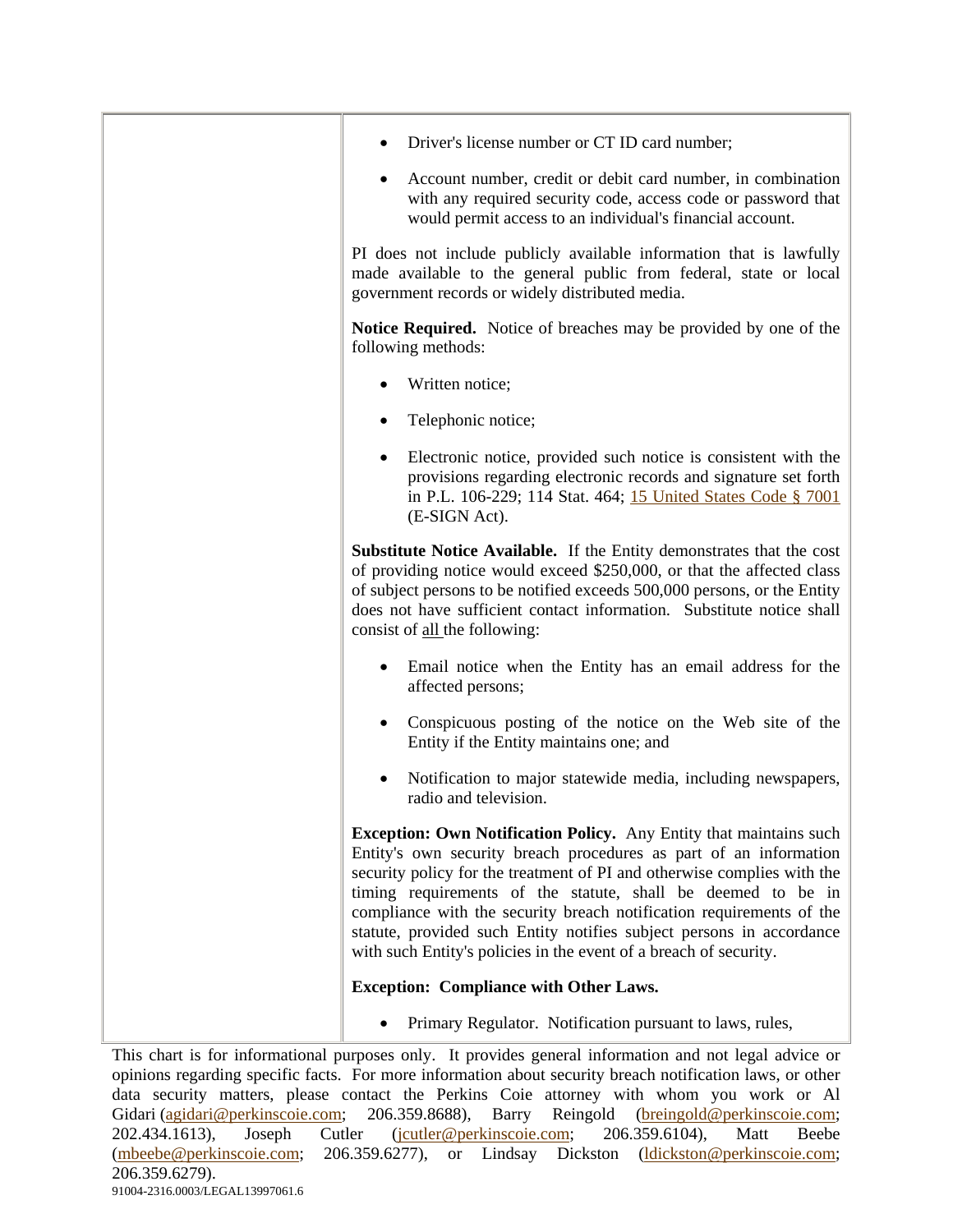|                                                                        | regulations, guidances or guidelines established by an Entity's<br>primary or functional state regulator is sufficient for<br>compliance.                                                                                                                                                                                                                                                                                                                                              |
|------------------------------------------------------------------------|----------------------------------------------------------------------------------------------------------------------------------------------------------------------------------------------------------------------------------------------------------------------------------------------------------------------------------------------------------------------------------------------------------------------------------------------------------------------------------------|
|                                                                        | Other key provisions:                                                                                                                                                                                                                                                                                                                                                                                                                                                                  |
|                                                                        | Delay for Law Enforcement. Notice may be delayed for a<br>reasonable period of time if a law enforcement agency<br>determines that the notice will impede a criminal investigation<br>and such law enforcement agency has made a request that<br>notification be delayed. Notice required by the statute must be<br>made after the law enforcement agency determines that<br>notification will no longer impede the investigation and so<br>notifies the Entity of such determination. |
|                                                                        | AG Enforcement. The AG may seek direct damages and<br>injunctive relief.                                                                                                                                                                                                                                                                                                                                                                                                               |
| <b>DELAWARE</b><br>DEL. CODE ANN. Tit. 6,<br>§§ 12B-101-104.           | Application. Any individual or commercial entity (collectively,<br>"Entity") that conducts business in DE and that owns or licenses<br>computerized data that includes PI about a resident of DE.                                                                                                                                                                                                                                                                                      |
| H.B. 116 (signed into law June<br>28, 2005)<br>Effective June 28, 2005 | The provisions governing maintenance of PI that the Entity<br>does not own appear applicable to any Entity maintaining<br>information on DE residents, whether or not the Entity<br>conducts business in DE.                                                                                                                                                                                                                                                                           |
|                                                                        | Security Breach Definition. An unauthorized acquisition of<br>unencrypted computerized data that compromises the security,<br>confidentiality, or integrity of PI maintained by an Entity.                                                                                                                                                                                                                                                                                             |
|                                                                        | Good faith acquisition of PI by an employee or agent of an<br>Entity for the purposes of the Entity is not a breach of the<br>security of the system, provided that the PI is not used or<br>subject to further unauthorized disclosure.                                                                                                                                                                                                                                               |
|                                                                        | Notification Obligation. Any Entity to which the statue applies shall,<br>when it becomes aware of a breach of the security of the system, notify<br>the affected DE resident.                                                                                                                                                                                                                                                                                                         |
|                                                                        | Notification not required if after a good faith, reasonable and<br>prompt investigation the Entity determines there is no<br>reasonable likelihood of harm to consumers.                                                                                                                                                                                                                                                                                                               |
|                                                                        | Third Party Data Notification.<br>An Entity that maintains<br>computerized data that includes PI that the Entity does not own or<br>license shall give notice to and cooperate with the owner or licensee of                                                                                                                                                                                                                                                                           |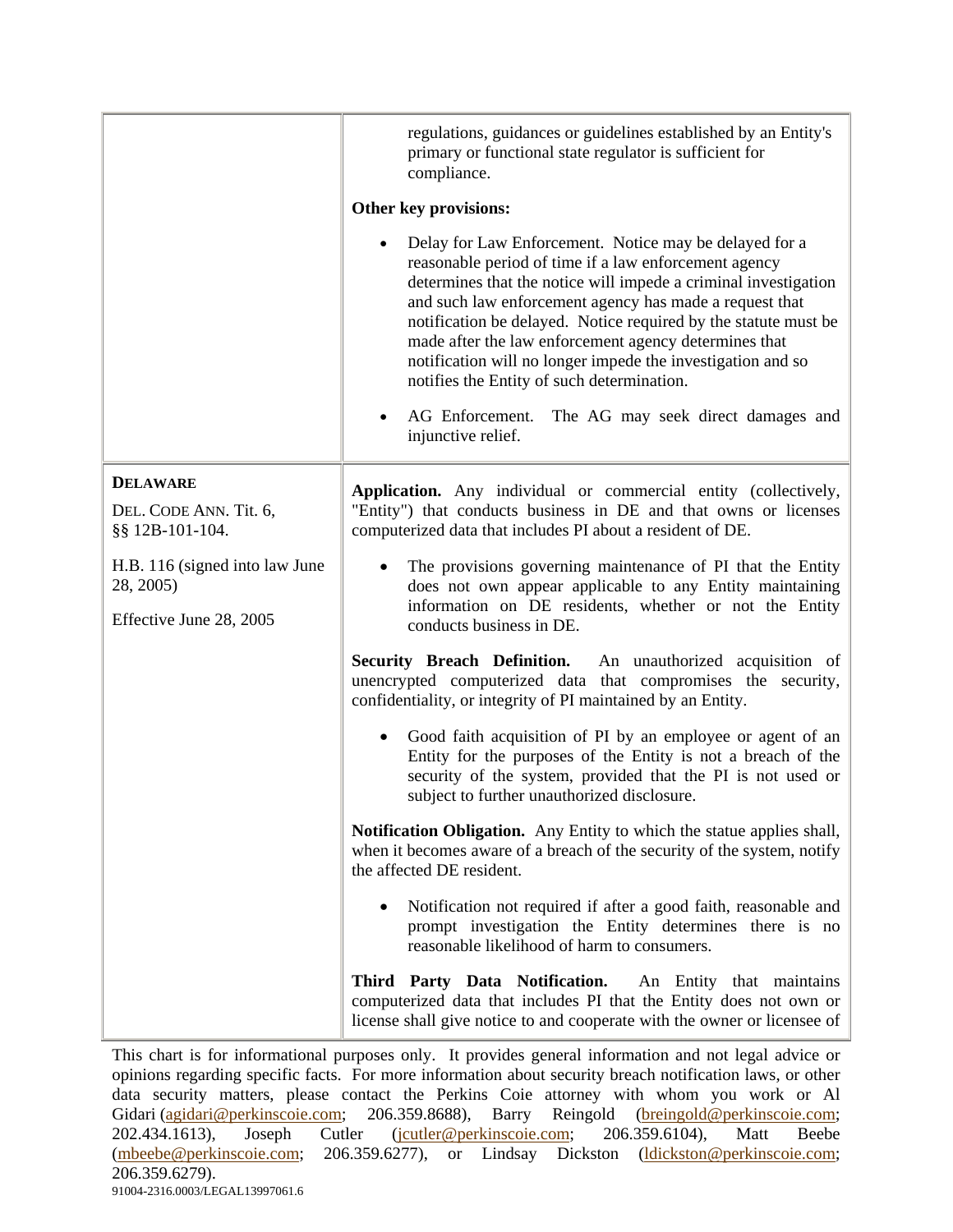| the information of any breach of the security of the system<br>immediately following discovery of the breach, if misuse of PI about a<br>DE resident occurred or is reasonably likely to occur. Cooperation<br>includes sharing with the owner or licensee information relevant to the<br>breach.                                                                                         |
|-------------------------------------------------------------------------------------------------------------------------------------------------------------------------------------------------------------------------------------------------------------------------------------------------------------------------------------------------------------------------------------------|
| Timing of Notification. Notice shall be made in good faith, in the<br>most expedient time possible and without unreasonable delay,<br>consistent with any measures necessary to determine the scope of the<br>breach and to restore the reasonable integrity of the computerized data<br>system.                                                                                          |
| <b>Personal Information Definition.</b> A DE resident's first name or first<br>initial and last name in combination with any one or more of the<br>following data elements that relate to the resident, when either the<br>name or the data elements are not encrypted:                                                                                                                   |
| SSN;                                                                                                                                                                                                                                                                                                                                                                                      |
| Driver's license number or DE ID card number;                                                                                                                                                                                                                                                                                                                                             |
| Account number, or credit or debit card number, in<br>combination with any required security code, access code, or<br>password that would permit access to a resident's financial<br>account;                                                                                                                                                                                             |
| PI does not include publicly available information that is lawfully<br>made available to the general public from federal, state, or local<br>government records.                                                                                                                                                                                                                          |
| <b>Notice Required.</b> Notice of breaches may be provided by one of the<br>following methods:                                                                                                                                                                                                                                                                                            |
| Written notice;                                                                                                                                                                                                                                                                                                                                                                           |
| Telephonic notice;                                                                                                                                                                                                                                                                                                                                                                        |
| Electronic notice, if the notice provided is consistent with the<br>provisions regarding electronic records and signatures set forth<br>in P.L. 106-229; 114 Stat. 464; 15 United States Code § 7001<br>(E-SIGN Act).                                                                                                                                                                     |
| <b>Substitute Notice Available.</b> If the Entity required to provide notice<br>demonstrates that the cost of providing notice will exceed \$75,000, or<br>that the affected class of DE residents to be notified exceeds 100,000<br>residents, or the Entity does not have sufficient contact information to<br>provide notice. Substitute notice shall consist of all of the following: |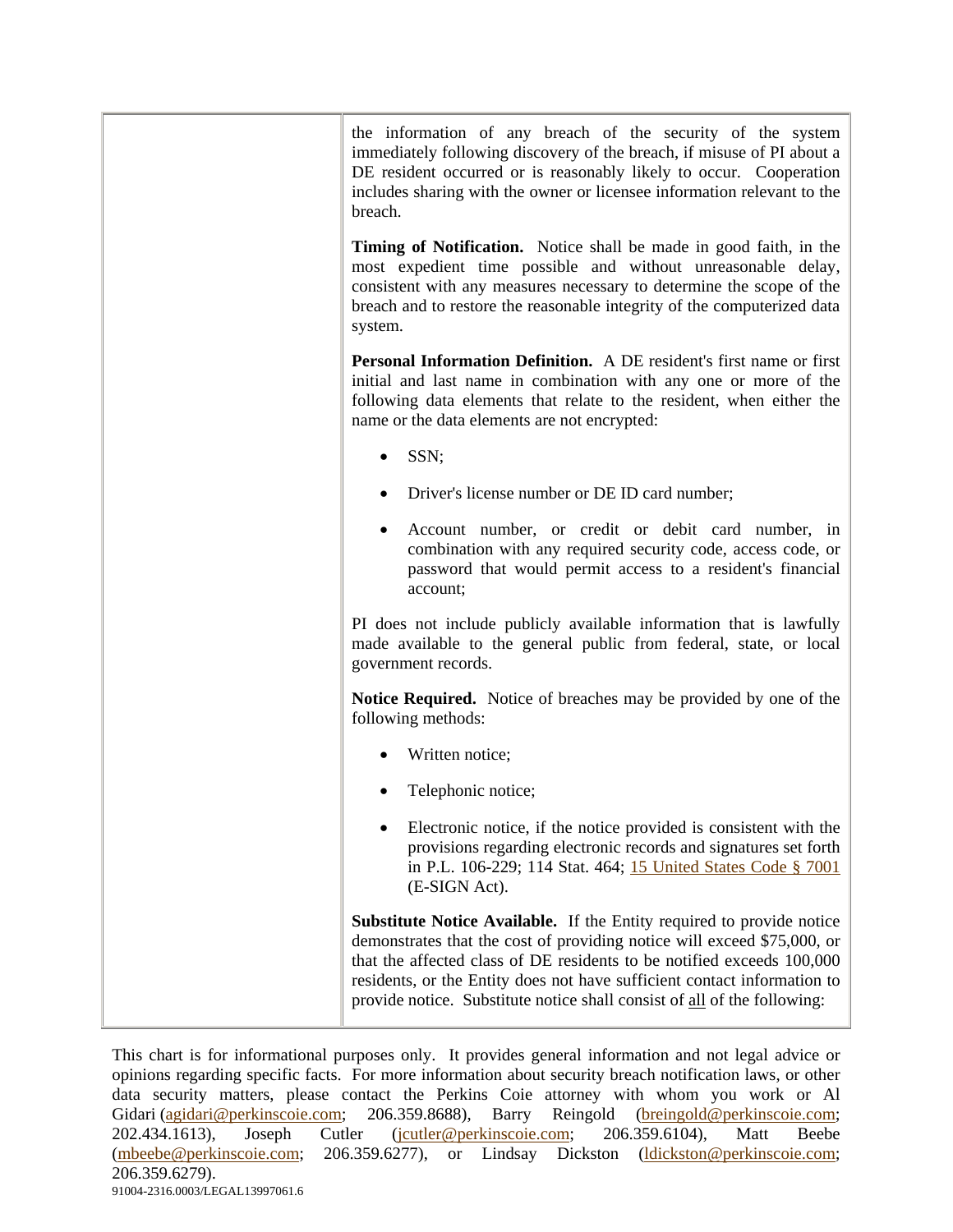|                                                            | Email notice if the Entity has email addresses for the members<br>of the affected class of DE residents;<br>Conspicuous posting of the notice on the Web site page of the<br>Entity if the Entity maintains one;<br>Notice to major statewide media.<br><b>Exception: Own Notification Policy.</b> An Entity that maintains its                                                                                     |
|------------------------------------------------------------|---------------------------------------------------------------------------------------------------------------------------------------------------------------------------------------------------------------------------------------------------------------------------------------------------------------------------------------------------------------------------------------------------------------------|
|                                                            | own notification procedures as part of in information security policy<br>for the treatment of PI, and whose procedures are otherwise consistent<br>with the timing requirements of the statute is deemed to be in<br>compliance with the notice requirements of this statute if the Entity<br>notifies affected DE residents in accordance with its policies in the<br>event of a breach of security of the system. |
|                                                            | <b>Exception: Compliance with Other Laws.</b>                                                                                                                                                                                                                                                                                                                                                                       |
|                                                            | Primary Regulator. Notification pursuant to laws, rules,<br>regulations, guidances or guidelines established by an Entity's<br>primary or functional state regulator is sufficient for<br>compliance.                                                                                                                                                                                                               |
|                                                            | Other key provisions:                                                                                                                                                                                                                                                                                                                                                                                               |
|                                                            | Delay for Law Enforcement. Notice may be delayed if a law<br>enforcement agency determines that the notice will impede a<br>criminal investigation. Notice required by the statute must be<br>made without unreasonable delay and as soon as possible after<br>the law enforcement agency determines that notification will<br>no longer impede the investigation.                                                  |
|                                                            | AG Enforcement available.                                                                                                                                                                                                                                                                                                                                                                                           |
| <b>DISTRICT OF COLUMBIA</b>                                | Application.<br>Any person or entity (collectively, "Entity") who                                                                                                                                                                                                                                                                                                                                                   |
| D.C. STAT. § 28-3851                                       | conducts business in DC, and who, in the course of such business,<br>owns or licenses computerized or other electronic data that includes PI.                                                                                                                                                                                                                                                                       |
| COUNCIL BILL NO. 16-810<br>(signed into law March 8, 2007) | The provisions governing maintenance of PI that the Entity<br>does not own appear applicable to any Entity maintaining<br>information on DC residents, whether or not the Entity                                                                                                                                                                                                                                    |
| Effective March 8, 2007                                    | conducts business in DC.                                                                                                                                                                                                                                                                                                                                                                                            |
|                                                            | <b>Security Breach Definition.</b><br>An unauthorized acquisition of<br>computerized or other electronic data, or any equipment or device<br>storing such data, that compromises the security, confidentiality, or                                                                                                                                                                                                  |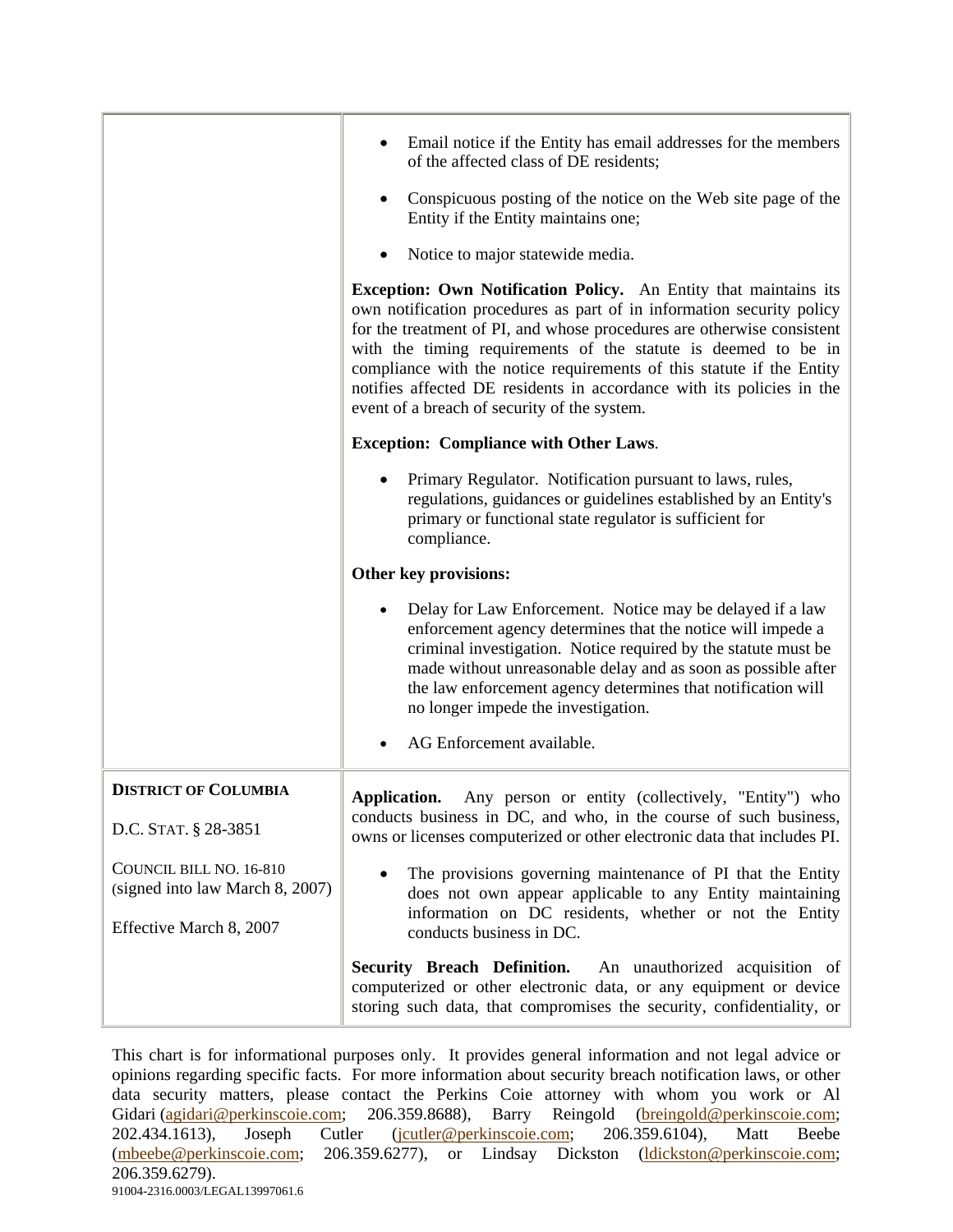| integrity of PI maintained by the person or business.                                                                                                                                                                                                                                                                                                                                                  |
|--------------------------------------------------------------------------------------------------------------------------------------------------------------------------------------------------------------------------------------------------------------------------------------------------------------------------------------------------------------------------------------------------------|
| Acquisition of data that has been rendered secure, so as to be<br>unusable by an unauthorized third party, shall not be deemed<br>to be a breach of the security system.                                                                                                                                                                                                                               |
| Good faith acquisition of PI by an employee or agent of the<br>٠<br>Entity for the purposes of the Entity is not a breach of the<br>security system if the PI is not used improperly or subject to<br>further unauthorized disclosure.                                                                                                                                                                 |
| <b>Notification Obligation.</b> Any Entity to which the statute applies, and<br>who discovers a breach of the security system, shall promptly notify<br>any DC resident whose PI was included in the breach.                                                                                                                                                                                           |
| Third Party Data Notification. Any Entity that maintains, handles,<br>or otherwise possesses computerized or other electronic data that<br>includes PI that the Entity does not own shall notify the owner or<br>licensee of the information of any breach of the security of the system<br>in the most expedient time possible following discovery.                                                   |
| Timing of Notification. The notification shall be made in the most<br>expedient time possible and without unreasonable delay, consistent<br>with any measures necessary to determine the scope of the breach and<br>restore the reasonable integrity of the data system.                                                                                                                               |
| Personal Information Definition.<br>Any number or code or<br>combination of numbers or codes, such as account number, security<br>code, access code, or password, that allows access to or use of an<br>individual's financial or credit account; or an individual's first name or<br>first initial and last name, or phone number, or address, and any one or<br>more of the following data elements: |
| SSN;                                                                                                                                                                                                                                                                                                                                                                                                   |
| Driver's license number or DC ID card number; or                                                                                                                                                                                                                                                                                                                                                       |
| Credit card number or debit card number.                                                                                                                                                                                                                                                                                                                                                               |
| <b>Notice Required.</b> Notice of breaches may be provided by one of the<br>following methods:                                                                                                                                                                                                                                                                                                         |
| Written notice;                                                                                                                                                                                                                                                                                                                                                                                        |
| Electronic notice, if the customer has consented to receipt of<br>electronic notice consistent with the provisions regarding<br>electronic records and signatures set forth in P.L. 106-229; 114                                                                                                                                                                                                       |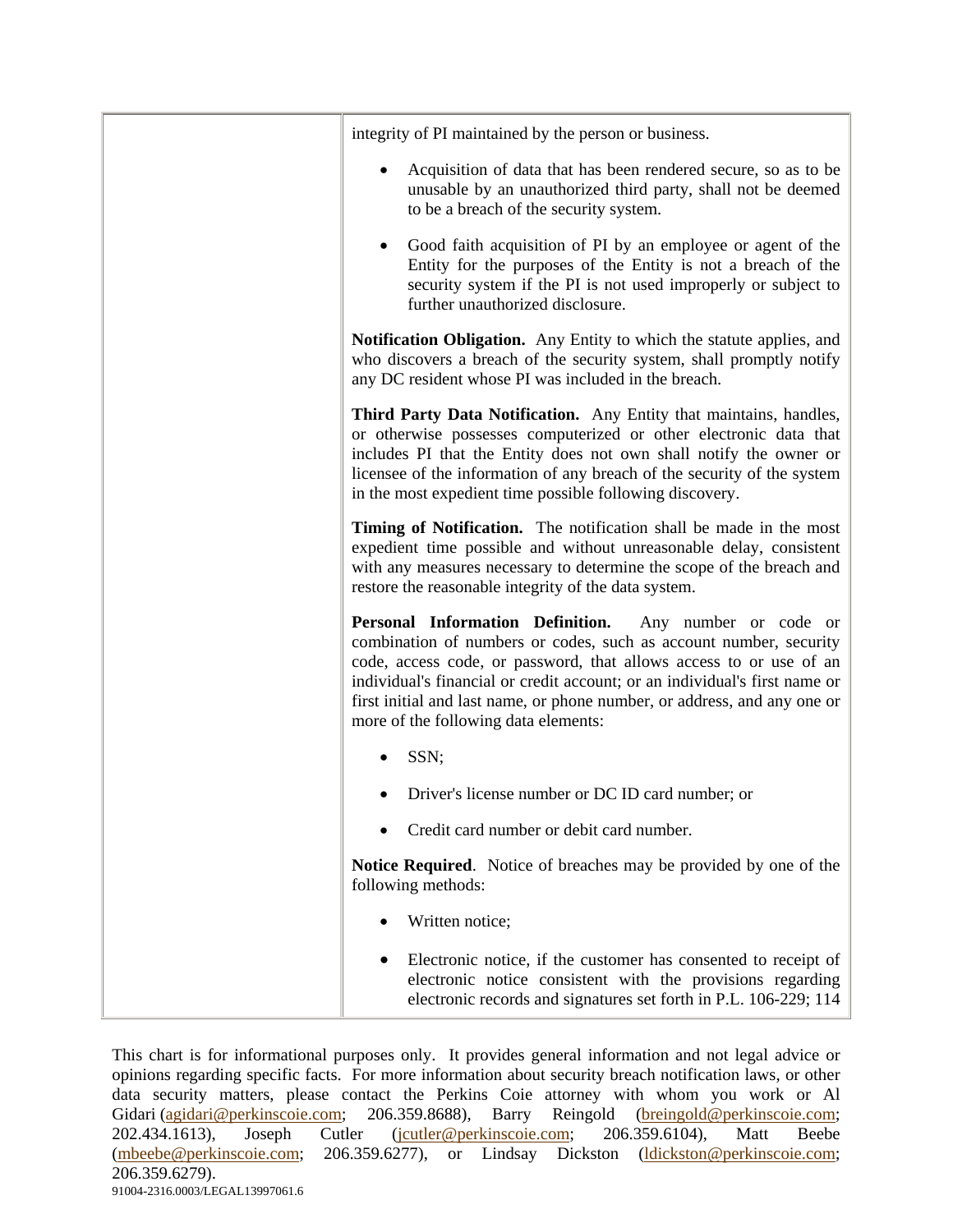| Stat. 464; 15 United States Code § 7001 (E-SIGN Act).                                                                                                                                                                                                                                                                                                                                                                                                                                                                                                            |
|------------------------------------------------------------------------------------------------------------------------------------------------------------------------------------------------------------------------------------------------------------------------------------------------------------------------------------------------------------------------------------------------------------------------------------------------------------------------------------------------------------------------------------------------------------------|
| <b>Substitute Notice Available.</b> If the Entity demonstrates that the cost<br>of providing notice to persons subject to the statute would exceed<br>\$50,000, that the number of persons to receive notice under the statute<br>exceeds 100,000, or that the Entity does not have sufficient contact<br>information. Substitute notice shall consist of all of the following:                                                                                                                                                                                  |
| Email notice when the Entity has an email address for the<br>subject persons;                                                                                                                                                                                                                                                                                                                                                                                                                                                                                    |
| Conspicuous posting of the notice on the Web site page of the<br>Entity if the Entity maintains one; and                                                                                                                                                                                                                                                                                                                                                                                                                                                         |
| Notice to major local and, if applicable, national media.                                                                                                                                                                                                                                                                                                                                                                                                                                                                                                        |
| <b>Exception: Own Notification Policy.</b> Any Entity that maintains its<br>own notification procedures as part of an information security policy<br>for the treatment of PI and whose procedures are otherwise consistent<br>with the timing requirements of the statute shall be deemed in<br>compliance with the notification requirements of the statute if the<br>Entity provides notice, in accordance with its policies, reasonably<br>calculated to give actual notice to persons to whom notice is otherwise<br>required to be given under the statute. |
| Notice under this section may be given by email if the Entity's<br>primary method of communication with the DC resident is by<br>email.                                                                                                                                                                                                                                                                                                                                                                                                                          |
| <b>Exception: Compliance with Other Laws.</b>                                                                                                                                                                                                                                                                                                                                                                                                                                                                                                                    |
| GLBA. The provisions of this statute shall not apply to any<br>Entity who is subject to the provisions of Title V of the<br>Gramm-Leach-Bliley Act of 1999, Pub. L. No. 106-102.                                                                                                                                                                                                                                                                                                                                                                                 |
| <b>Other Key Provisions:</b>                                                                                                                                                                                                                                                                                                                                                                                                                                                                                                                                     |
| Delay for Law Enforcement. Notice may be delayed if a law<br>enforcement agency determines that the notice will impede a<br>criminal investigation. Notice required by the statute must be<br>made without unreasonable delay and as soon as possible after<br>the law enforcement agency determines that notification will<br>no longer impede the investigation.                                                                                                                                                                                               |
| Notification to Consumer Reporting Agencies. If more than<br>1,000 individuals are affected by a breach, many states require<br>the Entity to notify consumer reporting agencies that compile<br>and maintain files on consumers on a nationwide basis, as                                                                                                                                                                                                                                                                                                       |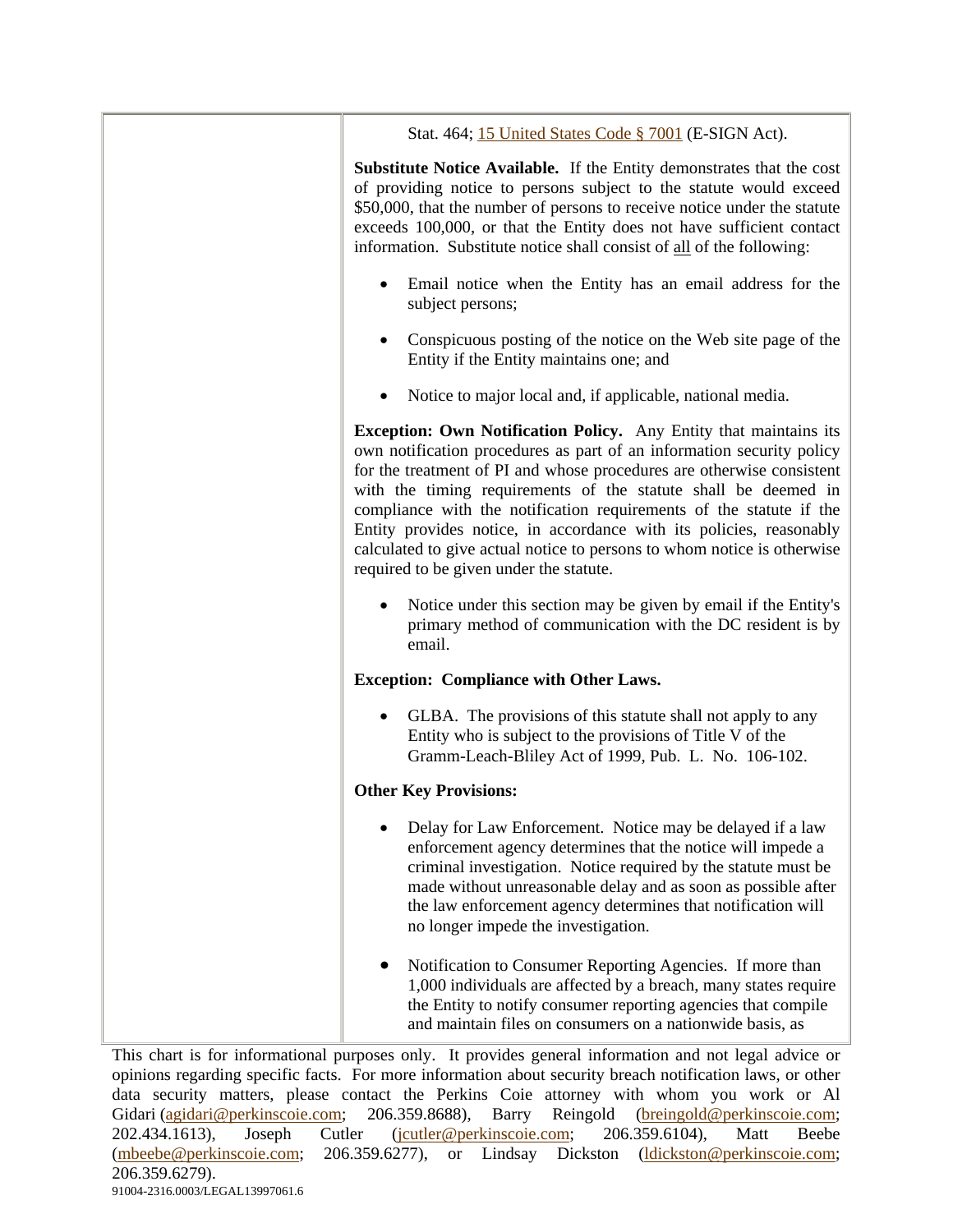| defined by 15 U.S.C. $\S$ 1618a(p), of the number of notices that<br>the Entity provided to state residents and the timing of those<br>notices. This obligation does not require covered Entities to<br>disclose names or other PI to the reporting agencies. |
|---------------------------------------------------------------------------------------------------------------------------------------------------------------------------------------------------------------------------------------------------------------|
| AG Enforcement. The AG may seek direct damages and<br>injunctive relief.                                                                                                                                                                                      |
| Statute does not permit waiver by contract or other means.<br>$\bullet$                                                                                                                                                                                       |
|                                                                                                                                                                                                                                                               |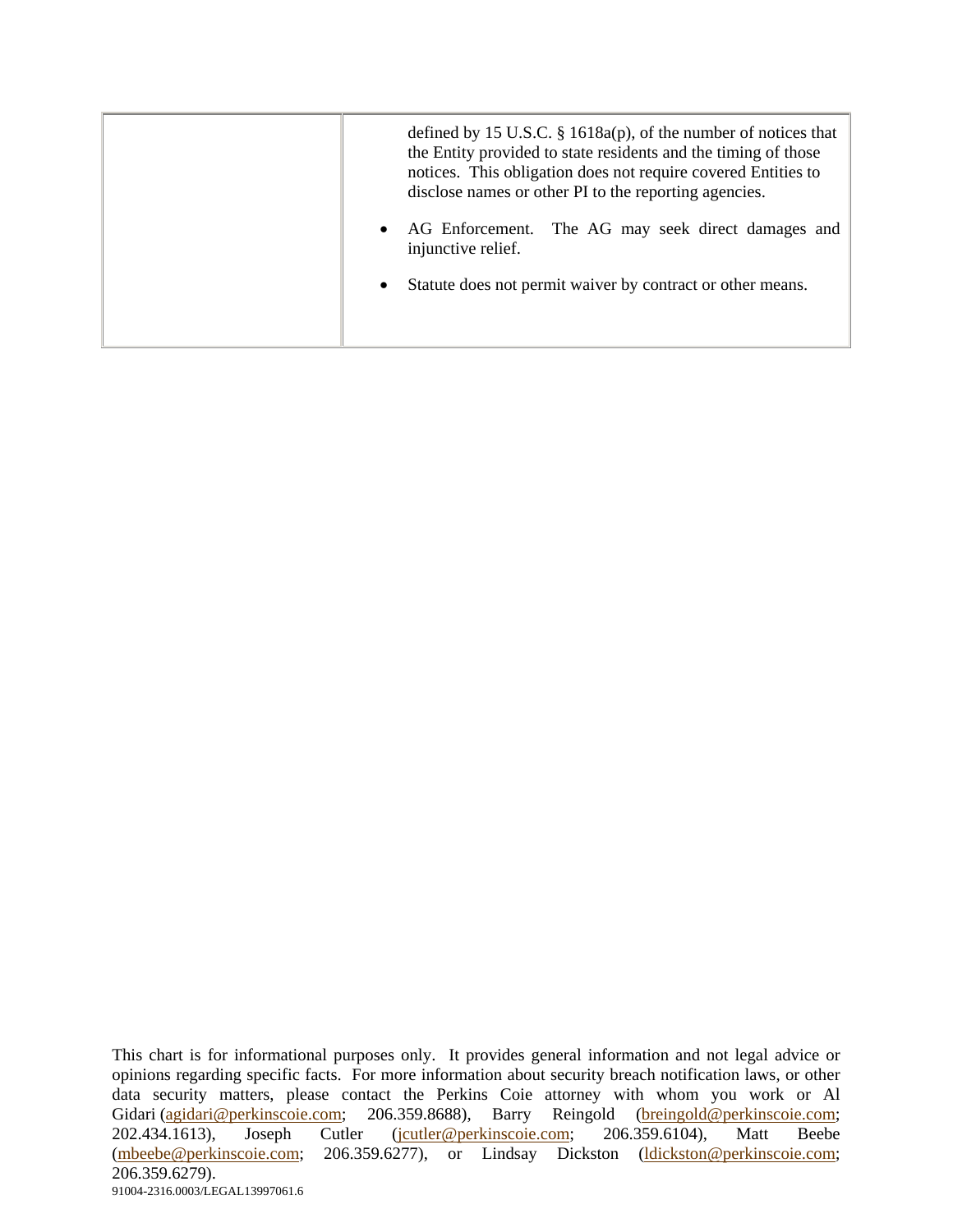| <b>FLORIDA</b><br>FLA. STAT. § 817.5681<br>H.B. 481 (signed into law June | Application.<br>Any person, firm, association, joint adventure,<br>partnership,<br>syndicate, corporation, and all other groups or<br>combinations (collectively, "Entity") who conducts business in FL and<br>maintains computerized data in a system that includes PI.                                                                                                                                                                                                                                                                                                                                                                                                                                                                                                                                                                                                         |
|---------------------------------------------------------------------------|----------------------------------------------------------------------------------------------------------------------------------------------------------------------------------------------------------------------------------------------------------------------------------------------------------------------------------------------------------------------------------------------------------------------------------------------------------------------------------------------------------------------------------------------------------------------------------------------------------------------------------------------------------------------------------------------------------------------------------------------------------------------------------------------------------------------------------------------------------------------------------|
| 14, 2005)<br>Effective July 1, 2005                                       | The provisions governing maintenance of PI that the Entity<br>does not own appear applicable to any Entity maintaining<br>information on FL residents, whether or not the Entity<br>conducts business in FL.                                                                                                                                                                                                                                                                                                                                                                                                                                                                                                                                                                                                                                                                     |
|                                                                           | Security Breach Definition. An unlawful and unauthorized<br>acquisition of computerized data that materially compromises the<br>security, confidentiality, or integrity of PI maintained by the person.                                                                                                                                                                                                                                                                                                                                                                                                                                                                                                                                                                                                                                                                          |
|                                                                           | Good faith acquisition of PI by an employee or agent of the<br>Entity is not a breach of the security system, provided the<br>information is not used for a purpose unrelated to the business<br>or subject to further unauthorized use.                                                                                                                                                                                                                                                                                                                                                                                                                                                                                                                                                                                                                                         |
|                                                                           | Notification Obligation. An Entity that conducts business in FL and<br>maintains computerized data in a system that includes PI shall provide<br>notice of any breach of the security system, following a determination<br>of the breach, to any resident of FL whose unencrypted PI was, or is<br>reasonably believed to have been, acquired by an unauthorized person.                                                                                                                                                                                                                                                                                                                                                                                                                                                                                                         |
|                                                                           | Notification is not required if, after an appropriate<br>$\bullet$<br>investigation or after consultation with relevant federal, state,<br>and local agencies responsible for law enforcement, the Entity<br>reasonably determines that the breach has not and will not<br>likely result in harm to the individuals whose PI has been<br>acquired and accessed.<br>Such a determination must be<br>documented in writing and the documents must be maintained<br>for 5 years.                                                                                                                                                                                                                                                                                                                                                                                                    |
|                                                                           | Third Party Data Notification. Any Entity that maintains<br>computerized data that includes PI on behalf of another business entity<br>shall disclose to the business entity for which the information is<br>maintained any breach of the security of the system as soon as<br>practicable, but no later than 10 days following the determination, if<br>the PI was, or is reasonably believed to have been, acquired by an<br>unauthorized person. The Entity that maintains the data on behalf of<br>another business entity and the business entity on whose behalf the<br>data is maintained may agree who will provide the notice, if any is<br>required, provided only a single notice for each breach of the security<br>system shall be required. If agreement regarding notification cannot<br>be reached, the entity who has the direct business relationship with the |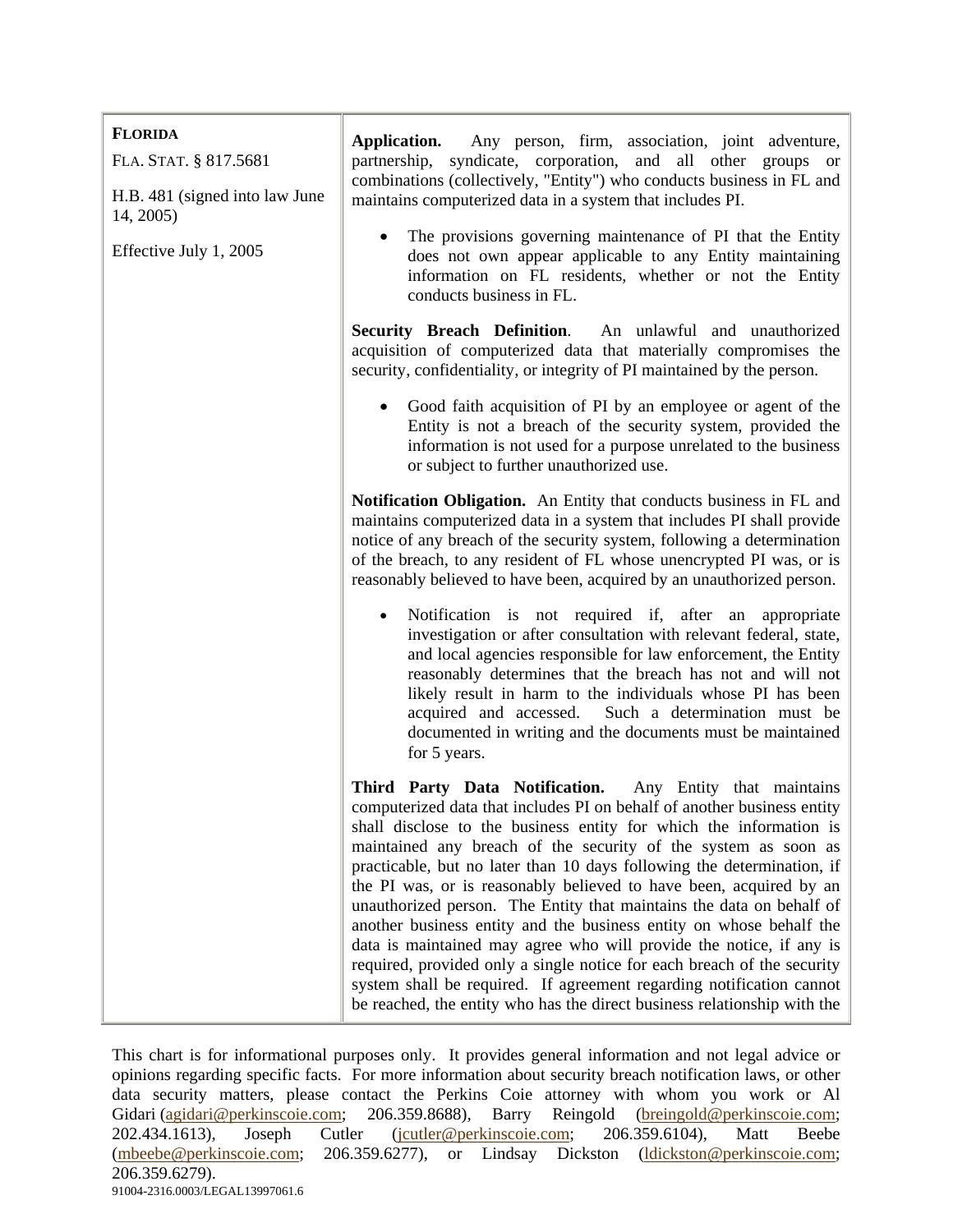FL resident shall be subject to these provisions.

**Timing of Notification.** Notification shall be made without unreasonable delay, subject to any measures necessary to determine the presence, nature, and scope of the breach and restore the reasonable integrity of the system.

• Notification must be made no later than 45 days following the determination of the breach.

**Personal Information Definition**. An individual's first name, first initial and last name, or any middle name and last name, in combination with any one or more of the following data elements when the data elements are not encrypted:

- SSN:
- Driver's license or FL ID card number;
- Account number, credit card number, or debit card number, in combination with any required security code, access code, or password that would permit access to an individual's financial account.

PI does not include publicly available information that is lawfully made available to the general public from federal, state, or local government records or widely distributed media.

**Notice Required.** Notice of breaches may be provided by one of the following methods:

- Written notice:
- Electronic notice, if the Entity has a valid email address for the subject person and the subject person has agreed to accept communications electronically, or if the notice provided is consistent with the provisions regarding electronic records and signatures set forth in P.L. 106-229; 114 Stat. 464; 15 United States Code § 7001 (E-SIGN Act) (Note that this does not necessarily require compliance with the E-SIGN Act).

**Substitute Notice Available.** If the Entity demonstrates that the cost of providing notice would exceed \$250,000, the affected class of subject persons to be notified exceeds 500,000, or the Entity does not have sufficient contact information. Substitute notice shall consist of all of the following:

• Email notice when the Entity has an email address for the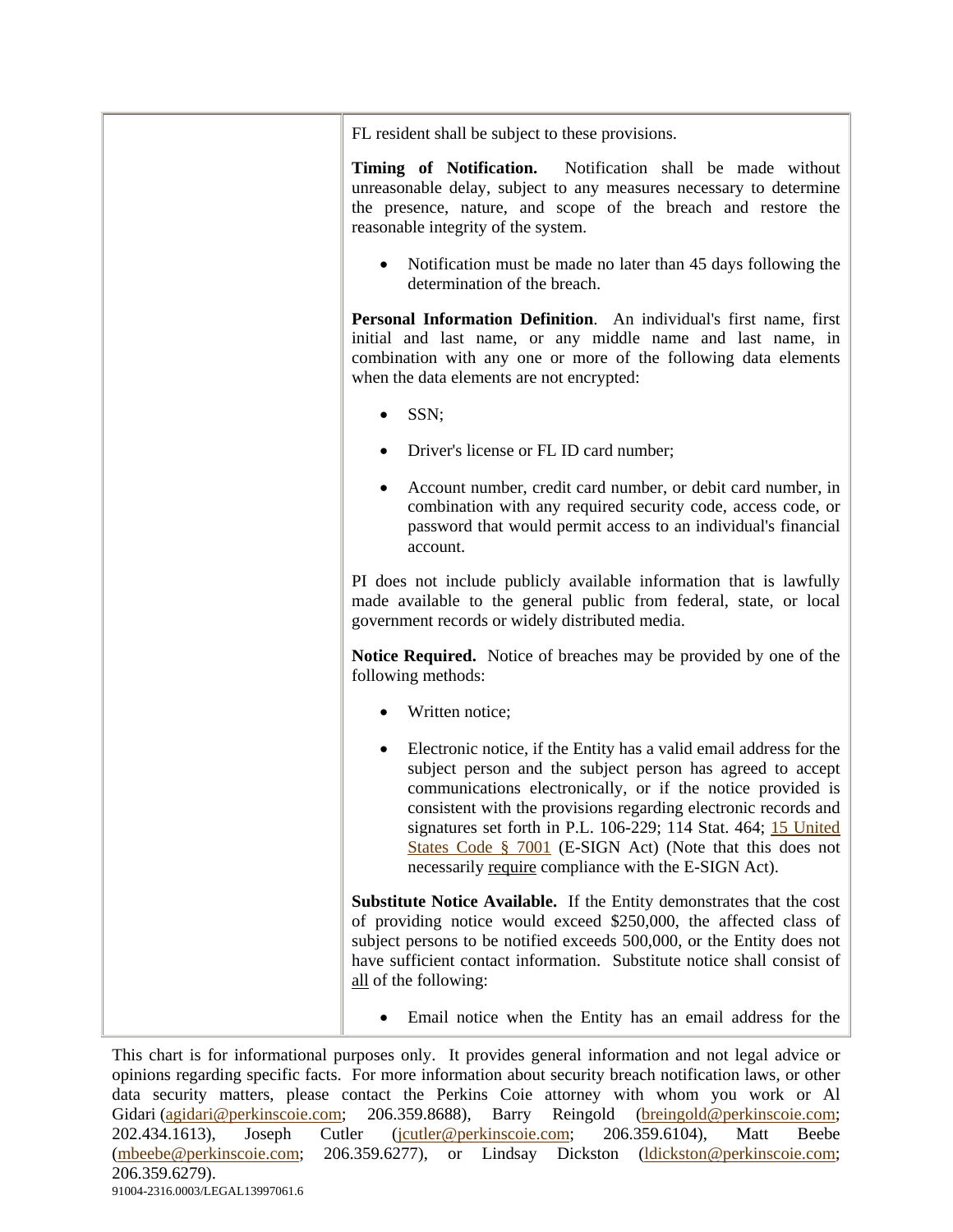| subject persons;                                                                                                                                                                                                                                                                                                                                                                                                                                                                                                                      |
|---------------------------------------------------------------------------------------------------------------------------------------------------------------------------------------------------------------------------------------------------------------------------------------------------------------------------------------------------------------------------------------------------------------------------------------------------------------------------------------------------------------------------------------|
| Conspicuous posting of the notice on the Web site of the<br>Entity, if the Entity maintains a Web site;                                                                                                                                                                                                                                                                                                                                                                                                                               |
| Notification to major statewide media.                                                                                                                                                                                                                                                                                                                                                                                                                                                                                                |
| Exception: Own Notification Policy. Any Entity who maintains its<br>own notification procedures as part of an information security or<br>privacy policy for the treatment of PI, which procedures are otherwise<br>consistent with the timing requirements of this statute, shall be deemed<br>in compliance with the notification requirements of the statute if the<br>Entity notifies subject persons in accordance with the Entity's policies<br>in the event of a breach of security of the system.                              |
| <b>Penalties.</b> An Entity that violates the statute in the following manner<br>is subject to the following administrative fines:                                                                                                                                                                                                                                                                                                                                                                                                    |
| An Entity that fails to notify subject persons or another Entity<br>following the determination of a breach is liable for a fine per<br>breach, not to exceed $$500,000$ , i) in the amount of $$1,000$ for<br>each day the breach goes undisclosed for up to 30 days and,<br>thereafter, \$50,0000 for each 30-day period or portion<br>therefore for up to 180 days; or ii) if notification is not made<br>within 180 days, any Entity required to make notification who<br>fails to do so is subject to a fine of up to \$500,000. |
| An Entity required to document a failure to notify affected<br>persons who fails to document the failure, or who, if<br>fails<br>documentation<br>the<br>created,<br>to<br>maintain<br>was<br>documentation for the full 5 years is liable for a fine of up to<br>\$50,000 for such failure.                                                                                                                                                                                                                                          |
| <b>Exception: Compliance with Other Laws.</b>                                                                                                                                                                                                                                                                                                                                                                                                                                                                                         |
| Primary Regulator. Notification pursuant to laws, rules,<br>regulations, guidances or guidelines established by an Entity's<br>primary or functional state regulator is sufficient for<br>compliance.                                                                                                                                                                                                                                                                                                                                 |
| Other key provisions:                                                                                                                                                                                                                                                                                                                                                                                                                                                                                                                 |
| Delay for Law Enforcement. Notice may be delayed if a law<br>enforcement agency determines that the notice will impede a<br>criminal investigation. Notice required by the statute must be<br>made without unreasonable delay and as soon as possible after<br>the law enforcement agency determines that notification will                                                                                                                                                                                                           |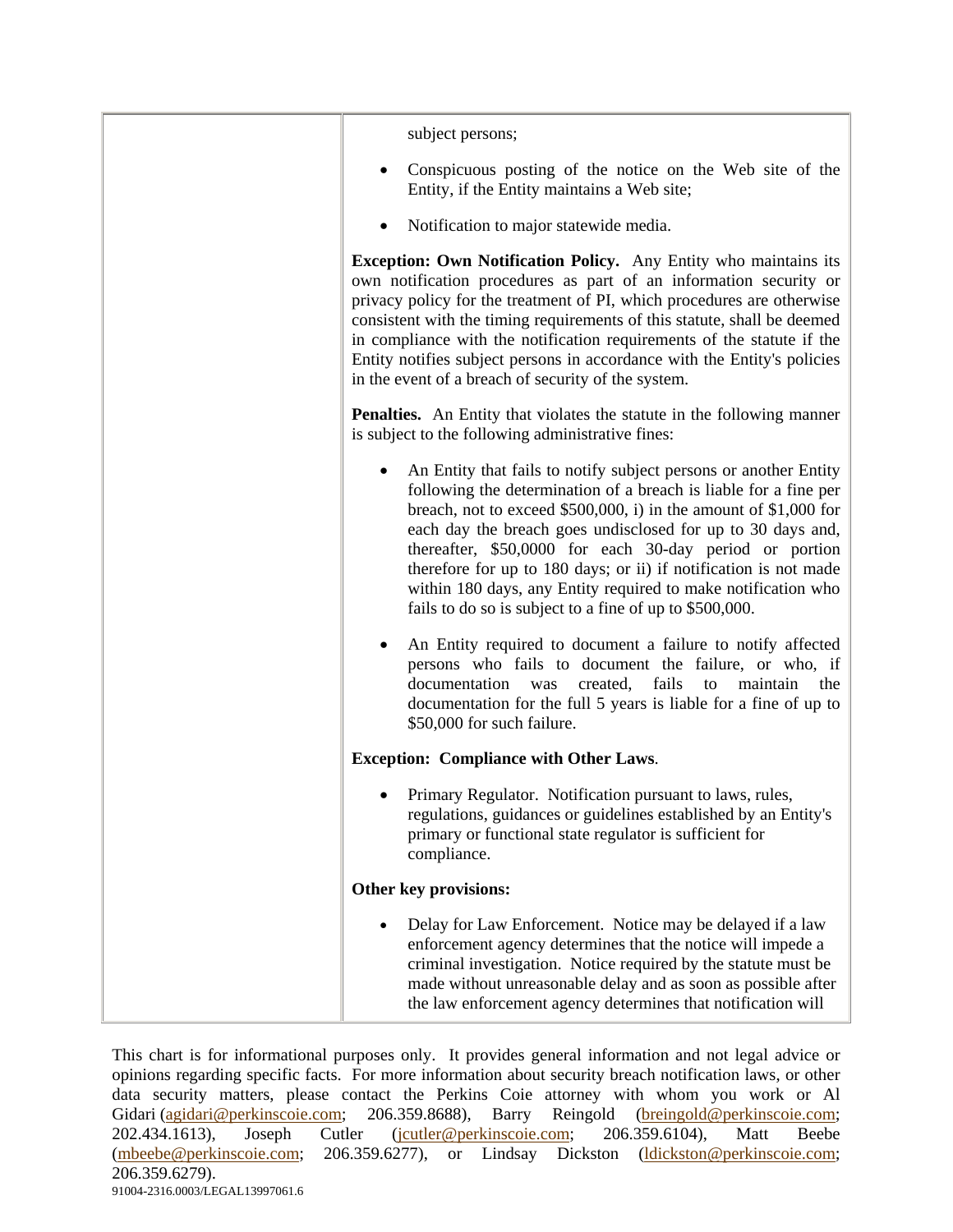|                                                                                                                            | no longer impede the investigation.                                                                                                                                                                                                                                                                                                                                                                                                                                                                                                                                                                                                                                                                                                                                                                                                                                                                                                                                                                                                                |
|----------------------------------------------------------------------------------------------------------------------------|----------------------------------------------------------------------------------------------------------------------------------------------------------------------------------------------------------------------------------------------------------------------------------------------------------------------------------------------------------------------------------------------------------------------------------------------------------------------------------------------------------------------------------------------------------------------------------------------------------------------------------------------------------------------------------------------------------------------------------------------------------------------------------------------------------------------------------------------------------------------------------------------------------------------------------------------------------------------------------------------------------------------------------------------------|
|                                                                                                                            | Notification to Consumer Reporting Agencies. If more than<br>1,000 individuals are affected by a breach, many states require<br>the Entity to notify consumer reporting agencies that compile<br>and maintain files on consumers on a nationwide basis, as<br>defined by 15 U.S.C. $\S$ 1618a(p), of the number of notices that<br>the Entity provided to state residents and the timing and<br>content of those notices.                                                                                                                                                                                                                                                                                                                                                                                                                                                                                                                                                                                                                          |
|                                                                                                                            | Department of Legal Affairs (DLA) Enforcement. Allows the<br>$\bullet$<br>DLA to assess and collect the fines provided under the statute.                                                                                                                                                                                                                                                                                                                                                                                                                                                                                                                                                                                                                                                                                                                                                                                                                                                                                                          |
| <b>GEORGIA</b><br>GA. CODE ANN. §§ 10-1-911-<br>912.<br>S.B. 230 (signed into law May<br>5, 2005)<br>Effective May 5, 2005 | Application. Any person or entity who, for monetary fees or dues,<br>engages in whole or in part in the business of collecting, assembling,<br>evaluating, compiling, reporting, transmitting, transferring, or<br>communicating information concerning individuals for the primary<br>purpose of furnishing PI to nonaffiliated third parties, or any state or<br>local agency or subdivision thereof including any department, bureau,<br>authority, public university or college, academy, commission, or other<br>government entity (collectively, "Entity") that maintains computerized<br>data that includes PI of individuals. The statute shall not apply to any<br>governmental agency whose records are maintained primarily for<br>traffic safety, law enforcement, or licensing purposes or for purposes<br>of providing public access to court records or to real or personal<br>property information.<br>The provisions governing maintenance of PI are applicable to<br>any Entity maintaining information on GA residents, whether |
|                                                                                                                            | or not organized or licensed under the laws of GA.                                                                                                                                                                                                                                                                                                                                                                                                                                                                                                                                                                                                                                                                                                                                                                                                                                                                                                                                                                                                 |
|                                                                                                                            | Security Breach Definition. An unauthorized acquisition of an<br>electronic<br>data<br>that<br>compromises the security,<br>individual's<br>confidentiality, or integrity of PI of such individual maintained by an<br>Entity.                                                                                                                                                                                                                                                                                                                                                                                                                                                                                                                                                                                                                                                                                                                                                                                                                     |
|                                                                                                                            | Good faith acquisition or use of PI by an employee or agent of<br>an Entity for the purposes of such Entity is not a breach of the<br>security of the system, provided that the PI is not used or<br>subject to further unauthorized disclosure.                                                                                                                                                                                                                                                                                                                                                                                                                                                                                                                                                                                                                                                                                                                                                                                                   |
|                                                                                                                            | Notification Obligation. Any Entity that maintains computerized data<br>that includes PI of individuals shall give notice of any breach of the<br>security of the system following discovery or notification of the breach<br>to any resident of GA whose unencrypted PI was, or is reasonably<br>believed to have been, acquired by an unauthorized person.                                                                                                                                                                                                                                                                                                                                                                                                                                                                                                                                                                                                                                                                                       |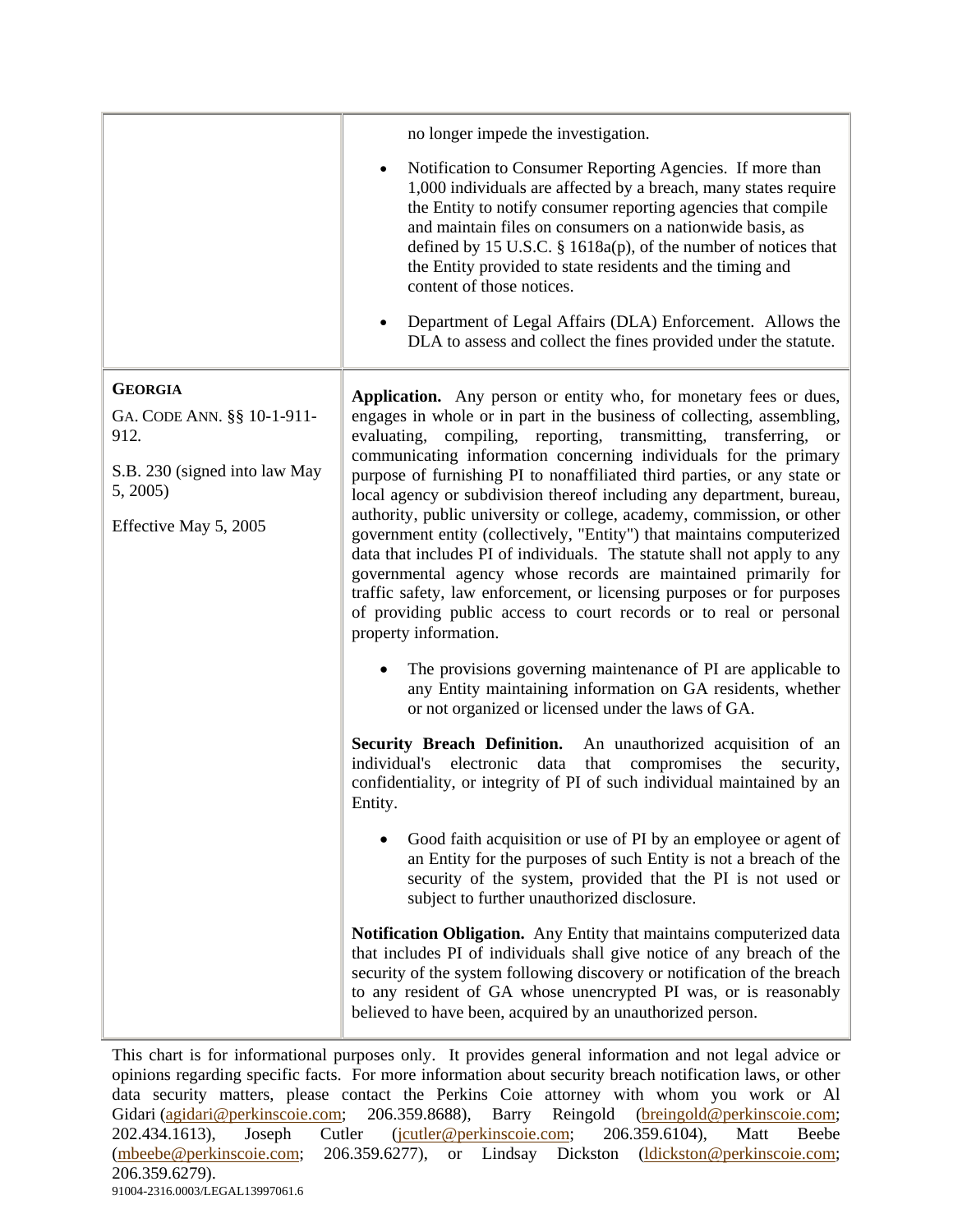| Third Party Data Notification. If an Entity maintains computerized<br>data on behalf of another Entity that includes PI of individuals that the<br>Entity does not own shall notify the other Entity of any breach of the<br>security of the system within 24 hours following discovery, if the PI<br>was, or is reasonably believed to have been, acquired by an<br>unauthorized person. |
|-------------------------------------------------------------------------------------------------------------------------------------------------------------------------------------------------------------------------------------------------------------------------------------------------------------------------------------------------------------------------------------------|
| Timing of Notification. The notice shall be made in the most<br>expedient time possible and without unreasonable delay, consistent<br>with any measures necessary to determine the scope of the breach and<br>restore the reasonable integrity, security, and confidentiality of the data<br>system.                                                                                      |
| Personal Information Definition. An individual's first name or first<br>initial and last name in combination with any one or more of the<br>following data elements, when either the name or the data elements are<br>not encrypted or redated:                                                                                                                                           |
| SSN;                                                                                                                                                                                                                                                                                                                                                                                      |
| Driver's license or GA ID card number;                                                                                                                                                                                                                                                                                                                                                    |
| Account number, credit card number, or debit card number, if<br>circumstances exist wherein such a number could be used<br>without additional identifying information, access codes, or<br>passwords;                                                                                                                                                                                     |
| Account passwords or personal ID numbers or other access<br>codes; or                                                                                                                                                                                                                                                                                                                     |
| Any of the above items when not in connection with the<br>individual's first name or first initial and last name, if the<br>information compromised would be sufficient to perform or<br>attempt to perform identity theft against the person whose<br>information was compromised.                                                                                                       |
| PI does not include publicly available information that is lawfully<br>made available to the general public from federal, state, or local<br>government records.                                                                                                                                                                                                                          |
| <b>Notice Required.</b> Notices of breaches may be provided by one of the<br>following methods:                                                                                                                                                                                                                                                                                           |
| Written notice;                                                                                                                                                                                                                                                                                                                                                                           |
| Telephone notice;                                                                                                                                                                                                                                                                                                                                                                         |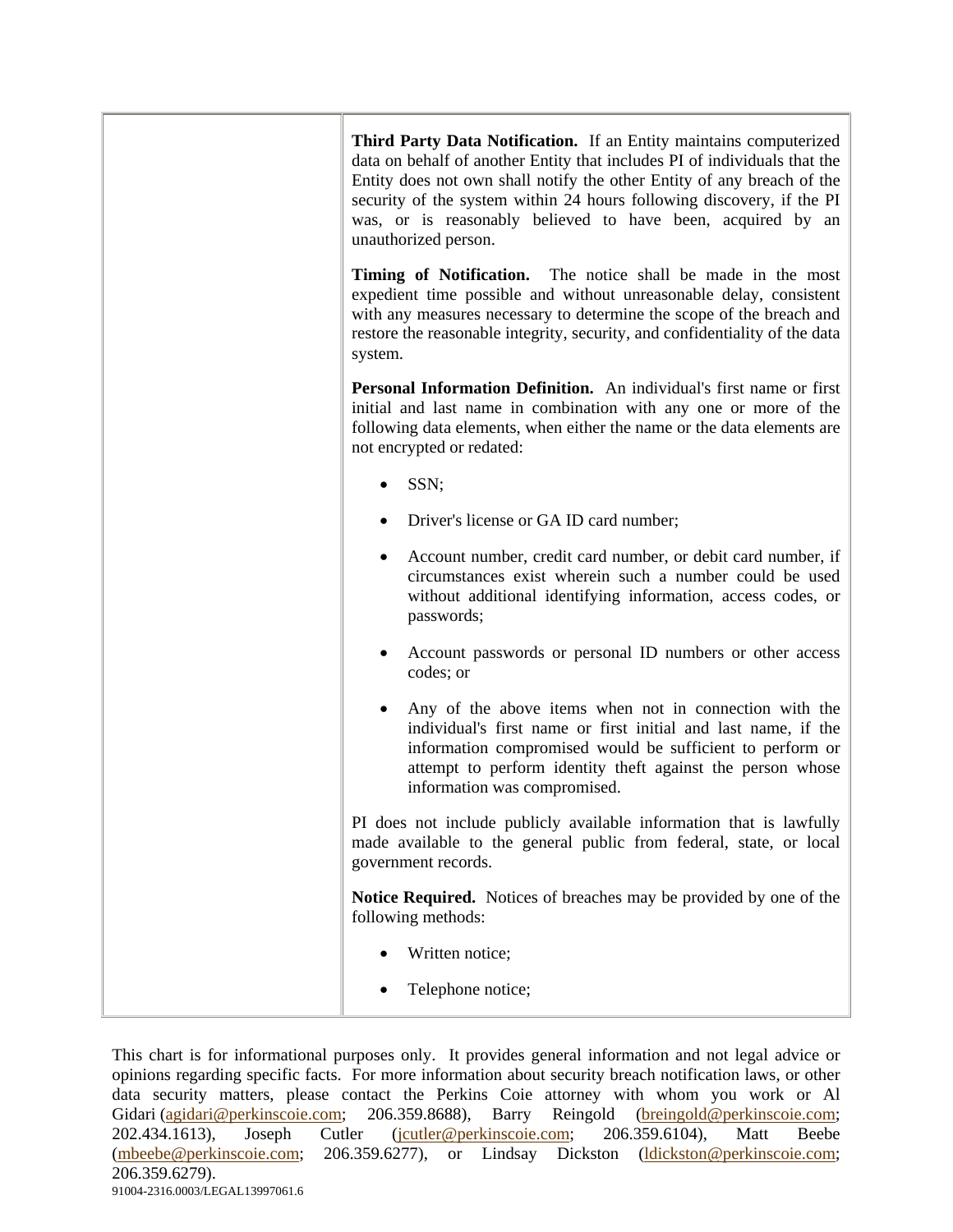| Electronic notice, if the notice provided is consistent with the<br>provisions regarding electronic records and signatures set forth<br>in P.L. 106-229; 114 Stat. 464; 15 United States Code § 7001<br>(E-SIGN Act).                                                                                                                                                                                                                                                                                                          |
|--------------------------------------------------------------------------------------------------------------------------------------------------------------------------------------------------------------------------------------------------------------------------------------------------------------------------------------------------------------------------------------------------------------------------------------------------------------------------------------------------------------------------------|
| Substitute Notice Available. If an Entity demonstrates that the cost<br>of providing notice would exceed \$50,000, that the affected class of<br>individual's to be notified exceeds 100,000, or that the Entity does not<br>have sufficient contact information to provide written or electronic<br>notice to such individuals. Substitute notice shall consist of all of the<br>following:                                                                                                                                   |
| Email notice, if the Entity has an email address for the<br>individuals to be notified;                                                                                                                                                                                                                                                                                                                                                                                                                                        |
| Conspicuous posting of the notice on the Entity's Web site<br>page, if the Entity maintains one; and                                                                                                                                                                                                                                                                                                                                                                                                                           |
| Notification to major statewide media.                                                                                                                                                                                                                                                                                                                                                                                                                                                                                         |
| Exception: Own Notification Policy. Any Entity that maintains its<br>own notification procedures as part of an information security policy<br>for the treatment of PI and whose procedures are otherwise consistent<br>with the timing requirements of the statute shall be deemed to be in<br>compliance with the notification requirements of the statute if it<br>notifies the individuals who are the subjects of the notice in<br>accordance with its policies in the event of a breach of the security of<br>the system. |
| Other key provisions:                                                                                                                                                                                                                                                                                                                                                                                                                                                                                                          |
| Delay for Law Enforcement. Notice may be delayed if a law<br>enforcement agency determines that the notice will impede a<br>criminal investigation. Notice required by the statute must be<br>made without unreasonable delay and as soon as possible after<br>the law enforcement agency determines that notification will<br>no longer impede the investigation.                                                                                                                                                             |
| Notification to Consumer Reporting Agencies. If more than<br>1,000 individuals are affected by a breach, many states require<br>the Entity to notify consumer reporting agencies that compile<br>and maintain files on consumers on a nationwide basis, as<br>defined by 15 U.S.C. $\S$ 1618a(p), of the timing, distribution<br>and content of those notices.                                                                                                                                                                 |
|                                                                                                                                                                                                                                                                                                                                                                                                                                                                                                                                |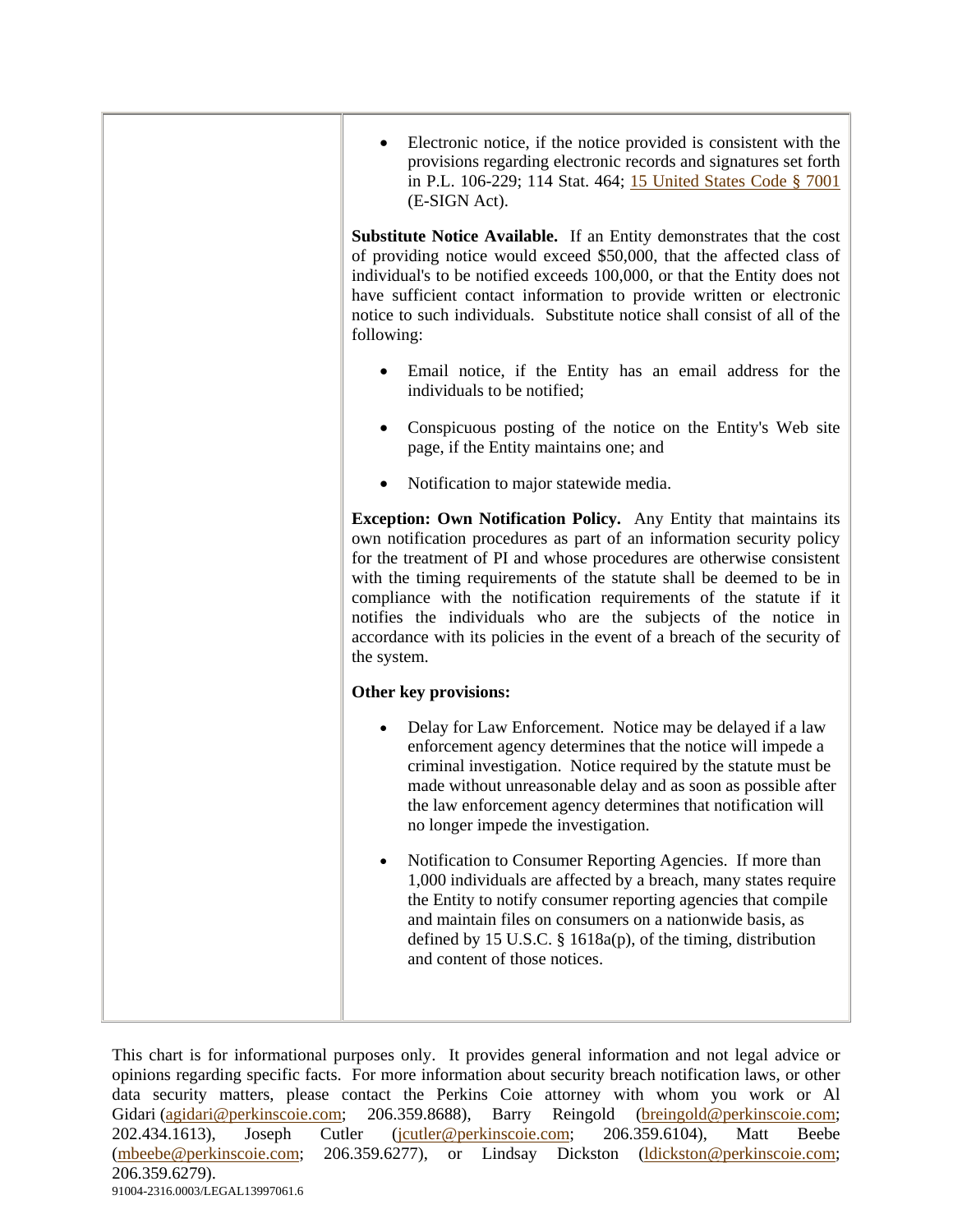| <b>HAWAII</b><br>26 HAW. REV. STAT. 26.487N-<br>$1-4.$<br>S.B. 2290 (signed into law May<br>25, 2006, Act 135)<br>Effective January 1, 2007 | Any sole proprietorship, partnership, corporation,<br>Application.<br>association, or other group, however organized, and whether or not<br>organized to operate at a profit, including financial institutions<br>organized, chartered, or holding a license or authorization certificate<br>under the laws of HI, any other state, the US, or any other country, or<br>the parent or the subsidiary of any such financial institution, and any<br>entity whose business is records destruction, or any government<br>agency that collects PI for specific government purposes (collectively,<br>"Entity") that owns or licenses PI of residents of HI in any form<br>(whether computerized, paper, or otherwise).                                                                                                                                                                                                                                  |
|---------------------------------------------------------------------------------------------------------------------------------------------|-----------------------------------------------------------------------------------------------------------------------------------------------------------------------------------------------------------------------------------------------------------------------------------------------------------------------------------------------------------------------------------------------------------------------------------------------------------------------------------------------------------------------------------------------------------------------------------------------------------------------------------------------------------------------------------------------------------------------------------------------------------------------------------------------------------------------------------------------------------------------------------------------------------------------------------------------------|
|                                                                                                                                             | The provisions governing maintenance of PI are applicable to<br>any Entity maintaining information on HI residents, whether<br>or not the Entity conducts business in HI.                                                                                                                                                                                                                                                                                                                                                                                                                                                                                                                                                                                                                                                                                                                                                                           |
|                                                                                                                                             | <b>Security Breach Definition.</b><br>Any unauthorized access to and<br>acquisition of unencrypted or unredacted records or data containing PI<br>where illegal use of the PI has occurred, or is reasonably likely to<br>occur, where such unauthorized access and acquisition creates a risk<br>of harm to a person. Any incident of unauthorized access to and<br>acquisition of encrypted records or data containing PI along with the<br>confidential process or key constitutes a security breach.                                                                                                                                                                                                                                                                                                                                                                                                                                            |
|                                                                                                                                             | Good faith acquisition of PI by an employee or agent of the<br>Entity for a legitimate purpose is not a security breach,<br>provided that the PI is not used for a purpose other than a<br>lawful purpose of the business and is not subject to further<br>unauthorized disclosure.                                                                                                                                                                                                                                                                                                                                                                                                                                                                                                                                                                                                                                                                 |
|                                                                                                                                             | Notification Obligation. Any Entity to which the statute applies shall<br>provide notice to the affected person of a security breach following<br>discovery or notification of the breach.                                                                                                                                                                                                                                                                                                                                                                                                                                                                                                                                                                                                                                                                                                                                                          |
|                                                                                                                                             | Notification Obligation for Government Agencies. A government<br>agency shall submit a written report to the legislature within 20 days<br>after discovery of a security breach at the government agency that<br>details information relating to the nature of the breach, the number of<br>individuals affected by the breach, a copy of the notice of security<br>breach that was issued, the number of individuals to whom the notice<br>was sent, whether the notice was delayed due to law enforcement<br>considerations, and any procedures that have been implemented to<br>prevent the breach from reoccurring.<br>In the event that a law<br>enforcement agency informs the government agency that notification<br>may impede a criminal investigation or jeopardize national security,<br>the report to the legislature may be delayed until 20 days after the law<br>enforcement agency has determined that notice will no longer impede |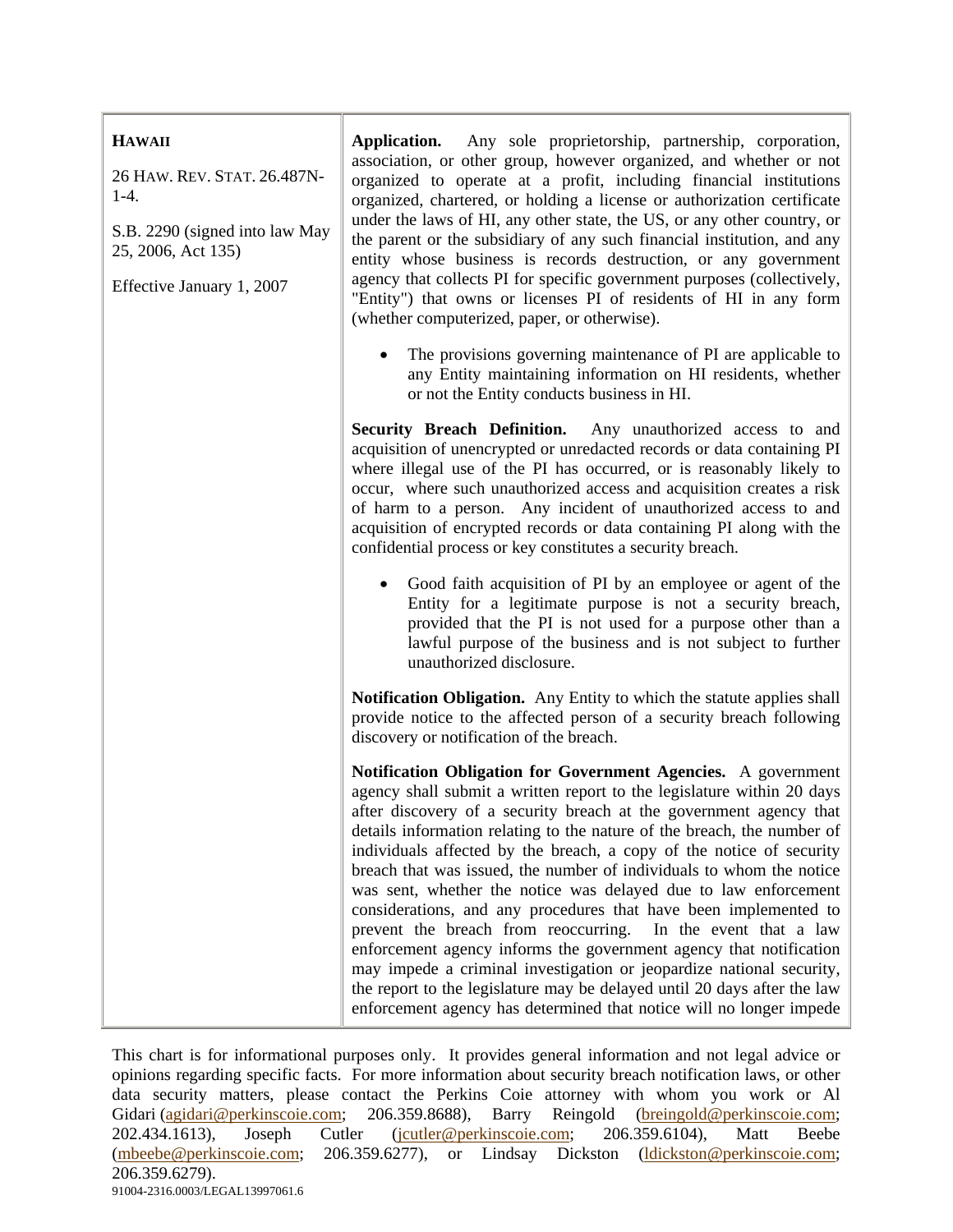| the investigation or jeopardize national security.                                                                                                                                                                                                                                                                                                                                                   |
|------------------------------------------------------------------------------------------------------------------------------------------------------------------------------------------------------------------------------------------------------------------------------------------------------------------------------------------------------------------------------------------------------|
| Third Party Data Notification. Any business located in HI or any<br>business that conducts business in HI that maintains or possesses<br>records or data containing PI of residents of HI that the business does<br>not own or license, shall notify the owner or licensee of the PI of any<br>security breach immediately following discovery of the breach.                                        |
| Timing of Notification. The disclosure notification shall be made<br>without unreasonable delay, consistent with any measures necessary to<br>determine sufficient contact information, determine the scope of the<br>breach, and restore the reasonable integrity, security,<br>and<br>confidentiality of the data system.                                                                          |
| Personal Information Definition. An individual's first name or first<br>initial and last name in combination with any one or more of the<br>following data elements, when either the name or the data elements are<br>not encrypted:                                                                                                                                                                 |
| SSN;                                                                                                                                                                                                                                                                                                                                                                                                 |
| Driver's license number or HI ID card number; or<br>٠                                                                                                                                                                                                                                                                                                                                                |
| Account number, credit or debit card number, access code, or<br>٠<br>password that would permit access to an individual's financial<br>account.                                                                                                                                                                                                                                                      |
| PI does not include publicly available information that is lawfully<br>made available to the general public from federal, state, or local<br>government records.                                                                                                                                                                                                                                     |
| <b>Notice Required.</b> Notice of breaches may be provided by one of the<br>following methods:                                                                                                                                                                                                                                                                                                       |
| Written notice to the last available address the Entity has on<br>record;                                                                                                                                                                                                                                                                                                                            |
| Telephonic notice, provided that contact is made directly with<br>the affected persons;                                                                                                                                                                                                                                                                                                              |
| Email notice, for those persons for whom an Entity has a valid<br>email address and who have agreed to receive communications<br>electronically if the notice provided is consistent with the<br>provisions regarding electronic records and signatures for<br>notices legally required to be in writing set forth in P.L. 106-<br>229; 114 Stat. 464; 15 United States Code § 7001 (E-SIGN<br>Act); |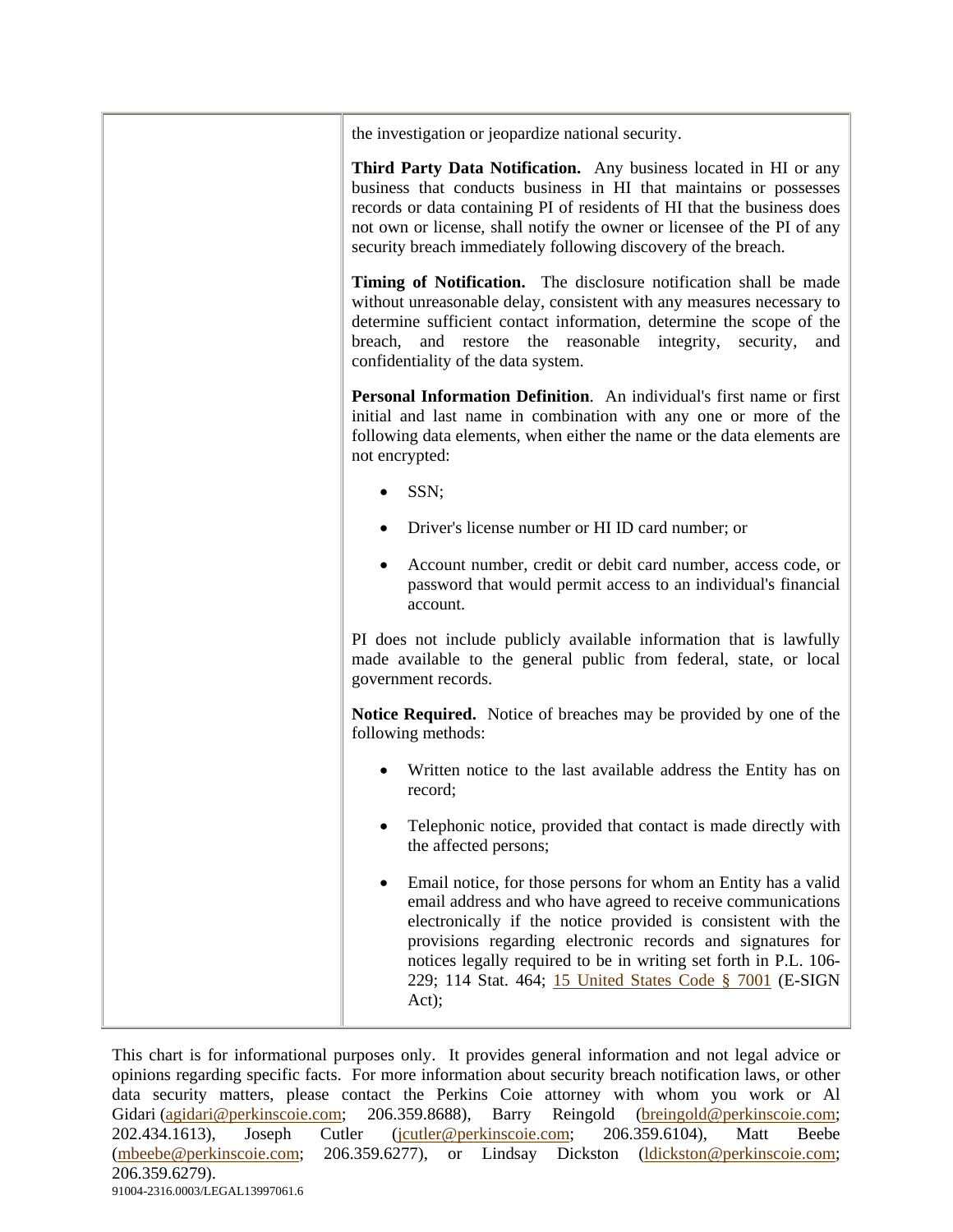| The notice shall be clear and conspicuous and shall include a<br>description of the following:                                                                                                                                                                                                                                                                                                                                                                                                                                                                                                  |
|-------------------------------------------------------------------------------------------------------------------------------------------------------------------------------------------------------------------------------------------------------------------------------------------------------------------------------------------------------------------------------------------------------------------------------------------------------------------------------------------------------------------------------------------------------------------------------------------------|
| The incident in general terms;                                                                                                                                                                                                                                                                                                                                                                                                                                                                                                                                                                  |
| The type of PI that was subject to the unauthorized access and<br>acquisition;                                                                                                                                                                                                                                                                                                                                                                                                                                                                                                                  |
| The general acts of the Entity to protect the PI from further<br>unauthorized access;                                                                                                                                                                                                                                                                                                                                                                                                                                                                                                           |
| A telephone number that the person may call for further<br>information and assistance, if one exists; and                                                                                                                                                                                                                                                                                                                                                                                                                                                                                       |
| Advice that directs the person to remain vigilant by reviewing<br>account statements and monitoring free credit reports.                                                                                                                                                                                                                                                                                                                                                                                                                                                                        |
| Substitute Notice Available. If the Entity demonstrates that the cost<br>of providing notice would exceed \$100,000, or that the affected class<br>of subject persons to be notified exceeds 200,000, or if the Entity does<br>not have sufficient contact information or consent to satisfy the<br>required notice, for only those affected persons without sufficient<br>contact information or consent, or if the Entity is unable to identify<br>particular affected persons, for only those unidentifiable affected<br>persons. Substitute notice shall consist of all the following:      |
| Email notice when the Entity has an email address for the<br>subject persons;                                                                                                                                                                                                                                                                                                                                                                                                                                                                                                                   |
| Conspicuous posting of the notice on the Web site page of the<br>Entity, if one is maintained; and                                                                                                                                                                                                                                                                                                                                                                                                                                                                                              |
| Notification to major statewide media.                                                                                                                                                                                                                                                                                                                                                                                                                                                                                                                                                          |
| <b>Exception: Compliance with Other Laws</b>                                                                                                                                                                                                                                                                                                                                                                                                                                                                                                                                                    |
| Federal Interagency Guidance. A financial institution that is<br>subject to and in compliance with the Federal Interagency<br>Guidance Response Programs for Unauthorized Access to<br>Consumer Information and Customer Notice, issued on March<br>7, 2005, by the Board of Governors of the Federal Reserve<br>System, the Federal Deposit Insurance Corporation, the Office<br>of the Comptroller of the Currency, and the Office of Thrift<br>Supervision, and any revisions, additions, or substitutions<br>relating to said interagency guidance, shall be deemed to be in<br>compliance. |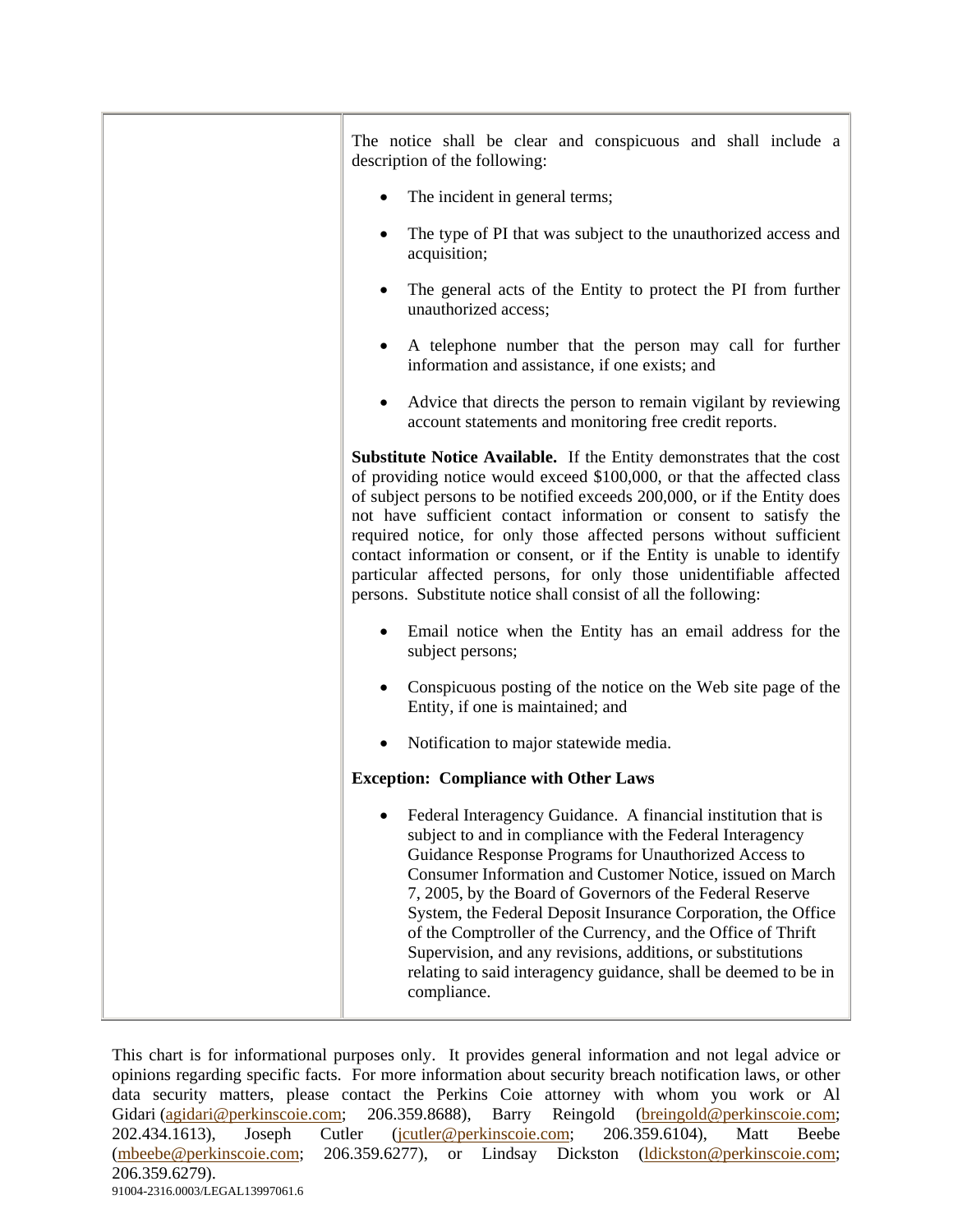|                                                                                                           | <b>HIPAA Covered Entities.</b> A provider of health care, health<br>care service plan, health insurer, or a covered entity governed<br>by the medical privacy and security rules issued by the federal<br>Department of Health and Human Services, Parts 160 and 164<br>of Title 45 of the Code of Federal Regulations, established<br>pursuant to the Health Insurance Portability and<br>Accountability Act of 1996 (HIPAA) shall be deemed in<br>compliance with this chapter.<br><b>Penalties.</b> Subjects any Entity that violates any provisions of the<br>statute to penalties of not more than \$2,500 for each violation.                                                                                                                        |
|-----------------------------------------------------------------------------------------------------------|------------------------------------------------------------------------------------------------------------------------------------------------------------------------------------------------------------------------------------------------------------------------------------------------------------------------------------------------------------------------------------------------------------------------------------------------------------------------------------------------------------------------------------------------------------------------------------------------------------------------------------------------------------------------------------------------------------------------------------------------------------|
|                                                                                                           | Other key provisions:                                                                                                                                                                                                                                                                                                                                                                                                                                                                                                                                                                                                                                                                                                                                      |
|                                                                                                           | Delay for Law Enforcement. Notice may be delayed if a law<br>enforcement agency determines that the notice will impede a<br>criminal investigation or jeopardize national security and<br>requests a delay; provided that such request is made in<br>Entity<br>writing,<br><b>or</b><br>the<br>documents<br>the<br>request<br>contemporaneously in writing, including the name of the law<br>enforcement officer making the request and the officer's law<br>enforcement agency engaged in the investigation. The notice<br>shall be provided without unreasonable delay after the law<br>enforcement agency communicates to the Entity<br>its<br>determination that notice will no longer impede<br>the<br>investigation or jeopardize national security. |
|                                                                                                           | <b>Notification to Consumer Reporting Agencies.</b> If more<br>$\bullet$<br>than 1,000 individuals are affected by a breach, many states<br>require the Entity to notify consumer reporting agencies that<br>compile and maintain files on consumers on a nationwide<br>basis, as defined by 15 U.S.C. $\S$ 1618a(p), of the timing,<br>distribution, content and timing of those notices.                                                                                                                                                                                                                                                                                                                                                                 |
|                                                                                                           | Statute does not permit waiver by contract or other means.                                                                                                                                                                                                                                                                                                                                                                                                                                                                                                                                                                                                                                                                                                 |
|                                                                                                           | AG Enforcement available.                                                                                                                                                                                                                                                                                                                                                                                                                                                                                                                                                                                                                                                                                                                                  |
| <b>IDAHO</b><br>IDAHO CODE §§ 28-51-104-105<br>S.B. 1374 (signed into law<br>March 30, 2006, Chapter 258) | Application.<br>agency, individual or commercial entity<br>Any<br>(collectively, "Entity") that conducts business in ID and that owns or<br>licenses computerized data that includes PI about a resident of ID.                                                                                                                                                                                                                                                                                                                                                                                                                                                                                                                                            |
|                                                                                                           | The provisions governing maintenance of PI that the Entity<br>does not own appear applicable to any Entity maintaining                                                                                                                                                                                                                                                                                                                                                                                                                                                                                                                                                                                                                                     |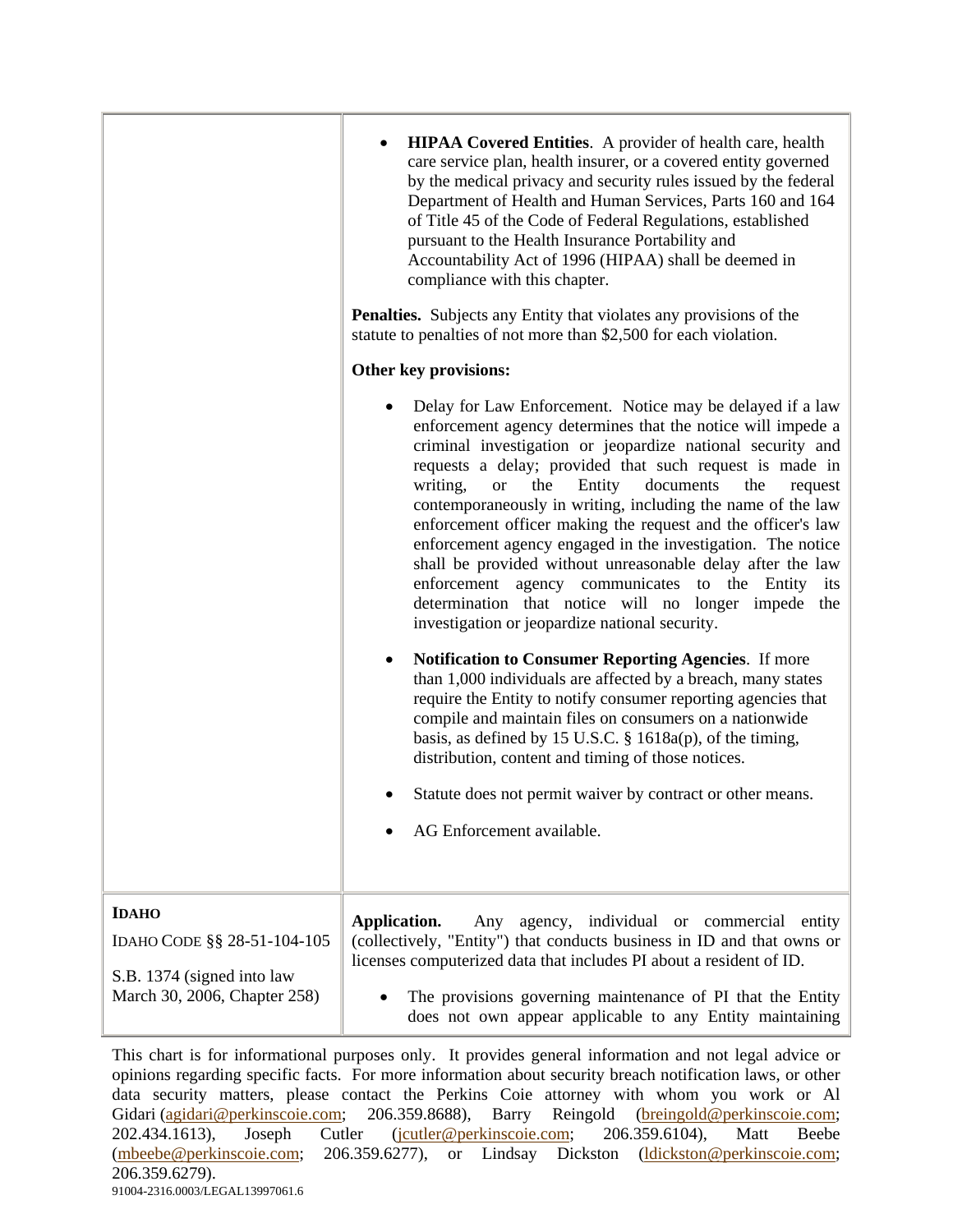| Effective July 1, 2006 | information on ID residents, whether or not the Entity<br>conducts business in ID.                                                                                                                                                                                                                                                                                                                                                                                                                              |
|------------------------|-----------------------------------------------------------------------------------------------------------------------------------------------------------------------------------------------------------------------------------------------------------------------------------------------------------------------------------------------------------------------------------------------------------------------------------------------------------------------------------------------------------------|
|                        | Security Breach Definition. An illegal acquisition of unencrypted<br>computerized data that materially compromises the security,<br>confidentiality, or integrity of PI for one or more persons maintained<br>by Entity.                                                                                                                                                                                                                                                                                        |
|                        | Good faith acquisition of PI by an employee or agent of an<br>Entity for the purposes of the Entity is not a breach of the<br>security of the system, provided that the PI is not used or<br>subject to further unauthorized disclosure.                                                                                                                                                                                                                                                                        |
|                        | Notification Obligation. An Entity to which the statue applies shall<br>give notice as soon as possible to the affected ID resident.                                                                                                                                                                                                                                                                                                                                                                            |
|                        | Notification is not required if after a good faith, reasonable<br>and prompt investigation the Entity determines that the PI has<br>not been and will not be misused.                                                                                                                                                                                                                                                                                                                                           |
|                        | Third Party Data Notification. An Entity that maintains<br>computerized data that includes PI that the Entity does not own or<br>license shall give notice to and cooperate with the owner or licensee of<br>the information of any breach of the security of the system<br>immediately following discovery of the breach, if misuse of PI about<br>an ID resident occurred or is reasonably likely to occur. Cooperation<br>includes sharing with the owner or licensee information relevant to the<br>breach. |
|                        | Timing of Notification. Notice must be made in the most expedient<br>time possible and without unreasonable delay, consistent with the any<br>measures necessary to determine the scope of the breach, to identify<br>the individuals affected, and to restore the reasonable integrity of the<br>computerized data system.                                                                                                                                                                                     |
|                        | Personal Information Definition. An ID resident's first name or first<br>initial and last name in combination with any one or more of the<br>following data elements that relate to the resident, when either the<br>name or the data element are not encrypted:                                                                                                                                                                                                                                                |
|                        | SSN;                                                                                                                                                                                                                                                                                                                                                                                                                                                                                                            |
|                        | Driver's license number or ID card number; or                                                                                                                                                                                                                                                                                                                                                                                                                                                                   |
|                        | Account number, or credit card number, in combination with<br>any required security code, access code or password that<br>would permit access to a resident's financial account.                                                                                                                                                                                                                                                                                                                                |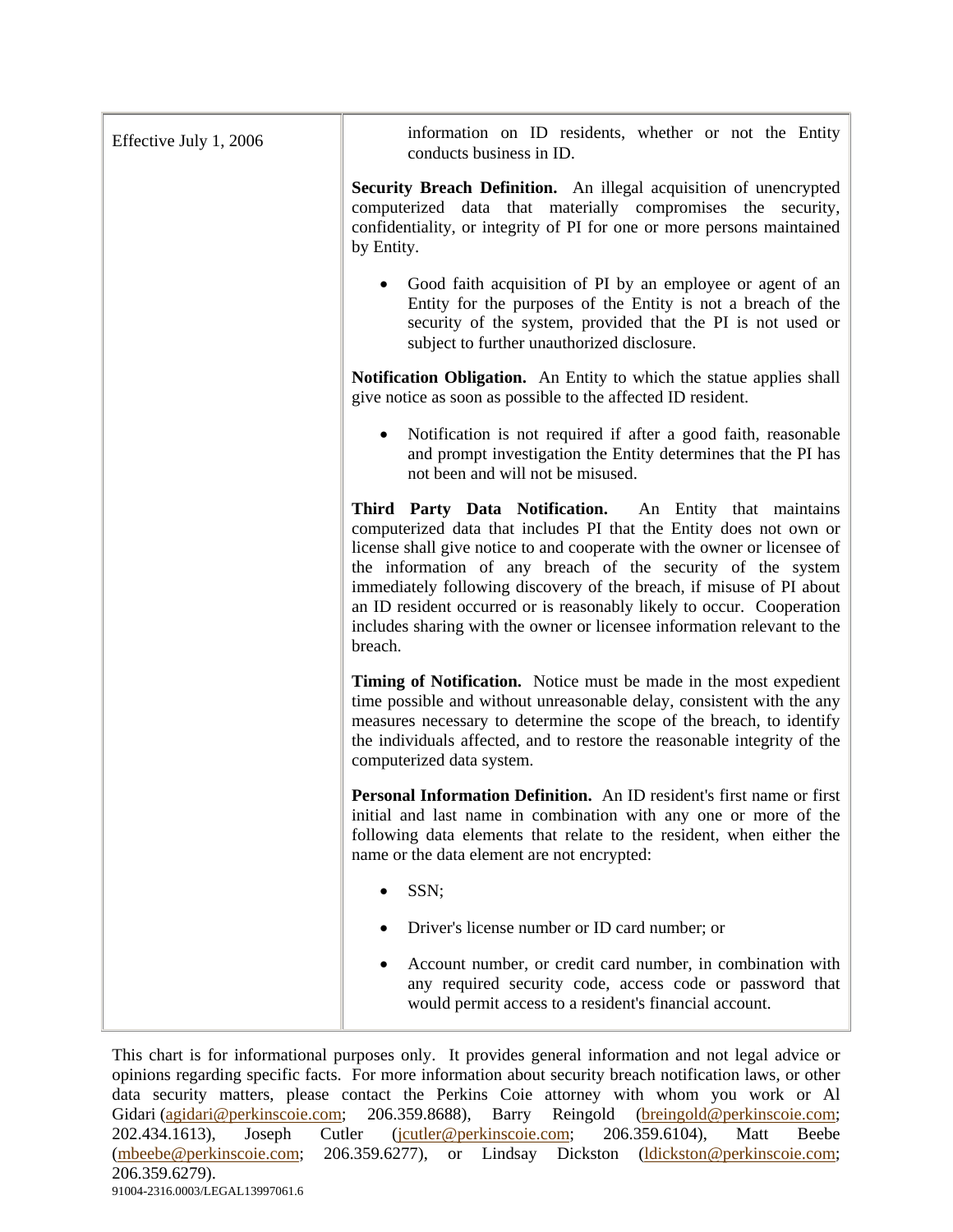| Notice Required. Notice of breaches may be provided by one of the<br>following methods:                                                                                                                                                                                                                                                                                                                                                                                   |
|---------------------------------------------------------------------------------------------------------------------------------------------------------------------------------------------------------------------------------------------------------------------------------------------------------------------------------------------------------------------------------------------------------------------------------------------------------------------------|
| Written notice to the most recent address the Entity has in its<br>records;                                                                                                                                                                                                                                                                                                                                                                                               |
| Telephonic notice;                                                                                                                                                                                                                                                                                                                                                                                                                                                        |
| Electronic notice, if the notice provided is consistent with the<br>٠<br>provisions regarding electronic records and signatures set forth<br>in P.L. 106-229; 114 Stat. 464; 15 United States Code § 7001<br>(E-SIGN Act).                                                                                                                                                                                                                                                |
| <b>Substitute Notice Available.</b> If the Entity required to provide notice<br>demonstrates that the cost of providing notice would exceed \$25,000,<br>or that the number of ID residents to be notified exceeds 50,000, or<br>that the Entity does not have sufficient contact information to provide<br>notice. Substitute notice consists of all of the following:                                                                                                   |
| Email notice if the Entity has email addresses for the affected<br>ID residents; and                                                                                                                                                                                                                                                                                                                                                                                      |
| Conspicuous posting of the notice on the Web site page of the<br>Entity if the Entity maintains one; and                                                                                                                                                                                                                                                                                                                                                                  |
| Notice to major statewide media.                                                                                                                                                                                                                                                                                                                                                                                                                                          |
| <b>Exception: Own Notification Policy.</b> Any Entity that maintains its<br>own notice procedures as part of an information security policy for the<br>treatment of PI, and whose procedures are otherwise consistent with<br>the timing requirements of the statute is deemed to be in compliance<br>with the notice requirements if the Entity notifies affected ID residents<br>in accordance with its policies in the event of a breach of security of<br>the system. |
| <b>Exception: Compliance with Other Laws.</b>                                                                                                                                                                                                                                                                                                                                                                                                                             |
| Primary Regulator. Notification pursuant to laws, rules,<br>regulations, guidances or guidelines established by an Entity's<br>primary or functional state regulator is sufficient for<br>compliance.                                                                                                                                                                                                                                                                     |
| <b>Penalties.</b> Any Entity that <i>intentionally</i> fails to give notice in<br>accordance with the statute shall be subject to a fine of not more than<br>\$25,000 per breach of the security of the system.                                                                                                                                                                                                                                                           |
| Other key provisions:                                                                                                                                                                                                                                                                                                                                                                                                                                                     |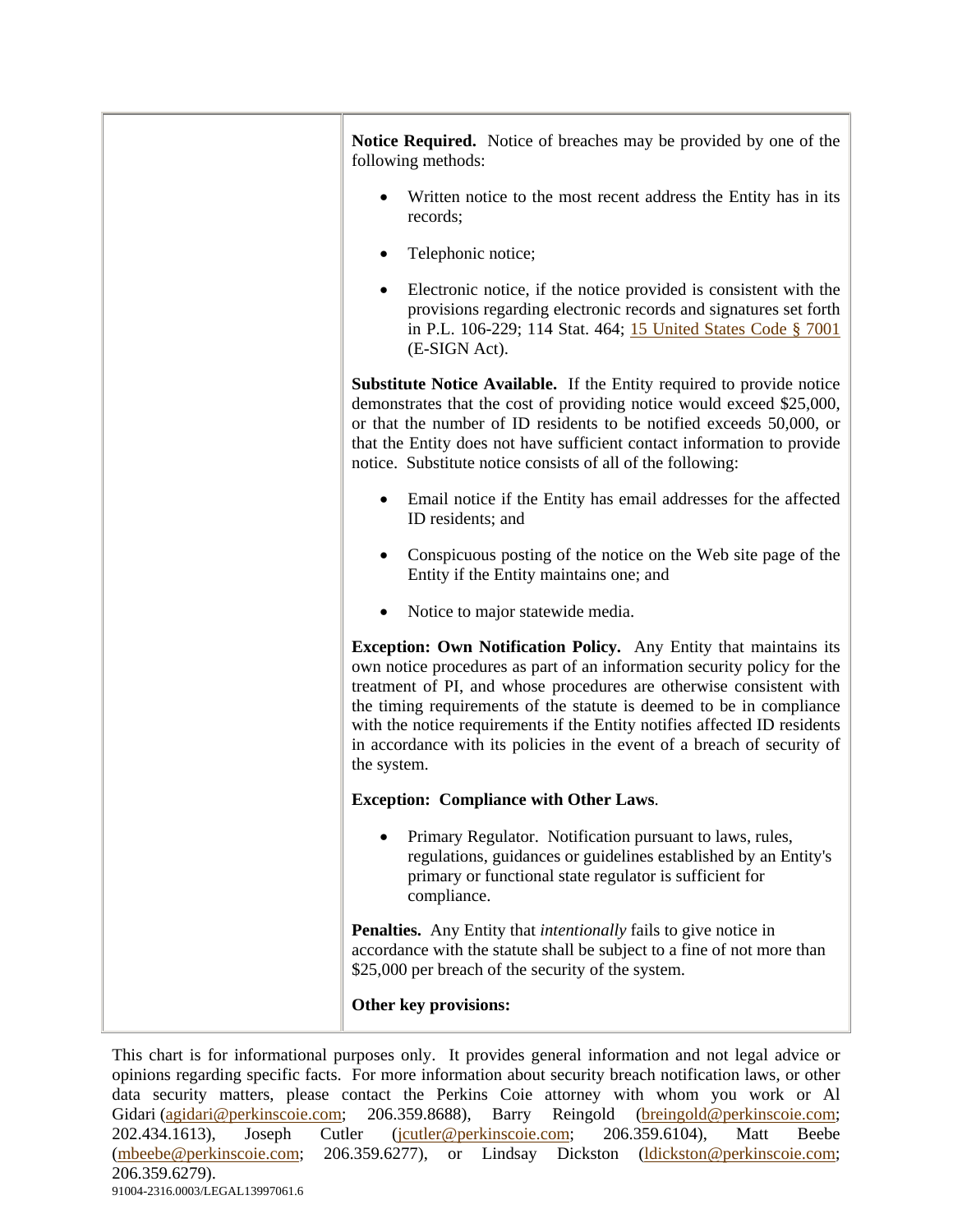|                                                                                                                                                                                              | Delay for Law Enforcement. Notice may be delayed if a law<br>enforcement agency determines that the notice will impede a<br>criminal investigation. Notice required by the statute must be<br>made as soon as possible after the law enforcement agency<br>determines that notification will no longer impede the<br>investigation.<br>Primary State Regulator Enforcement. Authorizes primary<br>state regulator to bring a civil action against an Entity that it<br>believes to have violated the statute by failing to give notice to<br>enforce compliance with the statute and enjoin the Entity from<br>further violation.                                                                                                                                                                                                                                                                                                                                                                                                                                                                                                                                                                                                                                                                                                                                                                                                                                                                                                                                                                                                                                                                                                                                                                                              |
|----------------------------------------------------------------------------------------------------------------------------------------------------------------------------------------------|--------------------------------------------------------------------------------------------------------------------------------------------------------------------------------------------------------------------------------------------------------------------------------------------------------------------------------------------------------------------------------------------------------------------------------------------------------------------------------------------------------------------------------------------------------------------------------------------------------------------------------------------------------------------------------------------------------------------------------------------------------------------------------------------------------------------------------------------------------------------------------------------------------------------------------------------------------------------------------------------------------------------------------------------------------------------------------------------------------------------------------------------------------------------------------------------------------------------------------------------------------------------------------------------------------------------------------------------------------------------------------------------------------------------------------------------------------------------------------------------------------------------------------------------------------------------------------------------------------------------------------------------------------------------------------------------------------------------------------------------------------------------------------------------------------------------------------|
| <b>ILLINOIS</b><br>815 ILL. COMP. STAT. 530/5,<br>530/10, 530/12, 530/15,<br>530/20, 530/25<br>H.B. 1633 (signed into law<br>June 16, 2005, Public Act 94-<br>36)<br>Effective June 27, 2006 | Application. Any data collector, which includes, but is not limited to,<br>government agencies, public and private universities, privately and<br>publicly held corporations, financial institutions, retail operators, and<br>any other entity that, for any purpose, handles, collects, disseminates,<br>or otherwise deals with nonpublic PI (collectively, "Entity") that owns<br>or licenses PI concerning an IL resident.<br>The provisions governing maintenance of PI that the Entity<br>does not own appear applicable to any Entity maintaining<br>information on IL residents, whether or not the Entity<br>conducts business in IL.<br>Security Breach Definition. An unauthorized acquisition of<br>computerized data that compromises the security, confidentiality, or<br>integrity of PI maintained by the Entity.<br>Good faith acquisition of PI by an employee or agent of the<br>Entity for a legitimate purpose of the Entity does not constitute<br>a security breach, provided that the PI is not used for a purpose<br>unrelated to the Entity's business or subject to further<br>unauthorized disclosure.<br><b>Notification Obligation.</b> Any Entity to which the statute applies shall<br>notify the resident at no charge that there has been a breach of the<br>security of the system data following discovery or notification of the<br>breach.<br>Notification Obligation for State Agencies. Any state agency that<br>collects PI and has had a breach of security of the system data or<br>written material shall submit a report within 5 business days of the<br>discovery or notification of the breach to the General Assembly listing<br>the breaches and outlining any corrective measures that have been<br>taken to prevent future breaches of the security of the system data or |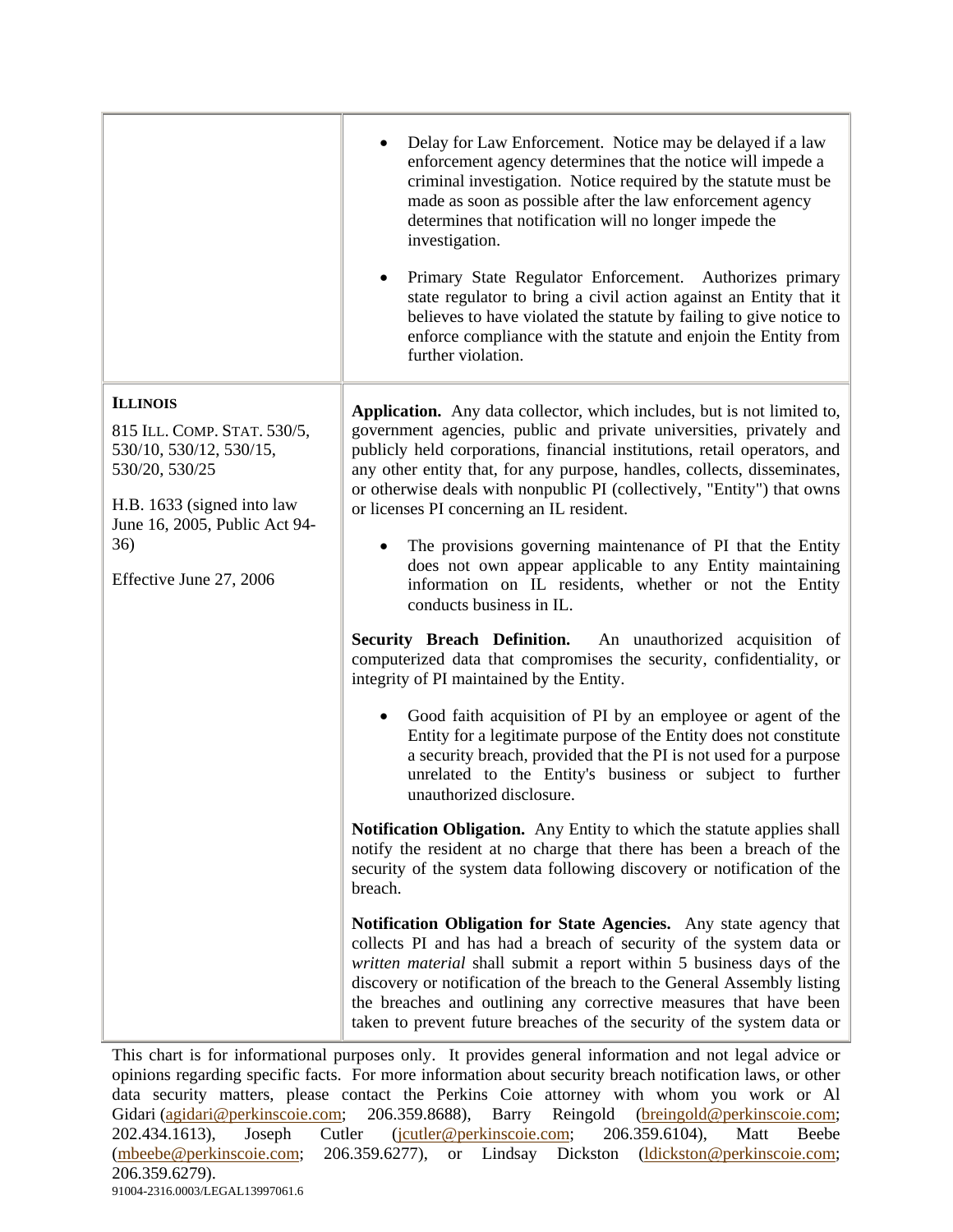| written material. Any agency that has submitted a report under the<br>statute shall submit an annual report listing all breaches of security of<br>the system data or <i>written materials</i> and the corrective measures that<br>have been taken to prevent future breaches                                                                                                  |
|--------------------------------------------------------------------------------------------------------------------------------------------------------------------------------------------------------------------------------------------------------------------------------------------------------------------------------------------------------------------------------|
| Third Party Data Notification. Any Entity that maintains<br>computerized data that includes PI that the Entity does not own or<br>license shall notify the owner or licensee of the information of any<br>breach of the security of the data immediately following discovery, if<br>the PI was, or is reasonably believed to have been, acquired by an<br>unauthorized person. |
| <b>Timing of Notification.</b> The disclosure notification shall be made in<br>the most expedient time possible and without unreasonable delay,<br>consistent with any measures necessary to determine the scope of the<br>and restore the reasonable integrity,<br>breach<br>security,<br>and<br>confidentiality of the data system.                                          |
| Personal Information Definition. An individual's first name or first<br>initial and last name in combination with any one or more of the<br>following data elements, when either the name or the data elements are<br>not encrypted or redacted:                                                                                                                               |
| SSN;                                                                                                                                                                                                                                                                                                                                                                           |
| Driver's license number or IL ID card number;                                                                                                                                                                                                                                                                                                                                  |
| Account number or credit or debit card number, or an account<br>number or credit card number in combination with any<br>required security code, access code, or password that would<br>permit access to an individual's financial account.                                                                                                                                     |
| PI does not include publicly available information that is lawfully<br>made available to the general public from federal, state, or local<br>government records.                                                                                                                                                                                                               |
| Notice Required. Notice of breaches may be provided by one of the<br>following methods:                                                                                                                                                                                                                                                                                        |
| Written notice;                                                                                                                                                                                                                                                                                                                                                                |
| Electronic notice, if the notice provided is consistent with the<br>provisions regarding electronic records and signatures for<br>notices legally required to be in writing as set forth in P.L.<br>106-229; 114 Stat. 464; 15 United States Code § 7001 (E-<br>SIGN Act).                                                                                                     |
| Substitute Notice Available. If the Entity demonstrates that the cost                                                                                                                                                                                                                                                                                                          |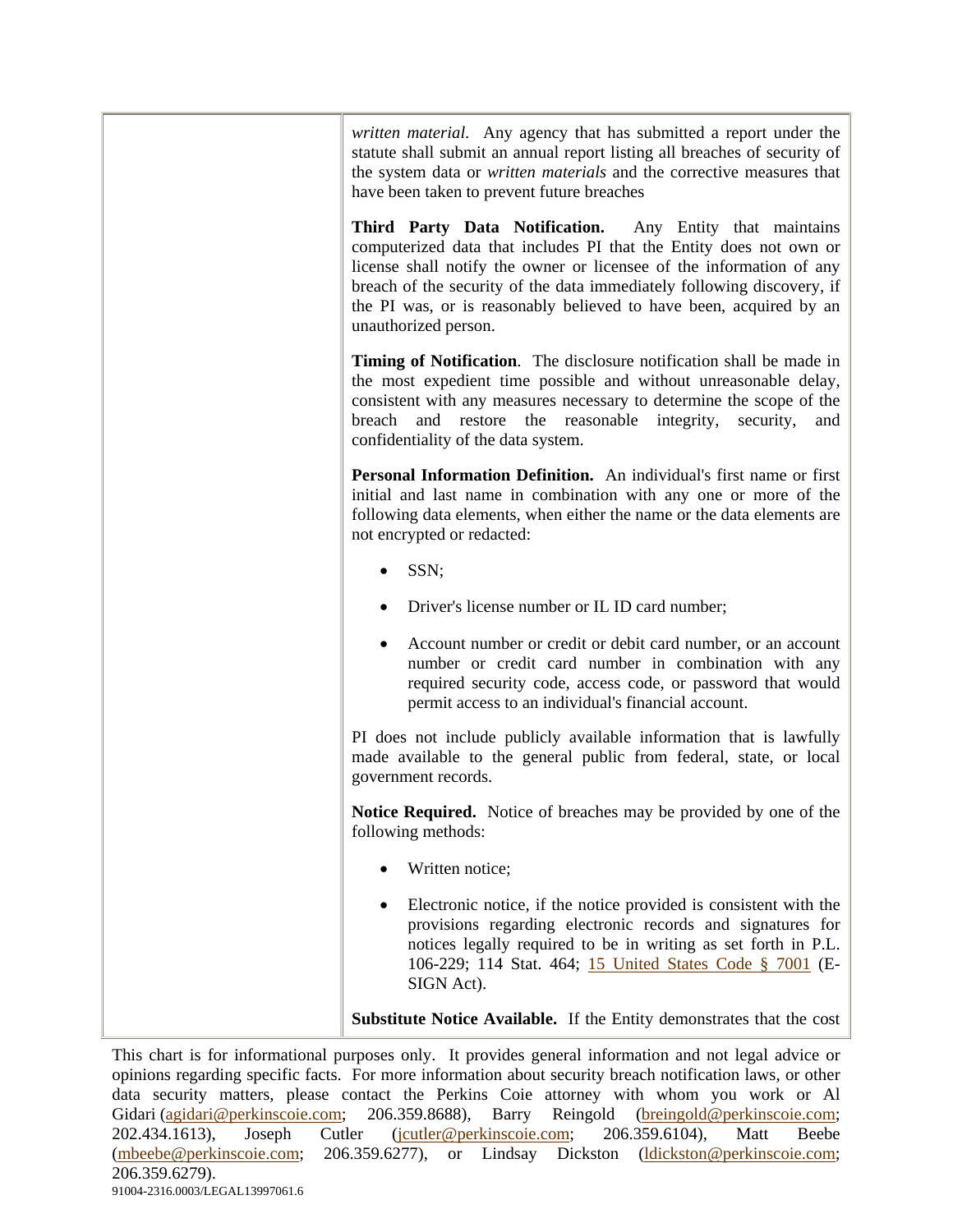|                                                       | of providing notice would exceed \$250,000, or that the affected class<br>of subject persons to be notified exceeds 500,000, or the Entity does<br>not have sufficient contact information. Substitute notice shall consist<br>of all of the following:                                                                                                                                                                                                                   |
|-------------------------------------------------------|---------------------------------------------------------------------------------------------------------------------------------------------------------------------------------------------------------------------------------------------------------------------------------------------------------------------------------------------------------------------------------------------------------------------------------------------------------------------------|
|                                                       | Email notice if the Entity has an email address for the subject<br>persons;                                                                                                                                                                                                                                                                                                                                                                                               |
|                                                       | Conspicuous posting of the notice on the Entity's Web site<br>page if the Entity maintains one; and                                                                                                                                                                                                                                                                                                                                                                       |
|                                                       | Notification to major statewide media.                                                                                                                                                                                                                                                                                                                                                                                                                                    |
|                                                       | Exception: Own Notification Policy. An Entity that maintains its<br>own notification procedures as part of an information security policy<br>for the treatment of PI and is otherwise consistent with timing<br>requirements of the statute, shall be deemed in compliance with the<br>notification requirements of the statute if the Entity notifies subject<br>persons in accordance with its policies in the event of a breach of the<br>security of the system data. |
|                                                       | Other key provisions:                                                                                                                                                                                                                                                                                                                                                                                                                                                     |
|                                                       | Delay for Law Enforcement. Notice may be delayed if a law<br>enforcement agency determines that the notice will impede a<br>criminal investigation and provides the Entity with a written<br>request of delay. Notice required by the statute must be made<br>without unreasonable delay and as soon as possible after the<br>law enforcement agency determines that notification will no<br>longer impede the investigation.                                             |
|                                                       | Violation constitutes unlawful practice under Consumer Fraud<br>and Deceptive Business Practices Act.                                                                                                                                                                                                                                                                                                                                                                     |
|                                                       | Statute does not permit waiver by contract or other means                                                                                                                                                                                                                                                                                                                                                                                                                 |
| <b>INDIANA</b><br>IND. CODE § 24-4.9-3-1, et seq.     | Application. Any individual, corporation, business trust, estate, trust,<br>association, nonprofit corporation or organization,<br>partnership,<br>cooperative, or any other legal entity (collectively, "Entity") that owns                                                                                                                                                                                                                                              |
| S.B. 503 (signed into law April<br>26, 2005, Act 503) | or licenses computerized data that includes PI.                                                                                                                                                                                                                                                                                                                                                                                                                           |
| Effective July 1, 2006                                | The provisions governing maintenance of PI are applicable to<br>any Entity maintaining information on IN residents, whether<br>or not organized or licensed under the laws of IN.                                                                                                                                                                                                                                                                                         |
|                                                       | Security Breach Definition.<br>An unauthorized acquisition of<br>computerized data that compromises the security, confidentiality, or                                                                                                                                                                                                                                                                                                                                     |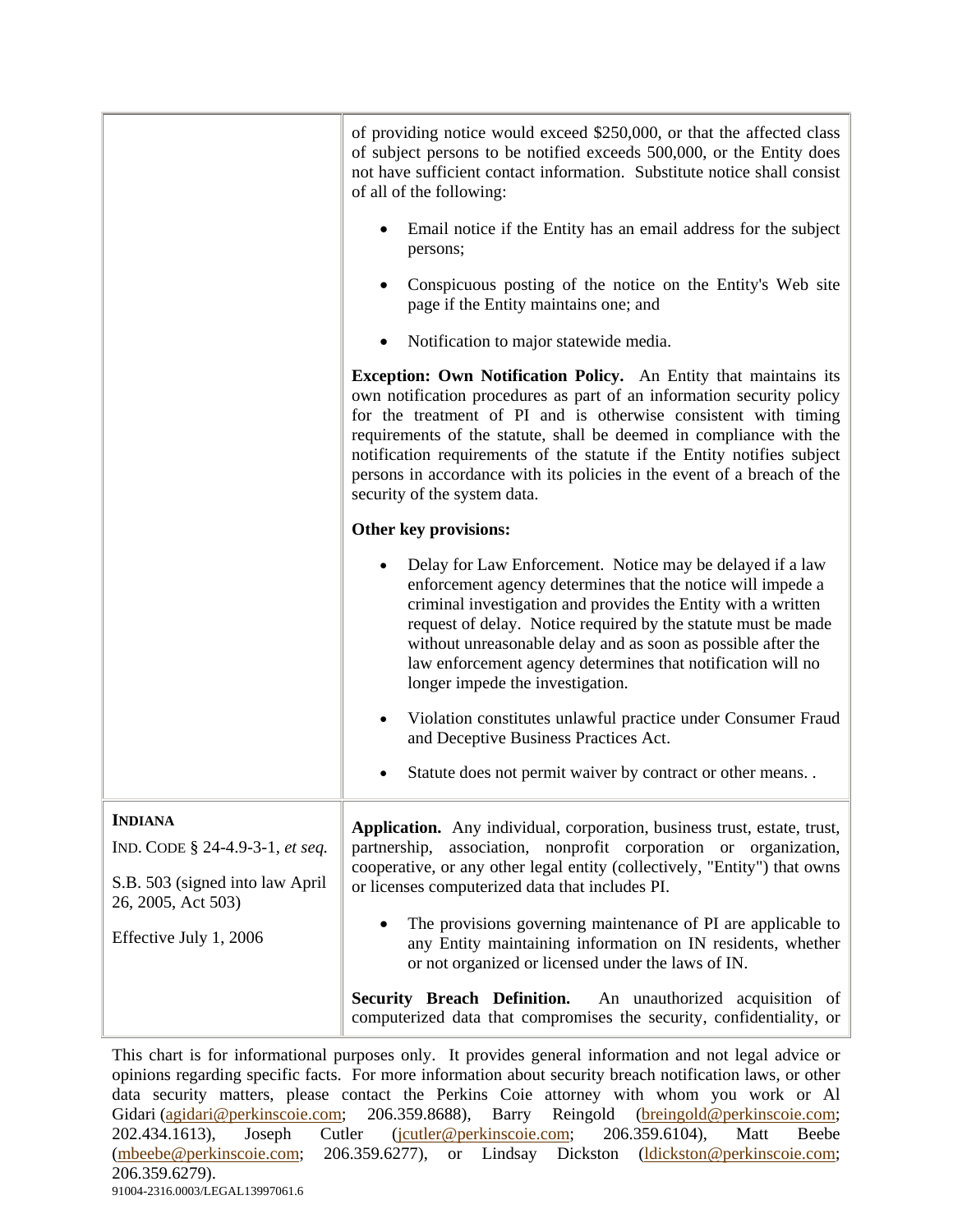| integrity of PI maintained by a person. The term includes the<br>unauthorized acquisition of computerized data that has been<br>transferred to another medium, including paper, microfilm, or a similar<br>medium, even if the transferred data are no longer in a computerized<br>format.                                                                                                                                                                                                                                                                                                                                                            |
|-------------------------------------------------------------------------------------------------------------------------------------------------------------------------------------------------------------------------------------------------------------------------------------------------------------------------------------------------------------------------------------------------------------------------------------------------------------------------------------------------------------------------------------------------------------------------------------------------------------------------------------------------------|
| Until July 1, 2008: Unauthorized acquisition of a portable<br>electronic device on which PI is stored does not constitute a<br>security breach, if access to the device is protected by a<br>password that has not been disclosed.                                                                                                                                                                                                                                                                                                                                                                                                                    |
| As of July 1 2008: Unauthorized acquisition of a portable<br>electronic device on which personal information is stored does<br>not constitute a security breach if all personal information on<br>the device is protected by encryption and the encryption key:<br>(a) has not been compromised or disclosed; and (b) is not in<br>the possession of or known to the person who, without<br>authorization, acquired or has access to the portable electronic<br>device.                                                                                                                                                                               |
| Good faith acquisition of PI by an employee or agent of the<br>Entity for lawful purposes the Entity does not constitute a<br>security breach, if the PI is not used or subject to further<br>unauthorized disclosure.                                                                                                                                                                                                                                                                                                                                                                                                                                |
| Notification Obligation. Any Entity, after discovering or being<br>notified of a breach of the security of a system, shall disclose the<br>breach to an IN resident whose unencrypted PI was or may have been<br>acquired by an unauthorized person; or encrypted PI was or may have<br>been acquired by an unauthorized person with access to the encryption<br>key; if the Entity knows, or should know, or should have known that<br>the unauthorized acquisition constituting the breach has resulted in or<br>could result in identity deception (as defined in IND. CODE § 35-43-5-<br>3.5), identity theft, or fraud affected the IN resident. |
| Third Party Data Notification. An Entity that maintains<br>computerized data that includes PI but that does not own or license the<br>PI shall notify the owner of the PI if the Entity discovers that PI was or<br>may have been acquired by an unauthorized person.                                                                                                                                                                                                                                                                                                                                                                                 |
| Timing of Notification. The disclosure shall be made after the Entity<br>discovers or is notified of a breach of the security system.                                                                                                                                                                                                                                                                                                                                                                                                                                                                                                                 |
| Personal Information Definition.<br>A SSN number that is not<br>encrypted or redacted; or an individual's first and last names, or first<br>initial and last name, and one or more of the following data elements<br>that are not encrypted or redacted:                                                                                                                                                                                                                                                                                                                                                                                              |

This chart is for informational purposes only. It provides general information and not legal advice or opinions regarding specific facts. For more information about security breach notification laws, or other data security matters, please contact the Perkins Coie attorney with whom you work or Al Gidari (agidari@perkinscoie.com; 206.359.8688), Barry Reingold (breingold@perkinscoie.com; 202.434.1613), Joseph Cutler (jcutler@perkinscoie.com; 206.359.6104), Matt Beebe (mbeebe@perkinscoie.com; 206.359.6277), or Lindsay Dickston (ldickston@perkinscoie.com; 206.359.6279). 91004-2316.0003/LEGAL13997061.6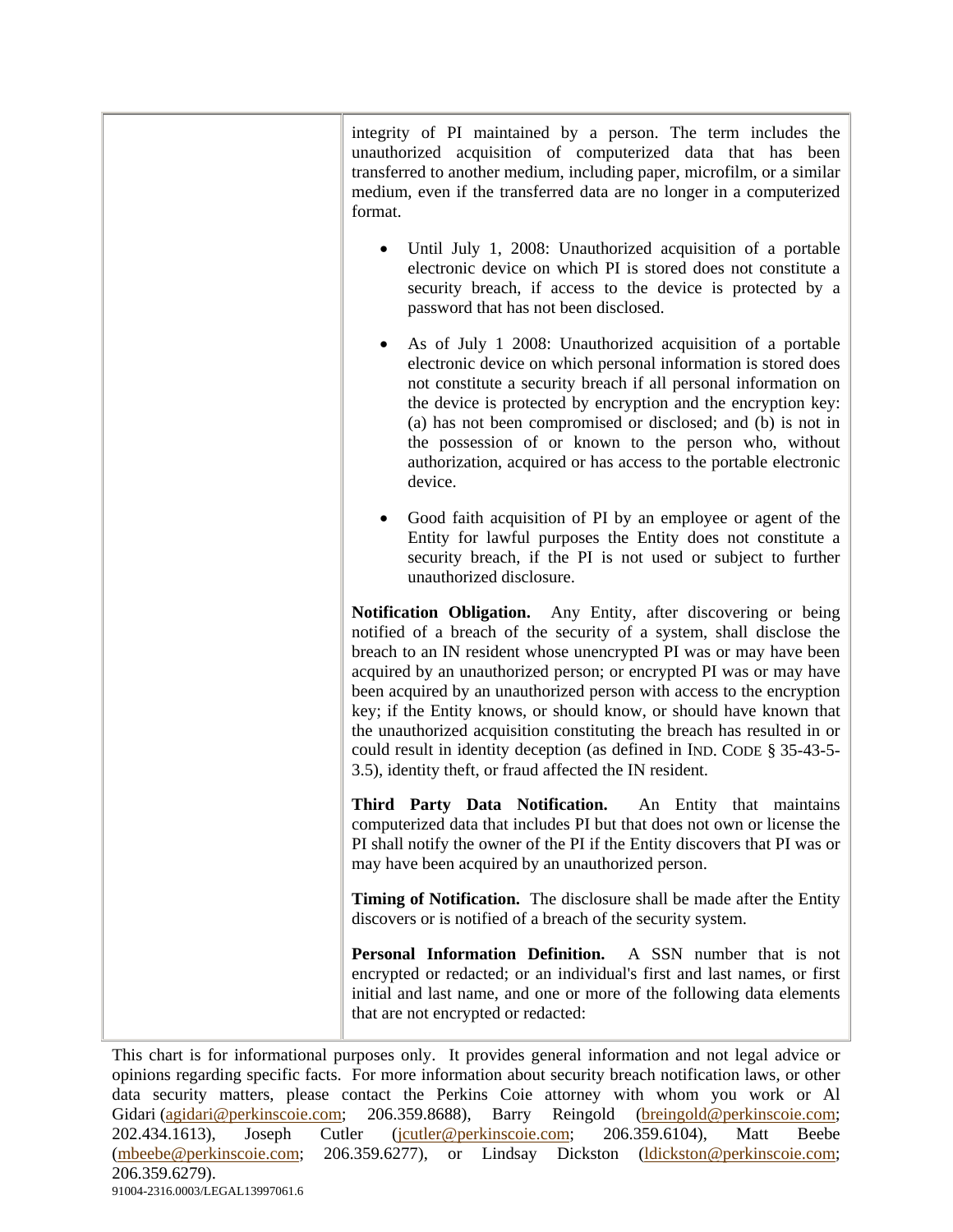| A driver's license number or IN ID card number;                                                                                                                                                                                                                                                                                                                                |
|--------------------------------------------------------------------------------------------------------------------------------------------------------------------------------------------------------------------------------------------------------------------------------------------------------------------------------------------------------------------------------|
| A credit card number;                                                                                                                                                                                                                                                                                                                                                          |
| A financial account number or debit card number in<br>combination with a security code, password, or access code<br>that would permit access to the person's account.                                                                                                                                                                                                          |
| PI does not include information that is lawfully obtained from publicly<br>available information or from federal, state, or local government<br>records lawfully made available to the general public.                                                                                                                                                                         |
| Notice Required. Notice of breaches may be provided by one of the<br>following methods:                                                                                                                                                                                                                                                                                        |
| Mail;                                                                                                                                                                                                                                                                                                                                                                          |
| Telephone;                                                                                                                                                                                                                                                                                                                                                                     |
| Fax;                                                                                                                                                                                                                                                                                                                                                                           |
| Email, if the Entity has the email address of the affected IN<br>resident.                                                                                                                                                                                                                                                                                                     |
| Substitute Notice Available. If an Entity demonstrates that the cost<br>of the disclosure exceeds \$250,000, or that the affected class of subject<br>persons to be notified exceeds 500,000. Substitute notice shall consist<br>of all of the following:                                                                                                                      |
| Conspicuous posting of the notice on the Web site of the<br>Entity, if the Entity maintains a Web site;                                                                                                                                                                                                                                                                        |
| Notice to major news reporting media in the geographic area<br>where IN residents affected by the breach of the security of a<br>system reside.                                                                                                                                                                                                                                |
| Exception: Own Notification Policy. Any Entity that maintains its<br>own disclosure procedures as part of an information privacy policy or<br>a security policy is not required to make a separate disclosure under<br>the statute if the Entity's information privacy policy or security policy<br>is at least as stringent as the disclosure requirements under the statute. |
| <b>Exception: Compliance with Other Laws.</b>                                                                                                                                                                                                                                                                                                                                  |
| GLBA. The provisions of this statute shall not apply to any<br>Entity who is subject to the provisions of Title V of the<br>Gramm-Leach-Bliley Act of 1999, Pub. L. No. 106-102.                                                                                                                                                                                               |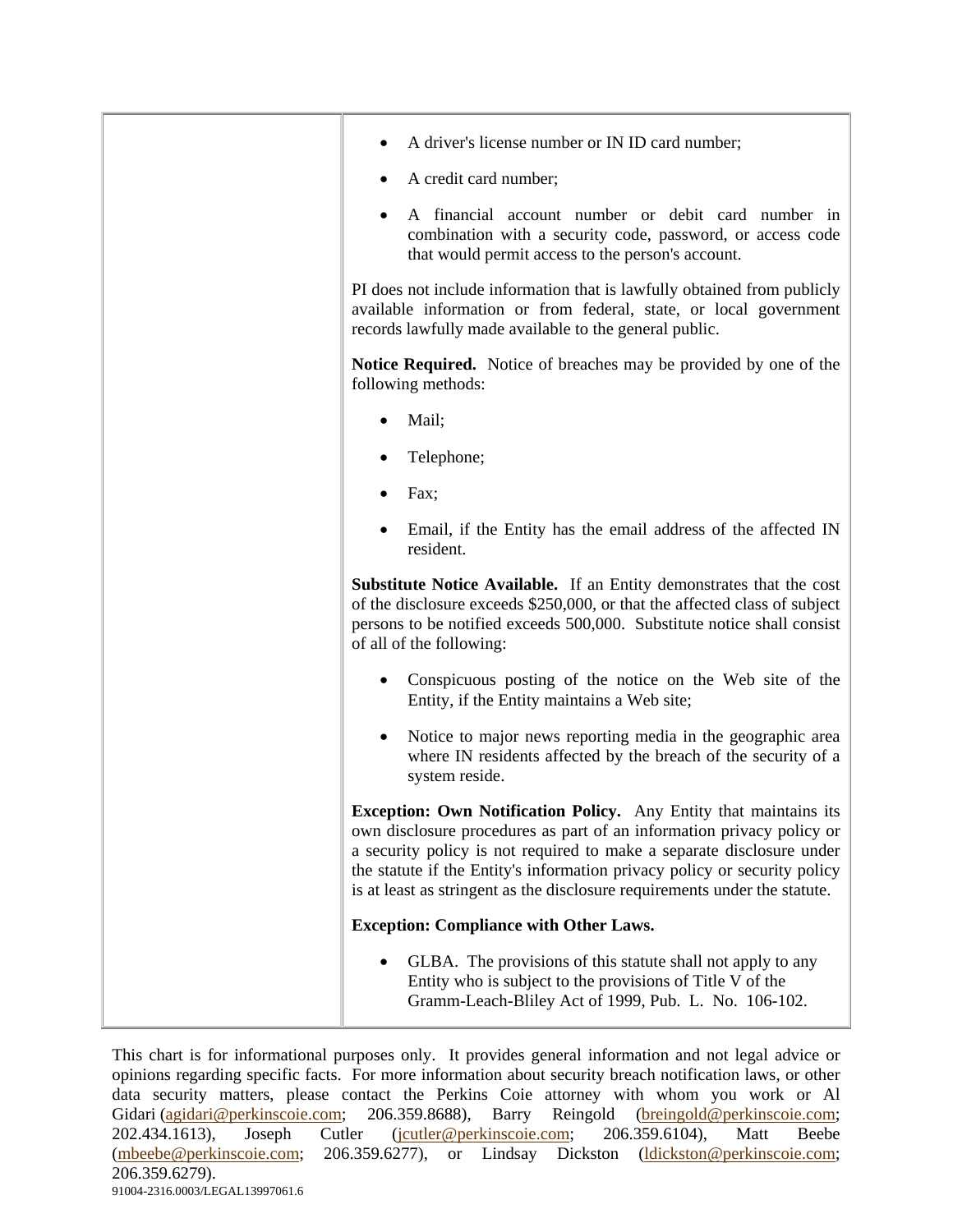|                                                | Federal Interagency Guidance. A financial institution that is<br>subject to and in compliance with the Federal Interagency<br>Guidance Response Programs for Unauthorized Access to<br>Consumer Information and Customer Notice, issued on March<br>7, 2005, by the Board of Governors of the Federal Reserve<br>System, the Federal Deposit Insurance Corporation, the Office<br>of the Comptroller of the Currency, and the Office of Thrift<br>Supervision, and any revisions, additions, or substitutions<br>relating to said interagency guidance, shall be deemed to be in<br>compliance (only applies to financial institutions). |
|------------------------------------------------|------------------------------------------------------------------------------------------------------------------------------------------------------------------------------------------------------------------------------------------------------------------------------------------------------------------------------------------------------------------------------------------------------------------------------------------------------------------------------------------------------------------------------------------------------------------------------------------------------------------------------------------|
|                                                | HIPAA Covered Entities. A provider of health care, health<br>٠<br>care service plan, health insurer, or a covered entity governed<br>by the medical privacy and security rules issued by the federal<br>Department of Health and Human Services, Parts 160 and 164<br>of Title 45 of the Code of Federal Regulations, established<br>pursuant to the Health Insurance Portability and<br>Accountability Act of 1996 (HIPAA) shall be deemed in<br>compliance with this chapter.                                                                                                                                                          |
|                                                | The USA Patriot Act (P.L. 107-56);                                                                                                                                                                                                                                                                                                                                                                                                                                                                                                                                                                                                       |
|                                                | Executive Order 13224;                                                                                                                                                                                                                                                                                                                                                                                                                                                                                                                                                                                                                   |
|                                                | The federal Driver's Privacy Protection Act (18 U.S.C. 2781 et<br>$seq.$ );                                                                                                                                                                                                                                                                                                                                                                                                                                                                                                                                                              |
|                                                | The federal Fair Credit Reporting Act (15 U.S.C. 1681 et<br>seq.).                                                                                                                                                                                                                                                                                                                                                                                                                                                                                                                                                                       |
|                                                | <b>Other Key Provisions.</b>                                                                                                                                                                                                                                                                                                                                                                                                                                                                                                                                                                                                             |
|                                                | Notification to Consumer Reporting Agencies. If more than<br>$\bullet$<br>1,000 individuals are affected by a breach, many states require<br>the Entity to notify consumer reporting agencies that compile<br>and maintain files on consumers on a nationwide basis, as<br>defined by 15 U.S.C. $\S$ 1618a(p), of any information necessary<br>to assist the consumer reporting agency in preventing fraud,<br>including PI of an IN resident affected by the breach of the<br>security system.                                                                                                                                          |
|                                                | AG Enforcement.<br>The AG may seek direct damages and<br>injunctive relief.                                                                                                                                                                                                                                                                                                                                                                                                                                                                                                                                                              |
| <b>IOWA</b><br>2007 S.F. 2308 (signed into law | Application. Any individual; corporation; business trust; estate; trust;<br>partnership; limited liability company; association; joint venture;                                                                                                                                                                                                                                                                                                                                                                                                                                                                                          |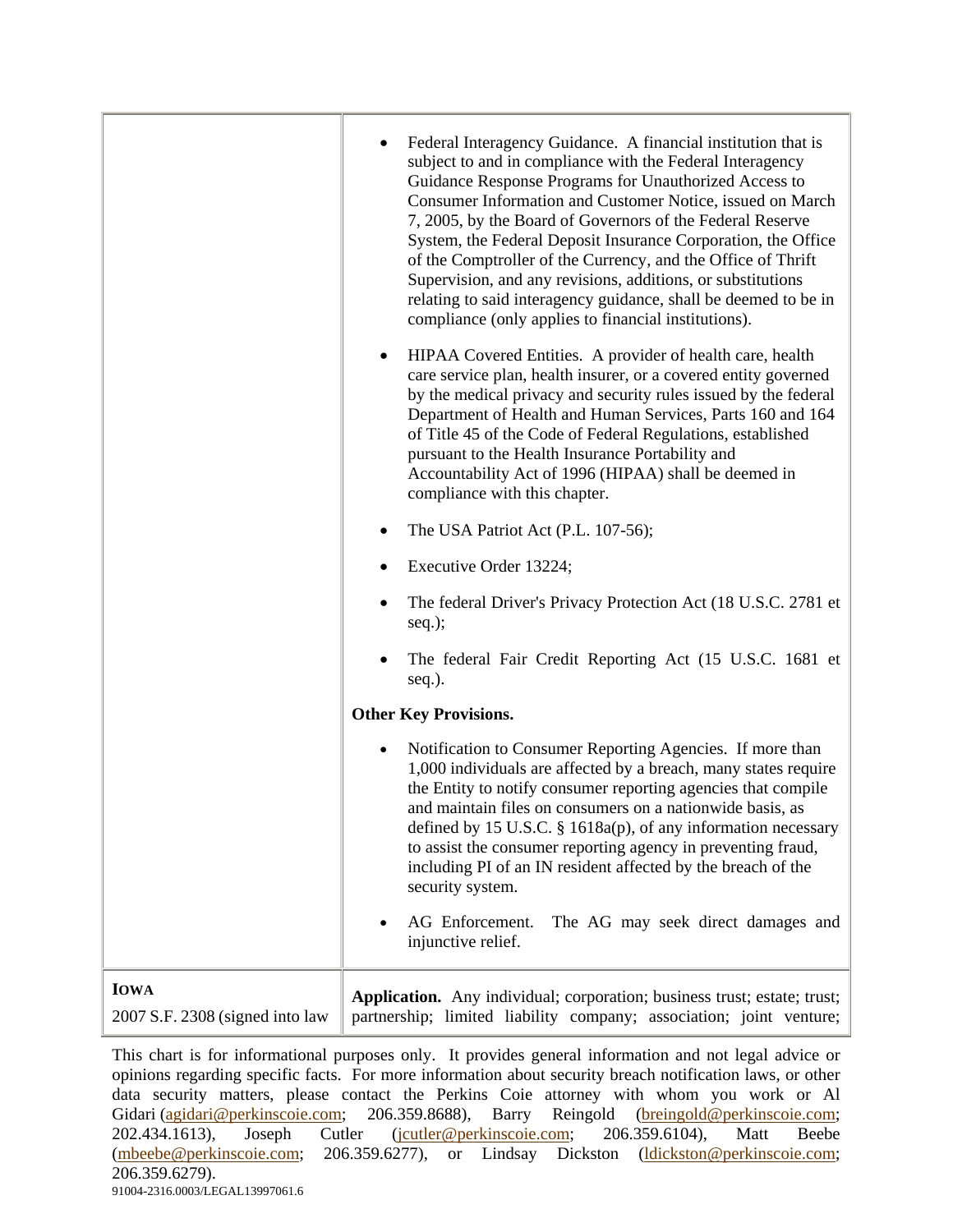| May 9, 2008)<br>Effective July 1, 2008 | government; governmental subdivision, agency, or instrumentality;<br>public corporation; or any other legal or commercial entity<br>(collectively, "Entity") that owns or licenses computerized data that<br>includes a IA resident's PI that is used in the course of the Entity's<br>business, vocation, occupation, or volunteer activities and that was<br>subject to a breach of security.                                                                                   |
|----------------------------------------|-----------------------------------------------------------------------------------------------------------------------------------------------------------------------------------------------------------------------------------------------------------------------------------------------------------------------------------------------------------------------------------------------------------------------------------------------------------------------------------|
|                                        | <b>Security Breach Definition.</b><br>Unauthorized acquisition of PI<br>maintained in computerized form by an Entity that compromises the<br>security, confidentiality, or integrity of the PI.                                                                                                                                                                                                                                                                                   |
|                                        | Good faith acquisition of PI by an Entity or that Entity's<br>employee or agent for a legitimate purpose of that Entity is not<br>a breach of security, provided that the PI is not used in<br>violation of applicable law or in a manner that harms or poses<br>an actual threat to the security, confidentiality, or integrity of<br>the PI.                                                                                                                                    |
|                                        | Notification Obligation. Any Entity to which the statute applies,<br>shall give notice of the breach of security following discovery of such<br>breach of security, or receipt of notification of such breach, to any IA<br>resident whose PI was included in the information that was breached.                                                                                                                                                                                  |
|                                        | Notification is not required if, after an appropriate<br>investigation or after consultation with the relevant federal,<br>state, or local agencies responsible for law enforcement, the<br>Entity determines that no reasonable likelihood of financial<br>harm to the IA residents whose PI has been acquired has<br>resulted or will result from the breach. Such a determination<br>must be documented in writing and the documentation must be<br>maintained for five years. |
|                                        | Third Party Data Notification. Any Entity who maintains or<br>otherwise possesses PI on behalf of another Entity shall notify the<br>owner or licensor of the information of any breach of security<br>immediately following discovery of such breach of security if an IA<br>resident's PI was included in the information that was breached.                                                                                                                                    |
|                                        | Timing of Notification. The notification shall be made in the most<br>expeditious manner possible and without unreasonable delay,<br>consistent with any measures necessary to sufficiently determine<br>contact information for the affected IA residents, determine the scope<br>of the breach, and restore the reasonable integrity, security, and<br>confidentiality of the data.                                                                                             |
|                                        | Personal Information Definition. An individual's first name or first<br>initial and last name in combination with any one or more of the                                                                                                                                                                                                                                                                                                                                          |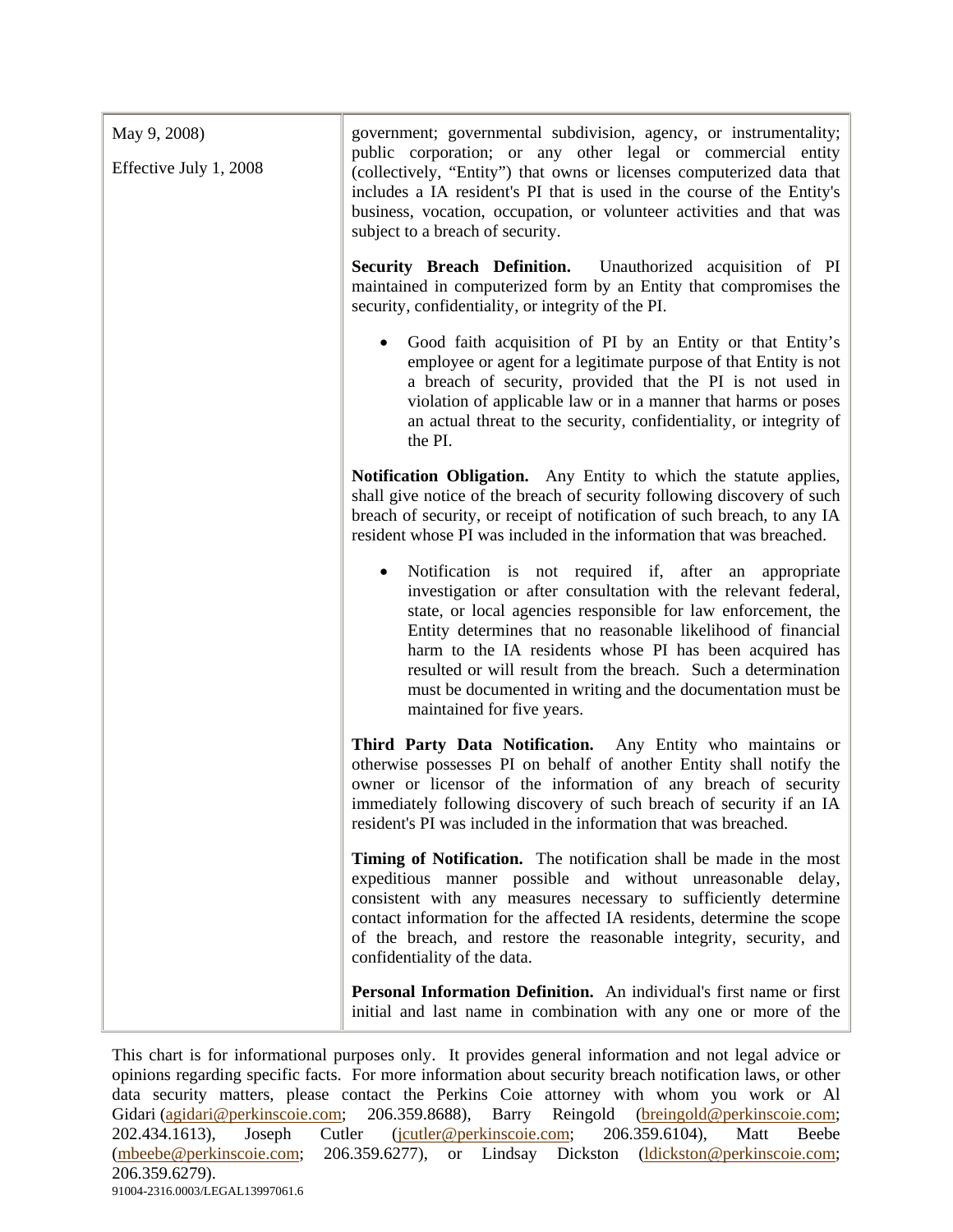| following data elements that relate to the individual if any of the data<br>elements are not encrypted, redacted, or otherwise altered by any<br>method or technology in such a manner that the name or data elements<br>are unreadable: |
|------------------------------------------------------------------------------------------------------------------------------------------------------------------------------------------------------------------------------------------|
| SSN;                                                                                                                                                                                                                                     |
| Driver's license number or other unique identification number<br>created or collected by a government body;                                                                                                                              |
| Financial account number, credit card number, or debit card<br>$\bullet$<br>number in combination with any required security code, access<br>code, or password that would permit access to an individual's<br>financial account;         |
| Unique electronic identifier or routing code, in combination<br>with any required security code, access code, or password that<br>would permit access to an individual's financial account;                                              |
| Unique biometric data, such as a fingerprint, retina or iris<br>image, or other unique physical representation or digital<br>representation of biometric data.                                                                           |
| PI does not include information that is lawfully obtained from publicly<br>available sources, or from federal, state, or local government records<br>lawfully made available to the general public.                                      |
| Notice Required. Notice pursuant to this section shall include, at a<br>minimum, all of the following:                                                                                                                                   |
| A description of the breach of security;                                                                                                                                                                                                 |
| The approximate date of the breach of security;                                                                                                                                                                                          |
| The type of PI obtained as a result of the breach of security;                                                                                                                                                                           |
| Contact information for consumer reporting agencies; and                                                                                                                                                                                 |
| Advice to the consumer to report suspected incidents of<br>identity theft to local law enforcement or the attorney general.                                                                                                              |
| Notification may be provided by one of the following methods:                                                                                                                                                                            |
| Written notice to the last available address the Entity has in the<br>Entity's records.                                                                                                                                                  |
| Electronic notice if the Entity's customary method of<br>communication with the resident is by electronic means or is                                                                                                                    |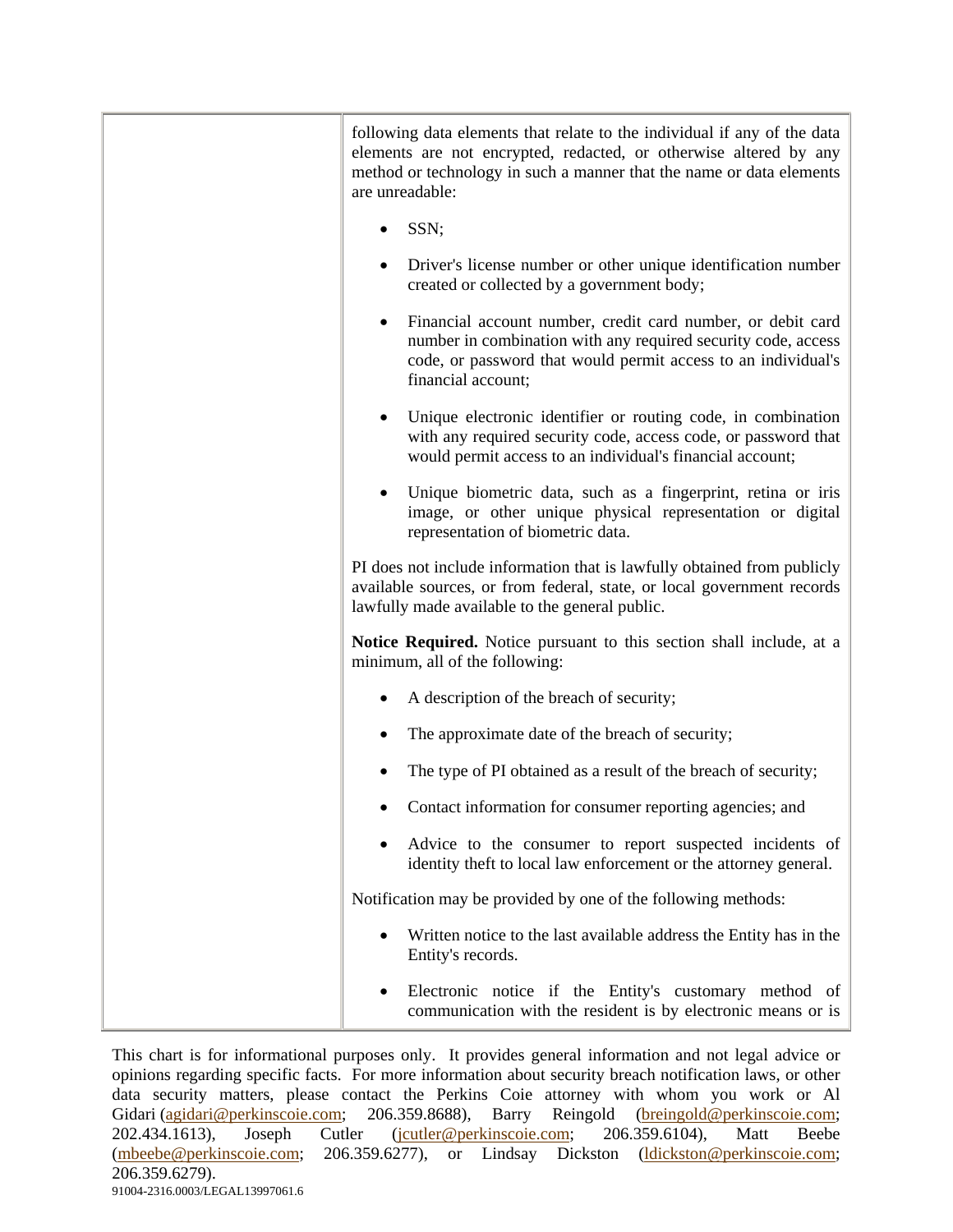| consistent with the provisions regarding electronic records and<br>signatures set forth in chapter 554D and the federal Electronic<br>Signatures in Global and National Commerce Act, 15 U.S.C. §<br>7001 (E-SIGN Act).                                                                                                                                                                                                            |
|------------------------------------------------------------------------------------------------------------------------------------------------------------------------------------------------------------------------------------------------------------------------------------------------------------------------------------------------------------------------------------------------------------------------------------|
| <b>Substitute Notice Available.</b> If the Entity demonstrates that the cost<br>of providing notice would exceed \$250,000, that the affected class of<br>IA residents to be notified exceeds 350,000 persons, or if the Entity<br>does not have sufficient contact information to provide notice.<br>Substitute notice shall consist of the following:                                                                            |
| Electronic mail notice when the Entity has an electronic mail<br>address for the affected IA residents;                                                                                                                                                                                                                                                                                                                            |
| Conspicuous posting of the notice or a link to the notice on the<br>internet web site of the Entity if the Entity maintains an<br>internet web site;                                                                                                                                                                                                                                                                               |
| Notification to major statewide media.                                                                                                                                                                                                                                                                                                                                                                                             |
| <b>Exception: Own Notification Policy.</b> Any Entity that maintains its<br>own disclosure procedures as part of an information privacy policy or<br>a security policy is not required to make a separate disclosure under<br>the statute if the Entity's information privacy policy or security policy<br>is at least as stringent as the disclosure requirements under the statute.                                              |
| <b>Exception: Compliance with Other Laws.</b>                                                                                                                                                                                                                                                                                                                                                                                      |
| Federal Regulator. This statute does not apply to an Entity that<br>complies with notification requirements or breach of security<br>procedures that provide greater protection to PI and at least as<br>thorough disclosure requirements than that provided by this<br>section pursuant to the rules, regulations, procedures,<br>guidance, or guidelines established by the Entity's primary or<br>functional federal regulator. |
| More Protective Law. This statute does not apply to an Entity<br>that complies with a state or federal law that provides greater<br>protection to PI and at least as thorough disclosure<br>requirements for breach of security or PI than that provided by<br>the statute.                                                                                                                                                        |
| GLBA. This statute does not apply to an Entity that is subject<br>to and complies with regulations promulgated pursuant to Title<br>V of the Gramm-Leach-Bliley Act of 1999, 15 U.S.C. § 6801-<br>6809.                                                                                                                                                                                                                            |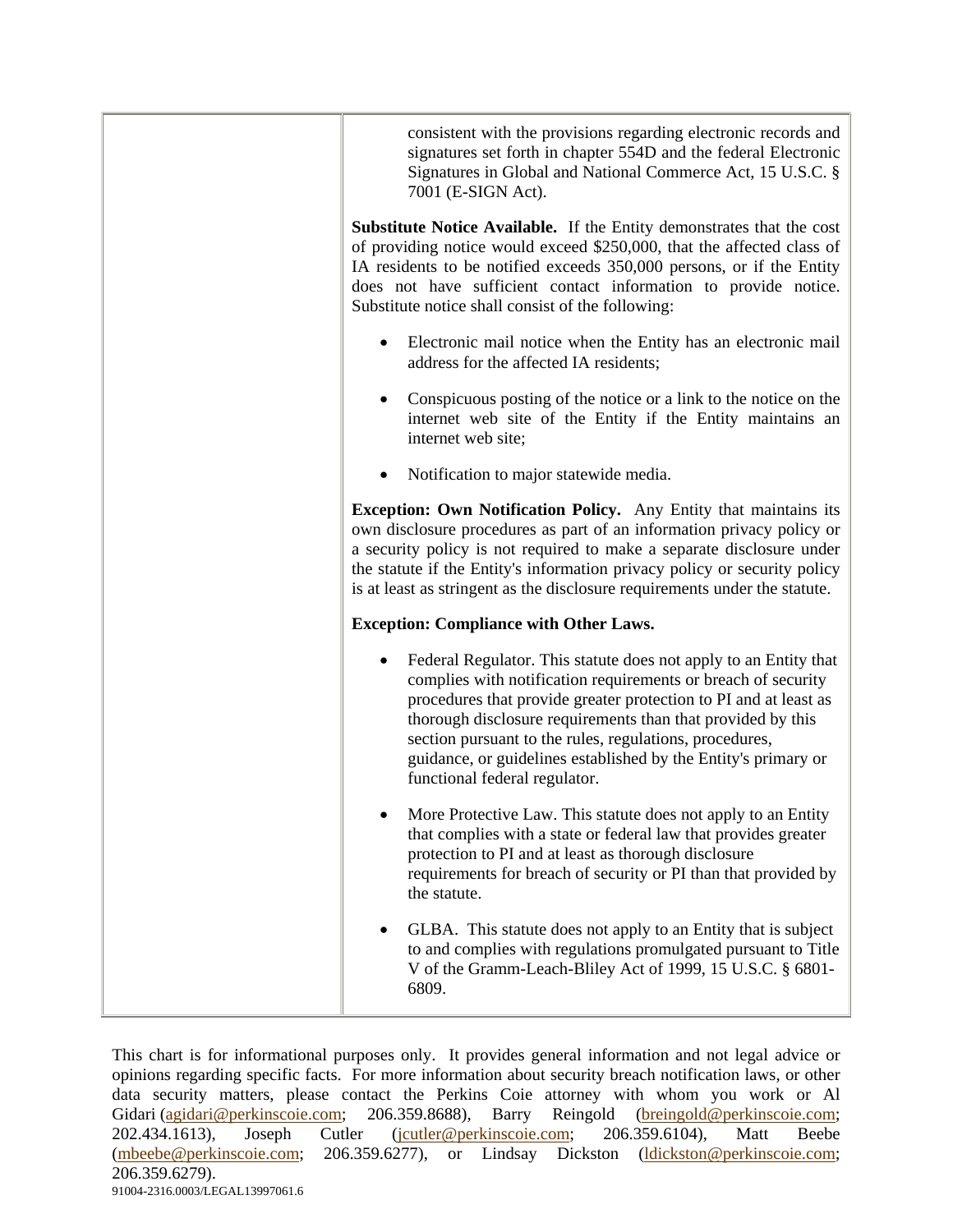|                                        | <b>Other Key Provisions.</b>                                                                                                                                                                                                                                                                                                                                                                                                                                                                                                                                |
|----------------------------------------|-------------------------------------------------------------------------------------------------------------------------------------------------------------------------------------------------------------------------------------------------------------------------------------------------------------------------------------------------------------------------------------------------------------------------------------------------------------------------------------------------------------------------------------------------------------|
|                                        | Delay for Law Enforcement: The consumer notification<br>requirements of this section may be delayed if a law<br>enforcement agency determines that the notification will<br>impede a criminal investigation and the agency has made a<br>written request that the notification be delayed. The<br>notification required by this section shall be made after the law<br>enforcement agency determines that the notification will not<br>compromise the investigation and notifies the Entity required<br>to give notice in writing.<br><b>AG</b> Enforcement |
| <b>KANSAS</b>                          | Application. Any individual, partnership, corporation, trust, estate,                                                                                                                                                                                                                                                                                                                                                                                                                                                                                       |
| Kansas Stat. §§ 50-7a01-02,            | cooperative, association, government, or governmental subdivision or                                                                                                                                                                                                                                                                                                                                                                                                                                                                                        |
| S.B. 196 (signed into law April        | agency or other entity (collectively, "Entity") that conducts business in<br>KS and that owns or licenses computerized data that includes PI.                                                                                                                                                                                                                                                                                                                                                                                                               |
| 19, 2006)<br>Effective January 1, 2007 | The provisions governing maintenance of PI that the Entity<br>does not own appear applicable to any Entity maintaining<br>information on KS residents, whether or not the Entity<br>conducts business in KS.                                                                                                                                                                                                                                                                                                                                                |
|                                        | <b>Security Breach Definition.</b><br>Any unauthorized access to and<br>acquisition of unecrypted or unredacted computerized data that<br>compromises the security, confidentiality or integrity of PI maintained<br>by an Entity and that causes, or such Entity reasonably believes has<br>caused or will cause, identity theft to any consumer.                                                                                                                                                                                                          |
|                                        | Good faith acquisition of PI by an employee or agent of an<br>Entity for the purposes of the Entity is not a breach of the<br>security of the system, provided that the PI is not used for or is<br>not subject to further unauthorized disclosure.                                                                                                                                                                                                                                                                                                         |
|                                        | Notification Obligation. Any Entity to which the statute applies<br>shall, when it becomes aware of any breach of the security of the<br>system, give notice as soon as possible to the affected KS resident.                                                                                                                                                                                                                                                                                                                                               |
|                                        | Notification is not required if after a good faith, reasonable<br>and prompt investigation the Entity determines that the PI has<br>not been and will not be misused.                                                                                                                                                                                                                                                                                                                                                                                       |
|                                        | Third Party Data Notification.<br>An Entity that maintains<br>computerized data that includes PI that the Entity does not own or<br>license shall give notice to the owner or licensee of the information of                                                                                                                                                                                                                                                                                                                                                |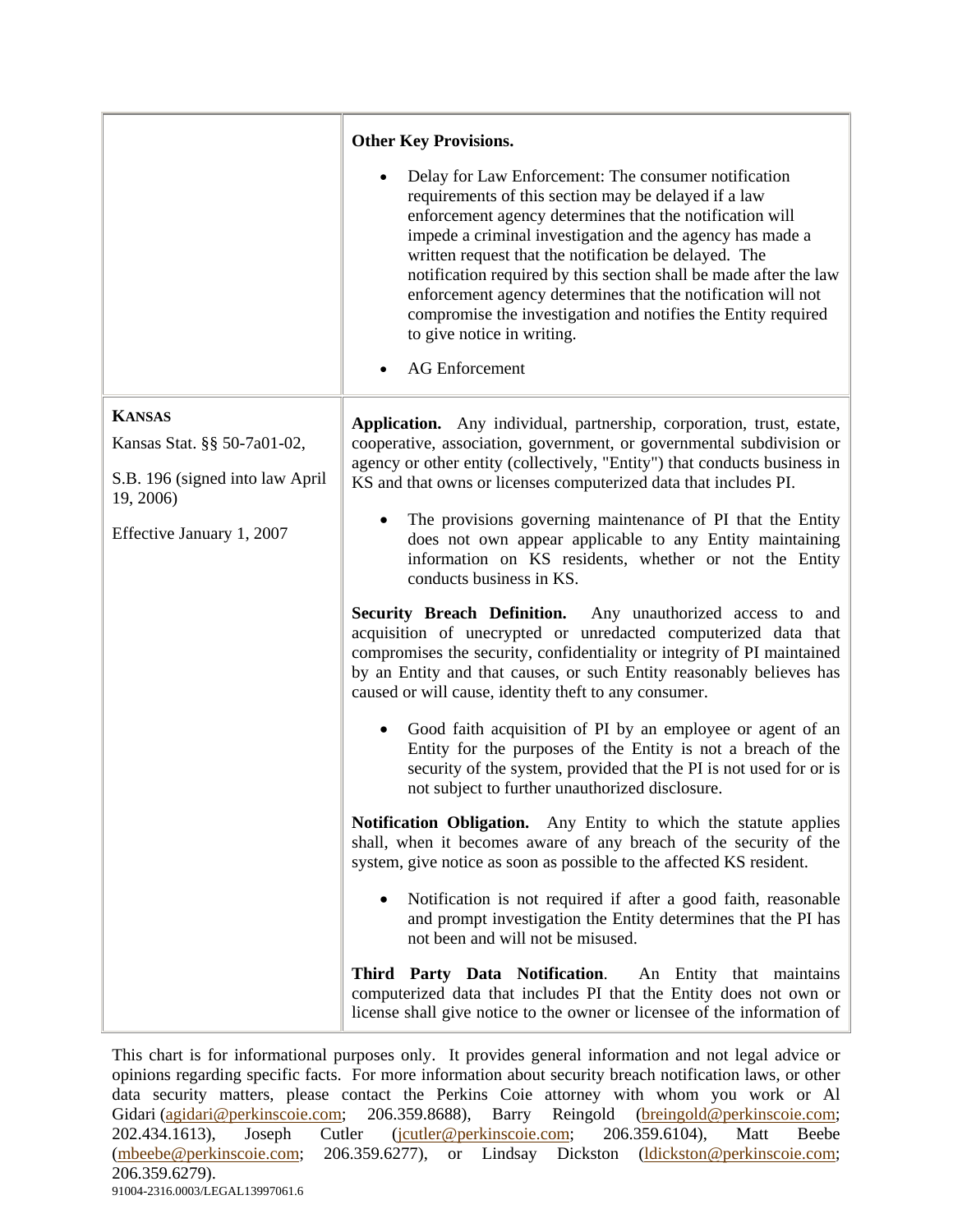| any breach of the security of the data following discovery of a breach,<br>if the PI was, or is reasonably believed to have been, accessed and<br>acquired by an unauthorized person.                                                                                                                                                                                            |
|----------------------------------------------------------------------------------------------------------------------------------------------------------------------------------------------------------------------------------------------------------------------------------------------------------------------------------------------------------------------------------|
| Timing of Notification. Notice must be made in the most expedient<br>time possible and without unreasonable delay, consistent with any<br>measures necessary to determine the scope of the breach and to restore<br>the reasonable integrity of the computerized data system.                                                                                                    |
| Personal Information Definition. A consumer's first name or first<br>initial and last name linked to any one or more of the following data<br>elements that relate to the consumer, when the data elements are<br>neither encrypted nor redacted:                                                                                                                                |
| SSN;                                                                                                                                                                                                                                                                                                                                                                             |
| Driver's license number or KS ID card number;                                                                                                                                                                                                                                                                                                                                    |
| Financial account number, or credit or debit card number,<br>alone or in combination with any required security code,<br>access code or password that would permit access to a<br>consumer's financial account.                                                                                                                                                                  |
| PI does not include publicly available information that is lawfully<br>made available to the general public from federal, state or local<br>government records.                                                                                                                                                                                                                  |
| <b>Notice Required.</b> Notice of breaches may be provided by one of the<br>following methods:                                                                                                                                                                                                                                                                                   |
| Written notice;                                                                                                                                                                                                                                                                                                                                                                  |
| Electronic notice, if the notice provided is consistent with the<br>provisions regarding electronic records and signatures set forth<br>in P.L. 106-229; 114 Stat. 464; 15 United States Code § 7001<br>(E-SIGN Act).                                                                                                                                                            |
| <b>Substitute Notice Available.</b> If the Entity required to provide notice<br>demonstrates that the cost of providing notice will exceed \$100,000, or<br>that the affected class of consumers to be notified exceeds 5,000, or<br>that the Entity does not have sufficient contact information to provide<br>notice. Substitute notice shall consist of all of the following: |
| Email notice, if the Entity has email addresses for the affected<br>class of consumers;                                                                                                                                                                                                                                                                                          |
| Conspicuous posting of the notice on the Web site page of the                                                                                                                                                                                                                                                                                                                    |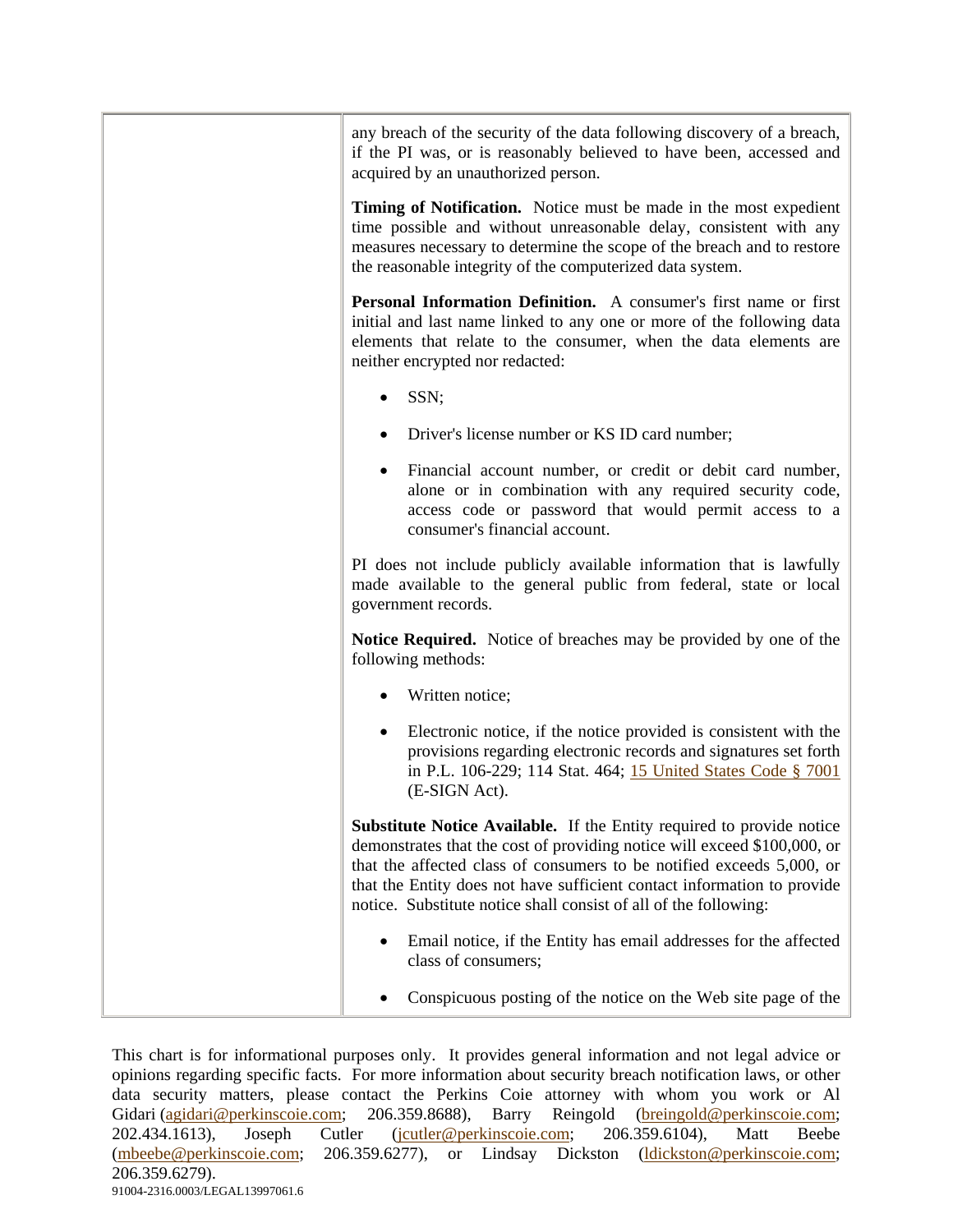| Entity if the Entity maintains a Web site;                                                                                                                                                                                                                                                                                                                                                                                                                                           |
|--------------------------------------------------------------------------------------------------------------------------------------------------------------------------------------------------------------------------------------------------------------------------------------------------------------------------------------------------------------------------------------------------------------------------------------------------------------------------------------|
| Notification to major statewide media.                                                                                                                                                                                                                                                                                                                                                                                                                                               |
| Exception: Own Notification Policy. An Entity that maintains its<br>own notification procedures as part of an information security policy<br>for the treatment of PI, and whose procedures are otherwise consistent<br>with the timing requirements of the statute, is deemed to be in<br>compliance with the notice requirements of the statute if the Entity<br>notifies affected consumers in accordance with its policies in the event<br>of a breach of security of the system. |
| <b>Exception: Compliance with Other Laws.</b>                                                                                                                                                                                                                                                                                                                                                                                                                                        |
| Primary Regulator. Notification pursuant to laws, rules,<br>regulations, guidances or guidelines established by an Entity's<br>primary or functional state or federal regulator is sufficient for<br>compliance.                                                                                                                                                                                                                                                                     |
| Other key provisions:                                                                                                                                                                                                                                                                                                                                                                                                                                                                |
| Delay for Law Enforcement. Notice may be delayed if a law<br>enforcement agency determines that the notice will impede a<br>criminal investigation. Notice shall be made in good faith,<br>without unreasonable delay and as soon as possible after the<br>law enforcement agency determines that notification will no<br>longer impede the investigation.                                                                                                                           |
| Notification to Consumer Reporting Agencies. If more than<br>1,000 individuals are affected by a breach, many states require<br>the Entity to notify consumer reporting agencies that compile<br>and maintain files on consumers on a nationwide basis, as<br>defined by 15 U.S.C. $\S$ 1618a(p), of the timing, distribution<br>and content of those notices.                                                                                                                       |
| AG Enforcement.<br>Allows the state AG (or insurance<br>commissioner in the case of an insurance company) to bring<br>actions at law or equity to force compliance and enjoin future<br>violations.                                                                                                                                                                                                                                                                                  |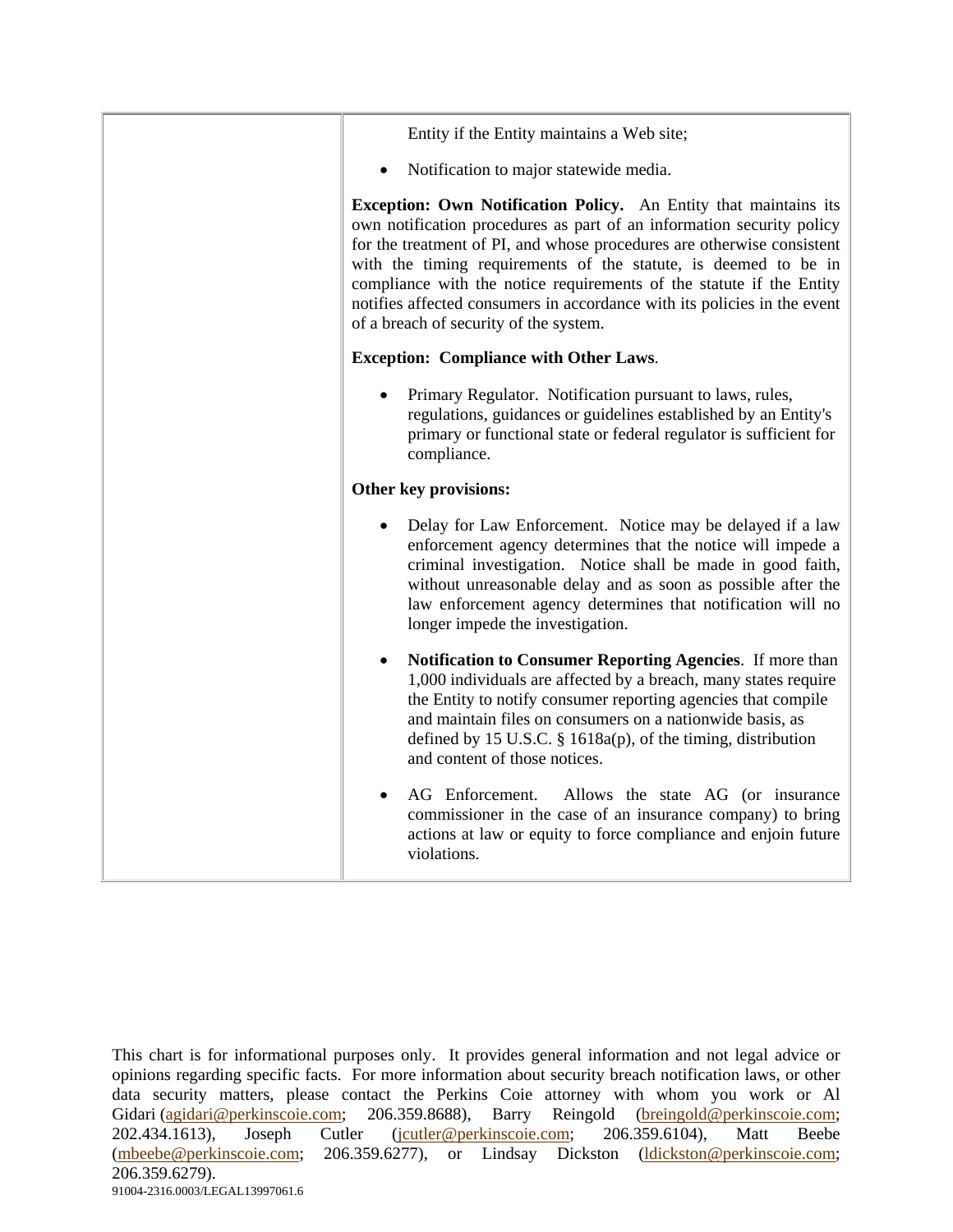| LOUISIANA<br>LA. REV. STAT. ANN. TIT. 51<br>§§ 3071 et seq.<br>S.B. 205 (signed into law July<br>12, 2005, Act 499) | Application.<br>Any individual, corporation, partnership,<br>sole<br>proprietorship, joint stock company, joint venture, or any other legal<br>entity that conducts business in LA or that owns licenses computerized<br>data that includes PI, or any agency that owns or licenses<br>computerized data that includes PI (collectively, "Entity").                                                                                                                                                                                                                        |
|---------------------------------------------------------------------------------------------------------------------|----------------------------------------------------------------------------------------------------------------------------------------------------------------------------------------------------------------------------------------------------------------------------------------------------------------------------------------------------------------------------------------------------------------------------------------------------------------------------------------------------------------------------------------------------------------------------|
| Effective January 1, 2006                                                                                           | The provisions governing maintenance of PI that the Entity<br>does not own appear applicable to any Entity maintaining<br>information on LA residents, whether or not the Entity<br>conducts business in LA.                                                                                                                                                                                                                                                                                                                                                               |
|                                                                                                                     | Security Breach Definition. The compromise of the security,<br>confidentiality, or integrity of computerized data that results in, or<br>there is a reasonable basis to conclude has resulted in, the unauthorized<br>acquisition of and access to PI maintained by an Entity.                                                                                                                                                                                                                                                                                             |
|                                                                                                                     | Notification Obligation. Any Entity to which the statute applies<br>shall, following discovery of a breach of the security of the system<br>containing such data, notify any resident of the state whose PI was, or<br>is reasonably believed to have been, acquired by an unauthorized<br>person.                                                                                                                                                                                                                                                                         |
|                                                                                                                     | Notification is not required if after a reasonable investigation<br>the Entity determines that there is not a reasonable likelihood<br>of harm to customers.                                                                                                                                                                                                                                                                                                                                                                                                               |
|                                                                                                                     | Third Party Data Notification. Any individual, corporation,<br>partnership, sole proprietorship, joint stock company, joint venture, or<br>any other legal entity that maintains computerized data that includes PI<br>that the agency or person does not own shall notify the owner or<br>licensee of the information if the PI was, or is reasonably believed to<br>have been, acquired by an unauthorized person through a breach of<br>security of the system containing such data, following discovery by the<br>agency or person of a breach of the security system. |
|                                                                                                                     | Timing of Notification. The notification required pursuant to the<br>statute shall be made in the most expedient time possible and without<br>unreasonable delay, consistent with any measures necessary to<br>determine the scope of the breach, prevent further disclosures, and<br>restore the reasonable integrity of the data system.                                                                                                                                                                                                                                 |
|                                                                                                                     | Personal Information Definition. An individual's first name or first<br>initial and last name in combination with any one or more of the<br>following data elements, when the name or the data element is not<br>encrypted or redacted:                                                                                                                                                                                                                                                                                                                                    |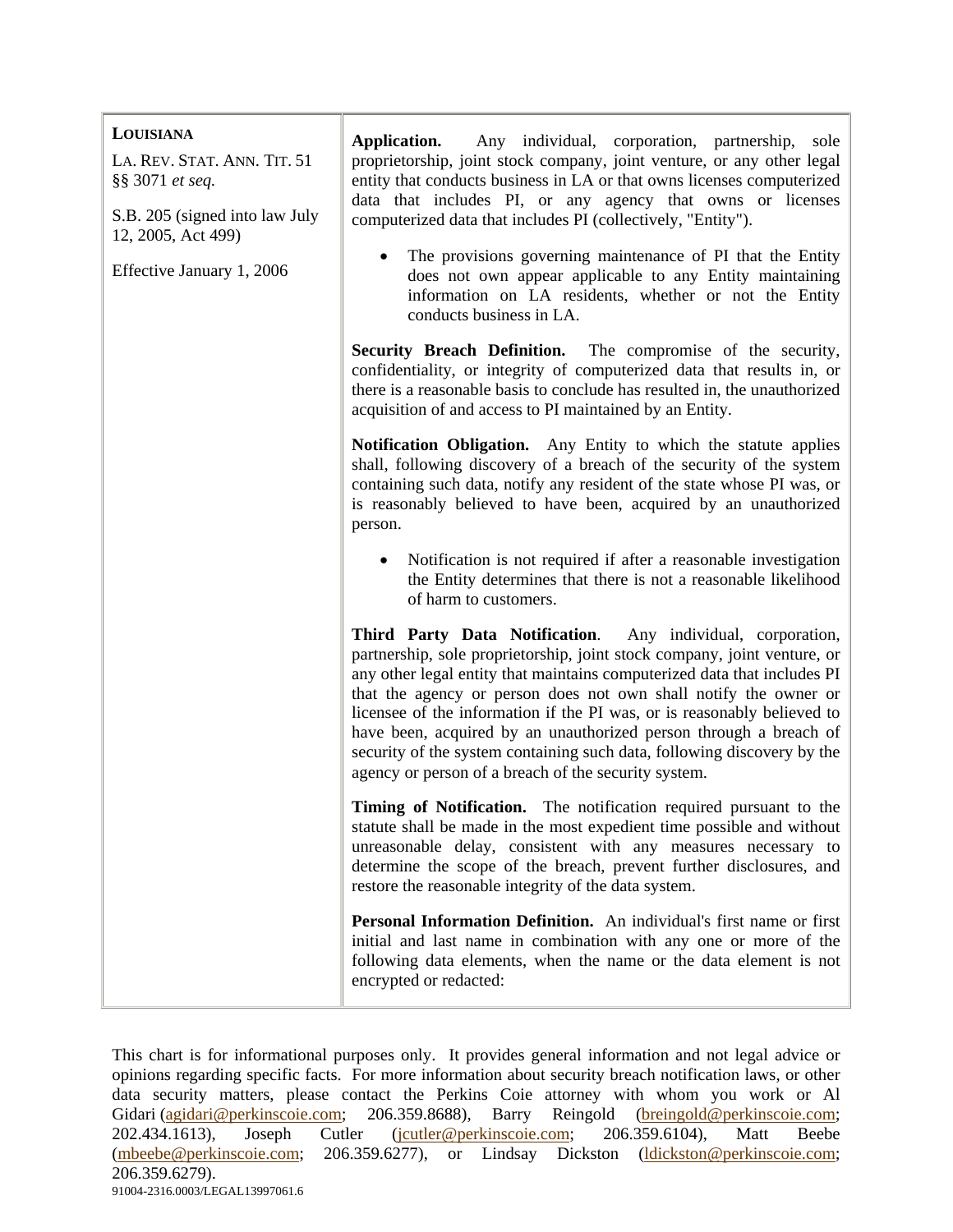| SSN;                                                                                                                                                                                                                                                                                                                                                                                                                                                                                 |
|--------------------------------------------------------------------------------------------------------------------------------------------------------------------------------------------------------------------------------------------------------------------------------------------------------------------------------------------------------------------------------------------------------------------------------------------------------------------------------------|
| Driver's license number;                                                                                                                                                                                                                                                                                                                                                                                                                                                             |
| Account number, credit or debit card number, in combination<br>٠<br>with any required security code, access code, or password that<br>would permit access to an individual's financial account.                                                                                                                                                                                                                                                                                      |
| <b>Notice Required.</b> Notice of breaches may be provided by one of the<br>following methods:                                                                                                                                                                                                                                                                                                                                                                                       |
| Written notification;                                                                                                                                                                                                                                                                                                                                                                                                                                                                |
| Electronic notification, if the notification provided is<br>٠<br>consistent with the provisions regarding electronic records and<br>signatures set forth in P.L. 106-229; 114 Stat. 464; 15 United<br>States Code § 7001 (E-SIGN Act).                                                                                                                                                                                                                                               |
| Substitute Notice Available. If an Entity demonstrates that the cost<br>of providing notification would exceed \$250,000, or that the affected<br>class of persons to be notified exceeds 500,000, or the Entity does not<br>have sufficient contact information. Substitute notice shall contain all<br>of the following:                                                                                                                                                           |
| Email notification when the Entity has an email address for the<br>subject persons;                                                                                                                                                                                                                                                                                                                                                                                                  |
| Conspicuous posting of the notification on the Internet site of<br>the Entity, if an Internet site is maintained;                                                                                                                                                                                                                                                                                                                                                                    |
| Notification to major statewide media.                                                                                                                                                                                                                                                                                                                                                                                                                                               |
| Exception: Own Notification Policy. Any Entity that maintains<br>notification procedures as part of its information security policy for the<br>treatment of PI which is otherwise consistent with the timing<br>requirements of the statute shall be deemed to be in compliance with<br>the notification requirements of the statute if the Entity notifies subject<br>persons in accordance with the policy and procedures in the event of a<br>breach of a security of the system. |
| <b>Exception: Compliance with Other Laws.</b>                                                                                                                                                                                                                                                                                                                                                                                                                                        |
| Federal Interagency Guidance. A financial institution that is<br>subject to and in compliance with the Federal Interagency<br>Guidance Response Programs for Unauthorized Access to<br>Consumer Information and Customer Notice, issued on March<br>7, 2005, by the Board of Governors of the Federal Reserve                                                                                                                                                                        |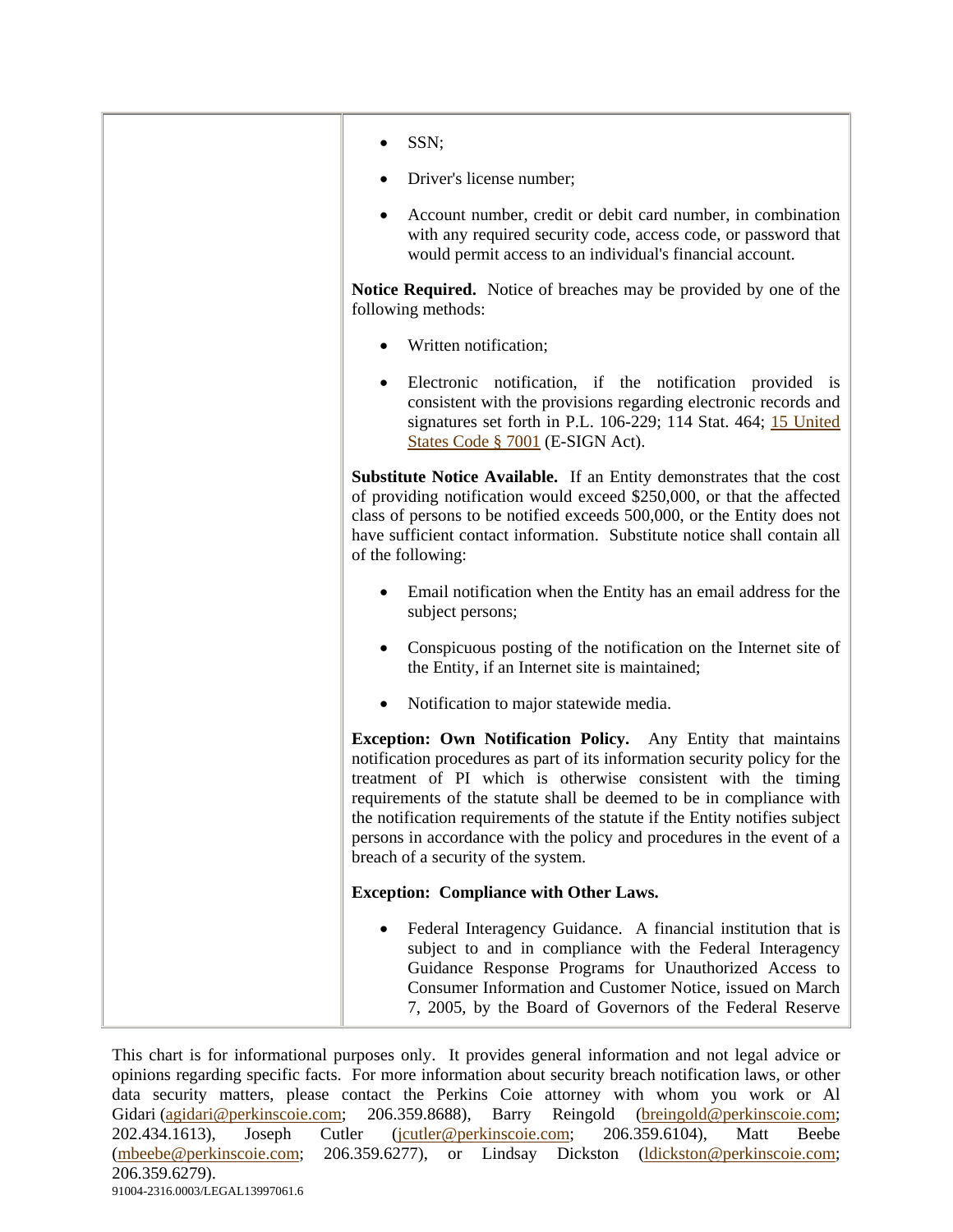|                                                           | System, the Federal Deposit Insurance Corporation, the Office<br>of the Comptroller of the Currency, and the Office of Thrift<br>Supervision, and any revisions, additions, or substitutions<br>relating to said interagency guidance, shall be deemed to be in<br>compliance                                                                                                                                                                                         |
|-----------------------------------------------------------|-----------------------------------------------------------------------------------------------------------------------------------------------------------------------------------------------------------------------------------------------------------------------------------------------------------------------------------------------------------------------------------------------------------------------------------------------------------------------|
|                                                           | Other key provisions:                                                                                                                                                                                                                                                                                                                                                                                                                                                 |
|                                                           | Delay for Law Enforcement. Notice may be delayed if a law<br>enforcement agency determines that the notice will impede a<br>criminal investigation. Notice required by the statute must be<br>made without unreasonable delay and as soon as possible after<br>the law enforcement agency determines that notification will<br>no longer impede the investigation.                                                                                                    |
| <b>MAINE</b>                                              | Any individual, partnership, corporation, limited<br>Application.                                                                                                                                                                                                                                                                                                                                                                                                     |
| ME. REV. STAT. ANN. tit. 10,<br>§§ 1347-1348.             | liability company, trust, estate, cooperative, association or other entity,<br>including agencies of state government, the University of Maine                                                                                                                                                                                                                                                                                                                        |
| L.D. 1671 (signed into law<br>June 10, 2005, Chapter 379) | System, the Maine Community College System, Maine Maritime<br>Academy and private colleges and universities, or any information<br>broker, which means a person who, for montary fees or dues, engages<br>in whole or in part in the business of collecting, assembling,                                                                                                                                                                                              |
| Effective January 31, 2006                                | evaluating, compiling, reporting, transmitting, transferring or<br>communicating information concerning individuals for the primary<br>purpose of furnishing PI to nonaffiliated third parties (collectively,<br>"Entity") that maintains computerized data that includes PI.<br>The<br>provisions governing maintenance of PI are applicable to any Entity<br>maintaining information on ME residents, whether or not organized or<br>licensed under the laws of ME. |
|                                                           | <b>Security Breach Definition.</b> An unauthorized acquisition of an<br>individual's computerized data that compromises the security,<br>confidentiality or integrity of PI of the individual maintained by an<br>Entity.                                                                                                                                                                                                                                             |
|                                                           | Good faith acquisition of PI by an employee or agent of an<br>Entity on behalf of the Entity is not a breach of the security of<br>the system if the PI is not used for or subject to further<br>unauthorized disclosure.                                                                                                                                                                                                                                             |
|                                                           | Notification Obligation. If an Entity that maintains computerized<br>data that includes PI becomes aware of a breach of the security of the<br>system, the Entity shall give notice of the breach following discovery<br>or notification of the security breach to a resident of ME whose PI has                                                                                                                                                                      |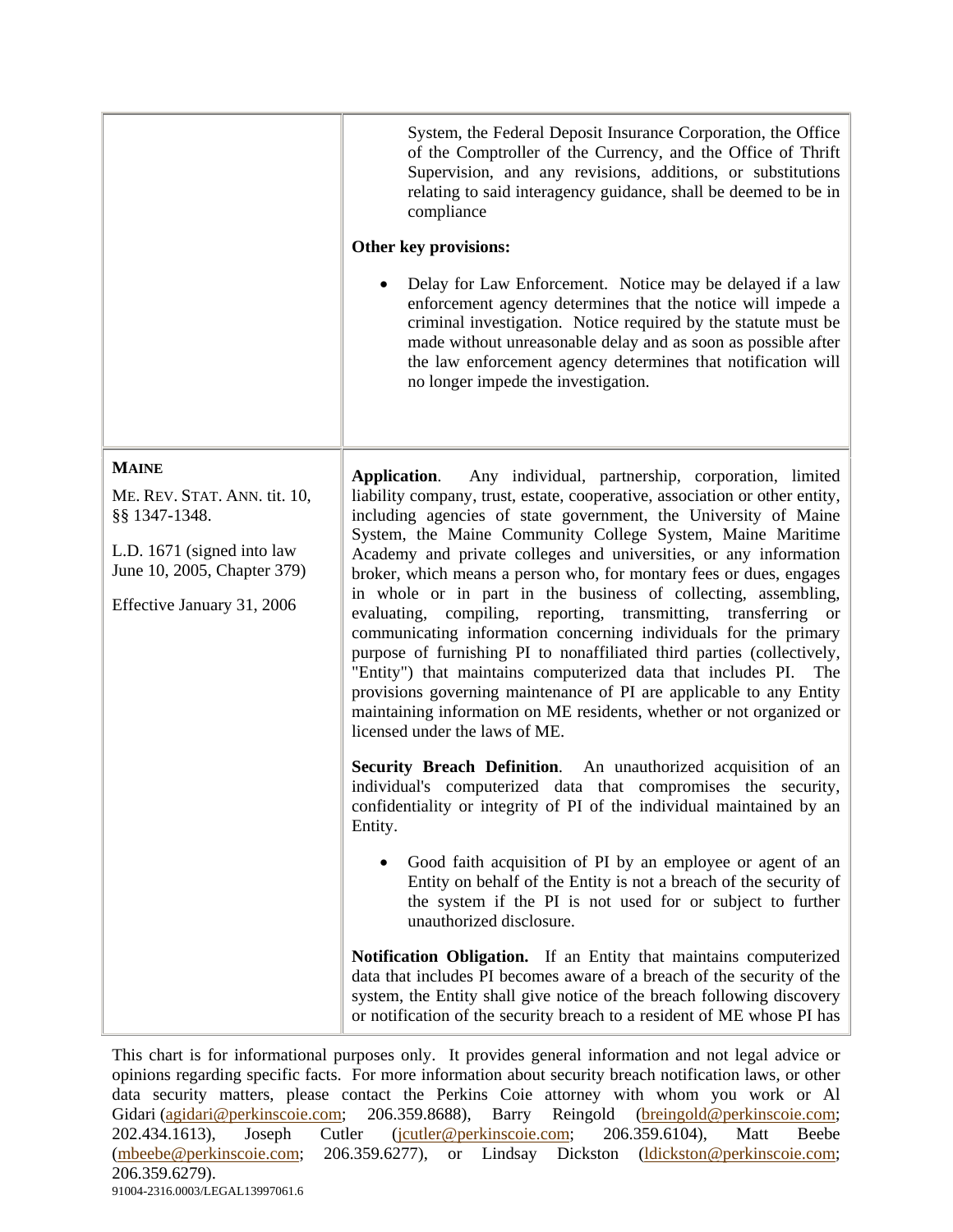| been, or is reasonably believed to have been, acquired by an<br>unauthorized person.                                                                                                                                                                                                                                                                                                              |
|---------------------------------------------------------------------------------------------------------------------------------------------------------------------------------------------------------------------------------------------------------------------------------------------------------------------------------------------------------------------------------------------------|
| Third Party Data Notification. A third party Entity that maintains,<br>on behalf of another Entity, computerized data that includes PI that the<br>third party Entity does not own shall notify the owner of the PI of a<br>breach of the security of the system immediately following discovery<br>if the PI was, or is reasonably believed to have been, acquired by an<br>unauthorized person. |
| <b>Timing of Notification.</b> The notices must be made as expediently as<br>possible and without unreasonable delay, consistent with measures<br>necessary to determine the scope of the security breach and restore the<br>reasonable integrity, security and confidentiality of the data in the<br>system.                                                                                     |
| Personal Information Definition. An individual's first name, or first<br>initial, and last name in combination with any one or more of the<br>following data elements, when either the name or the data elements are<br>not encrypted or redacted:                                                                                                                                                |
| SSN;                                                                                                                                                                                                                                                                                                                                                                                              |
| Driver's license number or ME ID card number;                                                                                                                                                                                                                                                                                                                                                     |
| Account number, credit card number or debit card number, if<br>circumstances exist wherein such a number could be used<br>without additional identifying information, access codes or<br>passwords;                                                                                                                                                                                               |
| Account passwords or PI numbers or other access codes;                                                                                                                                                                                                                                                                                                                                            |
| Any of the above data elements when not in connection with<br>the individual's first name, or first initial, and last name, if the<br>information if compromised would be sufficient to permit a<br>person to fraudulently assume or attempt to assume the<br>identity of the person whose information was compromised.                                                                           |
| Notice Required. Notice of breaches may be provided by one of the<br>following methods:                                                                                                                                                                                                                                                                                                           |
| Written notice;                                                                                                                                                                                                                                                                                                                                                                                   |
| Electronic notice, if the notice provided is consistent with the<br>provisions regarding electronic records and signatures set forth<br>in P.L. 106-229; 114 Stat. 464; 15 United States Code § 7001<br>(E-SIGN Act).                                                                                                                                                                             |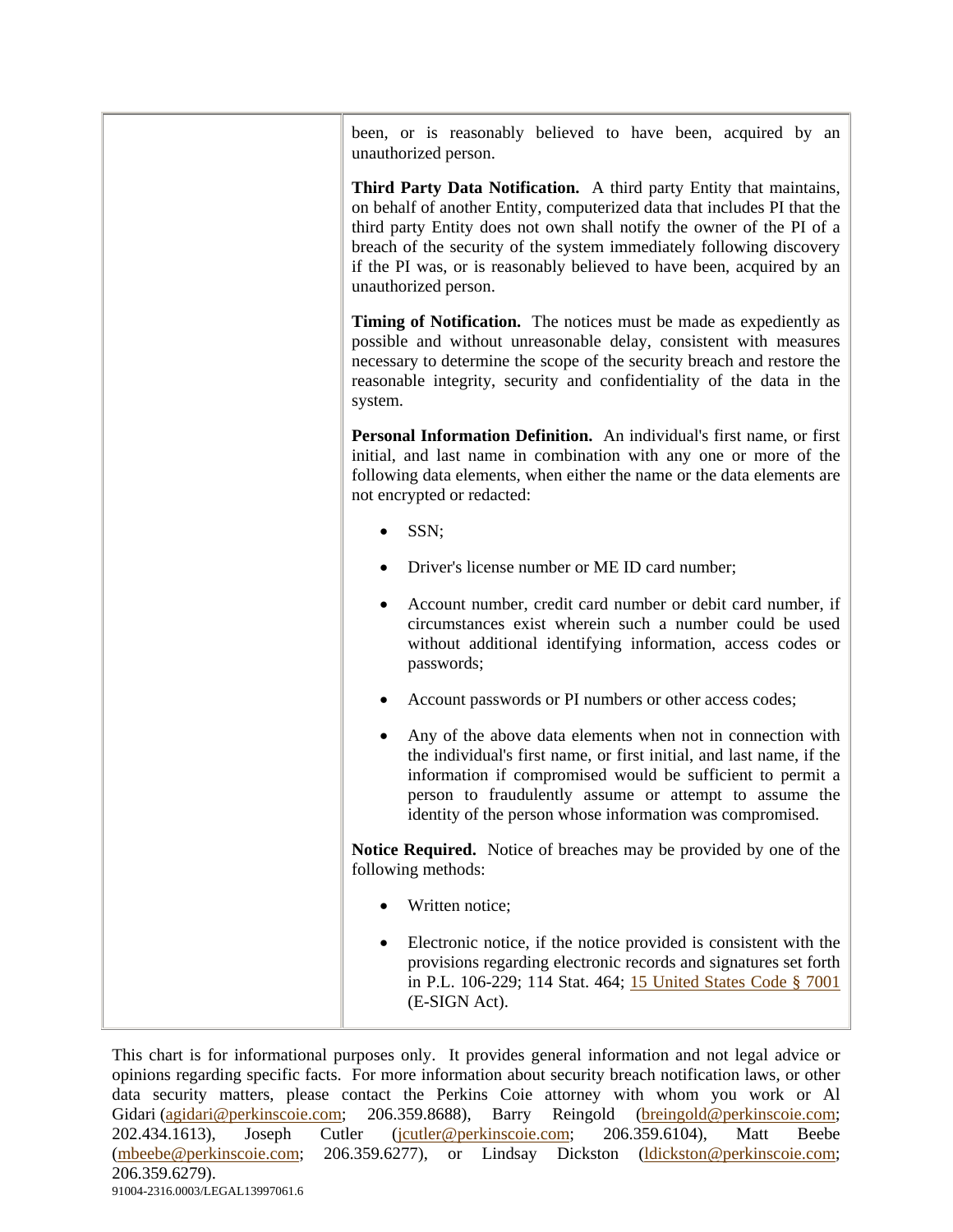|                                                                                                                          | Substitute Notice Available. If the Entity maintaining PI<br>demonstrates that the cost of providing notice would exceed \$5,000,<br>that the affected class of individuals to be notified exceeds 1,000, or<br>that the person maintaining PI does not have sufficient contact<br>information to provide written or electronic notice to those individuals.<br>Substitute notice shall consist of all of the following:                                                                                                              |
|--------------------------------------------------------------------------------------------------------------------------|---------------------------------------------------------------------------------------------------------------------------------------------------------------------------------------------------------------------------------------------------------------------------------------------------------------------------------------------------------------------------------------------------------------------------------------------------------------------------------------------------------------------------------------|
|                                                                                                                          | Email notice, if the Entity has email addresses for the<br>$\bullet$<br>individuals to be notified;                                                                                                                                                                                                                                                                                                                                                                                                                                   |
|                                                                                                                          | Conspicuous posting of the notice on the Entity's publicly<br>٠<br>accessible Web site, if the Entity maintains one;                                                                                                                                                                                                                                                                                                                                                                                                                  |
|                                                                                                                          | Notification to major statewide media.<br>٠                                                                                                                                                                                                                                                                                                                                                                                                                                                                                           |
|                                                                                                                          | <b>Penalities.</b> Provides for one or more of civil penalties in the amount<br>of \$500 per violation, up to a maximum of \$2,500 per day; equitable<br>relief; or enjoinment from future violations.                                                                                                                                                                                                                                                                                                                                |
|                                                                                                                          | Other key provisions:                                                                                                                                                                                                                                                                                                                                                                                                                                                                                                                 |
|                                                                                                                          | Notification to Consumer Reporting Agencies. If more than<br>1,000 individuals are affected by a breach, many states require<br>the Entity to notify consumer reporting agencies that compile<br>and maintain files on consumers on a nationwide basis, as<br>defined by 15 U.S.C. $\S$ 1618a(p), of the date of the breach, an<br>estimate of the number of persons affected by the breach, if<br>known, and the actual or anticipated date that persons were or<br>will be notified of the breach.                                  |
|                                                                                                                          | AG and Department of Professional and Financial Regulation<br>Office of Consumer Credit Regulation (DPFR) Enforcement.<br>Enforced by AG and, or where applicable, the DPFR.                                                                                                                                                                                                                                                                                                                                                          |
| <b>MARYLAND</b><br>MD $\S$ §14-3501 - 14-3508<br>H.B. 208 (signed into law April<br>3, 2007<br>Effective January 1, 2008 | Application.<br>A sole proprietorship,<br>partnership,<br>corporation,<br>association, or any other business entity, whether or not organized to<br>operate at a profit, including a financial institution organized,<br>chartered, licensed, or otherwise authorized under the laws of MD, any<br>other state, the US, or any other country (collectively, "Entity") that<br>owns or licenses computerized data that includes PI of an individual<br>residing in MD.<br>The provisions governing maintenance of PI are applicable to |
|                                                                                                                          | any Entity maintaining information on MD residents, whether<br>or not organized or licensed under the laws of MD.                                                                                                                                                                                                                                                                                                                                                                                                                     |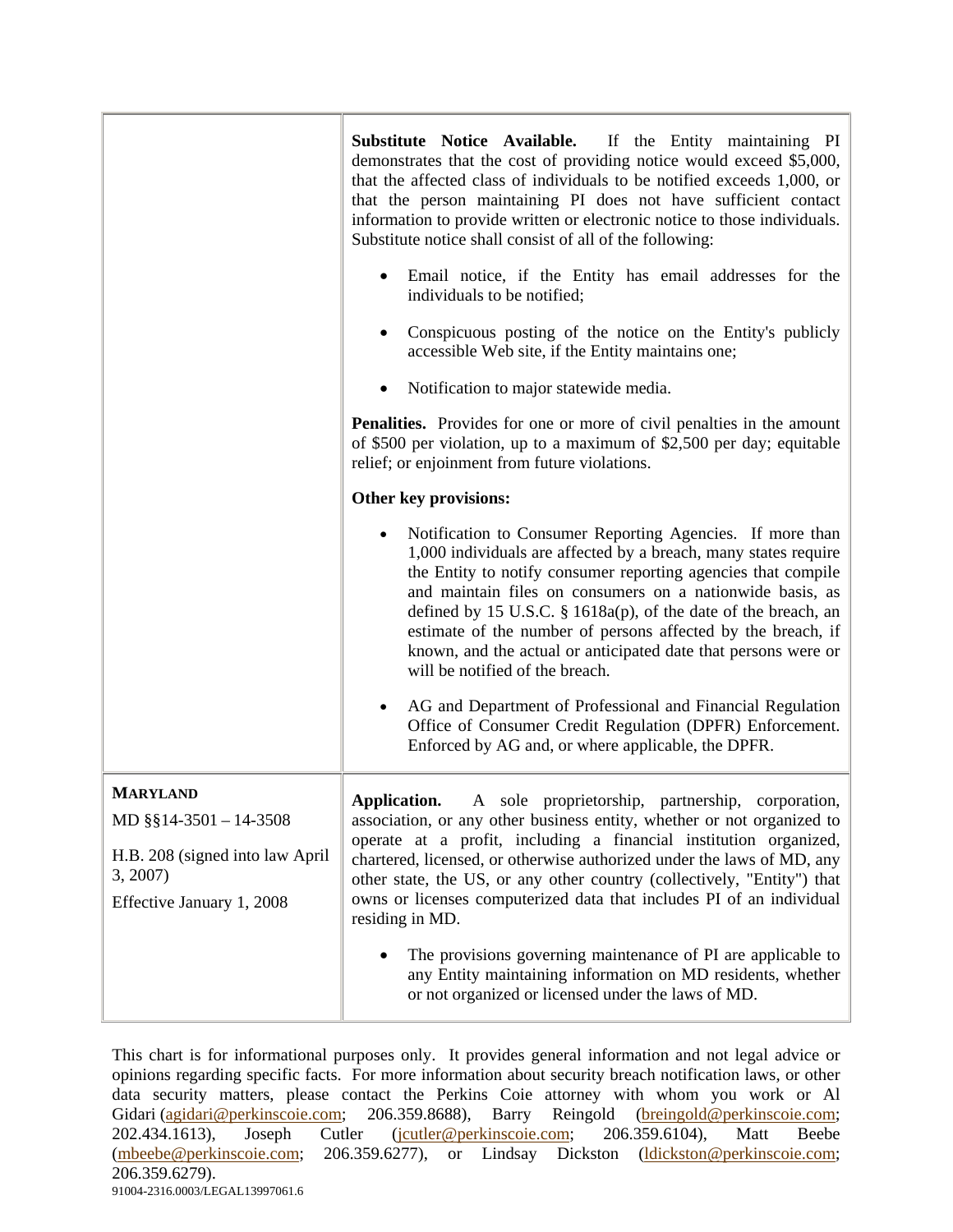| <b>Security Breach Definition.</b> The unauthorized acquisition of<br>computerized data that compromises the security, confidentiality, or<br>integrity of the PI maintained by a business.                                                                                                                                                                                                                                                        |
|----------------------------------------------------------------------------------------------------------------------------------------------------------------------------------------------------------------------------------------------------------------------------------------------------------------------------------------------------------------------------------------------------------------------------------------------------|
| A good faith acquisition of PI by an employee or agent of an<br>Entity for the purposes of the business, provided that the PI is<br>not used or subject to further unauthorized disclosure, does not<br>constitute a security breach.                                                                                                                                                                                                              |
| Notification Obligations. An Entity to which the statute applies,<br>when it discovers or is notified of a breach of the security of a system,<br>shall notify the individual of the breach.                                                                                                                                                                                                                                                       |
| Notification not required if after a good faith, reasonable and<br>$\bullet$<br>prompt investigation the Entity determines that the PI of the<br>individual was not and will not be misused as a result of the<br>breach. If after the investigation is concluded, the Entity<br>determines that notification is not required, the Entity shall<br>maintain records that reflect its determination for 3 years after<br>the determination is made. |
| Prior to giving the notification required under the statute, an Entity<br>shall provide notice of a breach of the security of a system to the<br>Office of the AG                                                                                                                                                                                                                                                                                  |
| Third Party Data Notification. An Entity that maintains<br>computerized data that includes PI that the Entity does not own or<br>license shall notify the owner or licensee of the PI of a breach of the<br>security of a system if it likely that the breach has resulted or will<br>result in the misuse of PI of an individual residing in MD.                                                                                                  |
| Notification required by a third party Entity shall be given as<br>٠<br>soon as reasonably practicable after the Entity discovers or is<br>notified of the breach of the security of a system.                                                                                                                                                                                                                                                     |
| A third party Entity shall share with the owner or licensee<br>information relative to the breach.                                                                                                                                                                                                                                                                                                                                                 |
| Timing of Notification. The notification required shall be given as<br>soon as reasonably practicable, consistent with measures necessary to<br>determine the scope of the breach of the security of a system, identify<br>the individuals affected, or restore the integrity of the system.                                                                                                                                                       |
| Personal Information Definition. An individual's first name or first<br>initial and last name in combination with any one or more of the<br>following data elements, when the name or the data elements are not<br>encrypted, redacted, or otherwise protected by another method that                                                                                                                                                              |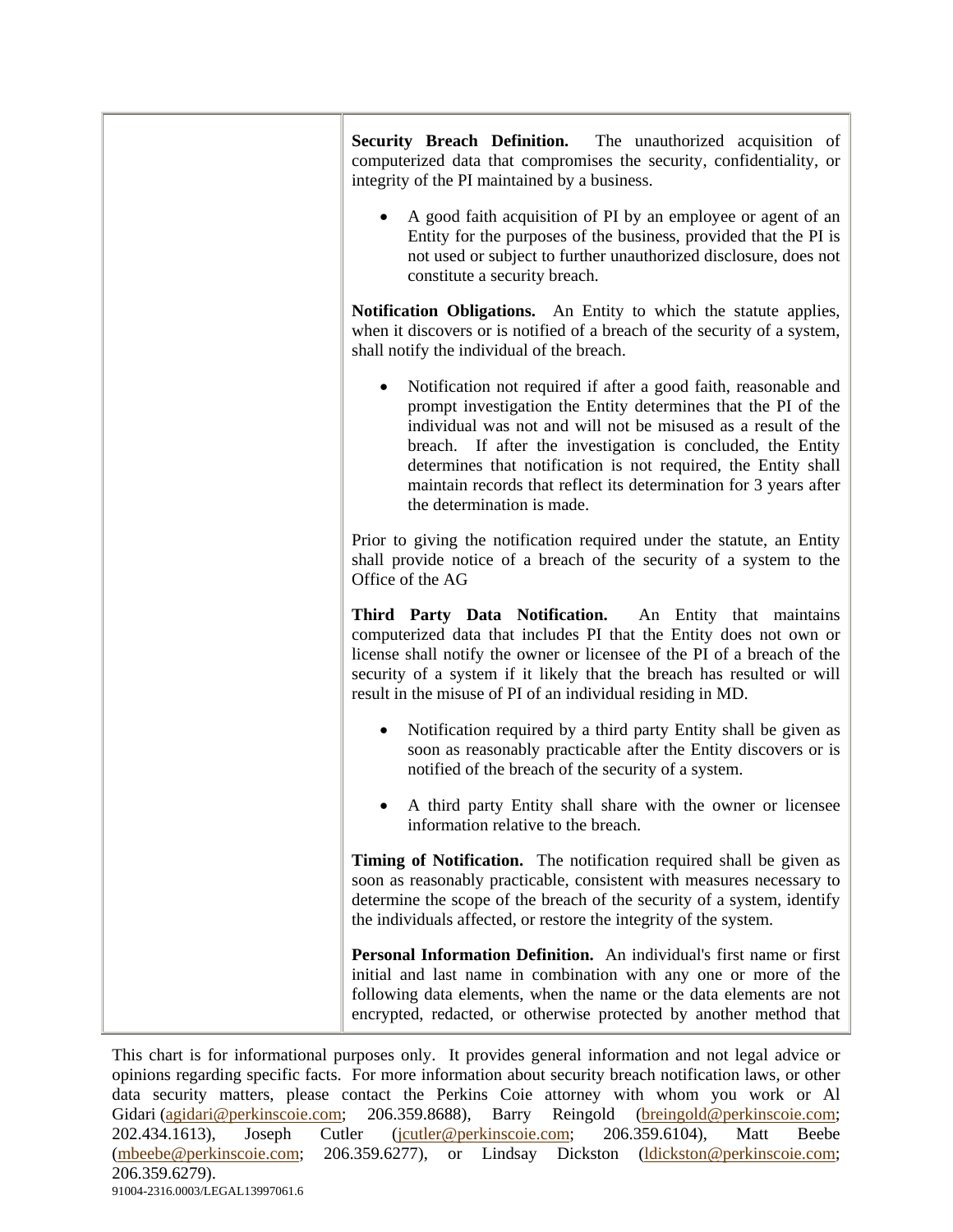| renders the information unreadable or unusable:                                                                                                                                                                                                                                                                                                                                                                  |
|------------------------------------------------------------------------------------------------------------------------------------------------------------------------------------------------------------------------------------------------------------------------------------------------------------------------------------------------------------------------------------------------------------------|
| SSN;                                                                                                                                                                                                                                                                                                                                                                                                             |
| Driver's license number;                                                                                                                                                                                                                                                                                                                                                                                         |
| Financial account number, including credit card number or<br>debit card number, that in combination with any required<br>security code, access code, or password, would permit access<br>to an individual's financial account; or                                                                                                                                                                                |
| An Individual Taxpayer Identification Number.<br>٠                                                                                                                                                                                                                                                                                                                                                               |
| PI does not include (i) publicly available information that is lawfully<br>made available to the general public from federal, state, or local<br>government records; (ii) information that an individual has consented<br>to have publicly disseminated or listed; or (iii) information that is<br>disseminated or listed in accordance with the federal Health Insurance<br>Portability and Accountability Act. |
| <b>Notice Required.</b> Notice of breach may be provided by one of the<br>following methods:                                                                                                                                                                                                                                                                                                                     |
| Written notice sent to the most recent address of the individual<br>in the records of the business;                                                                                                                                                                                                                                                                                                              |
| Telephonic notice, to the most recent telephone number of the<br>individual in the records of the business;                                                                                                                                                                                                                                                                                                      |
| Electronic mail to the most recent email address of the<br>individual in the records of the business if the individual has<br>expressly consented to receive email notice;                                                                                                                                                                                                                                       |
| Notification shall include:                                                                                                                                                                                                                                                                                                                                                                                      |
| To the extent possible, a description of the categories of<br>information that were, or are reasonably believed to have been,<br>acquired by an unauthorized person, including which of the<br>elements of PI were, or are reasonably believed to have been<br>acquired;                                                                                                                                         |
| Contact information for the business making the notification,<br>including the business' address, telephone number, and toll-<br>free telephone number if one is maintained;                                                                                                                                                                                                                                     |
| The toll-free telephone numbers and addresses for the major<br>consumer reporting agencies;                                                                                                                                                                                                                                                                                                                      |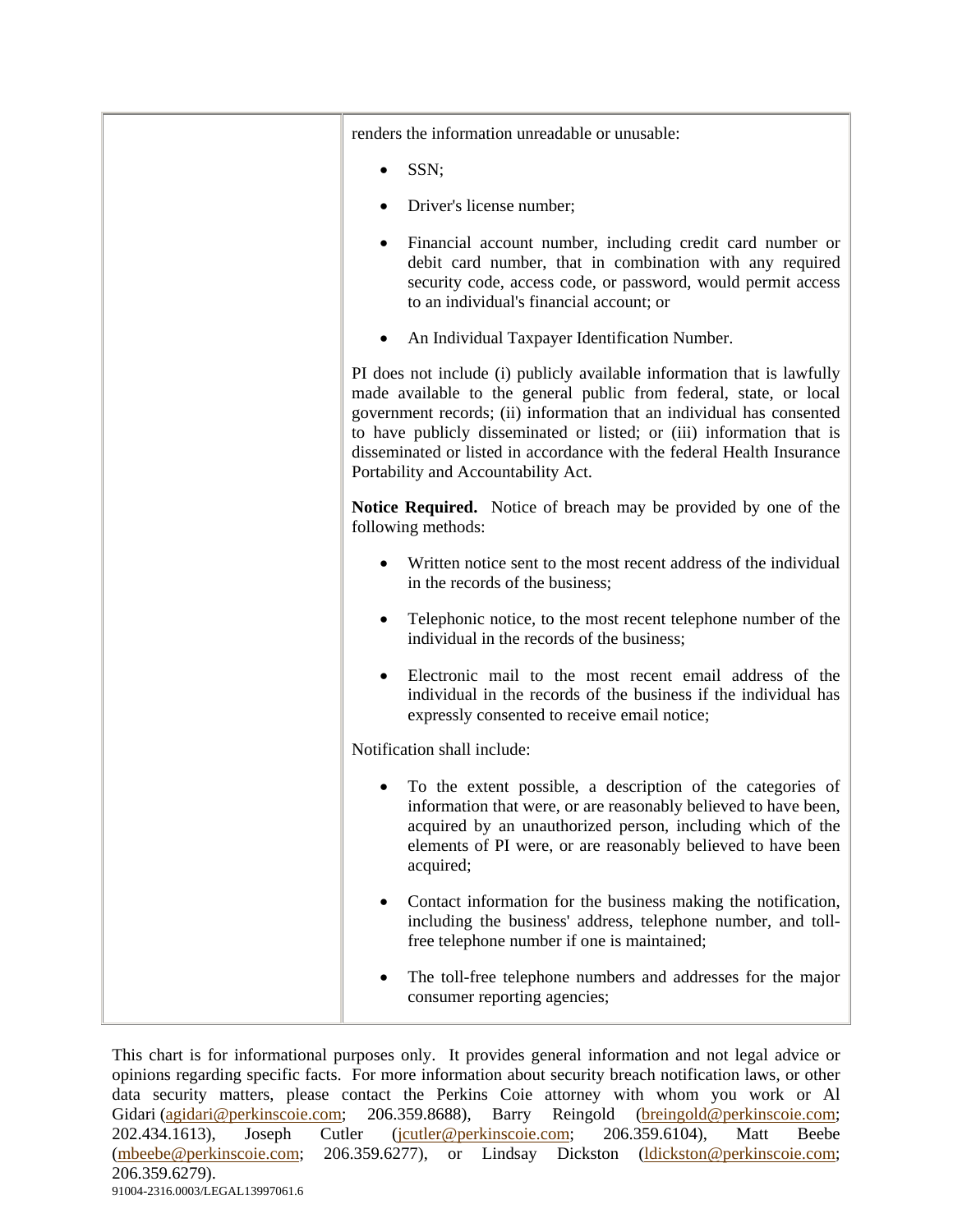|                                               | The toll-free telephone numbers, addresses, and Web site<br>addresses for (i) the Federal Trade Commissions; and (ii) the<br>Office of the AG; and a statement that the individual can<br>obtain information from these sources about steps the<br>individual can take to avoid identity theft.                                                                                                                               |
|-----------------------------------------------|-------------------------------------------------------------------------------------------------------------------------------------------------------------------------------------------------------------------------------------------------------------------------------------------------------------------------------------------------------------------------------------------------------------------------------|
|                                               | Substitute Notice Available. If the Entity demonstrates that the cost<br>of providing notice would exceed \$100,000, or that the affected class<br>of individuals to be notified exceeds 175,000, or the Entity does not<br>have sufficient contact information to give notice. Substitute notice<br>shall consist of all of the following:                                                                                   |
|                                               | Email notice to an individual entitled to notification, if the<br>business has an email address for the individual to be notified;                                                                                                                                                                                                                                                                                            |
|                                               | Conspicuous posting of the notice on the Web site of the<br>Entity, if the Entity maintains a Web site;                                                                                                                                                                                                                                                                                                                       |
|                                               | Notification to statewide media.                                                                                                                                                                                                                                                                                                                                                                                              |
|                                               | <b>Other Key Provisions:</b>                                                                                                                                                                                                                                                                                                                                                                                                  |
|                                               | Delay for Law Enforcement. Notice may be delayed if a law<br>enforcement agency determines that the notice will impede a<br>criminal investigation or jeopardize homeland or national<br>security. Notification shall be given as soon as reasonably<br>practicable after the law enforcement agency determines that it<br>will not impede a criminal investigation and will not<br>jeopardize homeland or national security. |
|                                               | Notification to Consumer Reporting Agencies. If more than<br>1,000 individuals are affected by a breach, many states require<br>the Entity to notify consumer reporting agencies that compile<br>and maintain files on consumers on a nationwide basis, as<br>defined by 15 U.S.C. $\S$ 1618a(p), of the timing, distribution<br>and content of those notices.                                                                |
|                                               | Statute does not permit waiver by contract or any other means.                                                                                                                                                                                                                                                                                                                                                                |
| <b>MASSACHUSETTS</b>                          | Application. A natural person, corporation, association, partnership                                                                                                                                                                                                                                                                                                                                                          |
| <b>MASS. GEN. LAWS 93H § 1-6</b>              | or other legal entity, or any agency, executive office, department,<br>board, commission, bureau, division or authority of MA, or any of its                                                                                                                                                                                                                                                                                  |
| H.B. 4144 (signed into law<br>August 3, 2007) | branches, or any political subdivision thereof (collectively, "Entity")<br>that owns or licenses data that includes PI about a resident of MA.                                                                                                                                                                                                                                                                                |
|                                               | The provisions governing maintenance of PI are applicable to                                                                                                                                                                                                                                                                                                                                                                  |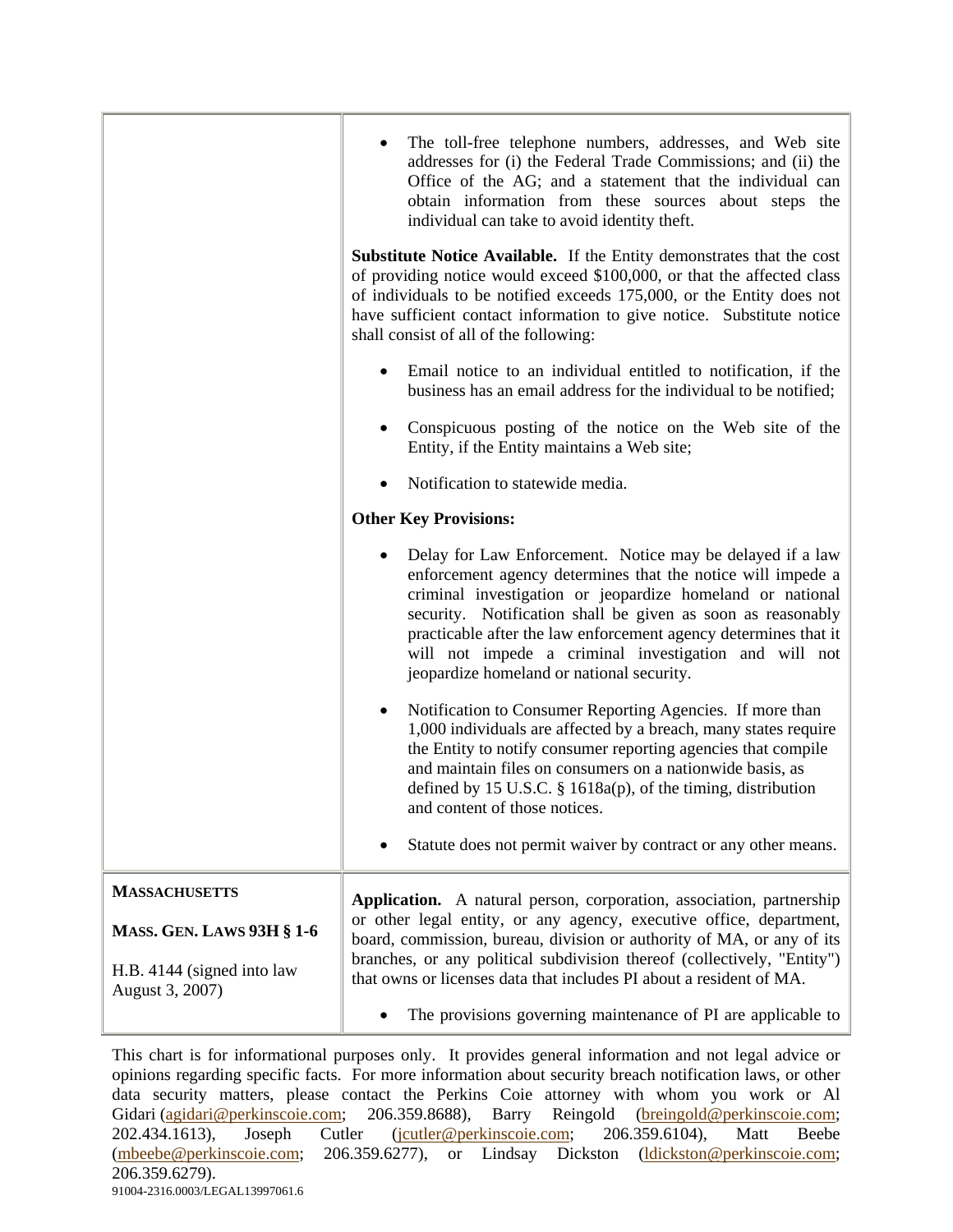| Effective October 31, 2007 | any Entity maintaining information on MD residents, whether<br>or not organized or licensed under the laws of MD.                                                                                                                                                                                                                                                                                                                                                                                                                                                                                                                                                                                                                                                                                                                                                                                                                                                   |
|----------------------------|---------------------------------------------------------------------------------------------------------------------------------------------------------------------------------------------------------------------------------------------------------------------------------------------------------------------------------------------------------------------------------------------------------------------------------------------------------------------------------------------------------------------------------------------------------------------------------------------------------------------------------------------------------------------------------------------------------------------------------------------------------------------------------------------------------------------------------------------------------------------------------------------------------------------------------------------------------------------|
|                            | Security Breach Definition. An unauthorized acquisition or<br>unauthorized use of unencrypted data or, encrypted electronic data and<br>the confidential process or key that is capable of compromising the<br>security, confidentiality, or integrity of PI, maintained by an Entity that<br>creates a substantial risk of identity theft or fraud against a resident of<br>MA.                                                                                                                                                                                                                                                                                                                                                                                                                                                                                                                                                                                    |
|                            | A good faith but unauthorized acquisition of PI by an Entity,<br>or employee or agent thereof, for the lawful purpose of such<br>Entity, is not a breach of security unless the PI is used in an<br>unauthorized manner or subject to further unauthorized<br>disclosure.                                                                                                                                                                                                                                                                                                                                                                                                                                                                                                                                                                                                                                                                                           |
|                            | Notification Obligation. An Entity to which the statute applies shall<br>provide notice, as soon as practicable and without unreasonable delay,<br>when the Entity knows or has reason to know of a breach of security,<br>or when the Entity knows or has reason to know that the PI of such<br>resident was acquired or used by an unauthorized person or used for an<br>unauthorized purpose, to the AG, the director of consumer affairs and<br>business regulation and to such resident.                                                                                                                                                                                                                                                                                                                                                                                                                                                                       |
|                            | Notification Obligation of an Agency Within the Executive<br><b>Department.</b> If an agency is within the executive department, it shall<br>provide written notification of the nature and circumstances of the<br>breach or unauthorized acquisition or use of the information to the<br>technology division and the division of public records as soon as<br>practicable and without unreasonable delay following discovery of the<br>breach of security or unauthorized acquisition or use, and shall comply<br>with all policies and procedures adopted by that division pertaining to<br>the reporting and investigation of such an incident.                                                                                                                                                                                                                                                                                                                 |
|                            | Third Party Data Notification. An Entity that maintains or stores,<br>but does not own or license data that includes PI about a resident of<br>MA, shall provide notice, as soon as practicable and without<br>unreasonable delay, when such Entity (i) knows or has reason to know<br>of a breach of security; or (ii) when the Entity knows or has reason to<br>know that the PI of such resident was acquired or used by an<br>unauthorized person or used for an unauthorized purpose, to the owner<br>or licensor. Such Entity shall cooperate with the owner or licensor of<br>such PI. Cooperation shall include, but not be limited to, (i) informing<br>the owner or licensor of the breach of security or unauthorized<br>acquisition or use, (ii) the date or approximate date of such incident<br>and the nature thereof, and (iii) any steps the Entity has taken or plans<br>to take relating to the incident, except that such cooperation shall not |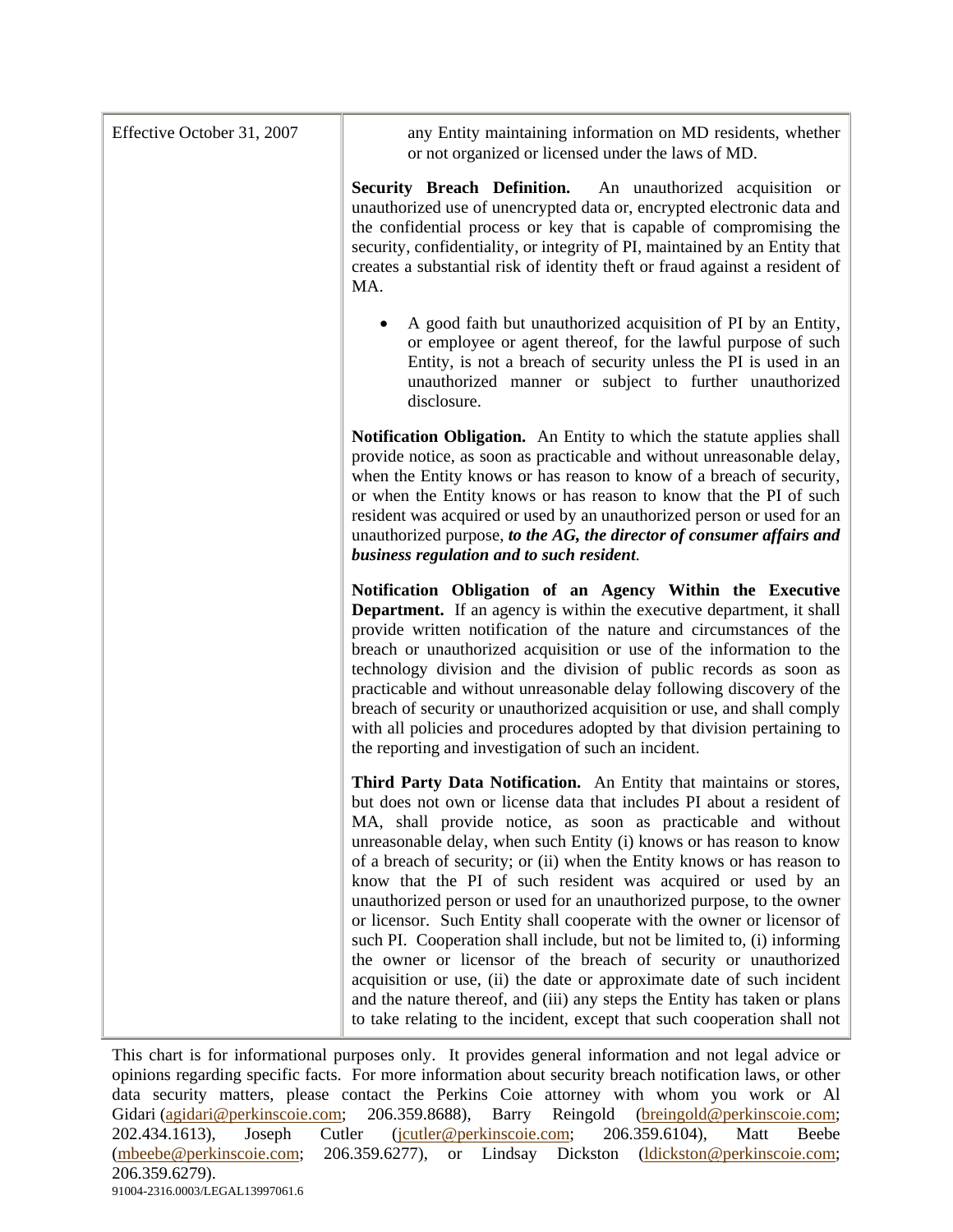| be deemed to require the disclosure of confidential business<br>information or trade secrets, or to provide notice to a resident that may<br>not have been affected by the breach of security or unauthorized<br>acquisition or use.                                                                                                                                                                                                         |
|----------------------------------------------------------------------------------------------------------------------------------------------------------------------------------------------------------------------------------------------------------------------------------------------------------------------------------------------------------------------------------------------------------------------------------------------|
| <b>Timing of Notification.</b> The notification shall be given as soon as<br>practicable and without unreasonable delay following discovery of the<br>breach.                                                                                                                                                                                                                                                                                |
| <b>Personal Information Definition.</b> A resident's first name and last<br>name or first initial and last name in combination with any one or more<br>of the following data elements that relates to such resident:                                                                                                                                                                                                                         |
| SSN;                                                                                                                                                                                                                                                                                                                                                                                                                                         |
| Driver's license or MA ID card number;                                                                                                                                                                                                                                                                                                                                                                                                       |
| Financial account number, or credit card number, with or<br>٠<br>without any required security code, access code, personal ID<br>number or password, that would permit access to a resident's<br>financial account.                                                                                                                                                                                                                          |
| PI does not include information that is lawfully obtained from publicly<br>available information, or from federal, state or local government<br>records lawfully made available to the general public.                                                                                                                                                                                                                                       |
| <b>Notice Required.</b> Notice of breaches may be provided by one of the<br>following methods:                                                                                                                                                                                                                                                                                                                                               |
| Written notice;                                                                                                                                                                                                                                                                                                                                                                                                                              |
| Electronic notice, if notice provided is consistent with the<br>provisions regarding electronic records and signatures set forth<br>in P.L. 106-229; 114 Stat. 464; 15 United States Code § 7001<br>(E-SIGN Act).                                                                                                                                                                                                                            |
| The notice to be provided to the AG, director of consumer affairs, and<br>consumer reporting agencies or state agencies, if any, shall include, but<br>not be limited to (i) the nature of the breach of security or unauthorized<br>acquisition or use, (ii) the number of residents of MA affected by such<br>incident at the time of notification, and (iii) any steps the Entity has<br>taken or plans to take relating to the incident. |
| Notice to be provided to the resident shall include, but not be limited<br>to the following information: (i) the consumer's rights to obtain a<br>policy report; (ii) how to request a security freeze and the necessary<br>information to be provided when requesting the security freeze; (iii)<br>any fees required to be paid to any of the consumer reporting agencies.                                                                 |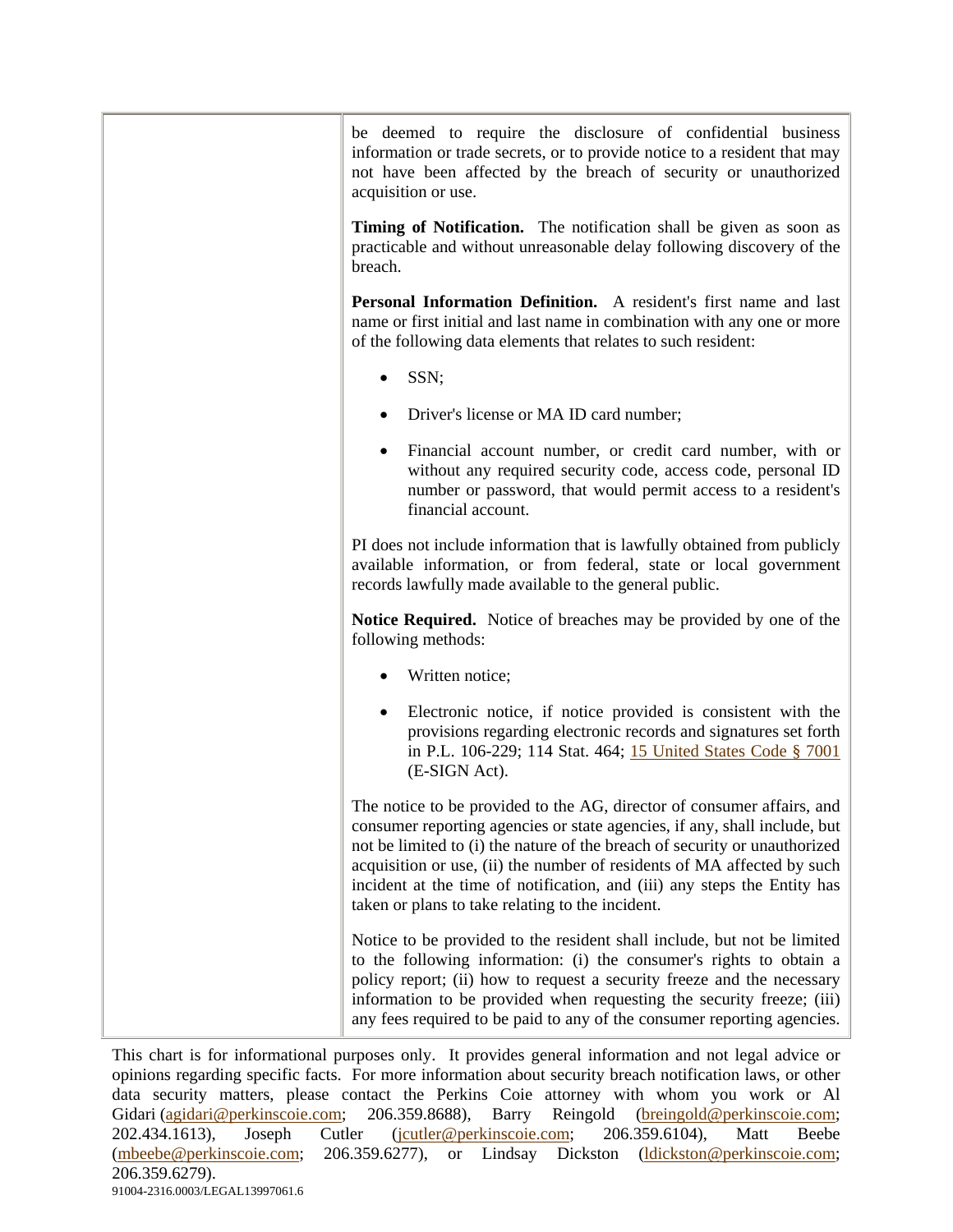| The notification shall not include the nature of the breach or<br>unauthorized acquisition or use of the number of residents of MA<br>affected by said breach or unauthorized access or use.                                                                                                                                                                                                                                                                                                                                                                                                                                                                                                                                                                                                                                 |
|------------------------------------------------------------------------------------------------------------------------------------------------------------------------------------------------------------------------------------------------------------------------------------------------------------------------------------------------------------------------------------------------------------------------------------------------------------------------------------------------------------------------------------------------------------------------------------------------------------------------------------------------------------------------------------------------------------------------------------------------------------------------------------------------------------------------------|
| <b>Substitute Notice Available.</b> If the Entity required to provide notice<br>demonstrates that the cost of providing written notice will exceed<br>\$250,000, or that the affected class of MA residents to be notified<br>exceeds 500,000 residents, or the Entity does not have sufficient<br>contact information to provide notice. Substitute notice shall consist<br>of all of the following:                                                                                                                                                                                                                                                                                                                                                                                                                        |
| Email notice, if the Entity has email addresses for the<br>members of the affected class of MA residents;                                                                                                                                                                                                                                                                                                                                                                                                                                                                                                                                                                                                                                                                                                                    |
| Clear and conspicuous posting of the notice on the home page<br>of the Entity if the Entity maintains a Web site;                                                                                                                                                                                                                                                                                                                                                                                                                                                                                                                                                                                                                                                                                                            |
| Publication in or broadcast through media or medium that<br>provides notice throughout MA.                                                                                                                                                                                                                                                                                                                                                                                                                                                                                                                                                                                                                                                                                                                                   |
| <b>Exception: Compliance with Other Laws.</b>                                                                                                                                                                                                                                                                                                                                                                                                                                                                                                                                                                                                                                                                                                                                                                                |
| Primary Regulator. Notification pursuant to laws, rules,<br>regulations, guidances or guidelines established by an Entity's<br>primary or functional state or federal regulator is sufficient for<br>compliance.                                                                                                                                                                                                                                                                                                                                                                                                                                                                                                                                                                                                             |
| <b>Other Key Provisions:</b>                                                                                                                                                                                                                                                                                                                                                                                                                                                                                                                                                                                                                                                                                                                                                                                                 |
| Delay for Law Enforcement. Notice may be delayed if a law<br>enforcement agency determines that the notice will impede a<br>criminal investigation and has notified the AG, in writing,<br>thereof and informs the Entity of such determination. Notice<br>required by the statute must be made without unreasonable<br>delay and as soon as possible after the law enforcement<br>agency determines that notification will no longer impede the<br>investigation. The Entity shall cooperate with law<br>enforcement in its investigation of any breach of security or<br>unauthorized acquisition or use, which shall include the<br>sharing of information relevant to the incident; provided<br>however, that such disclosure shall not require the disclosure<br>of confidential business information or trade secrets. |
| AG Enforcement available.                                                                                                                                                                                                                                                                                                                                                                                                                                                                                                                                                                                                                                                                                                                                                                                                    |
| Upon receipt of notice, the director of consumer affairs and<br>business regulation shall identify any relevant consumer                                                                                                                                                                                                                                                                                                                                                                                                                                                                                                                                                                                                                                                                                                     |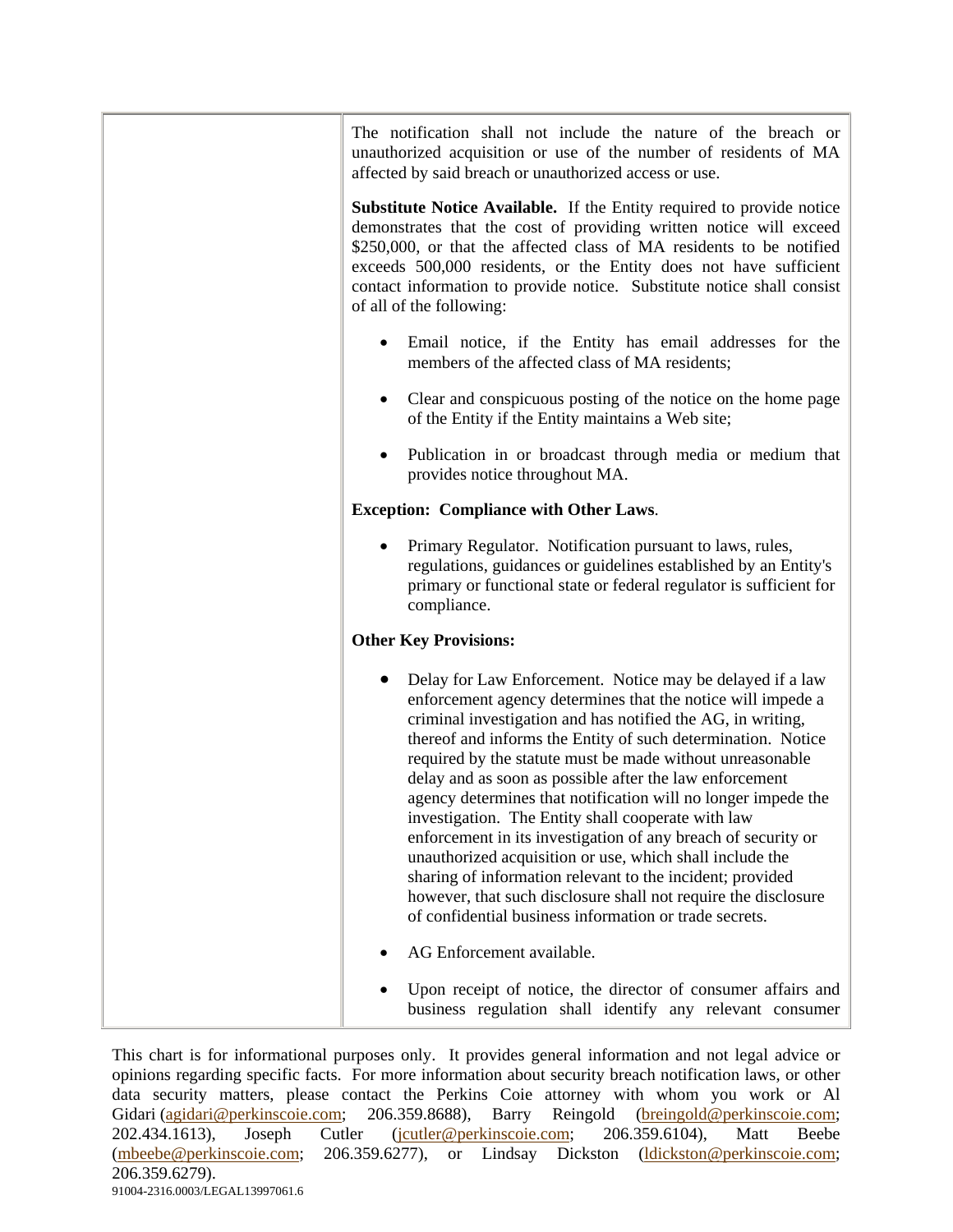| reporting agency or state agency and forward the names of the<br>identified consumer reporting agencies and state agencies to<br>the notifying Entity. The Entity shall, as soon as practicable<br>and without unreasonable delay, also provide notice to the<br>consumer reporting agencies and state agencies identified by<br>the director of consumer affairs and business regulation. |
|--------------------------------------------------------------------------------------------------------------------------------------------------------------------------------------------------------------------------------------------------------------------------------------------------------------------------------------------------------------------------------------------|
|--------------------------------------------------------------------------------------------------------------------------------------------------------------------------------------------------------------------------------------------------------------------------------------------------------------------------------------------------------------------------------------------|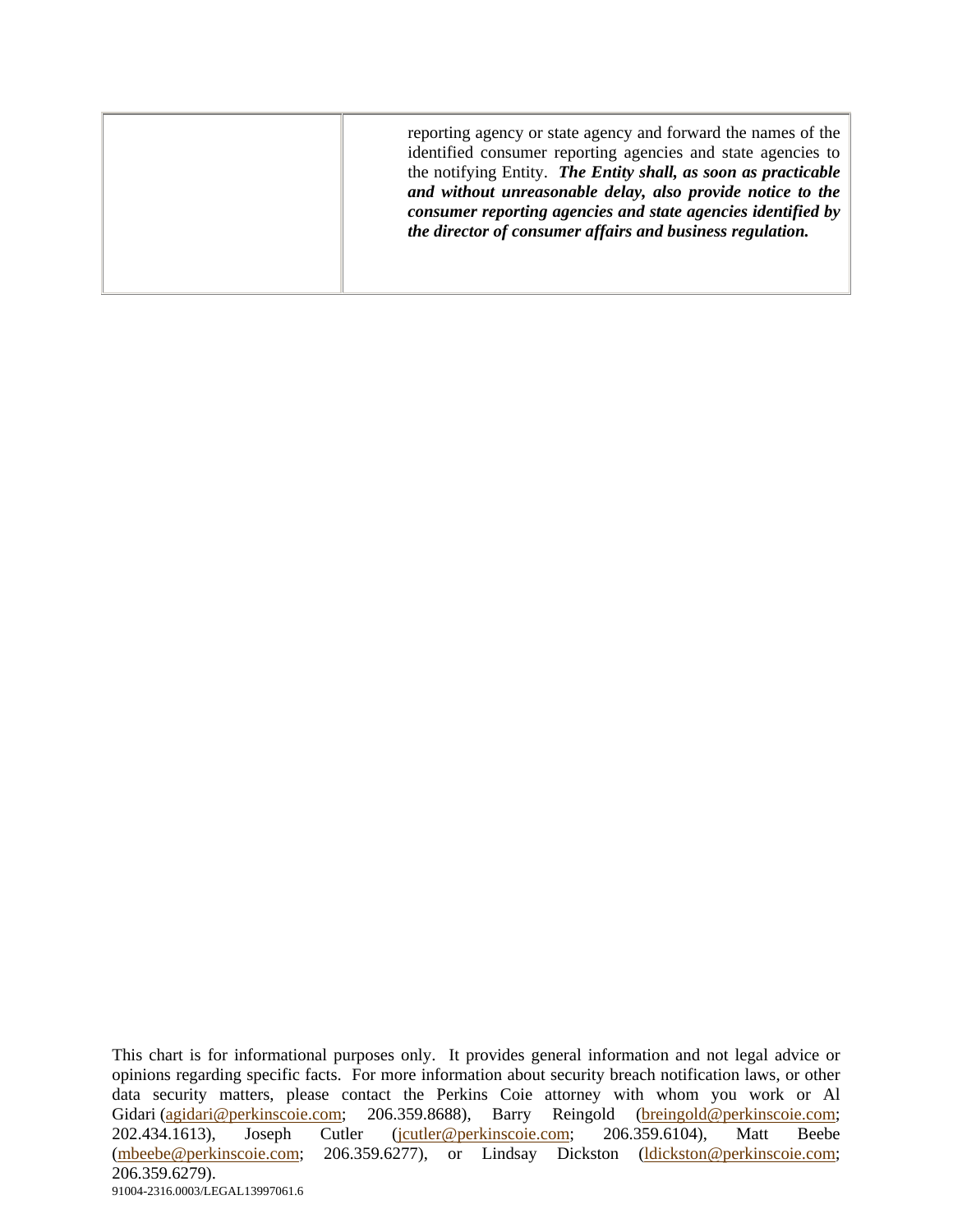| <b>MICHIGAN</b><br>MICH. COMP. LAWS § 445.72                      | Any individual, partnership, corporation, limited<br>Application.<br>liability company, association, or other legal entity, or any department,<br>board, commission, office, agency, authority, or other unit of state<br>government of MI (collectively, "Entity") that owns or licenses data<br>including PI of a MI resident.                                                                                                                                                                   |
|-------------------------------------------------------------------|----------------------------------------------------------------------------------------------------------------------------------------------------------------------------------------------------------------------------------------------------------------------------------------------------------------------------------------------------------------------------------------------------------------------------------------------------------------------------------------------------|
| S.B. 309 (signed into law<br>December 30, 2006, Pub. Act.<br>566) |                                                                                                                                                                                                                                                                                                                                                                                                                                                                                                    |
| Effective July 2, 2007                                            | The provisions governing maintenance of PI are applicable to<br>any Entity maintaining information on MI residents, whether<br>or not organized or licensed under the laws of MI.                                                                                                                                                                                                                                                                                                                  |
|                                                                   | Security Breach Definition. The unauthorized access and acquisition<br>of data that compromises the security or confidentiality of PI<br>maintained by an Entity as part of a database of PI regarding multiple<br>individuals.                                                                                                                                                                                                                                                                    |
|                                                                   | A good faith but unauthorized acquisition of PI by an<br>employee or other individual, where the access was related to<br>the activities of the Entity, is not a breach of security unless<br>the PI is misused or disclosed to an unauthorized person. In<br>making this determination an Entity shall act with the care of<br>an ordinarily prudent Entity in like a position would exercise<br>under similar circumstances.                                                                     |
|                                                                   | <b>Notification Obligation.</b> An Entity to which the statute applies shall<br>provide notice of the breach to each resident of MI if (i) the resident's<br>unencrypted and unredacted PI was accessed and acquired by an<br>unauthorized person; or (ii) the resident's PI was accessed and acquired<br>in encrypted form by a person with unauthorized access to the<br>encryption key.                                                                                                         |
|                                                                   | Notification is not required if the Entity determines that the security<br>breach has not or is not likely to cause substantial loss or injury to, or<br>result in identity theft with respect to, one or more residents of MI.                                                                                                                                                                                                                                                                    |
|                                                                   | Third Party Data Notification. An Entity that maintains a database<br>that includes data that the Entity does not own or license that discovers<br>a breach of the security of the database shall provide a notice to the<br>owner or licensor of the information of the security breach; unless the<br>Entity determines that the security breach has not or is not likely to<br>cause substantial loss or injury to, or result in identity theft with<br>respect to one or more residents of MI. |
|                                                                   | Timing of Notification. The notification shall be given without<br>unreasonable delay following discovery of the breach, consistent with<br>measures necessary to determine the scope of the breach of the<br>security of a system or restore the integrity of the system.                                                                                                                                                                                                                         |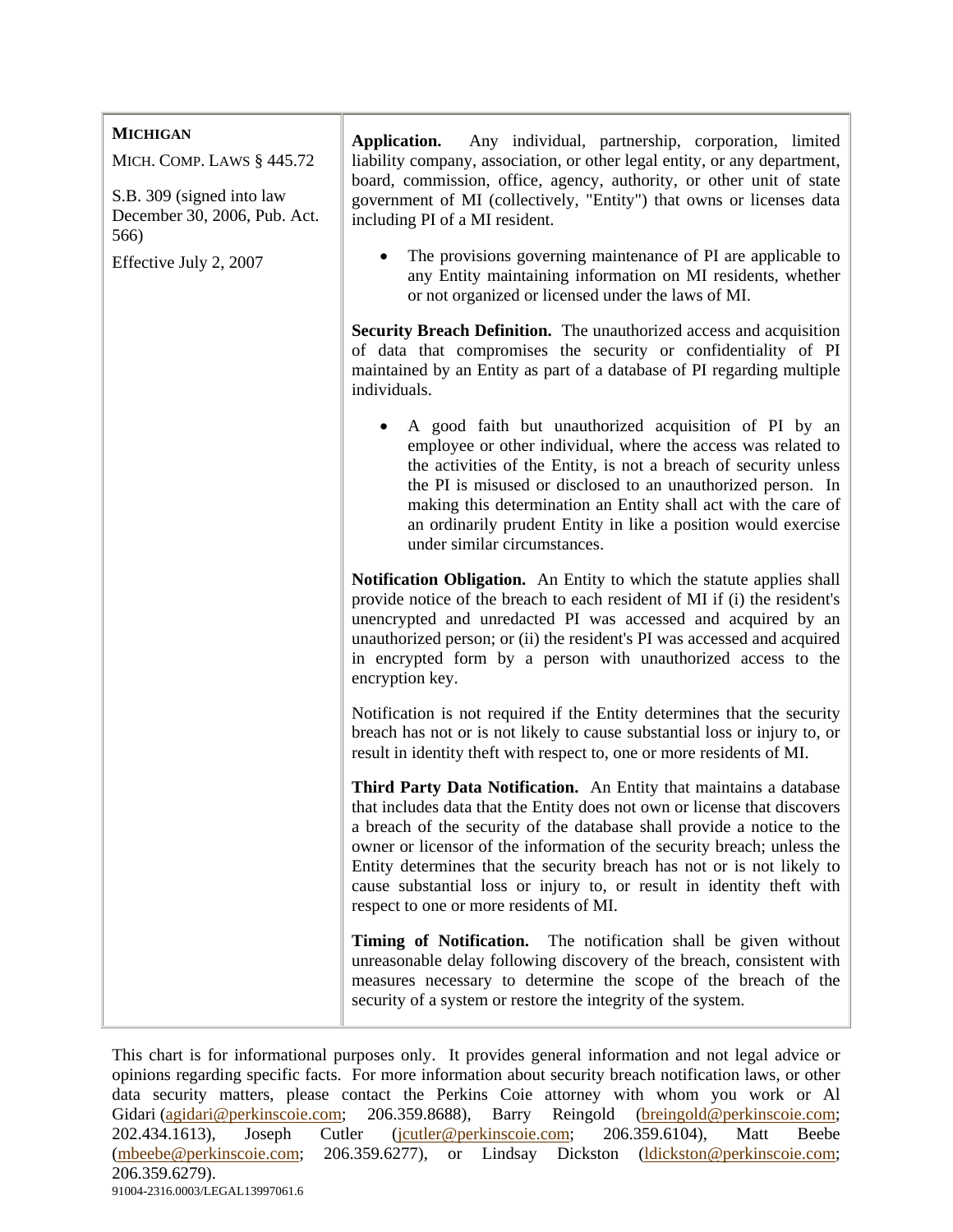| Personal Information Definition. The first name or first initial and<br>last name linked to one or more of the following data elements of a<br>resident of MI:                                                                                                                                                                                                                                                                                                                                                                                                                                                            |
|---------------------------------------------------------------------------------------------------------------------------------------------------------------------------------------------------------------------------------------------------------------------------------------------------------------------------------------------------------------------------------------------------------------------------------------------------------------------------------------------------------------------------------------------------------------------------------------------------------------------------|
| SSN;                                                                                                                                                                                                                                                                                                                                                                                                                                                                                                                                                                                                                      |
| Driver's license number or MI ID card number;                                                                                                                                                                                                                                                                                                                                                                                                                                                                                                                                                                             |
| Demand deposit or other financial account number, or credit<br>card or debit card number, in combination with any required<br>security code, access code, or password that would permit<br>access to any of the resident's financial accounts.                                                                                                                                                                                                                                                                                                                                                                            |
| <b>Notice Required.</b> Notice of breaches may be provided by one of the<br>following methods:                                                                                                                                                                                                                                                                                                                                                                                                                                                                                                                            |
| Written notice sent to the recipient at the recipient's postal<br>address in the records of the Entity;                                                                                                                                                                                                                                                                                                                                                                                                                                                                                                                   |
| Telephonic notice given by an individual who represents the<br>Entity if (i) the notice is not given in whole or in part by use of<br>a recorded message; (ii) the recipient has expressly consented<br>to receive notice by telephone, or if the recipient has not<br>expressly consented to receive notice by telephone, the Entity<br>also provides notice pursuant to the above methods if the<br>notice by telephone does not result in a live conversation<br>between the individual representing the Entity and the<br>recipient within 3 business days after the initial attempt to<br>provide telephonic notice. |
| Written notice sent electronically to the recipient if (i) the<br>recipient has expressly consented to receive electronic notice,<br>(ii) the Entity has an existing business relationship with the<br>recipient that includes periodic email communications and<br>based on those communications the Entity reasonably believes<br>that it has the recipient's current email address; or (iii) the<br>Entity conducts its business primarily through internet account<br>transactions or on the internet.                                                                                                                |
| A notice under the statute shall:                                                                                                                                                                                                                                                                                                                                                                                                                                                                                                                                                                                         |
| Be written in a clear and conspicuous manner, and shall<br>clearly communicate the content required;                                                                                                                                                                                                                                                                                                                                                                                                                                                                                                                      |
| Describe the security breach in general terms;                                                                                                                                                                                                                                                                                                                                                                                                                                                                                                                                                                            |
| Describe the type of PI that is the subject of the unauthorized                                                                                                                                                                                                                                                                                                                                                                                                                                                                                                                                                           |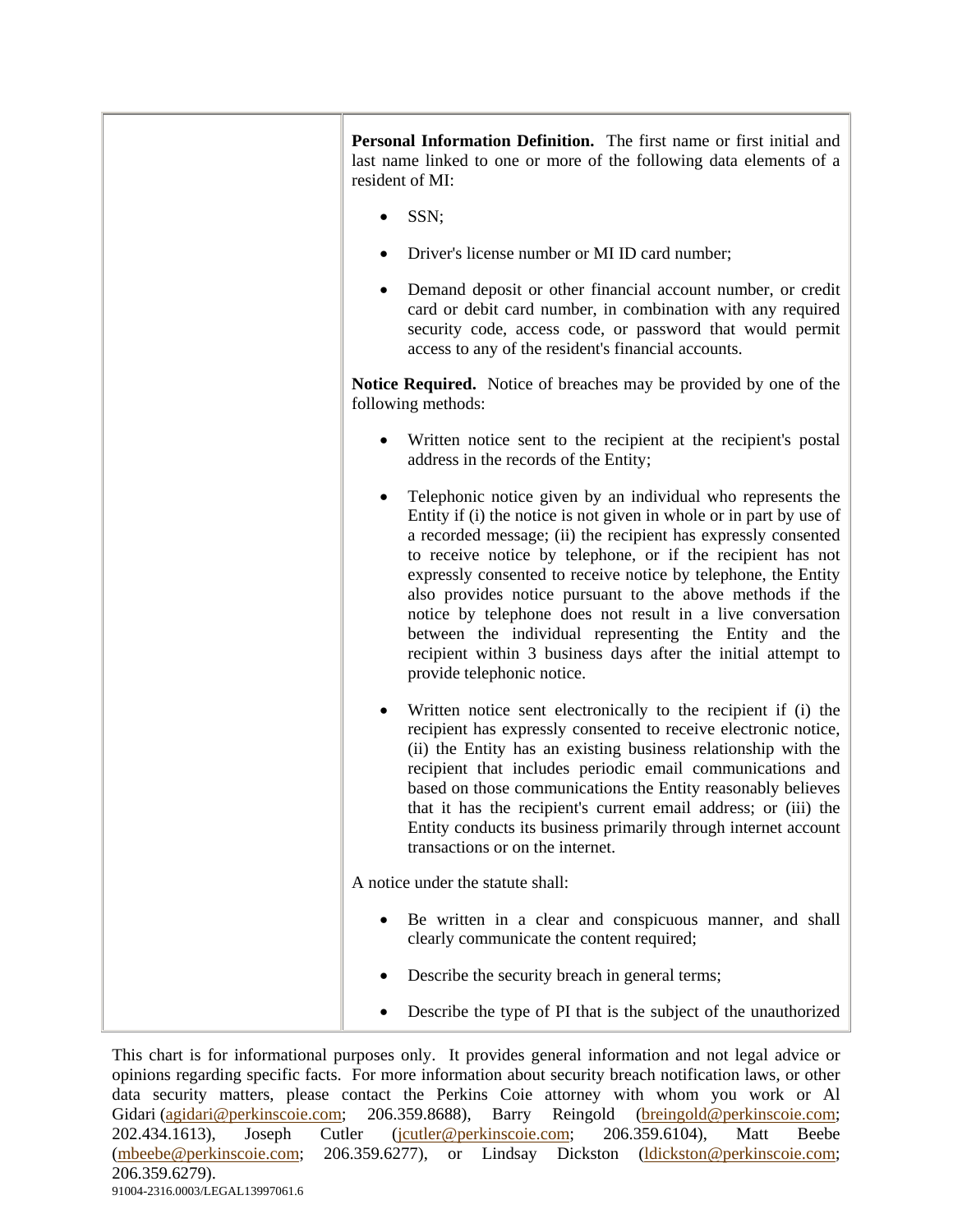| access or use;                                                                                                                                                                                                                                                    |
|-------------------------------------------------------------------------------------------------------------------------------------------------------------------------------------------------------------------------------------------------------------------|
| If applicable, generally describe what the agency or person<br>providing the notice has done to protect data from further<br>security breaches;                                                                                                                   |
| Include a telephone number where a notice recipient may<br>obtain assistance or additional information;                                                                                                                                                           |
| Remind notice recipients of the need to remain vigilant for<br>incidents of fraud and identity theft.                                                                                                                                                             |
| Substitute Notice Available. If the Entity demonstrates that the cost<br>of providing notice would exceed \$250,000 or that the Entity has to<br>provide notice to more than 500,000 residents of MI. Substitute notice<br>shall consist of all of the following: |
| Email notice if the Entity has email addresses for any of the<br>residents of MI who are entitled to receive notice;                                                                                                                                              |
| Conspicuous posting on the Entity's Web site, if the Entity<br>maintains a Web site                                                                                                                                                                               |
| Notification to major statewide media, which notice shall<br>include a telephone number or Web site address that a person<br>may use to obtain additional assistance and information.                                                                             |
| Provides that a public utility that sends monthly billing or account<br>statements to its customers may provide notice of a security breach to<br>its customers as provided under the statute or by providing all of the<br>following:                            |
| As applicable, email notice in accordance with the statute;                                                                                                                                                                                                       |
| Notice to the media reasonably calculated to inform the<br>utility's customers of the breach;                                                                                                                                                                     |
| Conspicuous posting of notice of the security breach on the<br>Web site of the utility; and                                                                                                                                                                       |
| Written notice sent in conjunction with the billing or account<br>statement sent to the customer at his or her postal address in<br>the utility's records.                                                                                                        |
| <b>Exception: Compliance with Other Laws.</b>                                                                                                                                                                                                                     |
| Federal Interagency Guidance. A financial institution that is<br>subject to and in compliance with the Federal Interagency                                                                                                                                        |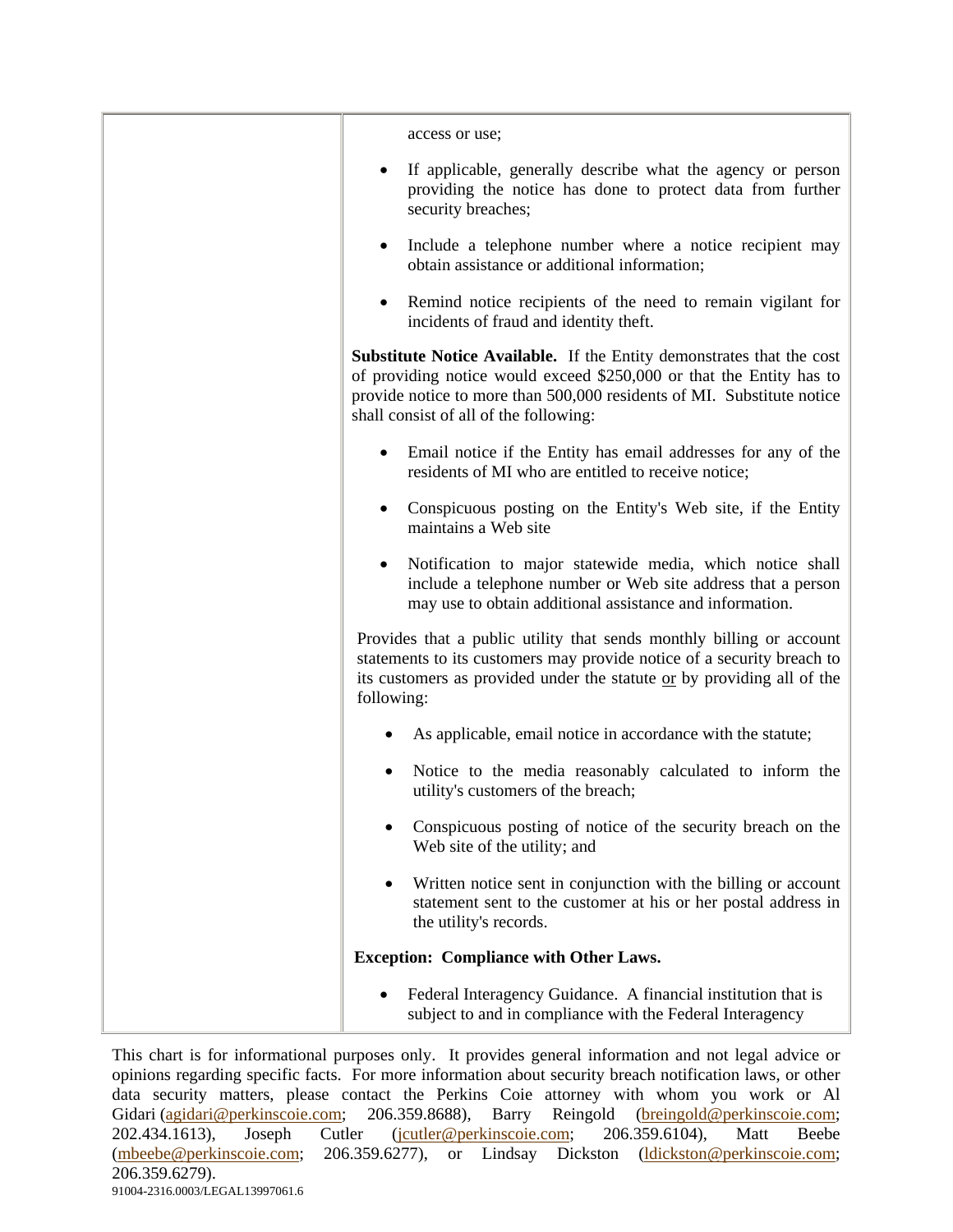| Guidance Response Programs for Unauthorized Access to<br>Consumer Information and Customer Notice, issued on March<br>7, 2005, by the Board of Governors of the Federal Reserve<br>System, the Federal Deposit Insurance Corporation, the Office<br>of the Comptroller of the Currency, and the Office of Thrift<br>Supervision, and any revisions, additions, or substitutions<br>relating to said interagency guidance, shall be deemed to be in<br>compliance.                                                                                                                                                  |
|--------------------------------------------------------------------------------------------------------------------------------------------------------------------------------------------------------------------------------------------------------------------------------------------------------------------------------------------------------------------------------------------------------------------------------------------------------------------------------------------------------------------------------------------------------------------------------------------------------------------|
| HIPAA Covered Entities. A provider of health care, health<br>care service plan, health insurer, or a covered entity governed<br>by the medical privacy and security rules issued by the federal<br>Department of Health and Human Services, Parts 160 and 164<br>of Title 45 of the Code of Federal Regulations, established<br>pursuant to the Health Insurance Portability and<br>Accountability Act of 1996 (HIPAA) shall be deemed in<br>compliance with this chapter.                                                                                                                                         |
| <b>Penalties.</b> Provides for criminal penalties for notice of a security<br>breach that has not occurred, where such notice is given with the<br>intent to defraud.<br>The offense is a misdemeanor, punishable by<br>imprisonment for not more than 30 days or a fine of not more than<br>\$250 per violation (or both). Entities who fail to provide notice may<br>be ordered to pay a civil fine of not more than \$250 for each failure to<br>provide notice, capped at \$750,000 per security breach.<br>These<br>penalties do not affect the availability of civil remedies under state or<br>federal law. |
| <b>Other Key Provisions:</b>                                                                                                                                                                                                                                                                                                                                                                                                                                                                                                                                                                                       |
| Delay for Law Enforcement. Notice may be delayed if a law<br>enforcement agency determines that the notice will impede a<br>criminal investigation or jeopardize homeland or national<br>security. Notification shall be given as soon as reasonably<br>practicable after the law enforcement agency determines that it<br>will not impede a criminal investigation and will not<br>jeopardize homeland or national security.                                                                                                                                                                                      |
| Notification to Consumer Reporting Agencies. If more than<br>1,000 individuals are affected by a breach, many states require<br>the Entity to notify consumer reporting agencies that compile<br>and maintain files on consumers on a nationwide basis, as<br>defined by 15 U.S.C. $\S$ 1618a(p), of the number of notices that<br>the Entity provided to state residents and the timing of those<br>notices.                                                                                                                                                                                                      |
| AG Enforcement available.                                                                                                                                                                                                                                                                                                                                                                                                                                                                                                                                                                                          |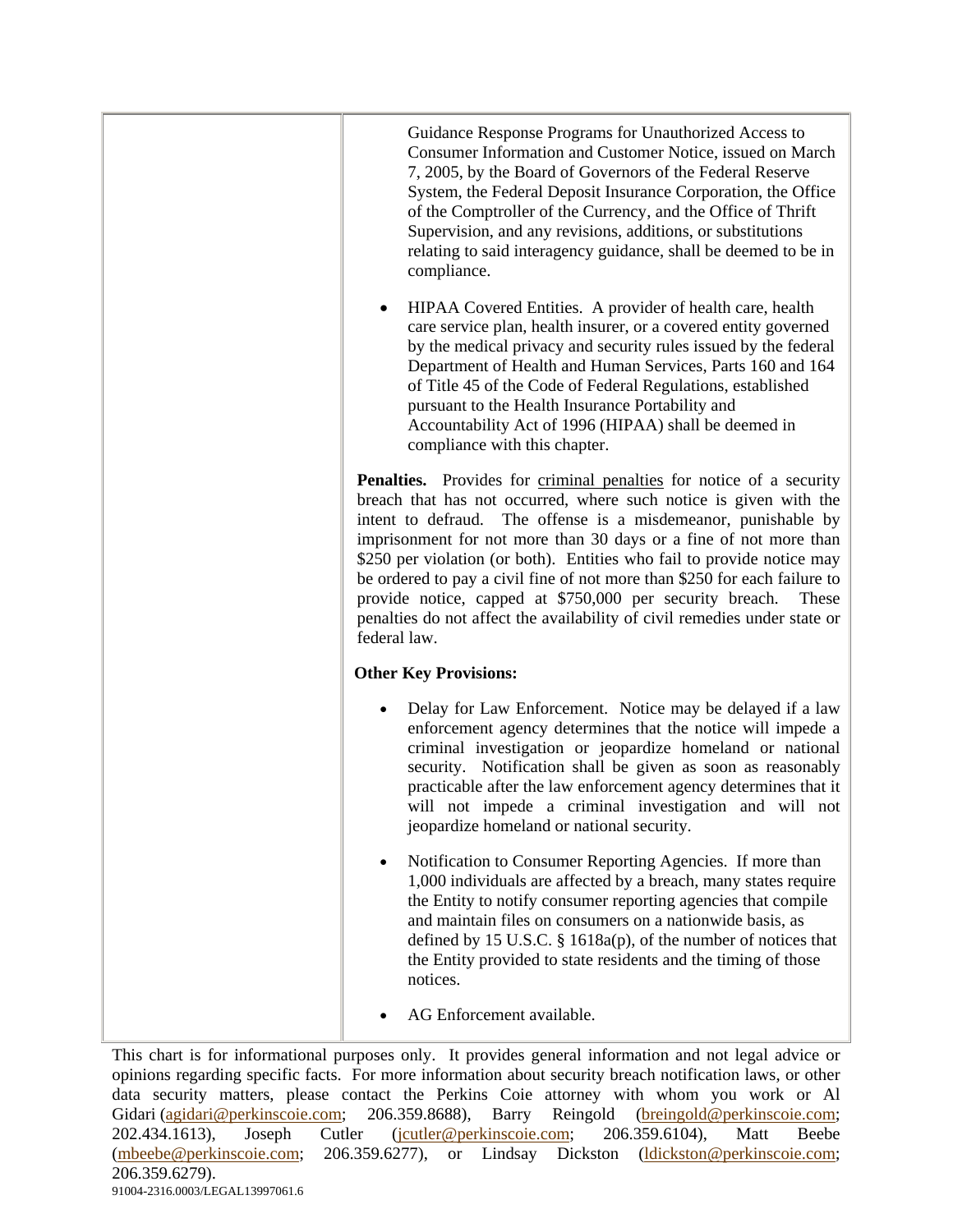|                                                                                                                                    | Provides that Entities may deliver notice pursuant to an<br>agreement with another Entity, if the agreement does not<br>conflict with the Michigan law.                                                                                                                                                                                                                                                                         |
|------------------------------------------------------------------------------------------------------------------------------------|---------------------------------------------------------------------------------------------------------------------------------------------------------------------------------------------------------------------------------------------------------------------------------------------------------------------------------------------------------------------------------------------------------------------------------|
| <b>MINNESOTA</b><br>MINN. STAT. § 325E.61<br>H.F. 2121 (signed into law June<br>2, 2005, Chapter 167)<br>Effective January 1, 2006 | Application.<br>Any person or business (collectively, "Entity") that<br>conducts business in MN, and that owns or licenses data that includes<br>PI.<br>The provisions governing maintenance of PI that the Entity<br>does not own appear applicable to any Entity maintaining<br>information on MN residents, whether or not the Entity<br>conducts business in MN.                                                            |
|                                                                                                                                    | Security Breach Definition. An unauthorized acquisition of<br>computerized data that compromises the security, confidentiality, or<br>integrity of PI maintained by the Entity.                                                                                                                                                                                                                                                 |
|                                                                                                                                    | Good faith acquisition of PI by an employee or agent of the<br>Entity for the purposes of the Entity is not a breach of the<br>security system, provided that the PI is not used or subject to<br>further unauthorized disclosure.                                                                                                                                                                                              |
|                                                                                                                                    | <b>Notification Obligation.</b> Any Entity to which the statute applies shall<br>disclose any breach of the security of the system following discovery<br>or notification of the breach in the security of the data to any resident<br>of MN whose unencrypted PI was, or is reasonably believed to have<br>been, acquired by an unauthorized person.                                                                           |
|                                                                                                                                    | Third Party Data Notification. Any Entity that maintains data that<br>includes PI that the Entity does not own shall notify the owner or<br>licensee of the information of any breach of the security of the data<br>immediately following discovery, if the PI was, or is reasonably<br>believed to have been, acquired by an unauthorized person.                                                                             |
|                                                                                                                                    | Timing of Notification. The disclosure must be made in the most<br>expedient time possible and without unreasonable delay, consistent<br>with any measures necessary to determine the scope of the breach,<br>identify the individuals affected, and restore the reasonable integrity of<br>the data system.                                                                                                                    |
|                                                                                                                                    | Personal Information Definition. An individual's first name or first<br>initial and last name in combination with any one or more of the<br>following data elements, when the data element is not secured by<br>encryption or another method of technology that makes electronic data<br>unreadable or unusable, or was secured and the encryption key,<br>password, or other means necessary for reading or using the data was |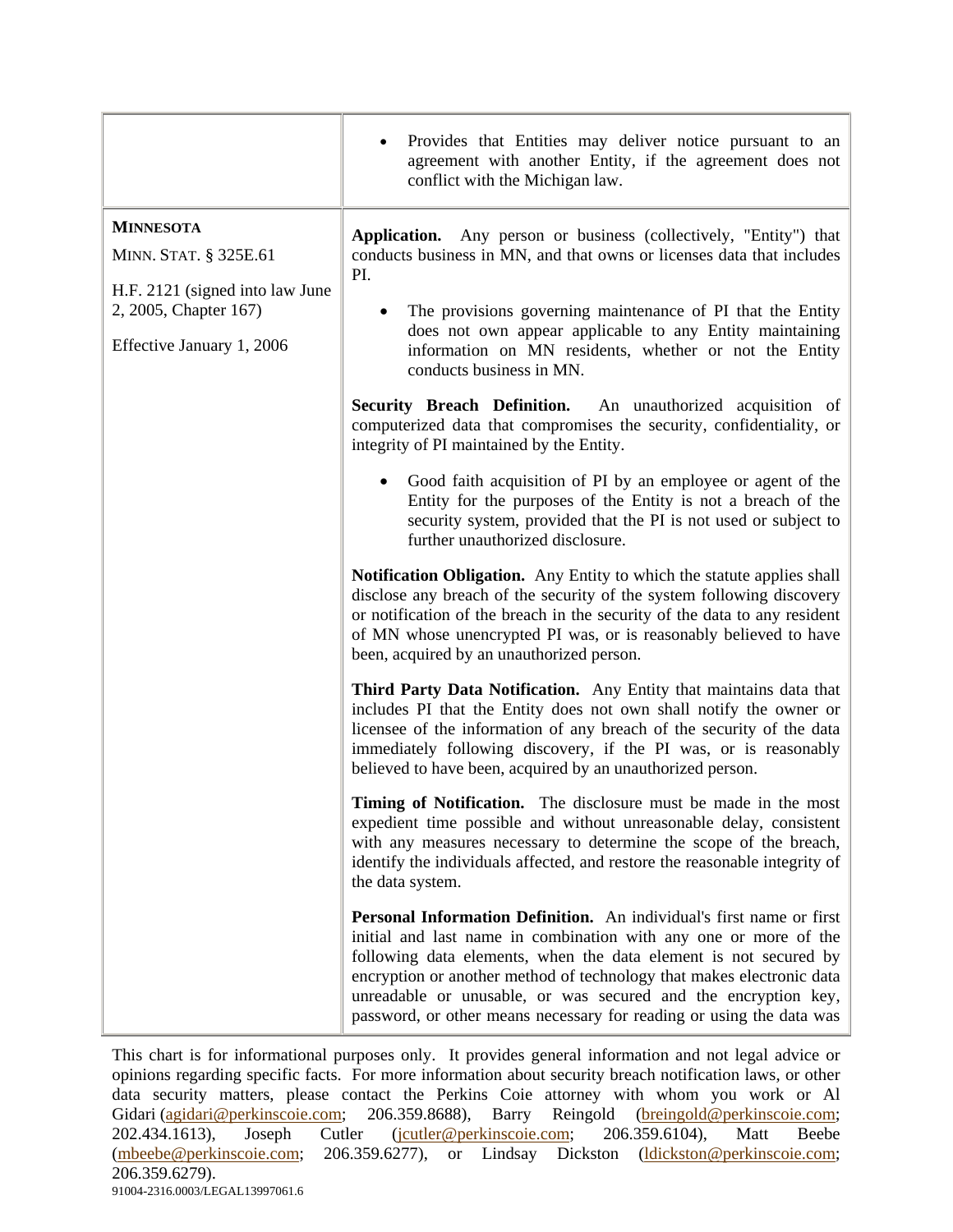| also acquired:                                                                                                                                                                                                                                                                                                                                                                                                                                                                                |
|-----------------------------------------------------------------------------------------------------------------------------------------------------------------------------------------------------------------------------------------------------------------------------------------------------------------------------------------------------------------------------------------------------------------------------------------------------------------------------------------------|
| SSN;                                                                                                                                                                                                                                                                                                                                                                                                                                                                                          |
| Driver's license number or MN ID card number;                                                                                                                                                                                                                                                                                                                                                                                                                                                 |
| Account number or credit or debit card number, in<br>٠<br>combination with any required security code, access code, or<br>password that would permit access to an individual's financial<br>account.                                                                                                                                                                                                                                                                                          |
| PI does not include publicly available information that is lawfully<br>made available to the general public from federal, state, or local<br>government records.                                                                                                                                                                                                                                                                                                                              |
| Notice Required. Notice of breaches may be provided by one of the<br>following methods:                                                                                                                                                                                                                                                                                                                                                                                                       |
| Written notice to the most recent available address the Entity<br>has in its records;                                                                                                                                                                                                                                                                                                                                                                                                         |
| Electronic notice, if the Entity's primary method of<br>$\bullet$<br>communication with the individual is by electronic means, or<br>if the notice provided is consistent with the provisions<br>regarding electronic records and signature in P.L. 106-229;<br>114 Stat. 464; 15 United States Code § 7001 (E-SIGN Act)<br>(Note that this does not necessarily require compliance with<br>the E-SIGN Act).                                                                                  |
| Exception: Own Notification Policy. An Entity that maintains its<br>own notification procedures as part of an information security policy<br>for the treatment of PI and whose procedures are otherwise consistent<br>with the timing requirements of the statute, shall be deemed to be in<br>compliance with the notification requirements of the statute, if the<br>Entity notifies subject persons in accordance with its policies in the<br>event of a breach of security of the system. |
| <b>Exception: Compliance with Other Laws.</b>                                                                                                                                                                                                                                                                                                                                                                                                                                                 |
| HIPAA Covered Entities. A provider of health care, health<br>care service plan, health insurer, or a covered entity governed<br>by the medical privacy and security rules issued by the federal<br>Department of Health and Human Services, Parts 160 and 164<br>of Title 45 of the Code of Federal Regulations, established<br>pursuant to the Health Insurance Portability and<br>Accountability Act of 1996 (HIPAA) shall be deemed in<br>compliance with this chapter.                    |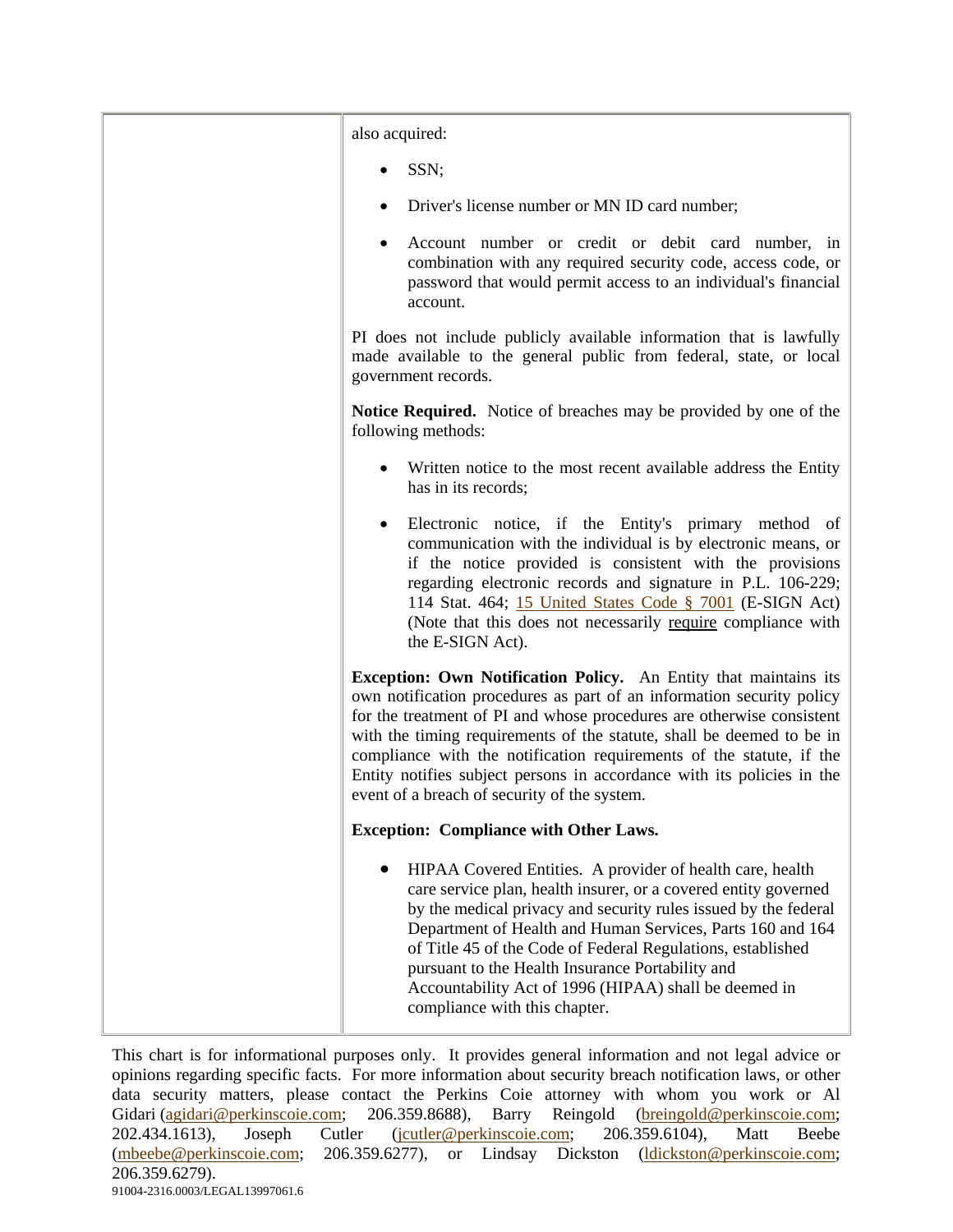|                                                                                      | <b>Other Key Provisions:</b>                                                                                                                                                                                                                                                                                                                                                                                            |
|--------------------------------------------------------------------------------------|-------------------------------------------------------------------------------------------------------------------------------------------------------------------------------------------------------------------------------------------------------------------------------------------------------------------------------------------------------------------------------------------------------------------------|
|                                                                                      | Delay for Law Enforcement. Notice may be delayed to a date<br>certain if a law enforcement agency determines that the notice<br>will impede a criminal investigation.                                                                                                                                                                                                                                                   |
|                                                                                      | Notification to Consumer Reporting Agencies. If more than<br>$\bullet$<br>1,000 individuals are affected by a breach, many states require<br>the Entity to notify consumer reporting agencies that compile<br>and maintain files on consumers on a nationwide basis, as<br>defined by 15 U.S.C. § 1618a(p), of the number of notices that<br>the Entity provided to state residents and the timing of those<br>notices. |
|                                                                                      | AG enforcement available.                                                                                                                                                                                                                                                                                                                                                                                               |
|                                                                                      | Statute does not allow waiver by contract or any other means.                                                                                                                                                                                                                                                                                                                                                           |
|                                                                                      | Does not apply to any "financial institution," as defined by 15<br>٠<br>U.S.C. $§$ 6809(3).                                                                                                                                                                                                                                                                                                                             |
| <b>MONTANA</b><br><b>MONT. CODE ANN. § 30-14-</b><br>1704                            | Application. Any person or business (collectively, "Entity") that<br>conducts business in MT and that owns or licenses computerized data<br>that includes PI.                                                                                                                                                                                                                                                           |
| H.B. 732 (signed into law April<br>28, 2005, Chapter 518)<br>Effective March 1, 2006 | The provisions governing maintenance of PI that the Entity<br>does not own appear applicable to any Entity maintaining<br>information on MT residents, whether or not the Entity<br>conducts business in MT.                                                                                                                                                                                                            |
|                                                                                      | <b>Security Breach Definition.</b><br>Any unauthorized acquisition of<br>computerized data that materially compromises the security,<br>confidentiality, or integrity of PI maintained by the Entity and causes<br>or is reasonably believed to cause loss or injury to a MT resident.                                                                                                                                  |
|                                                                                      | Good faith acquisition of PI by an employee or agent of the<br>Entity for the purpose of the Entity is not a breach of the<br>security of the data system, provided that the PI is not used or<br>subject to further unauthorized disclosure.                                                                                                                                                                           |
|                                                                                      | <b>Notification Obligation.</b> Any Entity to which the statute applies shall<br>disclose any breach of the security of the data system following<br>discovery or notification of the breach to any resident of MT whose<br>unencrypted PI was or is reasonably believed to have been acquired by<br>an unauthorized person.                                                                                            |
|                                                                                      | Third Party Data Notification.<br>Any Entity that maintains                                                                                                                                                                                                                                                                                                                                                             |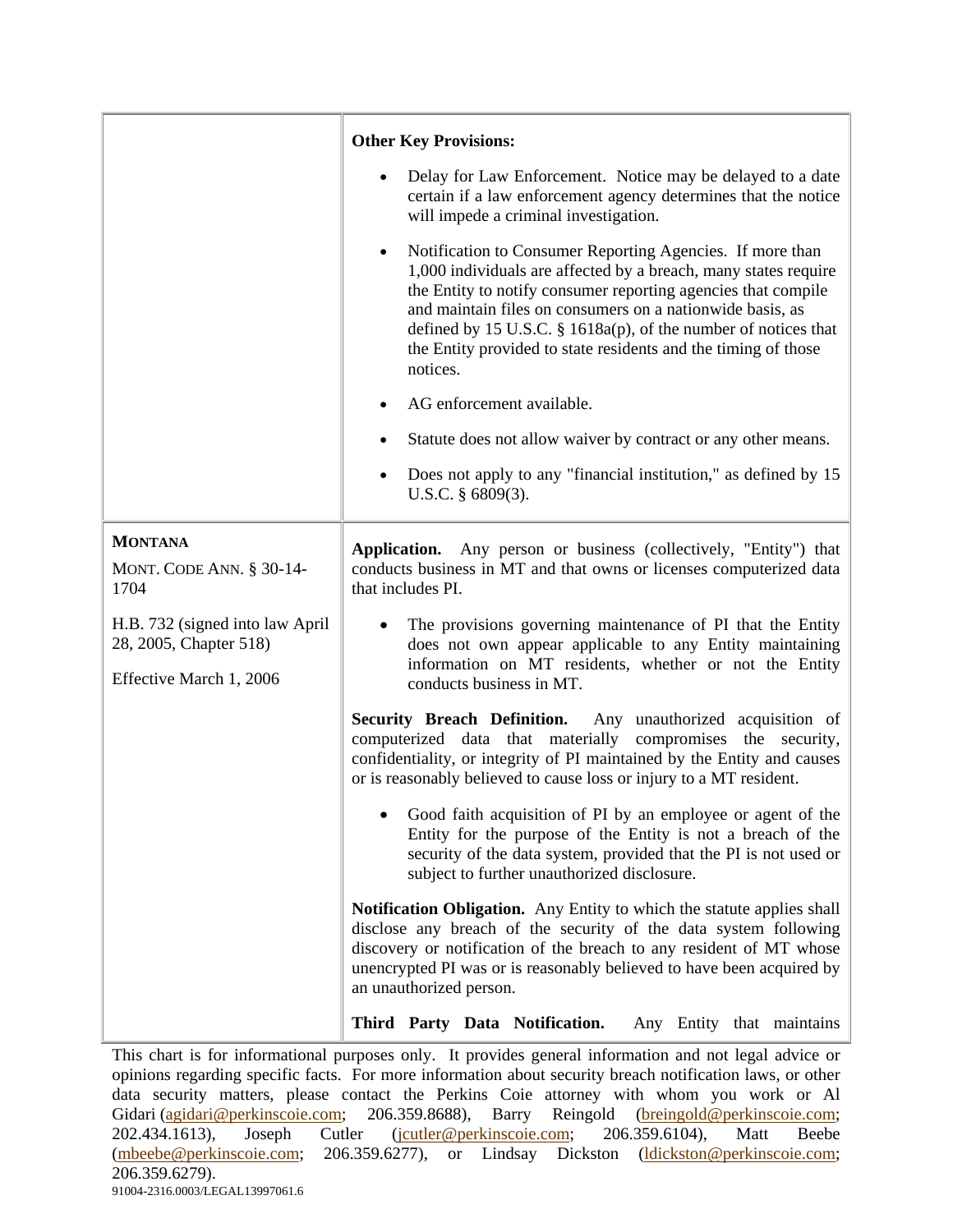| computerized data that includes PI that the Entity does not own shall<br>notify the owner or licensee of the information of any breach of the<br>security of the data system immediately following discovery if the PI<br>was or is reasonably believed to have been acquired by an<br>unauthorized person.                                                                         |
|-------------------------------------------------------------------------------------------------------------------------------------------------------------------------------------------------------------------------------------------------------------------------------------------------------------------------------------------------------------------------------------|
| Timing of Notification. The disclosure must be made without<br>unreasonable delay, consistent with any measures necessary to<br>determine the scope of the breach and restore the reasonable integrity<br>of the data system.                                                                                                                                                       |
| Personal Information Definition. An individual's first name or first<br>initial and last name in combination with any one or more of the<br>following data elements, when either the name or the data elements are<br>not encrypted:                                                                                                                                                |
| SSN;                                                                                                                                                                                                                                                                                                                                                                                |
| Driver's license number, MT ID card number, or tribal ID card<br>number;                                                                                                                                                                                                                                                                                                            |
| Account number or credit or debit card number, in<br>combination with any required security code, access code, or<br>password that would permit access to an individual's financial<br>account;                                                                                                                                                                                     |
| PI does not include publicly available information that is lawfully<br>made available to the general public from federal, state, or local<br>government records.                                                                                                                                                                                                                    |
| <b>Notice Required.</b> Notice of breaches may be provided by one of the<br>following methods:                                                                                                                                                                                                                                                                                      |
| Written notice;                                                                                                                                                                                                                                                                                                                                                                     |
| Telephonic notice;                                                                                                                                                                                                                                                                                                                                                                  |
| Electronic notice, if the notice provided is consistent with the<br>provisions regarding electronic records and signatures set forth<br>in P.L. 106-229; 114 Stat. 464; 15 United States Code § 7001<br>(E-SIGN Act).                                                                                                                                                               |
| <b>Substitute Notice Available.</b> If the Entity demonstrates that the cost<br>of providing notice would exceed \$250,000, or that the affected class<br>of subject persons to be notified exceeds 500,000, or the Entity does<br>not have sufficient contact information. Substitute notice shall consist<br>of email notice when the Entity has an email address for the subject |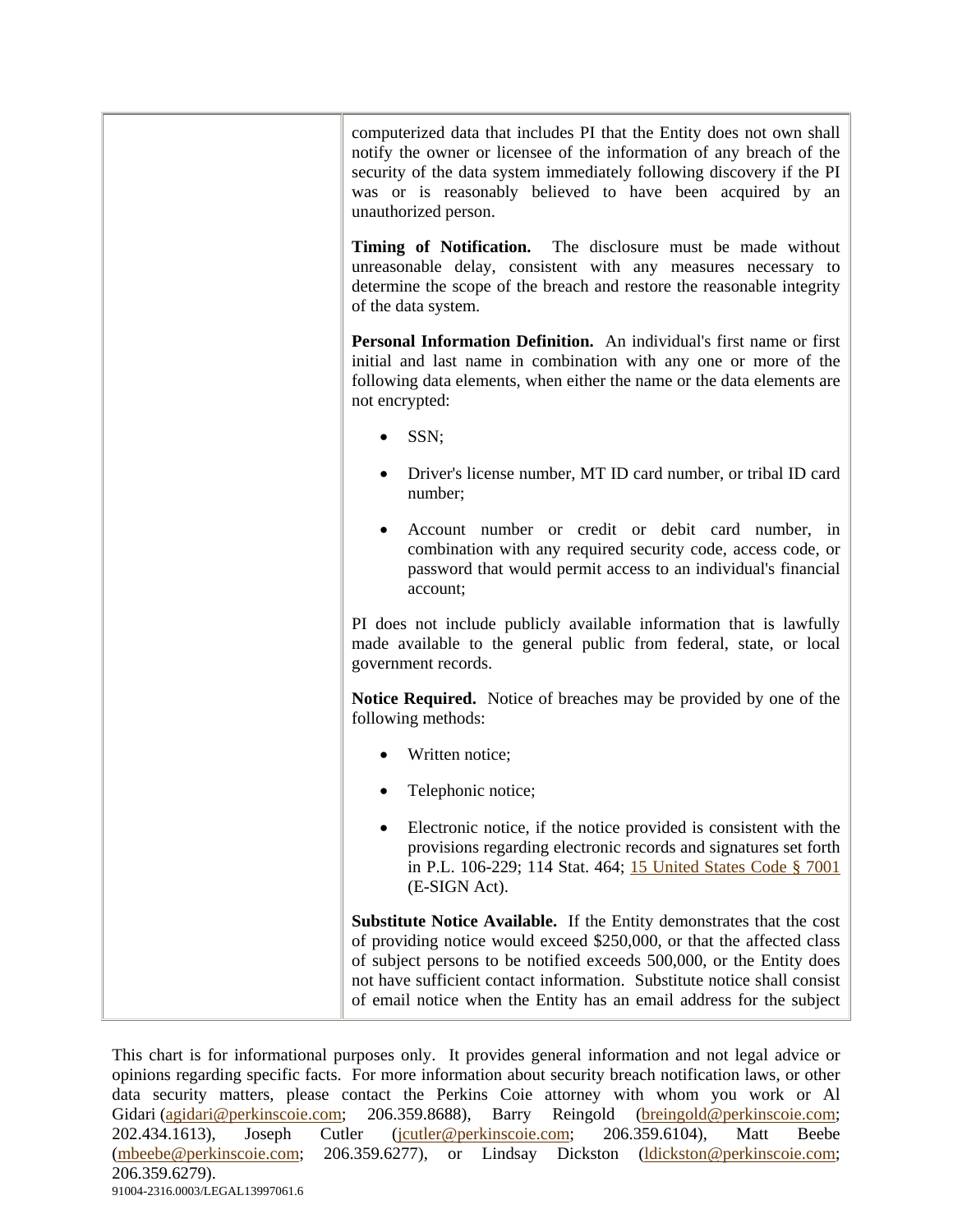|                                                                                                                                       | persons; and either:                                                                                                                                                                                                                                                                                                                                                                                                                                                                                                                                                                                                                                                                                                                                               |
|---------------------------------------------------------------------------------------------------------------------------------------|--------------------------------------------------------------------------------------------------------------------------------------------------------------------------------------------------------------------------------------------------------------------------------------------------------------------------------------------------------------------------------------------------------------------------------------------------------------------------------------------------------------------------------------------------------------------------------------------------------------------------------------------------------------------------------------------------------------------------------------------------------------------|
|                                                                                                                                       | Conspicuous posting of the notice on the Web site page of the<br>Entity if the Entity maintains one;                                                                                                                                                                                                                                                                                                                                                                                                                                                                                                                                                                                                                                                               |
|                                                                                                                                       | Notification to applicable local or statewide media.<br>٠                                                                                                                                                                                                                                                                                                                                                                                                                                                                                                                                                                                                                                                                                                          |
|                                                                                                                                       | Exception: Own Notification Policy. An Entity that maintains its<br>own notification procedures as part of an information security policy<br>for the treatment of PI and that does not unreasonably delay notice is<br>considered to be in compliance with the notification requirements of<br>the statute if the Entity notifies subject persons in accordance with its<br>policies in the event of a breach of security of the data system.                                                                                                                                                                                                                                                                                                                      |
|                                                                                                                                       | Other key provisions:                                                                                                                                                                                                                                                                                                                                                                                                                                                                                                                                                                                                                                                                                                                                              |
|                                                                                                                                       | Delay for Law Enforcement. Notice may be delayed if a law<br>enforcement agency determines that the notice will impede a<br>criminal investigation and requests a delay in notification.<br>The notification required by the statute must be made after the<br>law enforcement agency determines that it will not<br>compromise the investigation.                                                                                                                                                                                                                                                                                                                                                                                                                 |
|                                                                                                                                       | If a business notifies an individual of a breach and suggests,<br>indicates or implies that the individual may obtain a credit<br>report, the business must coordinate with the credit reporting<br>agency as to the timing, content and distribution of notice to<br>the individual (but this may not unreasonably delay disclosure<br>of the breach).                                                                                                                                                                                                                                                                                                                                                                                                            |
| <b>NEBRASKA</b><br>L.B. 876 (signed into law April<br>10, 2006)<br>Neb. Rev Stat. §§ 87-801 to 87-<br>807.<br>Effective July 14, 2006 | An individual, government agency, corporation,<br>Application.<br>business trust, estate, trust, partnership, limited partnership, limited<br>liability<br>partnership,<br>limited<br>liability<br>company,<br>association,<br>organization, joint venture, government, governmental subdivision,<br>agency, or instrumentality, or any other legal entity, whether for profit<br>or not for profit (collectively, "Entity"), that conducts business in NE<br>and that owns or licenses computerized data that includes PI about a<br>resident of NE. The provisions governing maintenance of PI that the<br>Entity does not own appear applicable to any Entity maintaining<br>information on NE residents, whether or not the Entity conducts<br>business in NE. |
|                                                                                                                                       | <b>Security Breach Definition.</b><br>An unauthorized acquisition of<br>unencrypted computerized data that compromises the security,<br>confidentiality, or integrity of PI maintained by an Entity.                                                                                                                                                                                                                                                                                                                                                                                                                                                                                                                                                               |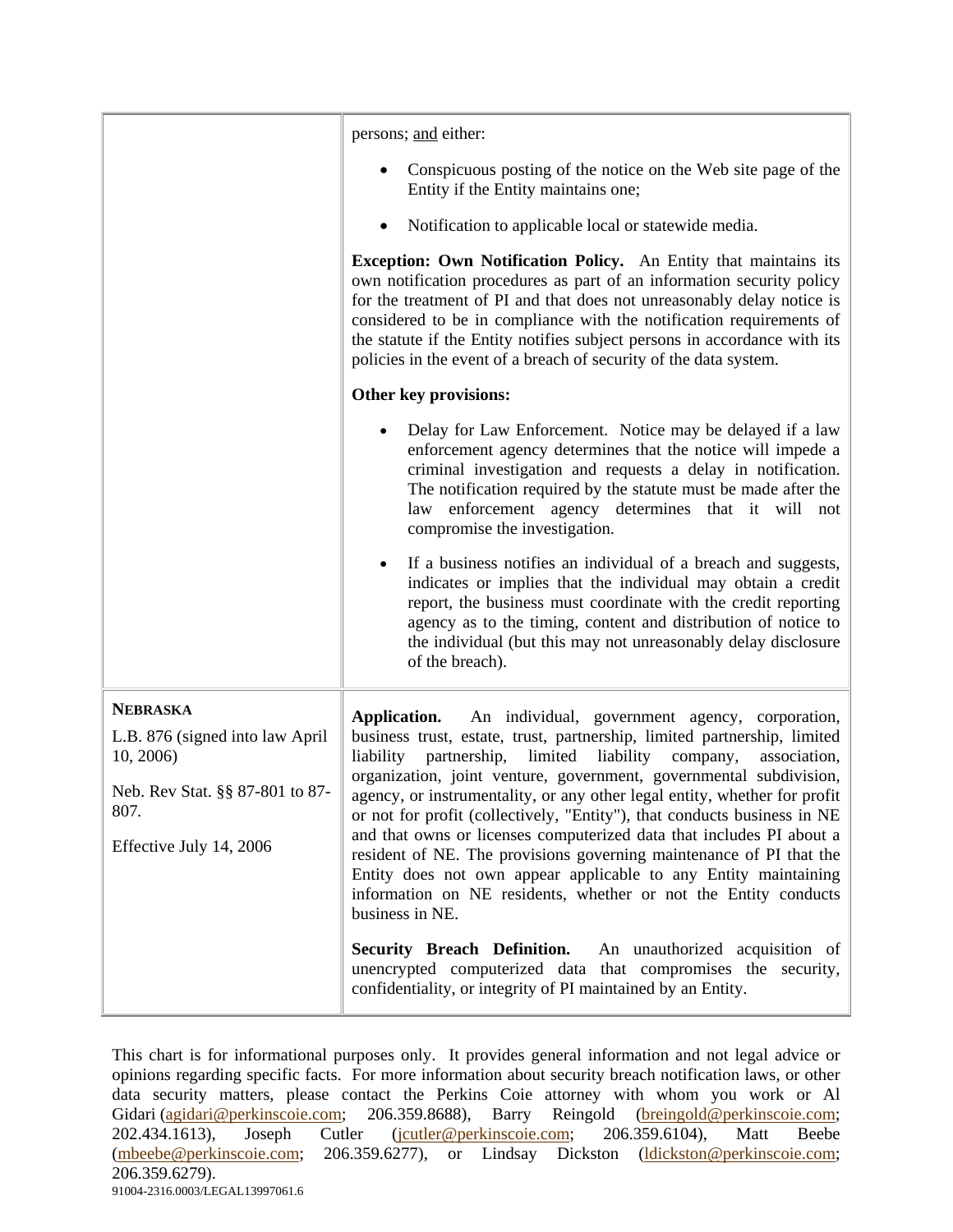| Good faith acquisition of PI by an employee or agent of an<br>Entity for the purposes of the Entity is not a breach of the<br>security of the system if the PI is not used or subject to further<br>unauthorized disclosure.                                                                                                                                                                                                                                                                                                                                                                               |
|------------------------------------------------------------------------------------------------------------------------------------------------------------------------------------------------------------------------------------------------------------------------------------------------------------------------------------------------------------------------------------------------------------------------------------------------------------------------------------------------------------------------------------------------------------------------------------------------------------|
| Acquisition of PI pursuant to a search warrant, subpoena, or<br>other court order or pursuant to a subpoena or order of a state<br>agency is not a breach of the security of the system.                                                                                                                                                                                                                                                                                                                                                                                                                   |
| Notification Obligation. Any Entity to which the statute applies<br>shall, when it becomes aware of a breach of the security of the system<br>and determines that the use of information about a NE resident for an<br>unauthorized purpose has occurred or is reasonably likely to occur,<br>give notice to the affected NE resident.                                                                                                                                                                                                                                                                     |
| Notification not required if after a good faith, reasonable and<br>prompt investigation the Entity determines that it is unlikely<br>that PI has been or will be used for an unauthorized purpose.                                                                                                                                                                                                                                                                                                                                                                                                         |
| Third Party Data Notification. An Entity that maintains<br>computerized data that includes PI that the Entity does not own or<br>license shall give notice to and cooperate with the owner or licensee of<br>the information of any breach of the security of the system when it<br>becomes aware of a breach if use of PI about a NE resident for an<br>unauthorized purpose occurred or is reasonably likely to occur.<br>Cooperation includes, but is not limited to, sharing with the owner or<br>licensee information relevant to the breach, not including information<br>proprietary to the Entity. |
| Timing of Notification. Notice shall be made as soon as possible and<br>without unreasonable delay, consistent with any measures necessary to<br>determine the scope of the breach and to restore the reasonable<br>integrity of the computerized data system.                                                                                                                                                                                                                                                                                                                                             |
| Personal Information Definition. A NE resident's first name or first<br>initial and last name in combination with any one or more of the<br>following data elements that relate to the resident if either the name or<br>the data elements are not encrypted, redacted, or otherwise altered by<br>any method or technology in such a manner that the name or data<br>elements are unreadable:                                                                                                                                                                                                             |
| SSN;                                                                                                                                                                                                                                                                                                                                                                                                                                                                                                                                                                                                       |
| Driver's license number or state ID card number;                                                                                                                                                                                                                                                                                                                                                                                                                                                                                                                                                           |
| Account number or credit or debit card number, in<br>combination with any required security code, access code, or                                                                                                                                                                                                                                                                                                                                                                                                                                                                                          |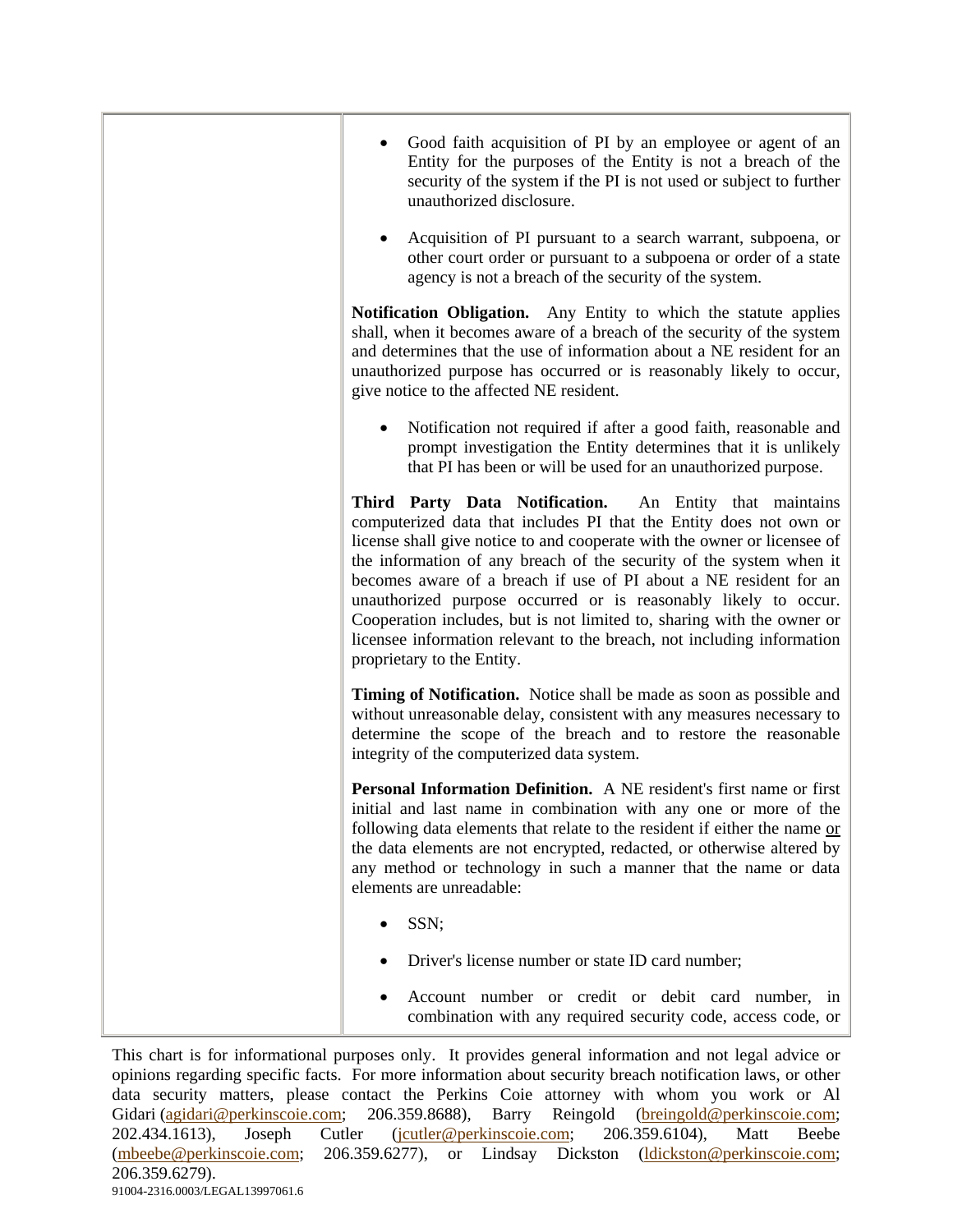| password (e.g., a PIN) that would permit access to a resident's<br>financial account;                                                                                                                                                                                                                                                                                                  |
|----------------------------------------------------------------------------------------------------------------------------------------------------------------------------------------------------------------------------------------------------------------------------------------------------------------------------------------------------------------------------------------|
| Unique electronic ID number or routing code, in combination<br>with any required security code, access code, or password; or                                                                                                                                                                                                                                                           |
| Unique biometric data, such as a fingerprint, voice print, or<br>retina or iris image, or other unique physical representation.                                                                                                                                                                                                                                                        |
| PI does not include publicly available information that is lawfully<br>made available to the general public from federal, state, or local<br>government records                                                                                                                                                                                                                        |
| <b>Notice Required.</b> Notice of breaches may be provided by one of the<br>following methods:                                                                                                                                                                                                                                                                                         |
| Written notice;                                                                                                                                                                                                                                                                                                                                                                        |
| Telephonic notice; or                                                                                                                                                                                                                                                                                                                                                                  |
| Electronic notice, if the notice provided is consistent with the<br>provisions regarding electronic records and signatures set forth<br>in P.L. 106-229; 114 Stat. 464; 15 United States Code § 7001<br>(E-SIGN Act).                                                                                                                                                                  |
| <b>Substitute Notice Available.</b> If the Entity required to provide notice<br>demonstrates that the cost of providing notice will exceed \$75,000,<br>that the affected class of NE residents to be notified exceeds 100,000<br>residents, or that the Entity does not have sufficient contact<br>information to provide notice. Substitute notice requires all of the<br>following: |
| Email notice if the Entity has email addresses for the members<br>of the affected class of NE residents;                                                                                                                                                                                                                                                                               |
| Conspicuous posting of the notice on the Web site of the<br>Entity if it maintains a Web site; and                                                                                                                                                                                                                                                                                     |
| Notice to major statewide media.                                                                                                                                                                                                                                                                                                                                                       |
| Substitute Notice Exception: If the Entity required to provide notice<br>has ten employees or fewer and demonstrates that the cost of providing<br>notice will exceed \$10,000. Substitute notice requires all of the<br>following:                                                                                                                                                    |
| Email notice if the Entity has email addresses for the members<br>of the affected class of NE residents;                                                                                                                                                                                                                                                                               |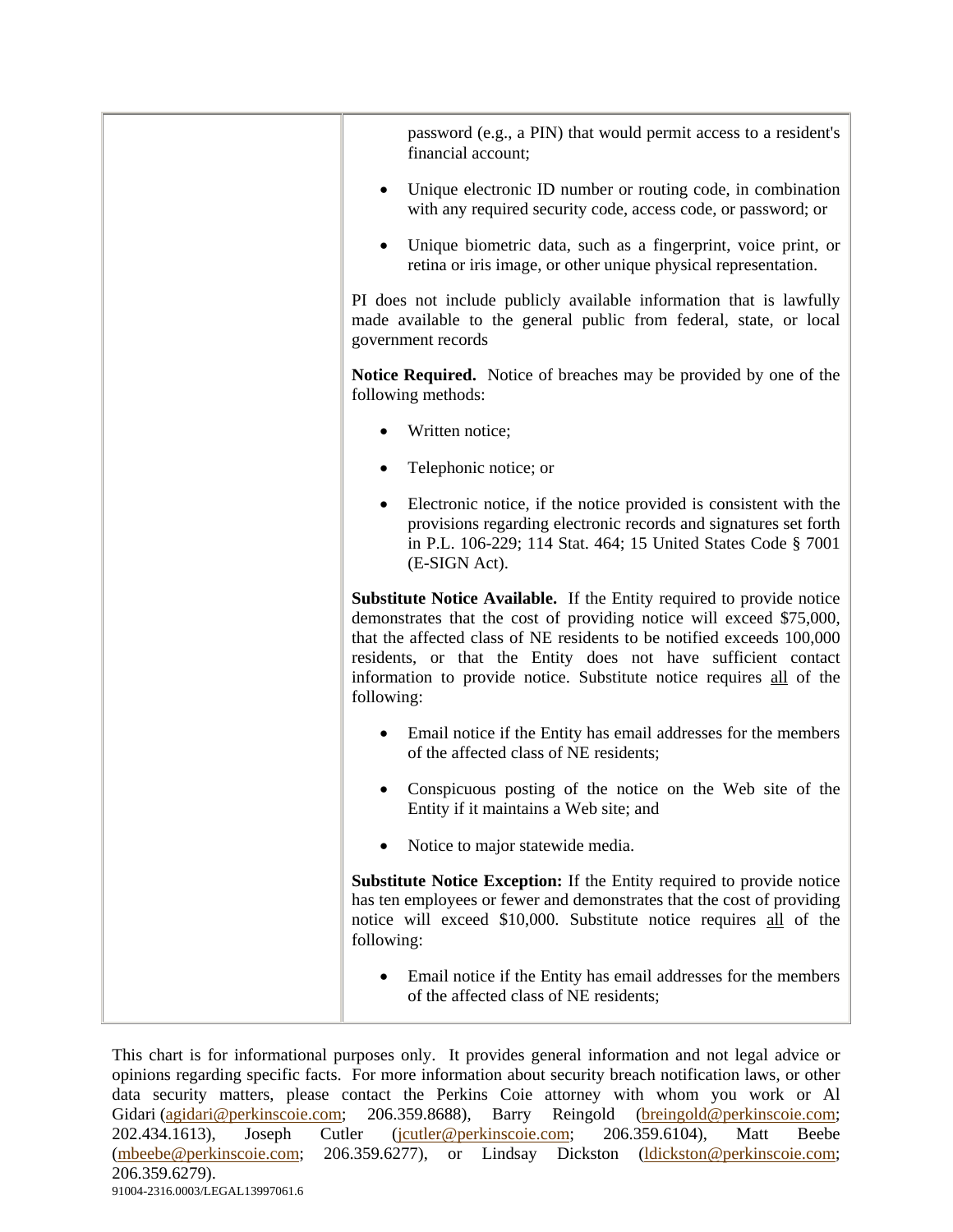| Notification by a paid advertisement in a local newspaper that<br>is distributed in the geographic area in which the Entity is<br>located, which advertisement shall be of sufficient size that it<br>covers at least one-quarter of a page in the newspaper and<br>shall be published in the newspaper at least once a week for<br>three consecutive weeks;<br>Conspicuous posting of the notice on the Web site of the<br>Entity if it maintains a Web site; and                                                                         |
|--------------------------------------------------------------------------------------------------------------------------------------------------------------------------------------------------------------------------------------------------------------------------------------------------------------------------------------------------------------------------------------------------------------------------------------------------------------------------------------------------------------------------------------------|
| Notification to major media outlets in the geographic area in<br>which the Entity is located.                                                                                                                                                                                                                                                                                                                                                                                                                                              |
| <b>Exception: Own Notification Policy.</b> An Entity that maintains its<br>own notice procedures which are part of an information security policy<br>for the treatment of PI and which are otherwise consistent with the<br>timing requirements of the statute, is deemed to be in compliance with<br>the notice requirements of the statute if the Entity notifies affected NE<br>residents in accordance with its notice procedures in the event of a<br>breach of the security of the system.                                           |
| <b>Exception: Compliance with Other Laws.</b>                                                                                                                                                                                                                                                                                                                                                                                                                                                                                              |
| Primary Regulator. An Entity that is regulated by state or<br>federal law and that maintains procedures for a breach of the<br>security of the system pursuant to the laws, rules, regulations,<br>guidances, or guidelines established by its primary or<br>functional state or federal regulator is deemed to be in<br>compliance with the notice requirements of the statute if the<br>Entity notifies affected NE residents in accordance with the<br>maintained procedures in the event of a breach of the security<br>of the system. |
| Other key provisions.                                                                                                                                                                                                                                                                                                                                                                                                                                                                                                                      |
| Delay for Law Enforcement. Notice may be delayed if a law<br>enforcement agency determines that the notice will impede a<br>criminal investigation. Notice shall be made in good faith,<br>without unreasonable delay, and as soon as possible after the<br>law enforcement agency determines that notification will no<br>longer impede the investigation.                                                                                                                                                                                |
| AG Enforcement. AG may issue subpoenas and seek and<br>recover direct economic damages for each affected NE<br>resident injured by a violation of the statute.                                                                                                                                                                                                                                                                                                                                                                             |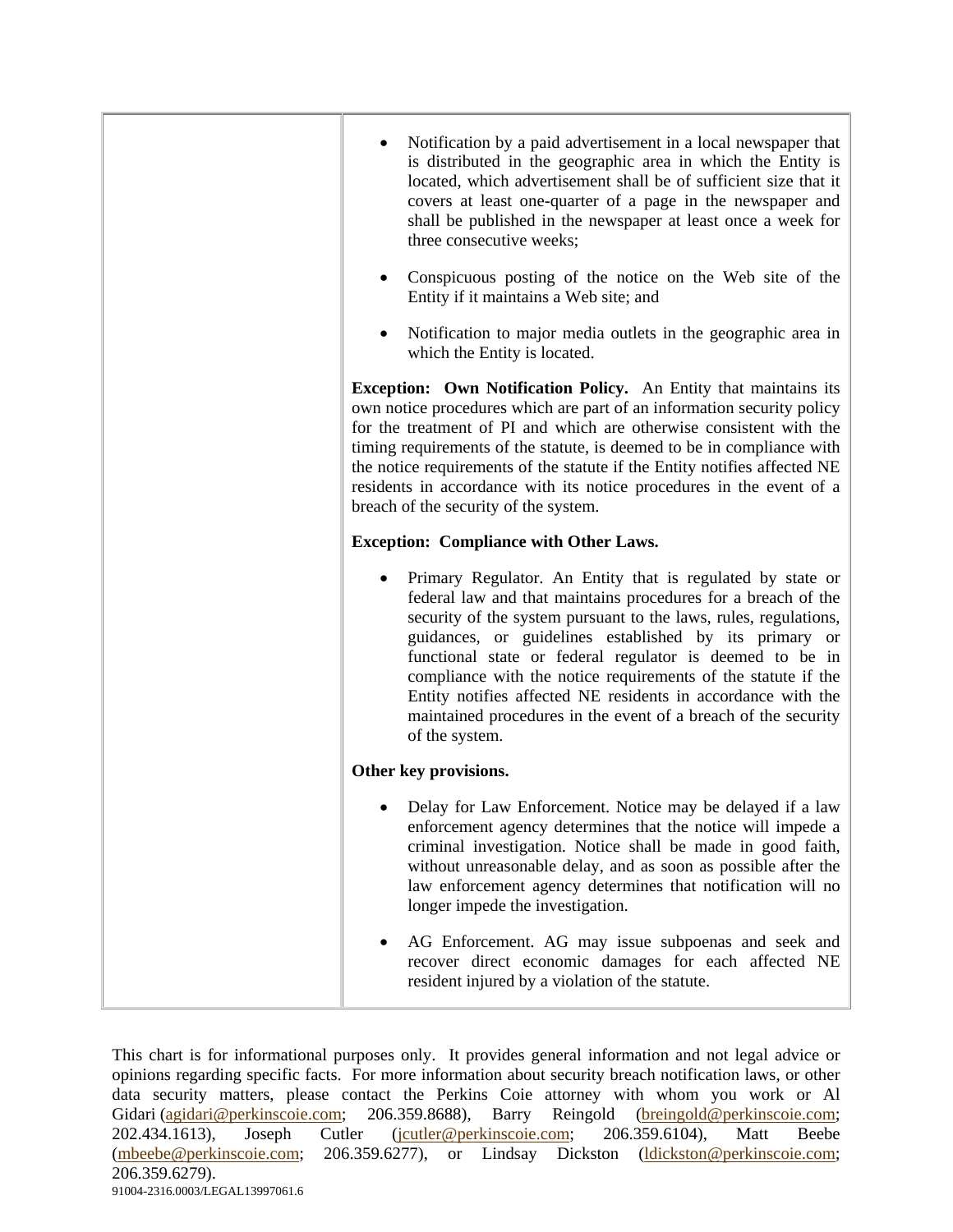|                                                                                                                                                                                                                                                                                                                                                                                                                                                                                                                                                                                                                         | Statute does not permit waiver by contract or other means.                                                                                                                                                                                                                                                                                                                        |
|-------------------------------------------------------------------------------------------------------------------------------------------------------------------------------------------------------------------------------------------------------------------------------------------------------------------------------------------------------------------------------------------------------------------------------------------------------------------------------------------------------------------------------------------------------------------------------------------------------------------------|-----------------------------------------------------------------------------------------------------------------------------------------------------------------------------------------------------------------------------------------------------------------------------------------------------------------------------------------------------------------------------------|
| <b>NEVADA</b><br>S.B. 347 (signed into law June<br>17, 2005, Chapter 485)<br>NEV. REV. STAT. § 603A.220<br>Effective October 1, 2005:<br>Provisions regarding (i) forgery<br>laboratories; (ii) crimes against<br>older and vulnerable persons;<br>(iii) requirements for state<br>actors; and (iv) credit card<br>issuer requirements<br>Effective January 1, 2006: (i)<br>credit card issuer requirements;<br>(ii) data destruction<br>requirements; (iii) "reasonable<br>protections" requirements; (iv)<br>security breach notification<br>provisions<br>Effective January 1, 2008:<br><b>Encryption provisions</b> | Any governmental agency, institution of higher<br>Application.<br>education, corporation, financial institution or retail operator, or any<br>other type of business entity or association (collectively, "Entity"), that<br>owns or licenses computerized data that includes PI.                                                                                                 |
|                                                                                                                                                                                                                                                                                                                                                                                                                                                                                                                                                                                                                         | <b>Security Breach Definition.</b><br>An unauthorized acquisition of<br>computerized data that materially compromises the<br>security,<br>confidentiality, or integrity of PI maintained by Entity.                                                                                                                                                                               |
|                                                                                                                                                                                                                                                                                                                                                                                                                                                                                                                                                                                                                         | Security breach does not include the good faith acquisition of<br>$\bullet$<br>PI by an employee or agent of the Entity for a legitimate<br>purpose of the Entity, so long as the PI is not used for a<br>purpose unrelated to the Entity or subject to further<br>unauthorized disclosure.                                                                                       |
|                                                                                                                                                                                                                                                                                                                                                                                                                                                                                                                                                                                                                         | Notification Obligation. Any Entity to which the statute applies shall<br>disclose any breach of the security of the system data following<br>discovery or notification of the breach to any resident of NV whose<br>unencrypted PI was, or is reasonably believed to have been, acquired<br>by an unauthorized person.                                                           |
|                                                                                                                                                                                                                                                                                                                                                                                                                                                                                                                                                                                                                         | Third Party Data Notification. If an Entity maintains computerized<br>data that includes PI that the Entity does not own, the Entity must<br>notify the owner or licensee of the information of any breach of the<br>security of the system data immediately following discovery if the PI<br>was, or is reasonably believed to have been, acquired by an<br>unauthorized person. |
|                                                                                                                                                                                                                                                                                                                                                                                                                                                                                                                                                                                                                         | Timing of Notification. The disclosure shall be made in the most<br>expedient time possible and without unreasonable delay, consistent<br>with any measures necessary to determine the scope of the breach and<br>restore the reasonable integrity of the system data.                                                                                                            |
|                                                                                                                                                                                                                                                                                                                                                                                                                                                                                                                                                                                                                         | Personal Information Definition. An individual's first name or first<br>initial and last name in combination with any one or more of the<br>following data elements, when the name and data elements are not<br>encrypted:                                                                                                                                                        |
|                                                                                                                                                                                                                                                                                                                                                                                                                                                                                                                                                                                                                         | SSN;                                                                                                                                                                                                                                                                                                                                                                              |
|                                                                                                                                                                                                                                                                                                                                                                                                                                                                                                                                                                                                                         | Driver's license number or ID card number;                                                                                                                                                                                                                                                                                                                                        |
|                                                                                                                                                                                                                                                                                                                                                                                                                                                                                                                                                                                                                         | Account number, credit or debit card number, in combination<br>with any required security code, access code, or password                                                                                                                                                                                                                                                          |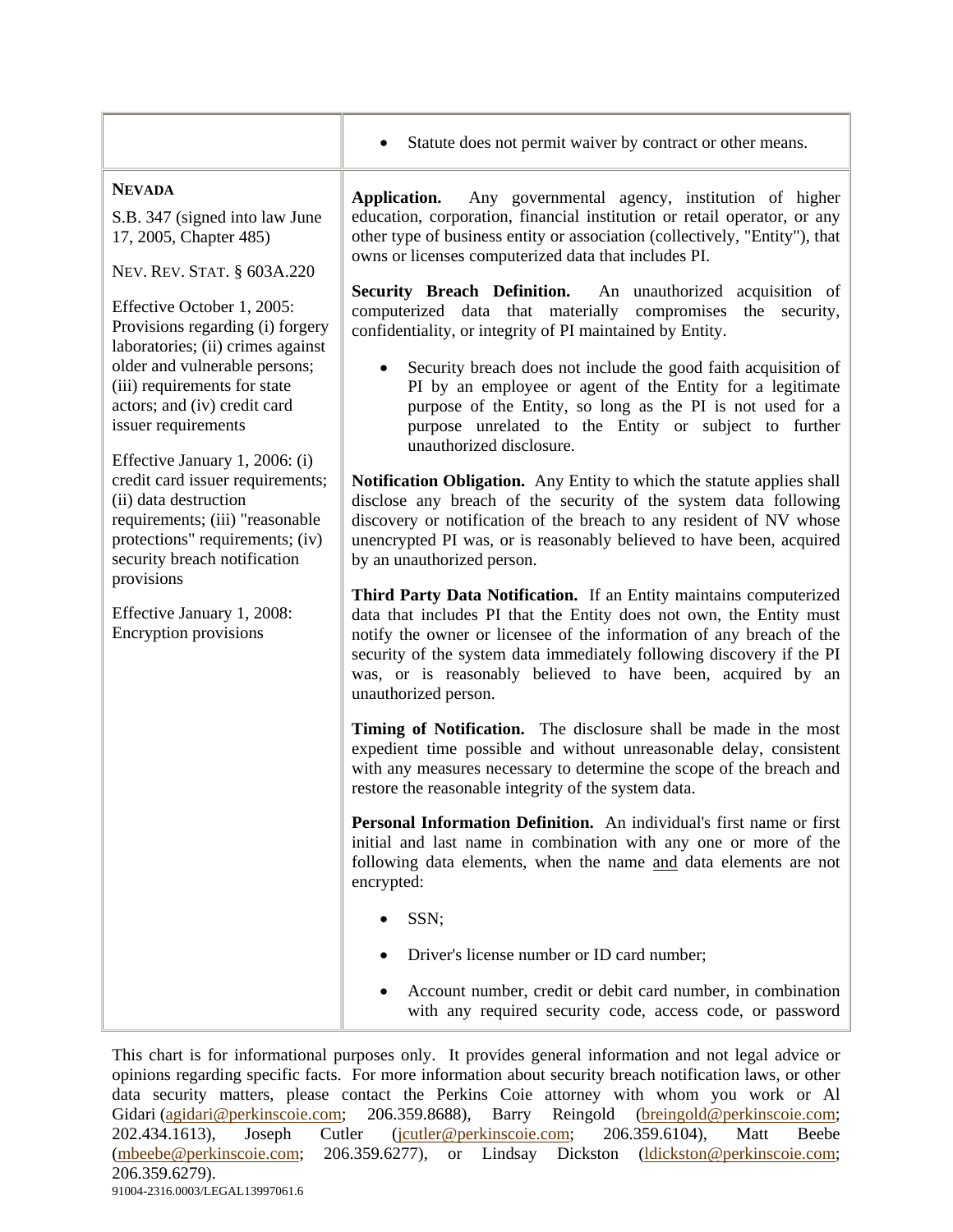| (e.g., a PIN) that would permit access to an individual's<br>financial account;                                                                                                                                                                                                                                                                                                                                                                                                |
|--------------------------------------------------------------------------------------------------------------------------------------------------------------------------------------------------------------------------------------------------------------------------------------------------------------------------------------------------------------------------------------------------------------------------------------------------------------------------------|
| PI does not include the last four digits of a SSN or publicly available<br>information that is lawfully made available to the general public.                                                                                                                                                                                                                                                                                                                                  |
| <b>Notice Required.</b> Notice of breaches may be provided by one of the<br>following methods:                                                                                                                                                                                                                                                                                                                                                                                 |
| Written notice.                                                                                                                                                                                                                                                                                                                                                                                                                                                                |
| Electronic notice, if the notice provided is consistent with the<br>provisions of the Electronic Signatures in Global and National<br>Commerce Act (E-SIGN Act). P.L. 106-229; 114 Stat. 464; 15<br>United States Code § 7001.                                                                                                                                                                                                                                                 |
| <b>Substitute Notice Available.</b> If the Entity demonstrates that the cost<br>of providing notice would exceed \$250,000, that the affected class of<br>subject persons to be notified exceeds 500,000, or the Entity does not<br>have sufficient contact information. Substitute notice shall consist of<br>all of the following:                                                                                                                                           |
| Email notice when the Entity has an email addresses for the<br>subject persons.                                                                                                                                                                                                                                                                                                                                                                                                |
| Conspicuous posting of the notice on the Entity's Web site, if<br>the Entity maintains one.                                                                                                                                                                                                                                                                                                                                                                                    |
| Notification to major statewide media.                                                                                                                                                                                                                                                                                                                                                                                                                                         |
| <b>Exception: Own Notification Policy.</b> An Entity that maintains its<br>own notification policies and procedures as part of an information<br>security policy for the treatment of PI that is otherwise consistent with<br>the timing requirements of the statute shall be deemed in compliance<br>with the notification requirements of the statute if it notifies subject<br>persons in accordance with its policies and procedures in the event of a<br>security breach. |
| <b>Exception: Compliance with Other Laws.</b>                                                                                                                                                                                                                                                                                                                                                                                                                                  |
| GLBA. An Entity that is subject to and complies with the<br>privacy and security provisions of the Gramm-Leach-Bliley<br>Act, 15 U.S.C. §§ 6801, et seq., shall be deemed to be in<br>compliance with the notification requirements.                                                                                                                                                                                                                                           |
| <b>Other Key Provisions:</b>                                                                                                                                                                                                                                                                                                                                                                                                                                                   |
| Delay for Law Enforcement. The notification required by the                                                                                                                                                                                                                                                                                                                                                                                                                    |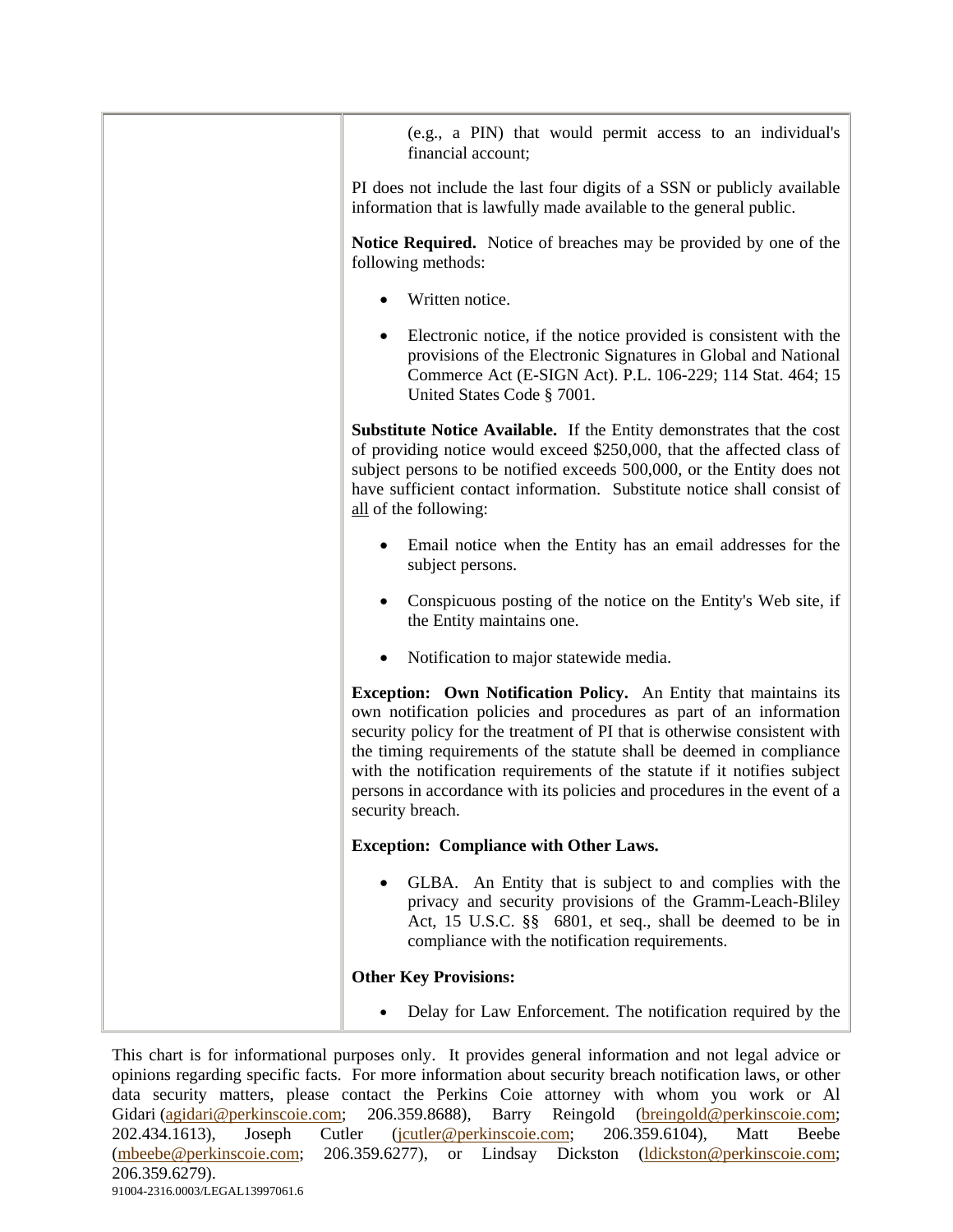|                                           | statute may be delayed if a law enforcement agency<br>determines that the notification will impede a criminal<br>investigation. The notification must be made after the law<br>enforcement agency determines that the notification will not<br>compromise the investigation.                                                                                                                                                                                                                      |
|-------------------------------------------|---------------------------------------------------------------------------------------------------------------------------------------------------------------------------------------------------------------------------------------------------------------------------------------------------------------------------------------------------------------------------------------------------------------------------------------------------------------------------------------------------|
|                                           | Notification to Consumer Reporting Agencies. If an Entity<br>٠<br>determines that notification is required to be given to more<br>than 1,000 persons at any one time, the Entity shall also notify,<br>without unreasonable delay, any consumer reporting agency,<br>as that term is defined in 15 U.S.C. $\frac{8}{9}$ 1681a(p), that compiles<br>and maintains files on consumers on a nationwide basis, of the<br>time the notification is distributed and the content of the<br>notification. |
|                                           | AG Enforcement. If the AG or a district attorney of any<br>county has reason to believe that any person is violating,<br>proposes to violate or has violated the provisions of the<br>Statute, he may bring an action against that person to obtain a<br>temporary or permanent injunction against the violation.<br>Statute does not permit waiver by contract or other means.                                                                                                                   |
|                                           |                                                                                                                                                                                                                                                                                                                                                                                                                                                                                                   |
| <b>NEW HAMPSHIRE</b>                      | Application.<br>Any individual, corporation, trust, partnership,                                                                                                                                                                                                                                                                                                                                                                                                                                  |
| H.B. 1660 (signed into law                | incorporated or unincorporated association, limited liability company,                                                                                                                                                                                                                                                                                                                                                                                                                            |
| June 2, 2006)                             | or other form of entity, or any agency, authority, board, court,                                                                                                                                                                                                                                                                                                                                                                                                                                  |
| N.H. REV. STAT. ANN. §§ 359-<br>$C:19-21$ | department, division, commission, institution, bureau, or other state<br>governmental entity, or any political subdivision of the state                                                                                                                                                                                                                                                                                                                                                           |
| Effective January 1, 2007                 | (collectively, "Entity") doing business in NH that owns or licenses<br>computerized data that includes PI. The provisions governing<br>maintenance of PI that the Entity does not own appear applicable to<br>any Entity maintaining PI, whether or not the Entity does business in<br>NH.                                                                                                                                                                                                        |
|                                           | Security Breach Definition.<br>An unauthorized acquisition of<br>computerized data that compromises the security or confidentiality of<br>PI maintained by an Entity doing business in the state.                                                                                                                                                                                                                                                                                                 |
|                                           | Good faith acquisition of PI by an employee or agent of an<br>Entity for the purposes of the Entity's business shall not be<br>considered a security breach, provided that the PI is not used<br>or subject to further unauthorized disclosure.                                                                                                                                                                                                                                                   |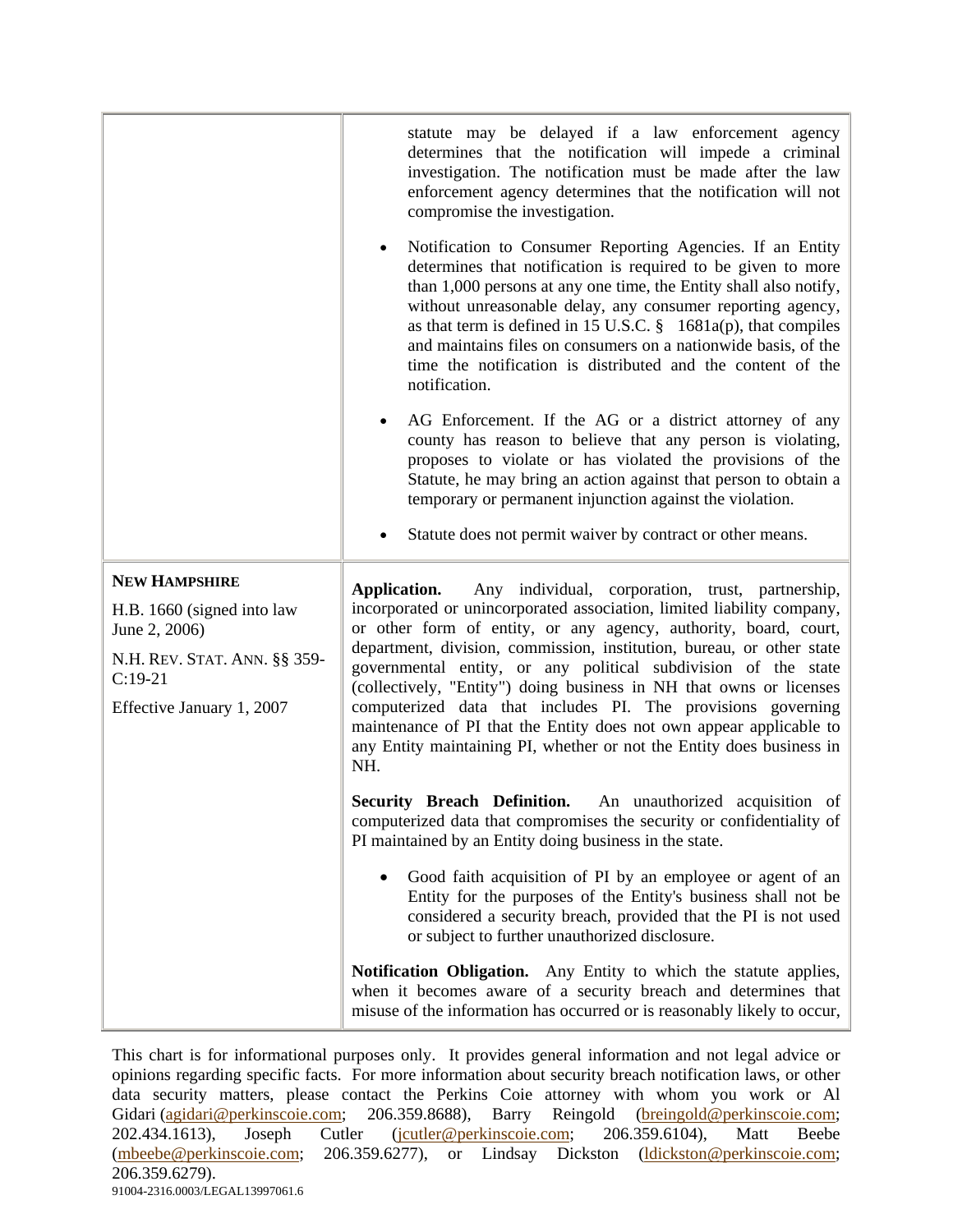| or if a determination cannot be made, shall notify the affected<br>individuals.                                                                                                                                                                                                                                                                                                                                                                                                                                                                                                              |
|----------------------------------------------------------------------------------------------------------------------------------------------------------------------------------------------------------------------------------------------------------------------------------------------------------------------------------------------------------------------------------------------------------------------------------------------------------------------------------------------------------------------------------------------------------------------------------------------|
| Notification not required if it is determined that misuse of the<br>information has not occurred and is not reasonably likely to<br>occur.                                                                                                                                                                                                                                                                                                                                                                                                                                                   |
| An Entity engaged in trade or commerce that must notify any<br>person shall also notify the regulator which has primary<br>regulatory authority over such trade or commerce. All other<br>Entities shall notify the NH AG.                                                                                                                                                                                                                                                                                                                                                                   |
| Third Party Data Notification. If an Entity maintains computerized<br>data that includes PI that the Entity does not own, the Entity shall<br>notify and cooperate with the owner or licensee of the information of<br>any breach of the security of the data immediately following discovery<br>if the PI was acquired by an unauthorized person. Cooperation<br>includes sharing with the owner or licensee information relevant to the<br>breach; except that such cooperation shall not be deemed to require the<br>disclosure of confidential or business information or trade secrets. |
| Timing of Notification. The Entity shall notify the affected<br>individuals as soon as possible.                                                                                                                                                                                                                                                                                                                                                                                                                                                                                             |
| Personal Information Definition. An individual's first name or initial<br>and last name in combination with any one or more of the following<br>data elements, when either the name or the data elements are not<br>encrypted:                                                                                                                                                                                                                                                                                                                                                               |
| SSN;                                                                                                                                                                                                                                                                                                                                                                                                                                                                                                                                                                                         |
| Driver's license number or other government ID number;                                                                                                                                                                                                                                                                                                                                                                                                                                                                                                                                       |
| Account number, credit or debit card number, in combination<br>with any required security code, access code, or password<br>(e.g., a PIN) that would permit access to an individual's<br>financial account;                                                                                                                                                                                                                                                                                                                                                                                  |
| Data shall not be considered to be encrypted if it is acquired in<br>combination with any required key, security code, access code, or<br>password that would permit access to the encrypted data.                                                                                                                                                                                                                                                                                                                                                                                           |
| PI shall not include information that is lawfully made available to the<br>general public from federal, state, or local government records.                                                                                                                                                                                                                                                                                                                                                                                                                                                  |
| Notice Required. Notice shall include at a minimum:                                                                                                                                                                                                                                                                                                                                                                                                                                                                                                                                          |
| A description of the incident in general terms.                                                                                                                                                                                                                                                                                                                                                                                                                                                                                                                                              |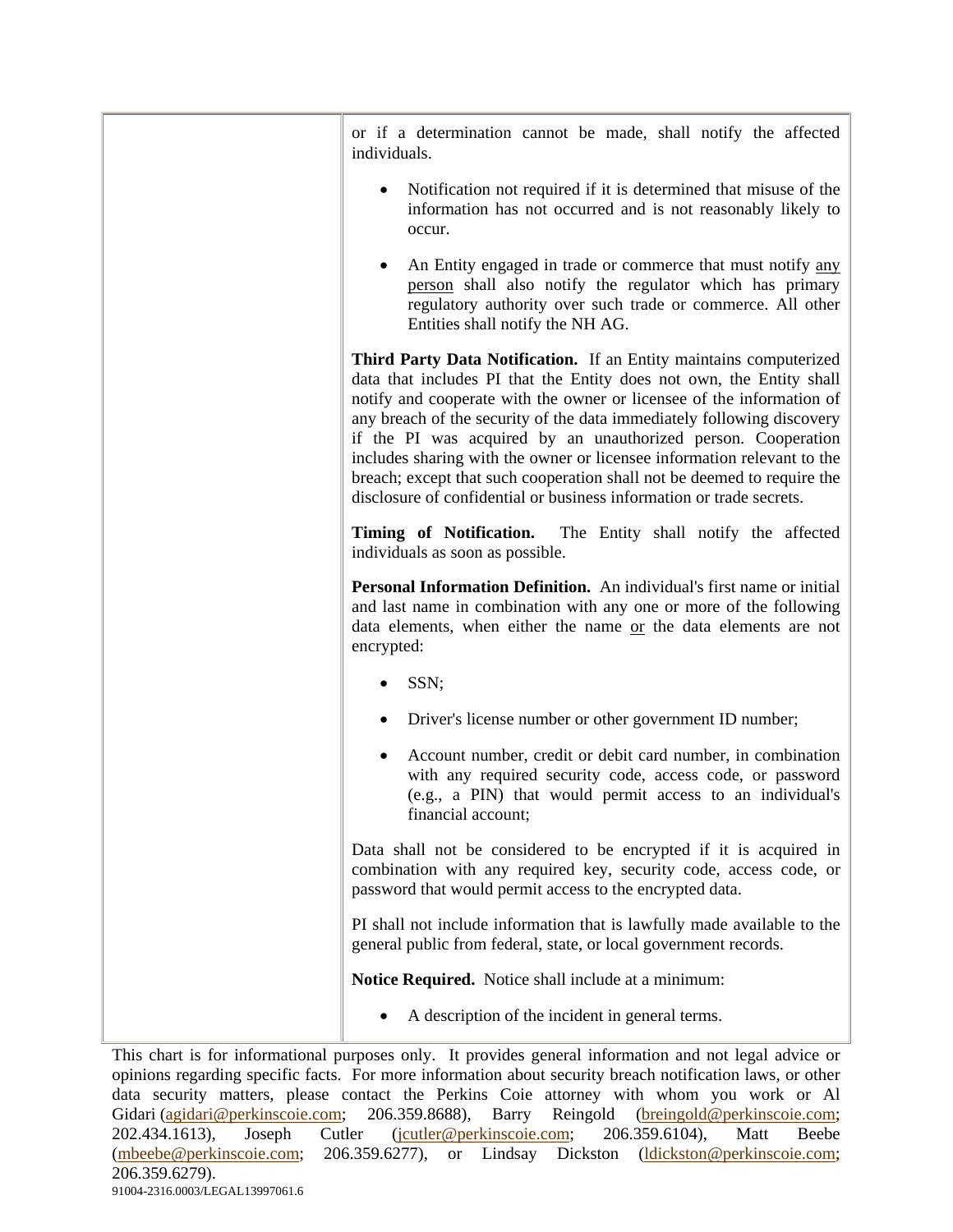| The approximate date of the breach.                                                                                                                                                                                                                                                                                                                                                                |
|----------------------------------------------------------------------------------------------------------------------------------------------------------------------------------------------------------------------------------------------------------------------------------------------------------------------------------------------------------------------------------------------------|
| The type of PI obtained as a result of the security breach.                                                                                                                                                                                                                                                                                                                                        |
| The telephonic contact information of the Entity.                                                                                                                                                                                                                                                                                                                                                  |
| Notice shall be provided by one of the following methods:                                                                                                                                                                                                                                                                                                                                          |
| Written notice.<br>$\bullet$                                                                                                                                                                                                                                                                                                                                                                       |
| Telephonic notice, provided that a log of each such<br>٠<br>notification is kept by the person or business who notifies<br>affected persons.                                                                                                                                                                                                                                                       |
| Electronic notice, if the Entity's primary means<br>of<br>$\bullet$<br>communication with affected individuals is by electronic<br>means.                                                                                                                                                                                                                                                          |
| Notice pursuant to the Entity's internal notification procedures<br>maintained as part of an information security policy for the<br>treatment of PI.                                                                                                                                                                                                                                               |
| Substitute Notice Available. If the Entity demonstrates that the cost<br>of providing notice would exceed \$5,000, that the affected class of<br>subject individuals to be notified exceeds 1,000, or the Entity does not<br>have sufficient contact information or consent to provide written,<br>electronic or telephonic notice. Substitute notice shall consist of all of<br>the following:    |
| Email notice when the Entity has an email address for the<br>affected individuals.                                                                                                                                                                                                                                                                                                                 |
| Conspicuous posting of the notice on the Entity's Web site, if<br>the Entity maintains one.                                                                                                                                                                                                                                                                                                        |
| Notification to major statewide media.                                                                                                                                                                                                                                                                                                                                                             |
| <b>Exception: Compliance with Other Laws</b>                                                                                                                                                                                                                                                                                                                                                       |
| Primary Regulator. An Entity engaged in trade or commerce<br>which maintains procedures for security breach notification<br>pursuant to the laws, rules, regulations, guidances, or<br>guidelines issued by a state or federal regulator shall be<br>deemed to be in compliance with this subdivision if it acts in<br>accordance with such laws, rules, regulations, guidances, or<br>guidelines. |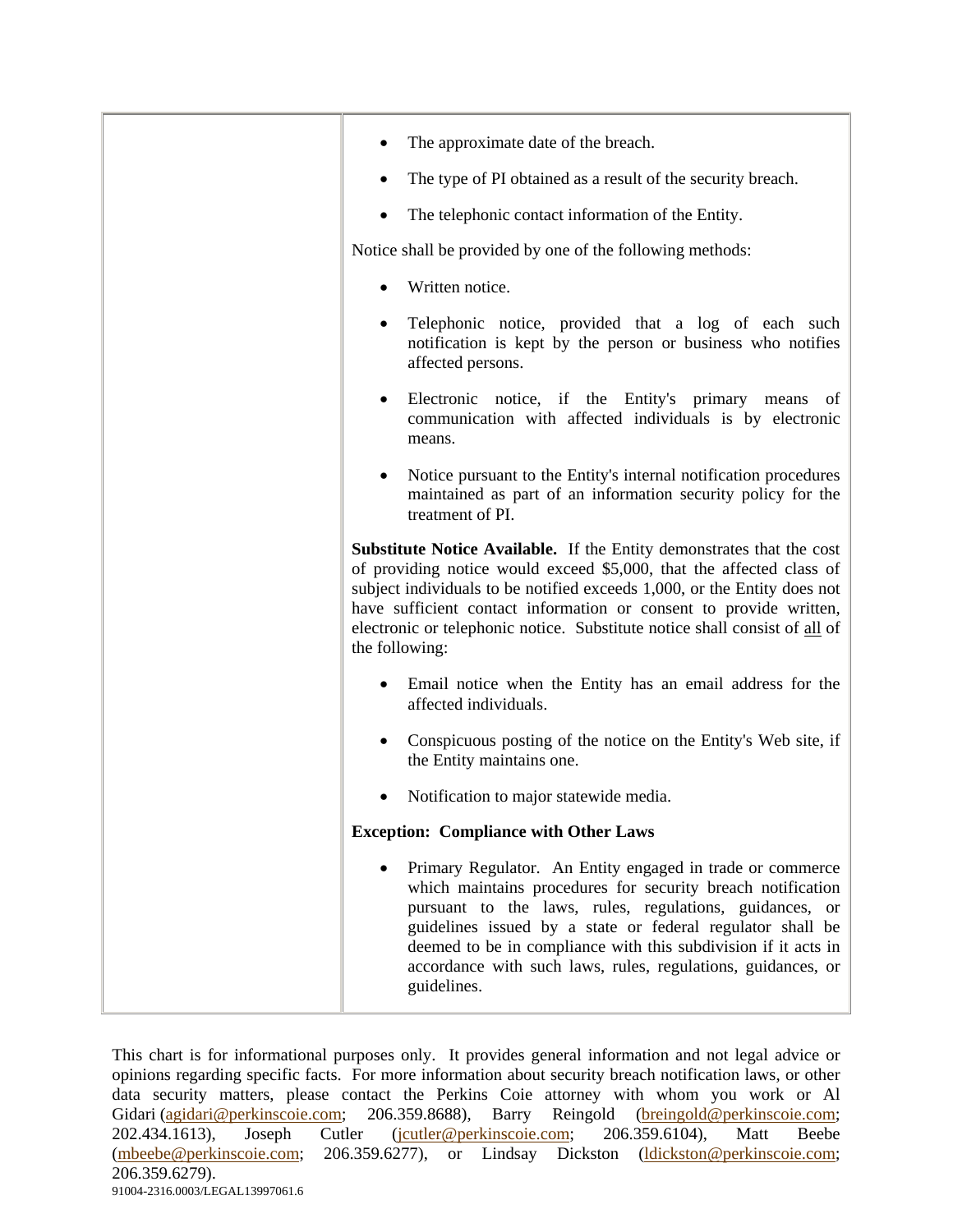|                                                                                                                                                                                                                                          | <b>Other Key Provisions:</b><br>Delay for Law Enforcement. The notification may be delayed<br>if a law enforcement agency or national or homeland security<br>agency determines that the notification will impede a criminal<br>investigation or jeopardize national or homeland security.<br>Notification to Consumer Reporting Agencies. If an Entity is<br>required to notify more than 1,000 consumers, the Entity shall<br>also notify, without unreasonable delay, all consumer<br>reporting agencies that compile and maintain files on<br>consumers on a nationwide basis of the anticipated date of the<br>notification to the consumers, the approximate number of<br>consumers who will be notified, and the content of the notice.<br>This obligation does not apply to entities subject to Title V of<br>the GLBA.                                                                                                                                                                  |
|------------------------------------------------------------------------------------------------------------------------------------------------------------------------------------------------------------------------------------------|--------------------------------------------------------------------------------------------------------------------------------------------------------------------------------------------------------------------------------------------------------------------------------------------------------------------------------------------------------------------------------------------------------------------------------------------------------------------------------------------------------------------------------------------------------------------------------------------------------------------------------------------------------------------------------------------------------------------------------------------------------------------------------------------------------------------------------------------------------------------------------------------------------------------------------------------------------------------------------------------------|
| <b>NEW JERSEY</b><br>A. 4001 (signed into law Sept.<br>22, 2005)<br>N.J. STAT. ANN. § 56:8-163<br>Effective January 1, 2006 (all<br>provisions except those<br>governing police reports, which<br>are effective as of Sept. 22,<br>2005) | AG Enforcement. The NH AG's office shall enforce the<br>provisions of this statute.<br>Application. NJ, and any county, municipality, district, public<br>authority, public agency, and any other political subdivision or public<br>body in NJ, any sole proprietorship, partnership, corporation,<br>association, or other entity, however organized and whether or not<br>organized to operate at a profit, including a financial institution<br>organized, chartered, or holding a license or authorization certificate<br>under the law of NJ, any other state, the United States, or of any other<br>country, or the parent or the subsidiary of a financial institution, that<br>conducts business in NJ (collectively, "Entity") that compiles or<br>maintains computerized records that include PI. The provisions<br>governing maintenance of PI that the Entity does not own appear<br>applicable to any Entity maintaining PI, whether or not the Entity<br>conducts business in NJ. |
|                                                                                                                                                                                                                                          | Security Breach Definition. Unauthorized access to electronic files,<br>media or data containing PI that compromises the security,<br>confidentiality or integrity of PI when access to the PI has not been<br>secured by encryption or by any other method or technology that<br>renders the PI unreadable or unusable.<br>Good faith acquisition of PI by an employee or agent of the<br>Entity for a legitimate business purpose is not a breach of<br>security, provided that the PI is not used for a purpose<br>unrelated to the business or subject to further unauthorized<br>disclosure.                                                                                                                                                                                                                                                                                                                                                                                                |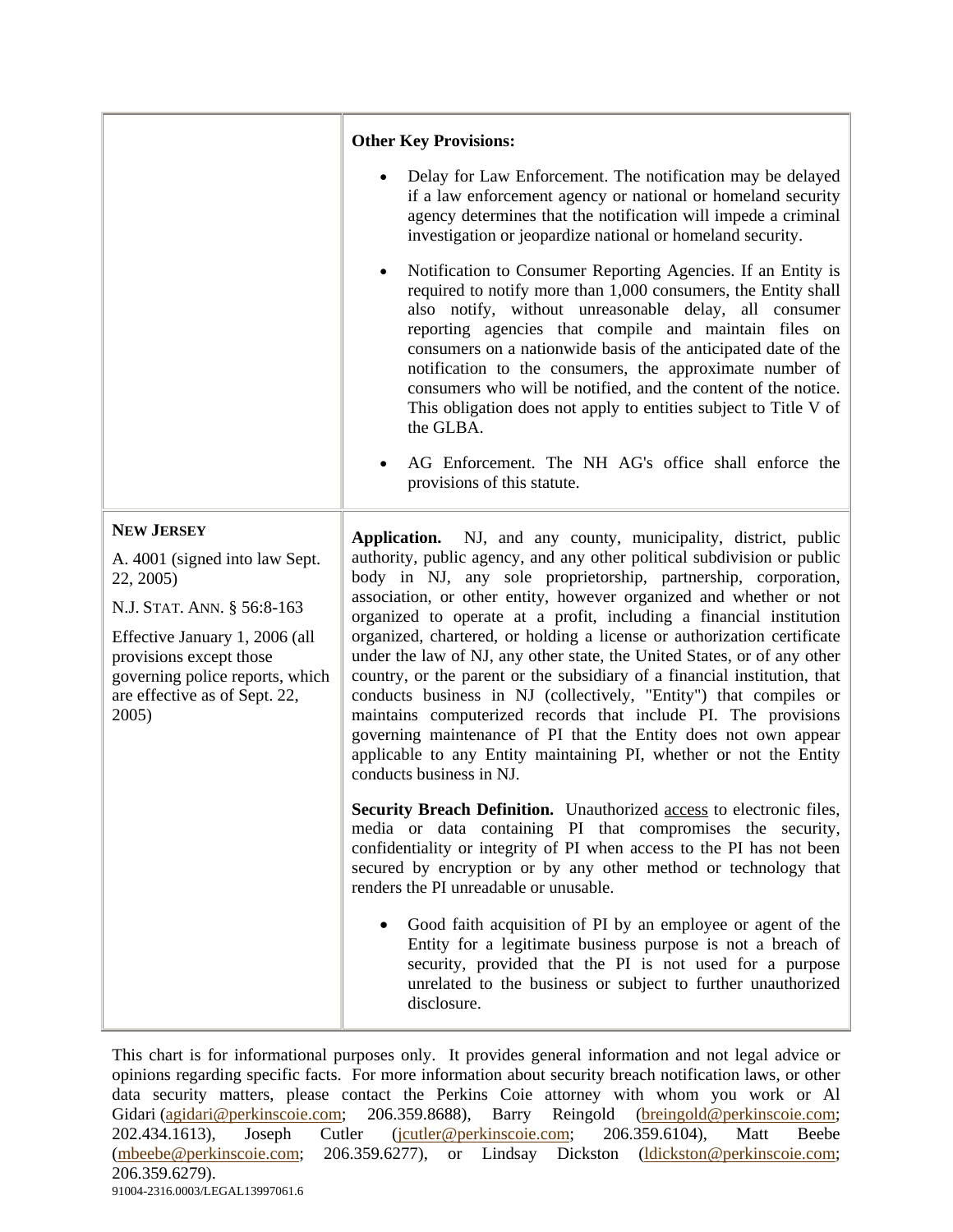| <b>Notification Obligation.</b> Any Entity to which the statute applies shall<br>disclose any breach of security of those computerized records<br>following discovery or notification of the breach to any customer who<br>is a resident of NJ whose PI was, or is reasonably believed to have<br>been, accessed by an unauthorized person.                                                                                                       |
|---------------------------------------------------------------------------------------------------------------------------------------------------------------------------------------------------------------------------------------------------------------------------------------------------------------------------------------------------------------------------------------------------------------------------------------------------|
| Disclosure of a breach of security to a customer shall not be<br>required if the Entity establishes that misuse of the information<br>is not reasonably possible. Any determination shall be<br>documented in writing and retained for five years.                                                                                                                                                                                                |
| Any Entity required under this section to disclose a breach of<br>security of a customer's PI shall, in advance of the disclosure<br>to the customer, report the breach of security and any<br>information pertaining to the breach to the Division of State<br>Police in the Department of Law and Public Safety for<br>investigation or handling, which may include dissemination or<br>referral to other appropriate law enforcement entities. |
| Third Party Data Notification. An Entity that compiles or maintains<br>computerized records that include PI on behalf of another Entity shall<br>notify that Entity of any breach of security of the computerized records<br>immediately following discovery, if the PI was, or is reasonably<br>believed to have been, accessed by an unauthorized person.                                                                                       |
| <b>Timing of Notification.</b> The disclosure to a customer shall be made in<br>the most expedient time possible and without unreasonable delay,<br>consistent with any measures necessary to determine the scope of the<br>breach and restore the reasonable integrity of the data system.                                                                                                                                                       |
| Personal Information Definition. An individual's first name or first<br>initial and last name linked with any one or more of the following data<br>elements:                                                                                                                                                                                                                                                                                      |
| SSN;                                                                                                                                                                                                                                                                                                                                                                                                                                              |
| Driver's license number or State ID card number;                                                                                                                                                                                                                                                                                                                                                                                                  |
| Account number or credit or debit card number, in<br>combination with any required security code, access code, or<br>password (e.g., a PIN) that would permit access to an<br>individual's financial account.                                                                                                                                                                                                                                     |
| Dissociated data that, if linked, would constitute PI is PI if the means<br>to link the dissociated data were accessed in connection with access to<br>the dissociated data. PI shall not include publicly available information<br>that is lawfully made available to the general public from federal, state                                                                                                                                     |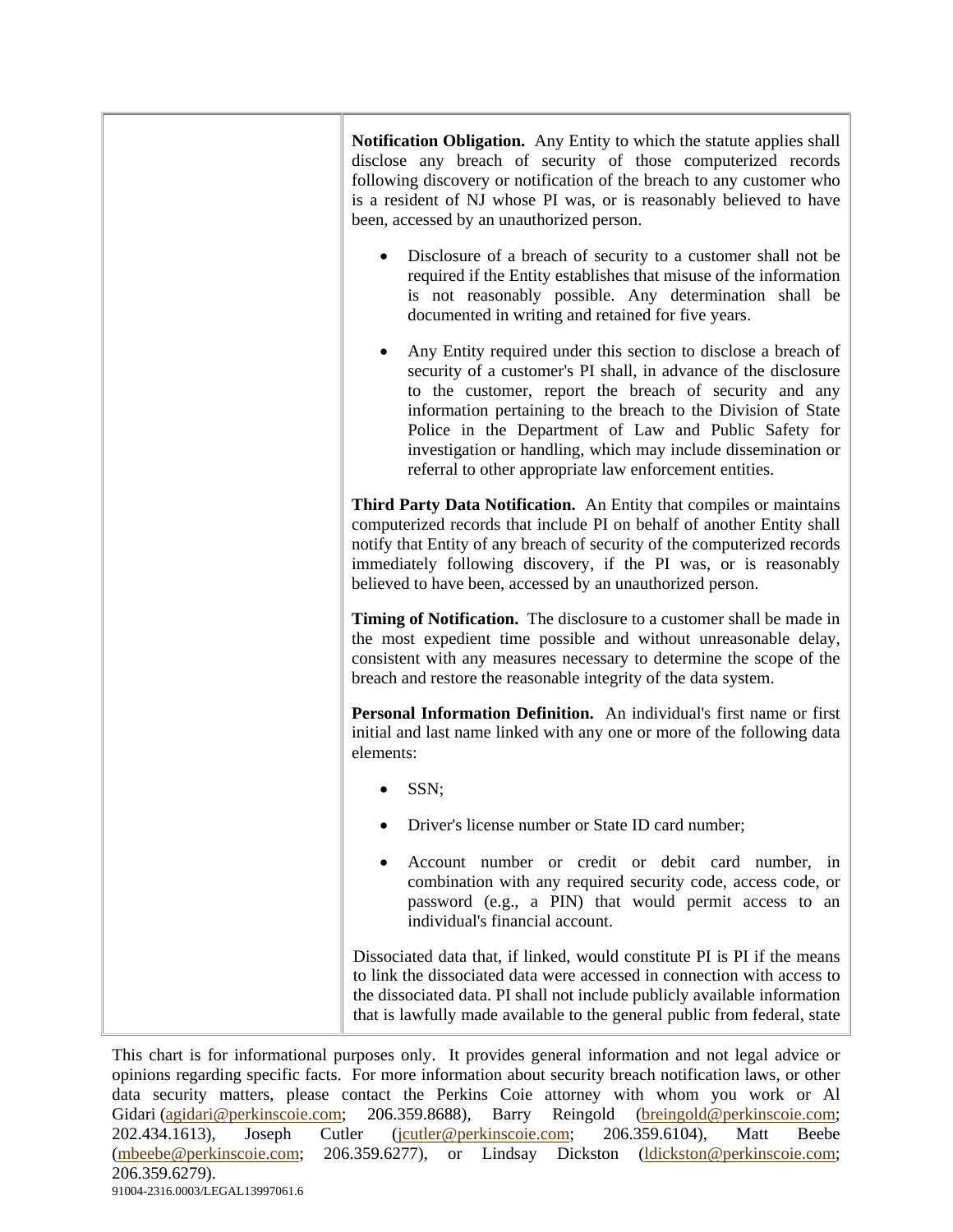| or local government records, or widely distributed media.                                                                                                                                                                                                                                                                                                                                                                                                       |
|-----------------------------------------------------------------------------------------------------------------------------------------------------------------------------------------------------------------------------------------------------------------------------------------------------------------------------------------------------------------------------------------------------------------------------------------------------------------|
| <b>Notice Required.</b> Notice may be provided by one of the following<br>methods:                                                                                                                                                                                                                                                                                                                                                                              |
| Written notice.                                                                                                                                                                                                                                                                                                                                                                                                                                                 |
| Electronic notice, if the notice provided is consistent with the<br>$\bullet$<br>provisions regarding electronic records and signatures set forth<br>in section 101 of the federal "Electronic Signatures in Global<br>and National Commerce Act" (E-SIGN Act). P.L. 106-229;<br>114 Stat. 464; 15 United States Code § 7001.                                                                                                                                   |
| Substitute Notice Available. If the Entity demonstrates that the cost<br>of providing notice would exceed \$250,000, or that the affected class<br>of subject individuals to be notified exceeds 500,000, or the Entity<br>does not have sufficient contact information. Substitute notice shall<br>consist of all of the following:                                                                                                                            |
| Email notice when the Entity has an email addresses.                                                                                                                                                                                                                                                                                                                                                                                                            |
| Conspicuous posting of the notice on the Entity's Web site, if<br>the Entity maintains one.                                                                                                                                                                                                                                                                                                                                                                     |
| Notification to major statewide media.                                                                                                                                                                                                                                                                                                                                                                                                                          |
| <b>Exception:</b> Own Notification Policy. An Entity that maintains its<br>own notification procedures as part of an information security policy<br>for the treatment of PI, and is otherwise consistent with the<br>requirements of the statute, shall be deemed in compliance with the<br>notification requirements of the statute if it notifies subject customers<br>in accordance with its policies in the event of a breach of security of<br>the system. |
| <b>Other Key Provisions:</b>                                                                                                                                                                                                                                                                                                                                                                                                                                    |
| Delay for Law Enforcement. The notification required by this<br>section shall be delayed if a law enforcement agency<br>determines that the notification will impede a criminal or civil<br>investigation and that agency has made a request that the<br>notification be delayed.                                                                                                                                                                               |
| Notification to Consumer Reporting Agencies. If an Entity<br>$\bullet$<br>discovers circumstances requiring notification pursuant to this<br>section of more than 1,000 persons at one time, the Entity shall<br>also notify, without unreasonable delay, all consumer<br>reporting agencies that compile or maintain files on consumers<br>on a nationwide basis of the timing, distribution and content of                                                    |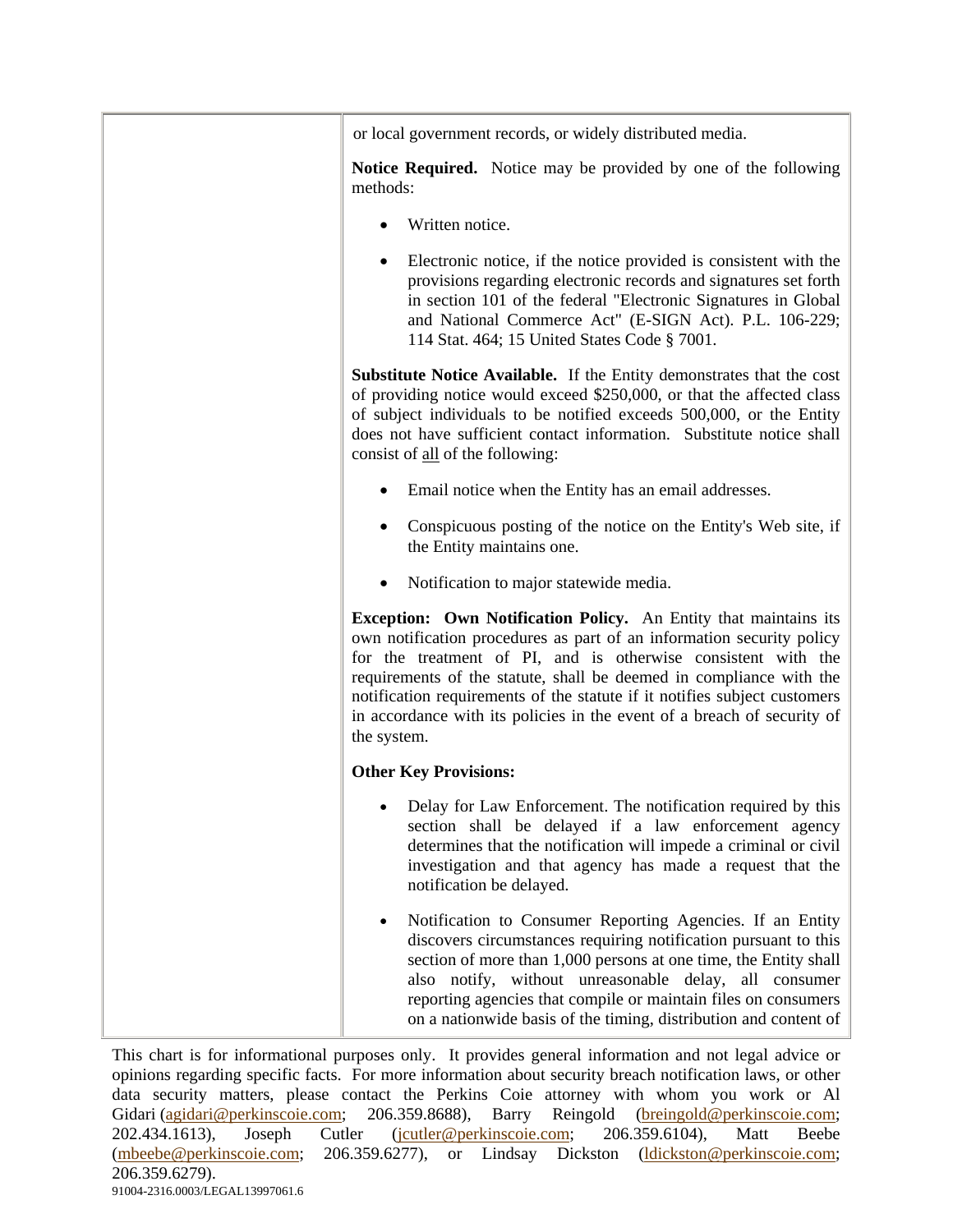|                                                                                                                                | the notices.                                                                                                                                                                                                                                                                                                                                                                                                                                                                                     |
|--------------------------------------------------------------------------------------------------------------------------------|--------------------------------------------------------------------------------------------------------------------------------------------------------------------------------------------------------------------------------------------------------------------------------------------------------------------------------------------------------------------------------------------------------------------------------------------------------------------------------------------------|
| <b>NEW YORK</b><br>A.B. 4254 (signed into law<br>August 10, 2005)<br>N.Y. GEN. BUS. LAW § 899-aa<br>Effective December 8, 2005 | Application. Any person or business (collectively, "Entity") which<br>conducts business in New York state and which owns or licenses<br>computerized data which includes <i>private information</i> . The provisions<br>governing maintenance of <i>private information</i> that the Entity does not<br>own appear applicable to any Entity maintaining private information,<br>whether or not the Entity conducts business in NY.                                                               |
|                                                                                                                                | <b>Security Breach Definition.</b> Unauthorized acquisition or acquisition<br>without valid authorization of computerized data that compromises the<br>security, confidentiality, or integrity of private information maintained<br>by a business. In determining whether information has been acquired,<br>or is reasonably believed to have been acquired, by an unauthorized<br>person or a person without valid authorization, Entities may consider<br>the following factors, among others: |
|                                                                                                                                | Indications that the information is in the physical possession<br>and control of an unauthorized person, such as a lost or stolen<br>computer or other device containing information; or                                                                                                                                                                                                                                                                                                         |
|                                                                                                                                | Indications that the information has been downloaded or<br>copied; or                                                                                                                                                                                                                                                                                                                                                                                                                            |
|                                                                                                                                | Indications that the information was used by an unauthorized<br>person, such as fraudulent accounts opened or instances of<br>identity theft reported.                                                                                                                                                                                                                                                                                                                                           |
|                                                                                                                                | Good faith acquisition of PI by an employee or agent of the Entity for<br>the purposes of the Entity is not a breach of the security of the system,<br>provided that the <i>private information</i> is not used or subject to<br>unauthorized disclosure.                                                                                                                                                                                                                                        |
|                                                                                                                                | Notification Obligation. Any Entity to which the statute applies shall<br>disclose any breach of the security of the system following discovery<br>or notification of the breach in the security of the system to any<br>resident of NY whose <i>private information</i> was, or is reasonably<br>believed to have been, acquired by a person without valid<br>authorization.                                                                                                                    |
|                                                                                                                                | If any NY residents are to be notified, the Entity shall notify<br>the state AG, the consumer protection board, and the state<br>Office of Cyber Security and Critical Infrastructure<br>Coordination as to the timing, content and distribution of the<br>notices and approximate number of affected persons.                                                                                                                                                                                   |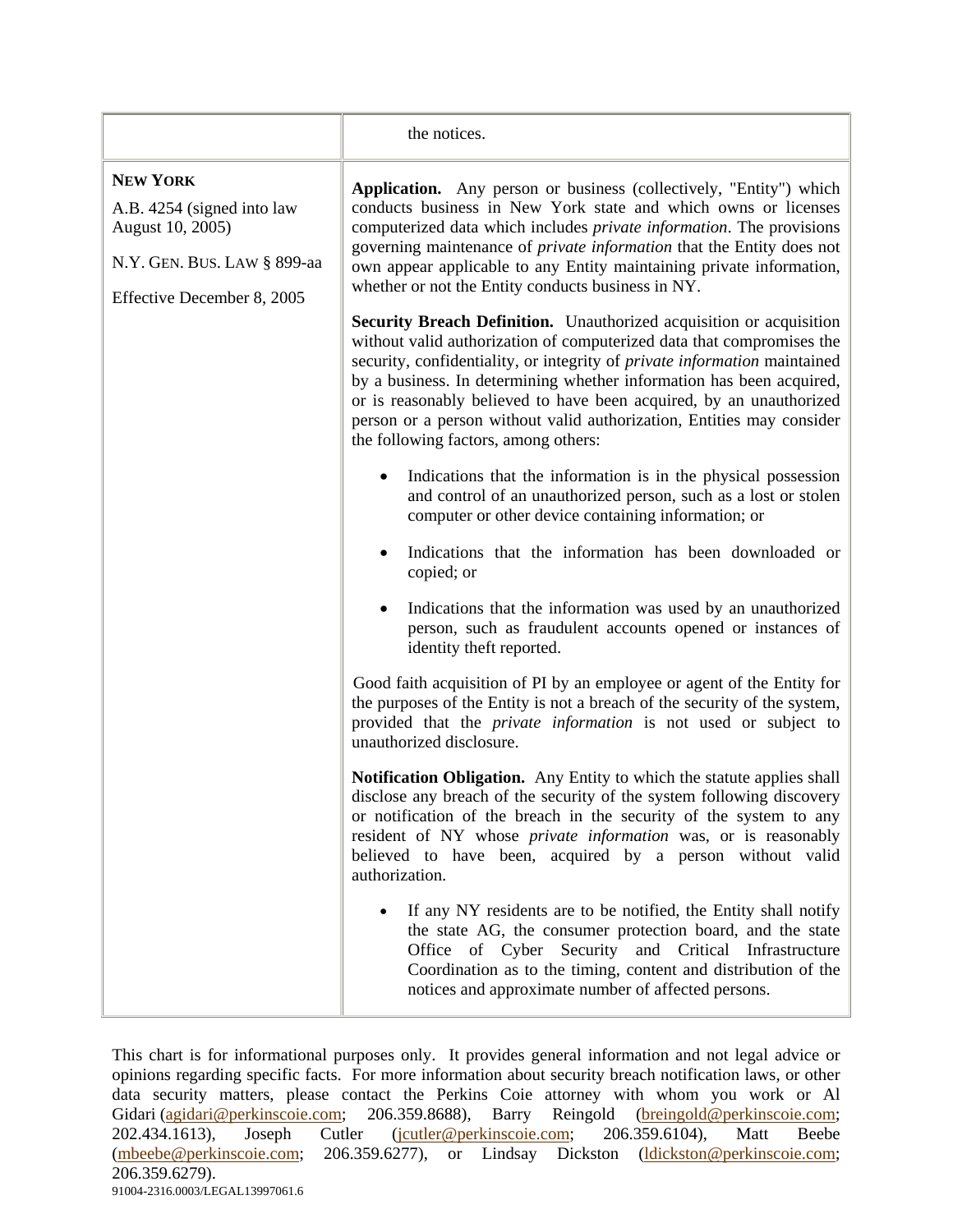| Third Party Data Notification. Any Entity which maintains<br>computerized data which includes private information which such<br>Entity does not own shall notify the owner or licensee of the<br>information of any breach of the security of the system immediately<br>following discovery, if the private information was, or is reasonably<br>believed to have been, acquired by a person without valid<br>authorization. |
|------------------------------------------------------------------------------------------------------------------------------------------------------------------------------------------------------------------------------------------------------------------------------------------------------------------------------------------------------------------------------------------------------------------------------|
| Timing of Notification. The disclosure shall be made in the most<br>expedient time possible and without unreasonable delay, consistent<br>with any measures necessary to determine the scope of the breach and<br>restore the reasonable integrity of the system.                                                                                                                                                            |
| <b>Private Information Definition.</b> Information concerning a natural<br>person which, because of name, number, personal mark, or other<br>identifier, can be used to identify such natural person ("PI") in<br>combination with any one or more of the following data elements,<br>when either the PI or the data element is not encrypted, or encrypted<br>with an encryption key that has also been acquired:           |
| SSN;                                                                                                                                                                                                                                                                                                                                                                                                                         |
| Driver's license number or non-driver ID card number;                                                                                                                                                                                                                                                                                                                                                                        |
| Account number, credit or debit card number, in combination<br>with any required security code, access code, or password<br>(e.g., a PIN) that would permit access to an individual's<br>financial account.                                                                                                                                                                                                                  |
| Notice Required. Notice shall include:                                                                                                                                                                                                                                                                                                                                                                                       |
| Contact information for the Entity making the notification;                                                                                                                                                                                                                                                                                                                                                                  |
| A description of the categories of information that were, or are<br>reasonably believed to have been, acquired by a person<br>without valid authorization, including specification of which<br>of the elements of PI and private information were, or are<br>reasonably believed to have been, so acquired.                                                                                                                  |
| The notice required shall be directly provided to the affected persons<br>by one of the following methods:                                                                                                                                                                                                                                                                                                                   |
| Written notice.                                                                                                                                                                                                                                                                                                                                                                                                              |
| Telephonic notice, provided that a log of each such<br>notification is kept by the Entity who notifies affected persons.                                                                                                                                                                                                                                                                                                     |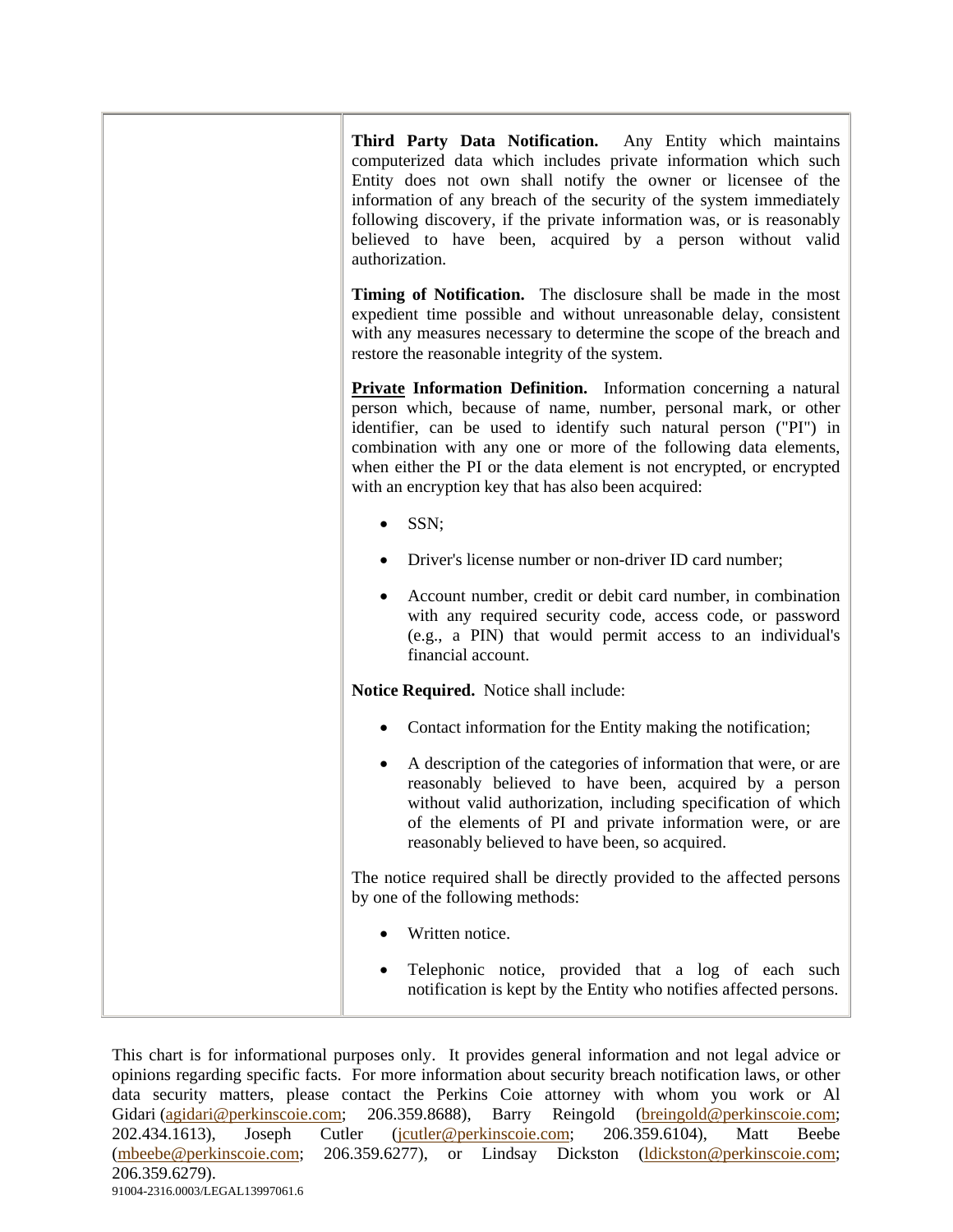|                                                                            | Electronic notice, provided that the person to whom notice is<br>required has expressly consented to receiving said notice in<br>electronic form and a log of each such notification is kept by<br>the Entity who notifies affected persons in such form;<br>provided further, however, that in no case shall any Entity<br>require a person to consent to accepting said notice in said<br>form as a condition of establishing any business relationship or<br>engaging in any transaction. |
|----------------------------------------------------------------------------|----------------------------------------------------------------------------------------------------------------------------------------------------------------------------------------------------------------------------------------------------------------------------------------------------------------------------------------------------------------------------------------------------------------------------------------------------------------------------------------------|
|                                                                            | <b>Substitute Notice Available.</b> If the Entity demonstrates to the NY<br>AG that the cost of providing notice would exceed \$250,000, or that<br>the affected class of subject persons to be notified exceeds 500,000, or<br>the Entity does not have sufficient contact information. Substitute<br>notice shall consist of all of the following:                                                                                                                                         |
|                                                                            | Email notice when the Entity has an email addresses for the<br>subject persons.                                                                                                                                                                                                                                                                                                                                                                                                              |
|                                                                            | Conspicuous posting of the notice on the Entity's Web site, if<br>the Entity maintains one.                                                                                                                                                                                                                                                                                                                                                                                                  |
|                                                                            | Notification to major statewide media.                                                                                                                                                                                                                                                                                                                                                                                                                                                       |
|                                                                            | <b>Other Key Provisions:</b>                                                                                                                                                                                                                                                                                                                                                                                                                                                                 |
|                                                                            | Delay for Law Enforcement. The notification required by this<br>section may be delayed if a law enforcement agency<br>determines that such notification impedes a criminal<br>investigation. The required notification shall be made after<br>such law enforcement agency determines that such notification<br>does not compromise such investigation.                                                                                                                                       |
|                                                                            | Notification to Consumer Reporting Agencies. If more than<br>5000 NY residents are to be notified at one time, the Entity<br>shall also notify consumer reporting agencies as to the timing,<br>content and distribution of the notices and approximate<br>number of affected persons.                                                                                                                                                                                                       |
|                                                                            | AG Enforcement. The AG may bring action to enjoin and<br>restrain the continuation of such violation.                                                                                                                                                                                                                                                                                                                                                                                        |
| <b>NORTH CAROLINA</b><br>S.B. 1048 (signed into law<br>September 21, 2005) | Application.<br>Any sole proprietorship, partnership, corporation,<br>association, or other group, however organized and whether or not<br>organized to operate at a profit, including a financial institution<br>organized, chartered, or holding a license or authorization certificate<br>under the laws of this State, any other state, the United States, or any                                                                                                                        |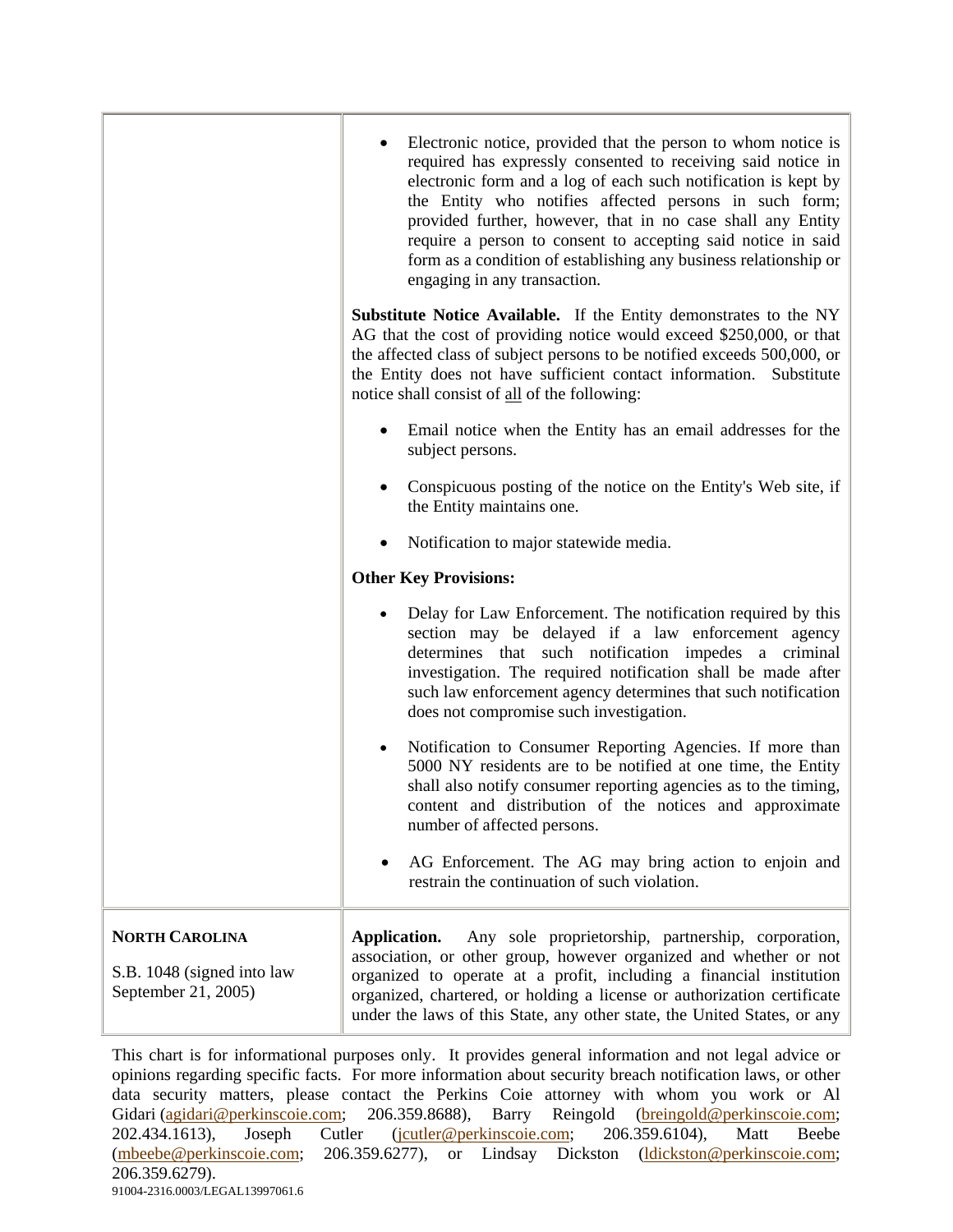Effective July 1, 2007: Provisions addressing collection, use and disclosure of SSNs by businesses

Effective October 1, 2006; Provisions addressing collection, use and disclosure of SSNs by state agencies

N.C. GEN. STAT. § 75-65

Effective December 1, 2005: All other provisions (including those pertaining to security breaches)

other country, or the parent or the subsidiary of any such financial institution, but not including any government or governmental subdivision or agency (collectively, "Entity") that owns or licenses PI of residents of NC or any Entity that conducts business in NC that owns or licenses PI in any form (**whether computerized, paper, or otherwise**).

**Security Breach Definition.** An incident of unauthorized access to and acquisition of unencrypted and unredacted records or data containing PI where illegal use of the PI has occurred or is reasonably likely to occur or that creates a material risk of harm to a consumer. Any incident of unauthorized access to and acquisition of encrypted records or data containing PI along with the confidential process or key shall constitute a security breach.

Good faith acquisition of PI by an employee or agent of the Entity for a legitimate purpose is not a security breach, provided that the PI is not used for a purpose other than a lawful purpose of the Entity and is not subject to further unauthorized disclosure.

**Notification Obligation.** Any Entity to which the statute applies shall provide notice to the affected person that there has been a security breach following discovery or notification of the breach.

In the event an Entity provides notice to more than  $1,000$ persons at one time pursuant to the statute, the Entity shall notify, without unreasonable delay, the Consumer Protection Division of the AG's Office

**Third Party Data Notification.** Any business that:

- Possesses records containing PI of residents of North Carolina that the business does not own or license, or
- Conducts business in North Carolina that possesses records containing PI that the business does not own or license

Shall notify the owner or licensee of the information of any security breach immediately following discovery of the breach.

**Timing of Notification.** The disclosure shall be made without unreasonable delay, consistent with any measures necessary to determine sufficient contact information, determine the scope of the breach and restore the reasonable integrity, security, and confidentiality of the data system.

**Personal Information Definition.** A person's first name or first initial

This chart is for informational purposes only. It provides general information and not legal advice or opinions regarding specific facts. For more information about security breach notification laws, or other data security matters, please contact the Perkins Coie attorney with whom you work or Al Gidari (agidari@perkinscoie.com; 206.359.8688), Barry Reingold (breingold@perkinscoie.com; 202.434.1613), Joseph Cutler (jcutler@perkinscoie.com; 206.359.6104), Matt Beebe (mbeebe@perkinscoie.com; 206.359.6277), or Lindsay Dickston (ldickston@perkinscoie.com; 206.359.6279). 91004-2316.0003/LEGAL13997061.6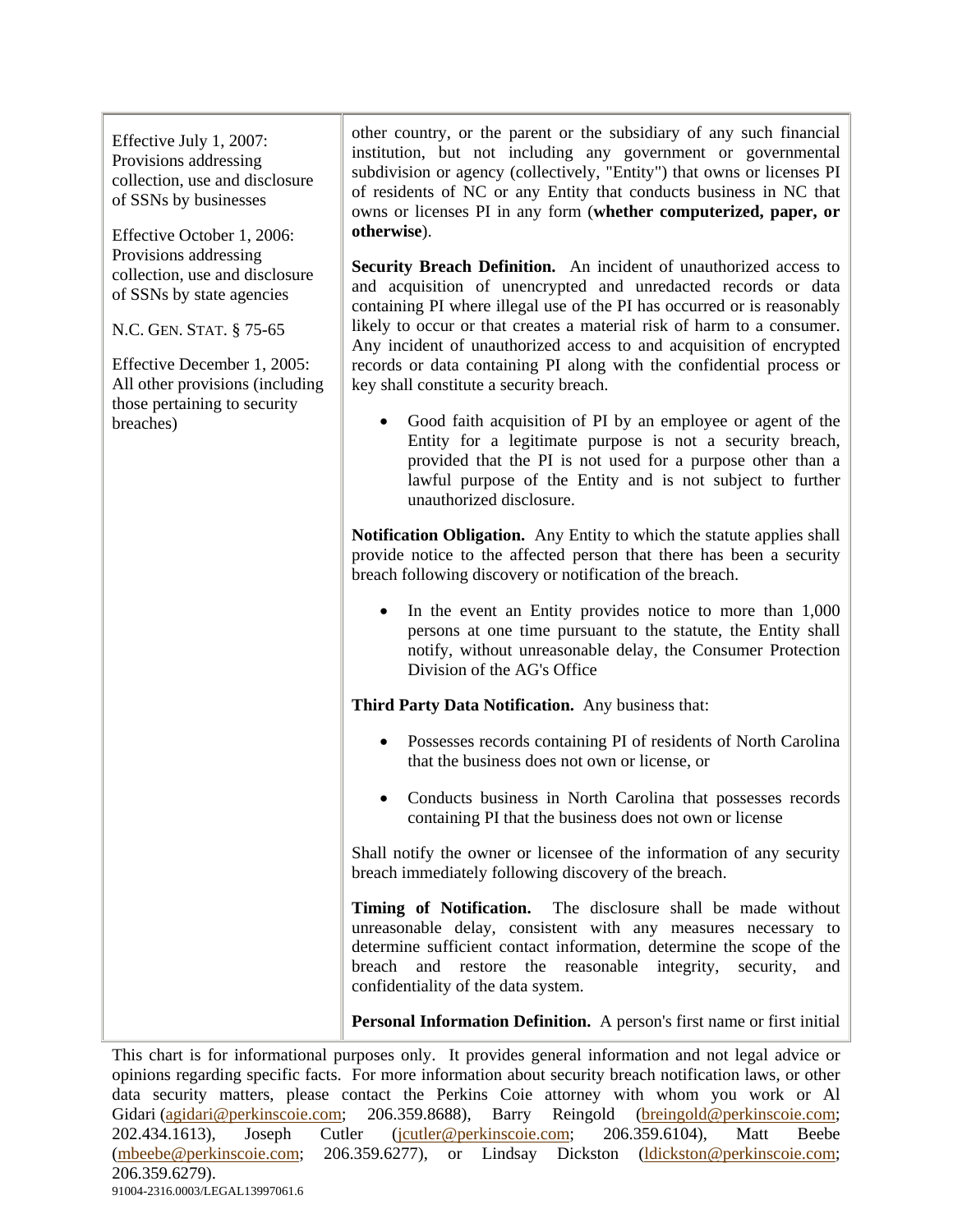| and last name in combination with any of the following identifying<br>information:                                                                                                                                                                                             |
|--------------------------------------------------------------------------------------------------------------------------------------------------------------------------------------------------------------------------------------------------------------------------------|
| SSN;                                                                                                                                                                                                                                                                           |
| Drivers license, State ID card or passport numbers;                                                                                                                                                                                                                            |
| Checking account numbers;                                                                                                                                                                                                                                                      |
| Savings account numbers;                                                                                                                                                                                                                                                       |
| Credit card numbers;                                                                                                                                                                                                                                                           |
| Debit card numbers;                                                                                                                                                                                                                                                            |
| PIN;                                                                                                                                                                                                                                                                           |
| Digital signatures;                                                                                                                                                                                                                                                            |
| Any other numbers or information that can be used to access a<br>person's financial resources;                                                                                                                                                                                 |
| Biometric data; or                                                                                                                                                                                                                                                             |
| Fingerprints.                                                                                                                                                                                                                                                                  |
| Additionally, if (but only if) any of the following information "would<br>permit access to a person's financial account or resources," it is<br>considered PI when taken in conjunction with a person's first name, or<br>first initial and last name:                         |
| Electronic ID numbers;                                                                                                                                                                                                                                                         |
| Email names or addresses;                                                                                                                                                                                                                                                      |
| Internet account numbers;                                                                                                                                                                                                                                                      |
| Internet ID names;                                                                                                                                                                                                                                                             |
| Parent's legal surname prior to marriage; or                                                                                                                                                                                                                                   |
| Passwords.                                                                                                                                                                                                                                                                     |
| PI does not include publicly available directories containing<br>information an individual has voluntarily consented to have publicly<br>disseminated or listed, including name, address, and telephone<br>number, and does not include information made lawfully available to |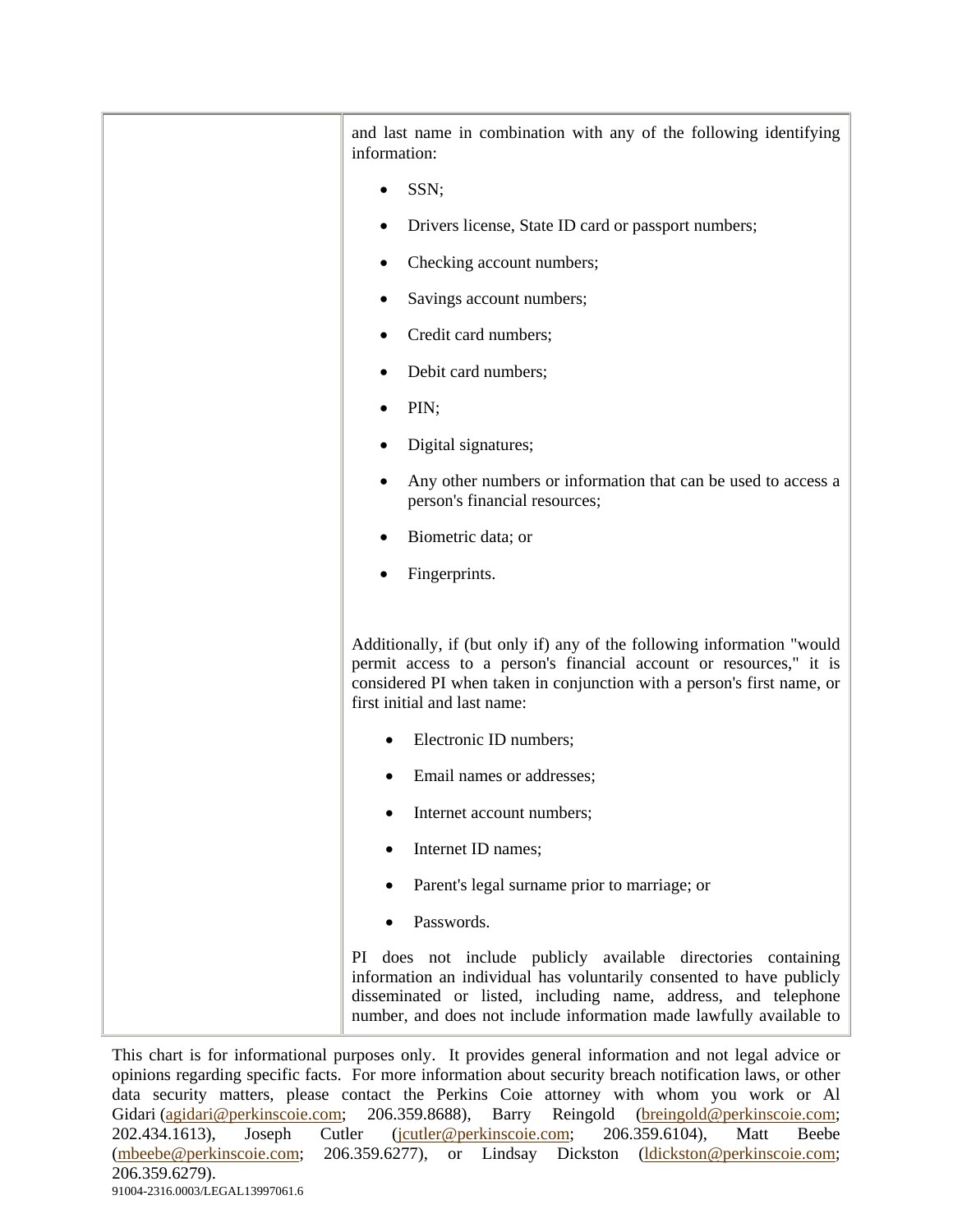| the general public from federal, state, or local government records                                                                                                                                                                                                                                                                                                                                                                                                                                                                                                                                                 |
|---------------------------------------------------------------------------------------------------------------------------------------------------------------------------------------------------------------------------------------------------------------------------------------------------------------------------------------------------------------------------------------------------------------------------------------------------------------------------------------------------------------------------------------------------------------------------------------------------------------------|
| Notice Required. Notice of breaches must be clear, conspicuous, and<br>shall include a description of the following:                                                                                                                                                                                                                                                                                                                                                                                                                                                                                                |
| The incident in general terms.                                                                                                                                                                                                                                                                                                                                                                                                                                                                                                                                                                                      |
| The type of PI that was subject to the unauthorized access and<br>acquisition.                                                                                                                                                                                                                                                                                                                                                                                                                                                                                                                                      |
| The general acts of the business to protect the PI from further<br>٠<br>unauthorized access.                                                                                                                                                                                                                                                                                                                                                                                                                                                                                                                        |
| A telephone number that the person may call for further<br>information and assistance, if one exists.                                                                                                                                                                                                                                                                                                                                                                                                                                                                                                               |
| Advice that directs the person to remain vigilant by reviewing<br>account statements and monitoring free credit reports.                                                                                                                                                                                                                                                                                                                                                                                                                                                                                            |
| It may be provided by one of the following methods:                                                                                                                                                                                                                                                                                                                                                                                                                                                                                                                                                                 |
| Written notice.                                                                                                                                                                                                                                                                                                                                                                                                                                                                                                                                                                                                     |
| Telephonic notice provided that contact is made directly with<br>the affected persons.                                                                                                                                                                                                                                                                                                                                                                                                                                                                                                                              |
| Electronic notice, for those persons for whom it has a valid e-<br>٠<br>mail address and who have agreed to receive communications<br>electronically if the notice provided is consistent with the<br>provisions regarding electronic records and signatures for<br>notices legally required to be in writing set forth in P.L. 106-<br>229; 114 Stat. 464; 15 United States Code § 7001 (E-SIGN<br>Act).                                                                                                                                                                                                           |
| Substitute Notice Available. If the business demonstrates that the<br>cost of providing notice would exceed \$250,000 or that the affected<br>class of subject persons to be notified exceeds 500,000, or if the<br>business does not have sufficient contact information or consent to<br>provide notice as required under the statute, for only those affected<br>persons without sufficient contact information or consent, or if the<br>business is unable to identify particular affected persons, for only those<br>unidentifiable affected persons. Substitute notice shall consist of all<br>the following: |
| Email notice when the Entity has an email address for the<br>subject persons.                                                                                                                                                                                                                                                                                                                                                                                                                                                                                                                                       |
| Conspicuous posting of the notice on the Web site of the                                                                                                                                                                                                                                                                                                                                                                                                                                                                                                                                                            |

This chart is for informational purposes only. It provides general information and not legal advice or opinions regarding specific facts. For more information about security breach notification laws, or other data security matters, please contact the Perkins Coie attorney with whom you work or Al Gidari (agidari@perkinscoie.com; 206.359.8688), Barry Reingold (breingold@perkinscoie.com; 202.434.1613), Joseph Cutler (jcutler@perkinscoie.com; 206.359.6104), Matt Beebe (mbeebe@perkinscoie.com; 206.359.6277), or Lindsay Dickston (ldickston@perkinscoie.com; 206.359.6279). 91004-2316.0003/LEGAL13997061.6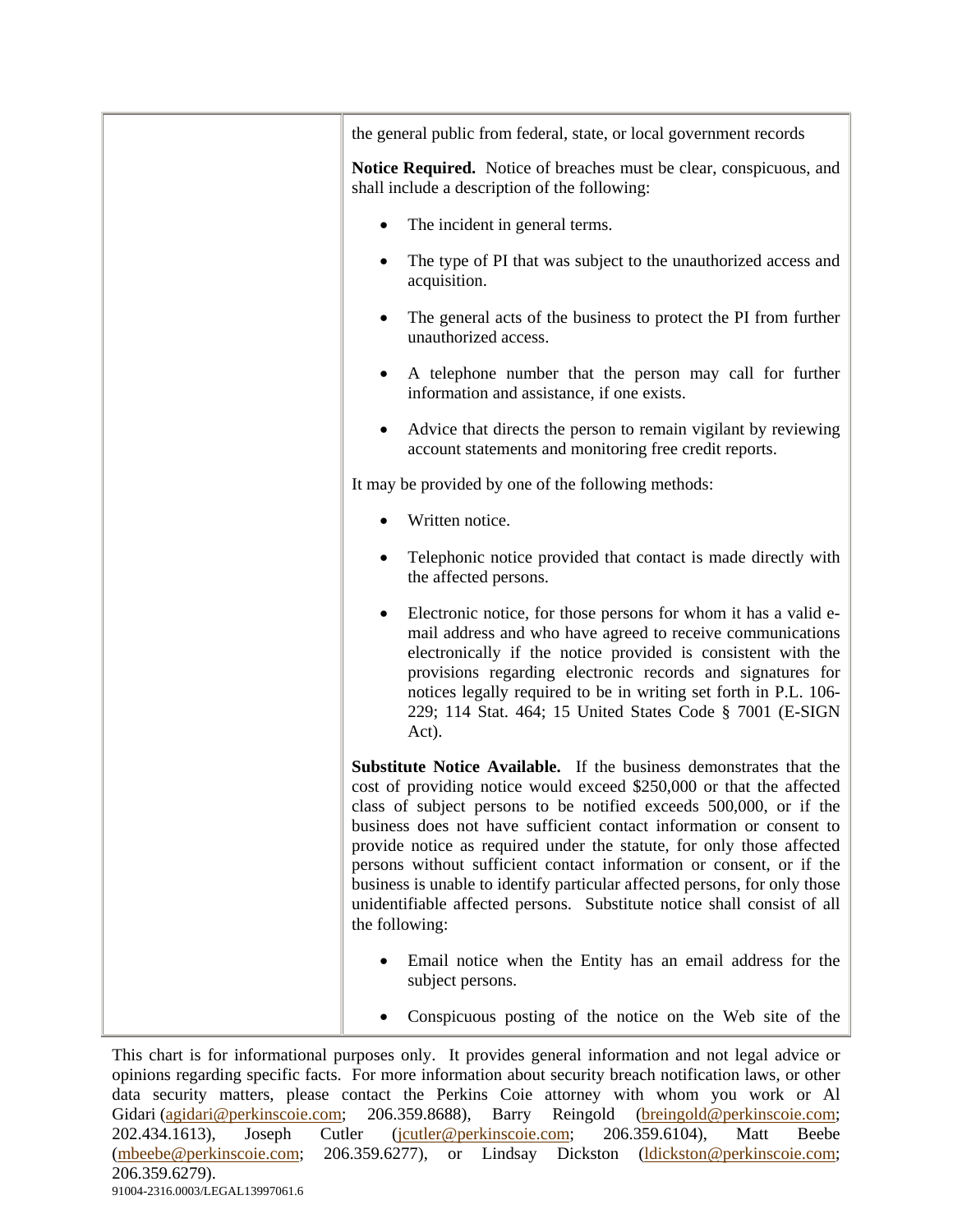|                                                                      | business, if one is maintained.                                                                                                                                                                                                                                                                                                                                                                                                                                                                                                                                                                                                                                                                                                                                                           |
|----------------------------------------------------------------------|-------------------------------------------------------------------------------------------------------------------------------------------------------------------------------------------------------------------------------------------------------------------------------------------------------------------------------------------------------------------------------------------------------------------------------------------------------------------------------------------------------------------------------------------------------------------------------------------------------------------------------------------------------------------------------------------------------------------------------------------------------------------------------------------|
|                                                                      | Notification to major statewide media.                                                                                                                                                                                                                                                                                                                                                                                                                                                                                                                                                                                                                                                                                                                                                    |
|                                                                      | <b>Exception: Compliance with Other Laws.</b>                                                                                                                                                                                                                                                                                                                                                                                                                                                                                                                                                                                                                                                                                                                                             |
|                                                                      | Federal Interagency Guidance. A financial institution that is<br>subject to and in compliance with the Federal Interagency<br>Guidance Response Programs for Unauthorized Access to<br>Consumer Information and Customer Notice, issued on March<br>7, 2005, by the Board of Governors of the Federal Reserve<br>System, the Federal Deposit Insurance Corporation, the Office<br>of the Comptroller of the Currency, and the Office of Thrift<br>Supervision, and any revisions, additions, or substitutions<br>relating to said Interagency Guidance, shall be deemed to be in<br>compliance.                                                                                                                                                                                           |
|                                                                      | Other key provisions:                                                                                                                                                                                                                                                                                                                                                                                                                                                                                                                                                                                                                                                                                                                                                                     |
|                                                                      | Delay for Law Enforcement. The notice required by this<br>section shall be delayed if a law enforcement agency informs<br>the business that notification may impede a criminal<br>investigation or jeopardize national or homeland security,<br>provided that such request is made in writing or the business<br>documents such request contemporaneously in writing,<br>including the name of the law enforcement officer making the<br>request and the officer's law enforcement agency engaged in<br>the investigation. The notice required shall be provided<br>without unreasonable delay after the law enforcement agency<br>communication to the business its determination that notice<br>will no longer impede the investigation or jeopardize national<br>or homeland security. |
|                                                                      | Notification to Consumer Reporting Agencies. In the event an<br>Entity provides notice to more than 1,000 persons at one time<br>pursuant to this section, the Entity shall notify, without<br>unreasonable delay, all consumer reporting agencies that<br>compile and maintain files on consumers on a nationwide<br>basis, of the timing, distribution, and content of the notice.<br>Statute does not permit waiver by contract or other means.                                                                                                                                                                                                                                                                                                                                        |
| <b>NORTH DAKOTA</b><br>S.B. 2251 (signed into law<br>April 22, 2005) | <b>Application.</b> Any person ("Entity") that conducts business in ND and<br>that owns or licenses computerized data that includes PI. The<br>provisions governing maintenance of PI that the Entity does not own<br>appear applicable to any Entity maintaining PI, whether or not the                                                                                                                                                                                                                                                                                                                                                                                                                                                                                                  |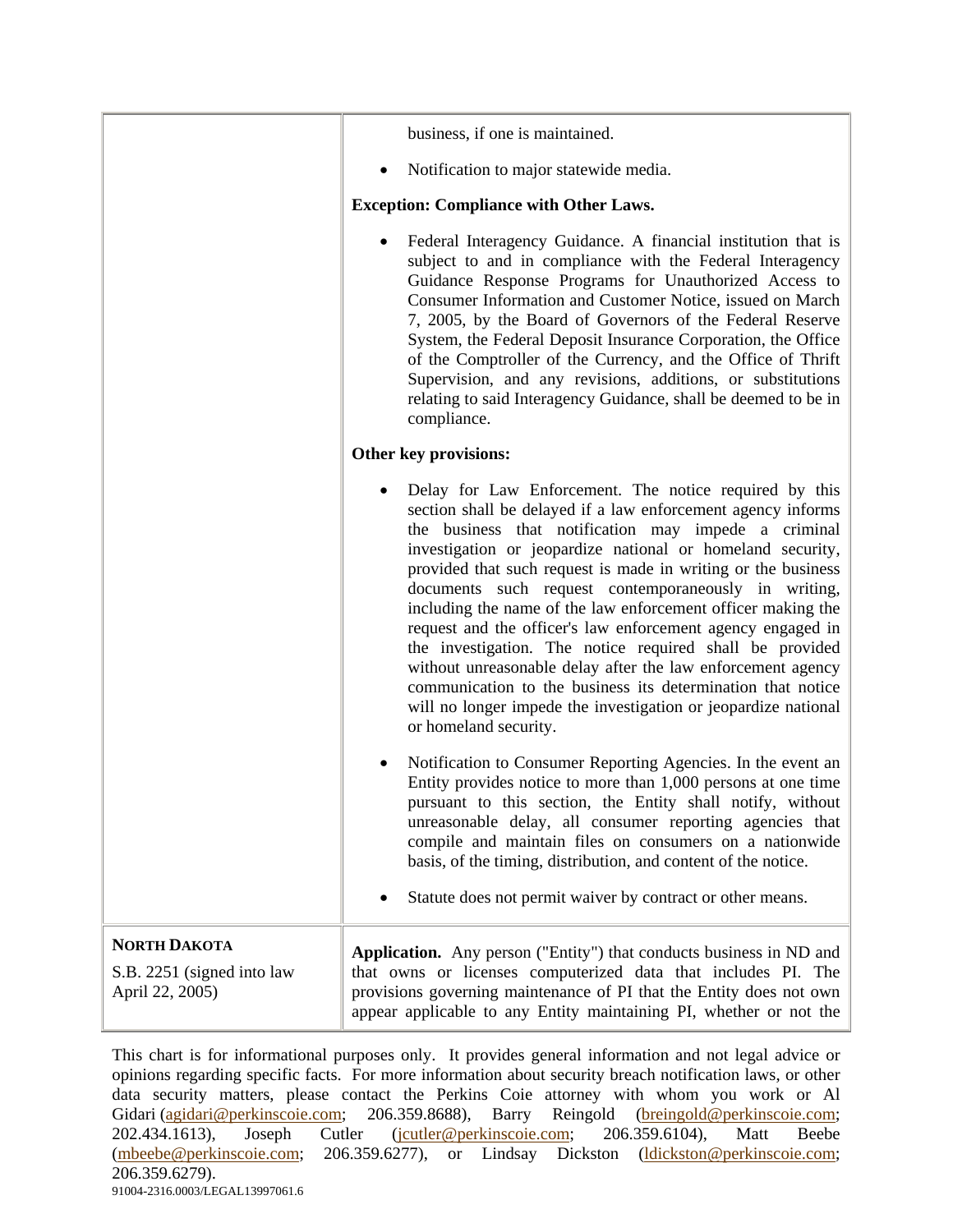| N.D. CENT. CODE §§ 51-30-            | Entity conducts business in ND.                                                                                                                                                                                                                                                                                                                                         |
|--------------------------------------|-------------------------------------------------------------------------------------------------------------------------------------------------------------------------------------------------------------------------------------------------------------------------------------------------------------------------------------------------------------------------|
| 01 et seq.<br>Effective June 1, 2005 | <b>Security Breach Definition.</b> Unauthorized acquisition<br>of<br>computerized data when access to PI has not been secured by<br>encryption or by any other method or technology that renders the<br>electronic files, media, or data bases unreadable or unusable.                                                                                                  |
|                                      | Good-faith acquisition of PI by an employee or agent of the<br>Entity is not a breach of the security of the system, if the PI is<br>not used or subject to further unauthorized disclosure.                                                                                                                                                                            |
|                                      | Notification Obligation. Any Entity to which the statute applies shall<br>disclose any breach of the security of the system following discovery<br>or notification of the breach in the security of the data to any resident<br>of ND whose unencrypted PI was, or is reasonably believed to have<br>been, acquired by an unauthorized person.                          |
|                                      | Third Party Data Notification. Any person that maintains<br>computerized data that includes PI that the person does not own shall<br>notify the owner or licensee of the information of the breach of the<br>security of the data immediately following the discovery, if the PI was,<br>or is reasonably believed to have been, acquired by an unauthorized<br>person. |
|                                      | Timing of Notification. The disclosure must be made in the most<br>expedient time possible and without unreasonable delay, consistent<br>with any measures necessary to determine the scope of the breach and<br>to restore the integrity of the data system.                                                                                                           |
|                                      | Personal Information Definition. An individual's first name or first<br>initial and last name in combination with any of the following data<br>elements, when the name and the data elements are not encrypted:                                                                                                                                                         |
|                                      | SSN;<br>$\bullet$                                                                                                                                                                                                                                                                                                                                                       |
|                                      | The operator's license number assigned to an individual by the<br>department of transportation;                                                                                                                                                                                                                                                                         |
|                                      | A non-driver color photo ID card number assigned to the<br>individual by the department of transportation;                                                                                                                                                                                                                                                              |
|                                      | The individual's financial institution account number, credit<br>٠<br>card number, or debit card number in combination with any<br>required security code, access code, or password that would<br>permit access to an individual's financial accounts;                                                                                                                  |
|                                      | The individual's date of birth;                                                                                                                                                                                                                                                                                                                                         |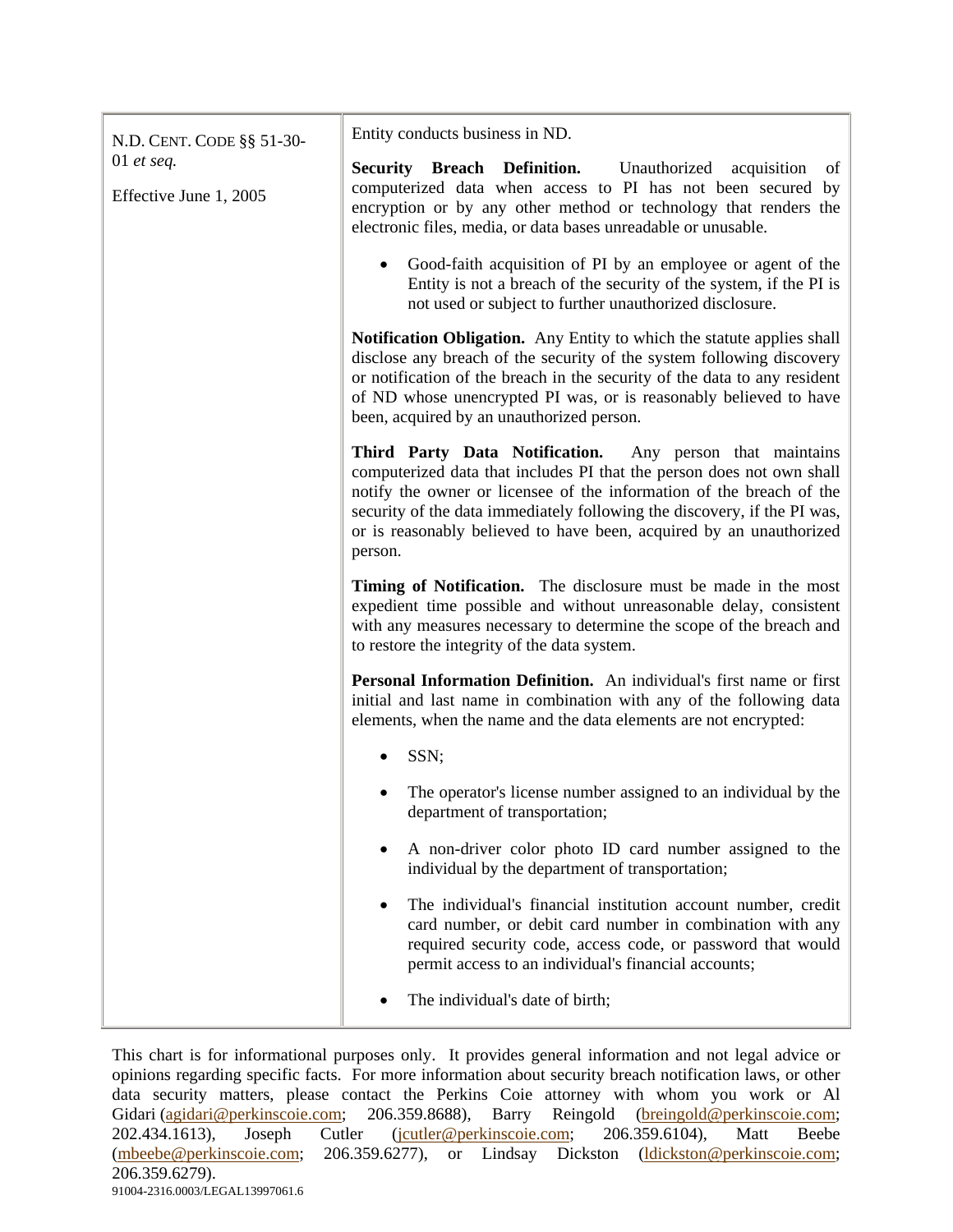| The maiden name of the individual's mother;                                                                                                                                                                                                                                                                                                                                                                                                                               |
|---------------------------------------------------------------------------------------------------------------------------------------------------------------------------------------------------------------------------------------------------------------------------------------------------------------------------------------------------------------------------------------------------------------------------------------------------------------------------|
| An ID number assigned to the individual by the individual's<br>٠<br>employer;                                                                                                                                                                                                                                                                                                                                                                                             |
| The individual's digitized or other electronic signature.<br>٠                                                                                                                                                                                                                                                                                                                                                                                                            |
| PI does not include publicly available information that is lawfully<br>made available to the general public from federal, state, or local<br>government records.                                                                                                                                                                                                                                                                                                          |
| <b>Notice Required.</b> Notice may be provided by one of the following<br>methods:                                                                                                                                                                                                                                                                                                                                                                                        |
| Written notice.                                                                                                                                                                                                                                                                                                                                                                                                                                                           |
| Electronic notice, if the notice provided is consistent with the<br>provisions regarding electronic records and signatures set forth<br>in P.L. 106-229; 114 Stat. 464; 15 United States Code § 7001<br>(E-SIGN Act).                                                                                                                                                                                                                                                     |
| <b>Substitute Notice Available.</b> If the person demonstrates that the cost<br>of providing notice would exceed \$250,000, that the affected class of<br>subject individuals to be notified exceeds 500,000, or the person does<br>not have sufficient contact information. Substitute notice shall consist<br>of all of the following:                                                                                                                                  |
| Email notice when the person has an email address for the<br>subject persons.                                                                                                                                                                                                                                                                                                                                                                                             |
| Conspicuous posting of the notice on the Entity's Web site, if<br>the Entity maintains one.                                                                                                                                                                                                                                                                                                                                                                               |
| Notification to major statewide media.                                                                                                                                                                                                                                                                                                                                                                                                                                    |
| Exception: Own Notification Policy. An Entity that maintains its<br>own notification procedures as part of an information security policy<br>for the treatment of PI and is otherwise consistent with the timing<br>requirements of this chapter is deemed to be in compliance with the<br>notification requirements of this chapter if the Entity notifies subject<br>individuals in accordance with its policies in the event of a breach of<br>security of the system. |
| <b>Exception: Compliance with Other Laws.</b>                                                                                                                                                                                                                                                                                                                                                                                                                             |
| Federal Interagency Guidance. A financial institution, trust<br>company, or credit union that is subject to, examined for, and<br>in compliance with the Federal Interagency Guidance on                                                                                                                                                                                                                                                                                  |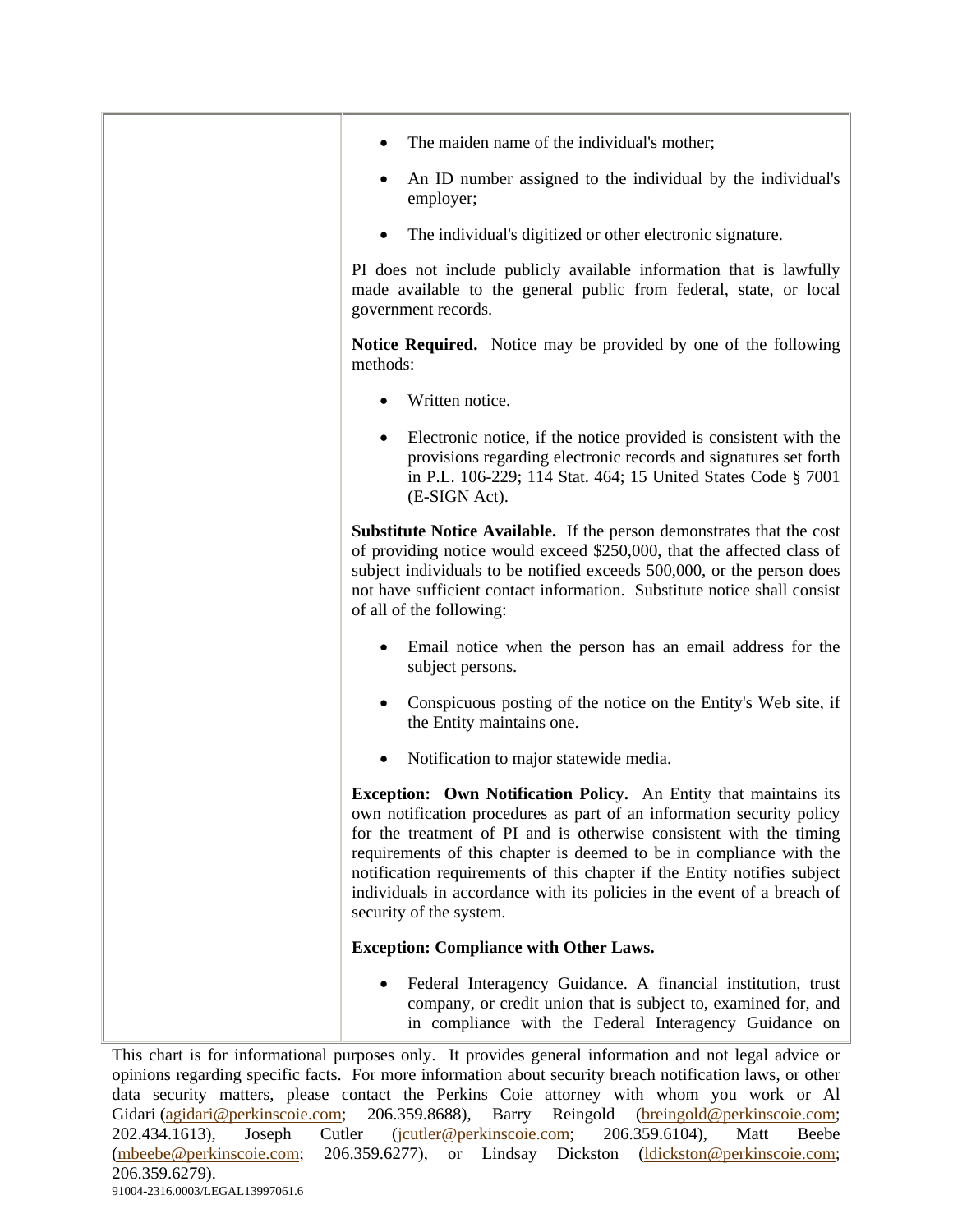|                                                                                                                                                            | Response Programs for Unauthorized Access to Customer<br>Information and Customer Notice is deemed to be in<br>compliance with this chapter.                                                                                                                                                                                                                                                                                                                                                                                                                                                                                 |
|------------------------------------------------------------------------------------------------------------------------------------------------------------|------------------------------------------------------------------------------------------------------------------------------------------------------------------------------------------------------------------------------------------------------------------------------------------------------------------------------------------------------------------------------------------------------------------------------------------------------------------------------------------------------------------------------------------------------------------------------------------------------------------------------|
|                                                                                                                                                            | <b>Other Key Provisions:</b>                                                                                                                                                                                                                                                                                                                                                                                                                                                                                                                                                                                                 |
|                                                                                                                                                            | Delay for Law Enforcement. The notification required by this<br>chapter may be delayed if a law enforcement agency<br>determines that the notification will impede a criminal<br>investigation. The required notification must be made after the<br>law enforcement agency determines that the notification will<br>not compromise the investigation.<br>AG Enforcement available.                                                                                                                                                                                                                                           |
| <b>OHIO</b>                                                                                                                                                | Application. Any individual, corporation, business trust, estate, trust,                                                                                                                                                                                                                                                                                                                                                                                                                                                                                                                                                     |
| H.B. 104 (signed into law Nov.<br>17, 2005), amended by S.B.<br>126 (signed into law Dec. 29,<br>2006).                                                    | partnership, or association (collectively, "Entity") that conducts<br>business in OH and owns or licenses computerized data that includes<br>PI. The provisions governing maintenance of PI that the Entity does<br>not own appear applicable to any Entity maintaining PI, whether or not<br>the Entity conducts business in OH.                                                                                                                                                                                                                                                                                            |
| OHIO REV. CODE ANN.<br>§1349.19<br>Effective February 17, 2006<br>(amendment to exclude<br>"covered entities" under<br>HIPAA effective March 30,<br>2007). | Security Breach Definition. Unauthorized access to and acquisition<br>of computerized data that compromises the security or confidentiality<br>of PI owned or licensed by an Entity and that causes, reasonably is<br>believed to have caused, or reasonably is believed will cause a material<br>risk of identity theft or other fraud to the person or property of Ohio.                                                                                                                                                                                                                                                   |
|                                                                                                                                                            | Notification Obligation. Any Entity to which the statute applies shall<br>disclose any breach of the security of the system, following its<br>discovery or notification of the breach of the security of the system, to<br>any individual whose principal mailing address as reflected in the<br>records of the Entity is in OH and whose PI was, or reasonably is<br>believed to have been, accessed and acquired by an unauthorized<br>person if the access and acquisition by the unauthorized person causes<br>or reasonably is believed will cause a material risk of identity theft or<br>other fraud to the resident. |
|                                                                                                                                                            | Third Party Data Notification. Any Entity that, on behalf of or at the<br>direction of another Entity or on behalf of or at the direction of any<br>governmental entity, is the custodian of or stores computerized data<br>that includes PI shall notify that other Entity or governmental entity of<br>any breach of the security of the system in an expeditious manner, if<br>the PI was, or reasonably is believed to have been, accessed and<br>acquired by an unauthorized person and if the access and acquisition<br>by the unauthorized person causes or reasonably is believed will cause                         |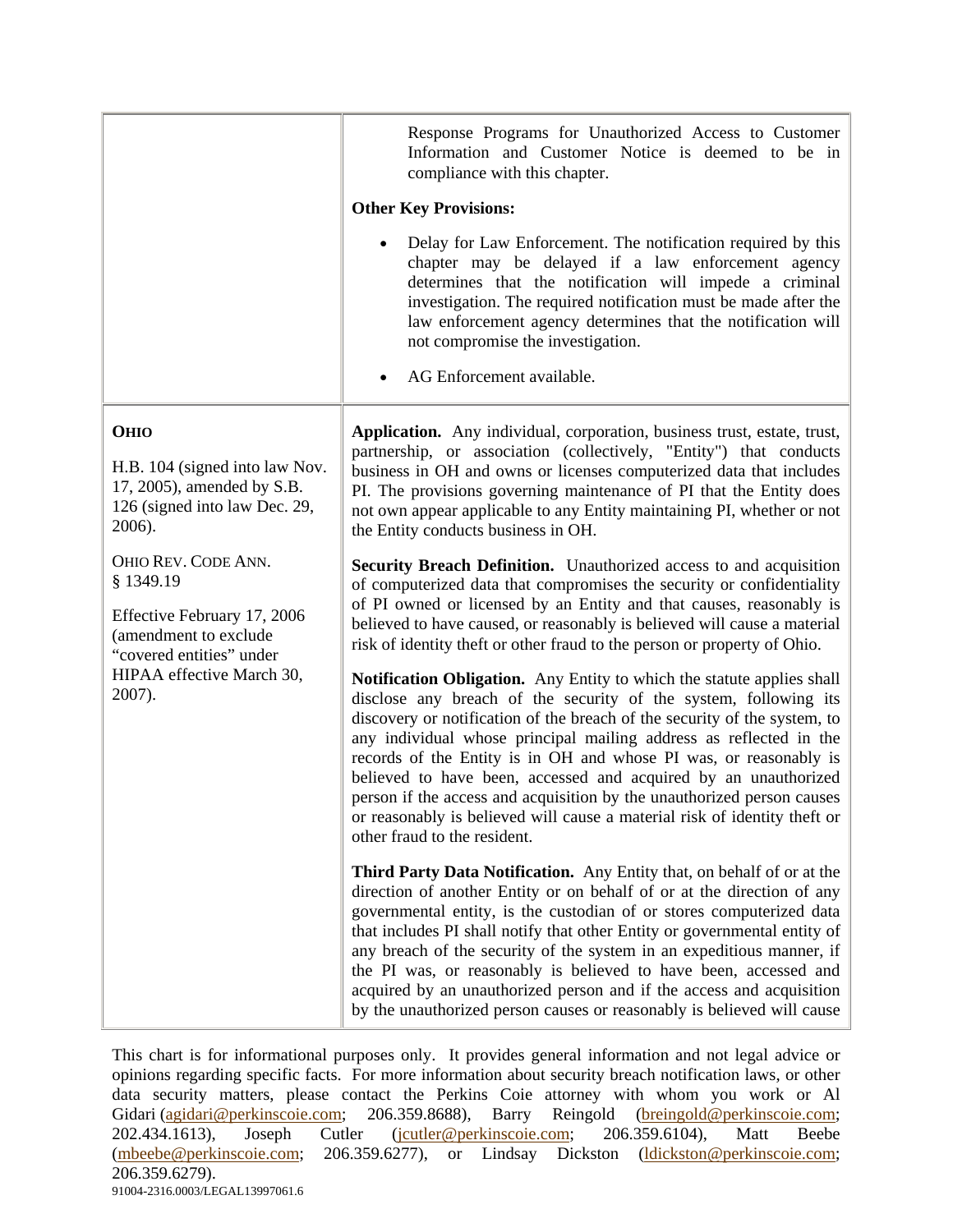a material risk of identity theft or other fraud to a resident of OH.

**Timing of Notification.** The disclosure shall be made in the most expedient time possible but not later than forty-five days following discovery or notification of the breach in the security of the system, consistent with any measures necessary to determine the scope of the breach, including which residents' PI was accessed and acquired, and to restore the reasonable integrity of the data system.

**Personal Information Definition.** An individual's name, consisting of the individual's first name or first initial and last name, in combination with and linked to any one or more of the following data elements, when the data elements are not encrypted, redacted, or altered by any method or technology in such a manner that the data elements are unreadable:

- SSN;
- Driver's license number or state ID card number;
- Account number or credit or debit card number, in combination with and linked to any required security code, access code, or password (e.g., a PIN) that would permit access to an individual's financial account;

PI does not include publicly available information that is lawfully made available to the general public from federal, state, or local government records or any of the following media that are widely distributed:

- Any news, editorial, or advertising statement published in any bona fide newspaper, journal, or magazine, or broadcast over radio or television, or any type of media similar in nature;
- Any gathering or furnishing of information or news by any bona fide reporter, correspondent, or news bureau to any bona fide newspaper, journal, magazine, radio or television news media, or any type of media similar in nature;
- Any publication designed for and distributed to members of any bona fide association or charitable or fraternal nonprofit corporation, or any type of media similar in nature.

**Notice Required.** Notice of breaches may be provided by any of the following methods:

• Written notice: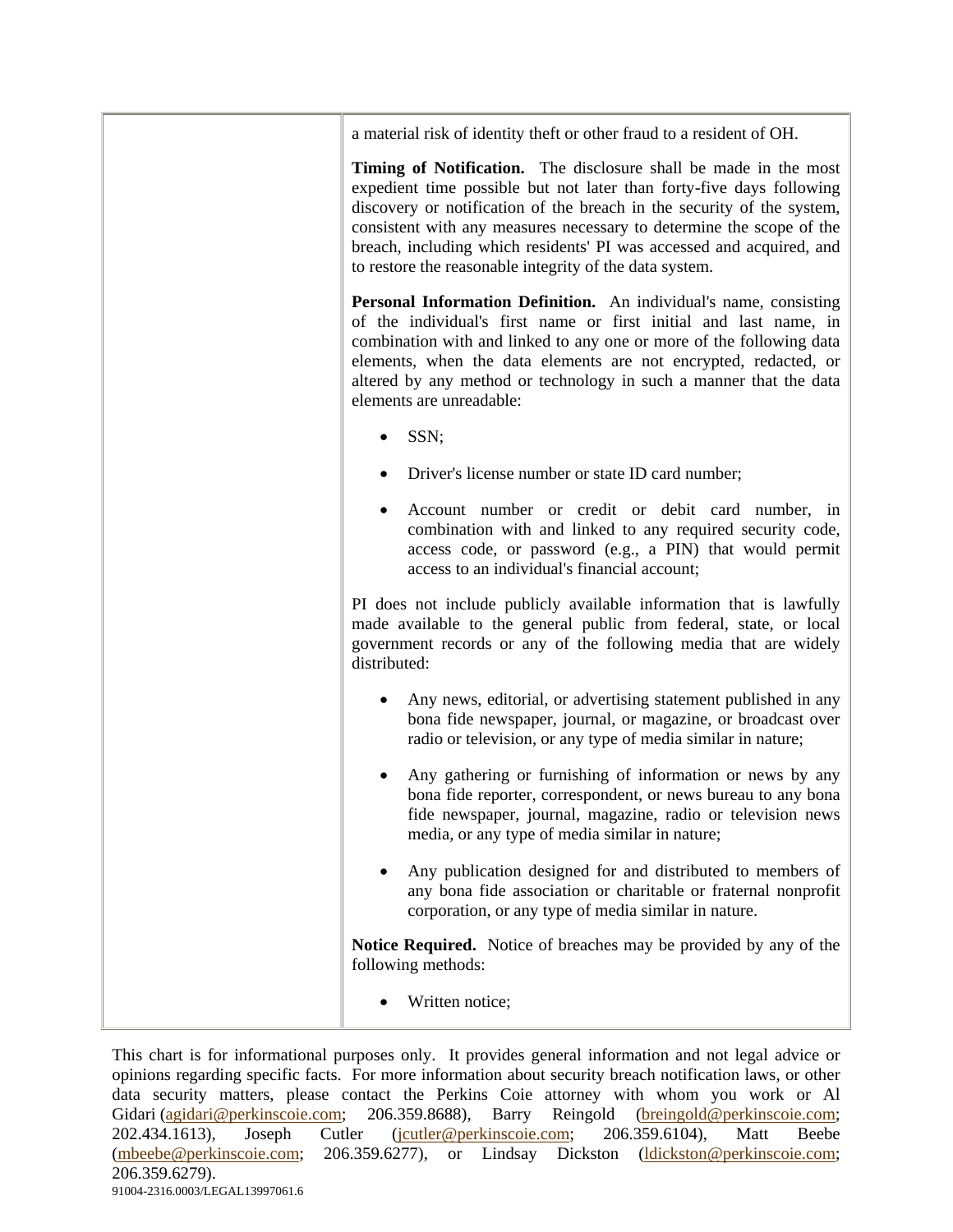| Telephonic notice; or                                                                                                                                                                                                                                                                                                                                                                                                                                                                                                                                       |
|-------------------------------------------------------------------------------------------------------------------------------------------------------------------------------------------------------------------------------------------------------------------------------------------------------------------------------------------------------------------------------------------------------------------------------------------------------------------------------------------------------------------------------------------------------------|
| Electronic notice, if the Entity's primary method of<br>communication with the resident to whom the disclosure must<br>be made is by electronic means.                                                                                                                                                                                                                                                                                                                                                                                                      |
| <b>Substitute Notice Available.</b> If the Entity required to disclose<br>demonstrates that the cost of providing disclosure or notice to residents<br>to whom disclosure or notification is required would exceed \$250,000,<br>that the affected class of subject residents to whom disclosure or<br>notification is required exceeds 500,000 persons, or that it does not<br>have sufficient contact information to provide written, telephonic or<br>electronic notice. Substitute notice under this division shall consist of<br>all of the following: |
| Email notice if the Entity has an email address for the resident<br>to whom the disclosure must be made;                                                                                                                                                                                                                                                                                                                                                                                                                                                    |
| Conspicuous posting of the notice on the Entity's Web site, if<br>٠<br>it maintains a Web site; and                                                                                                                                                                                                                                                                                                                                                                                                                                                         |
| Notification to major media outlets, to the extent that the<br>٠<br>cumulative total of the readership, viewing audience, or<br>listening audience of all of the outlets so notified equals or<br>exceeds seventy-five per cent of the population of Ohio.                                                                                                                                                                                                                                                                                                  |
| Substitute Notice Exception: If the Entity required to disclose<br>demonstrates it has ten employees or fewer and that the cost of<br>providing the disclosures or notices to residents to whom disclosure or<br>notification is required will exceed \$10,000. Substitute notice under<br>this division shall consist of all of the following:                                                                                                                                                                                                             |
| Notification by a paid advertisement in a local newspaper that<br>$\bullet$<br>is distributed in the geographic area in which the Entity is<br>located, which advertisement shall be of sufficient size that it<br>covers at least one-quarter of a page in the newspaper and<br>shall be published in the newspaper at least once a week for<br>three consecutive weeks;                                                                                                                                                                                   |
| Conspicuous posting of the disclosure or notice on the Entity's<br>Web site, if it maintains one;                                                                                                                                                                                                                                                                                                                                                                                                                                                           |
| Notification to major media outlets in the geographic area in<br>which the Entity is located.                                                                                                                                                                                                                                                                                                                                                                                                                                                               |
| <b>Exception: Compliance with Other Laws.</b>                                                                                                                                                                                                                                                                                                                                                                                                                                                                                                               |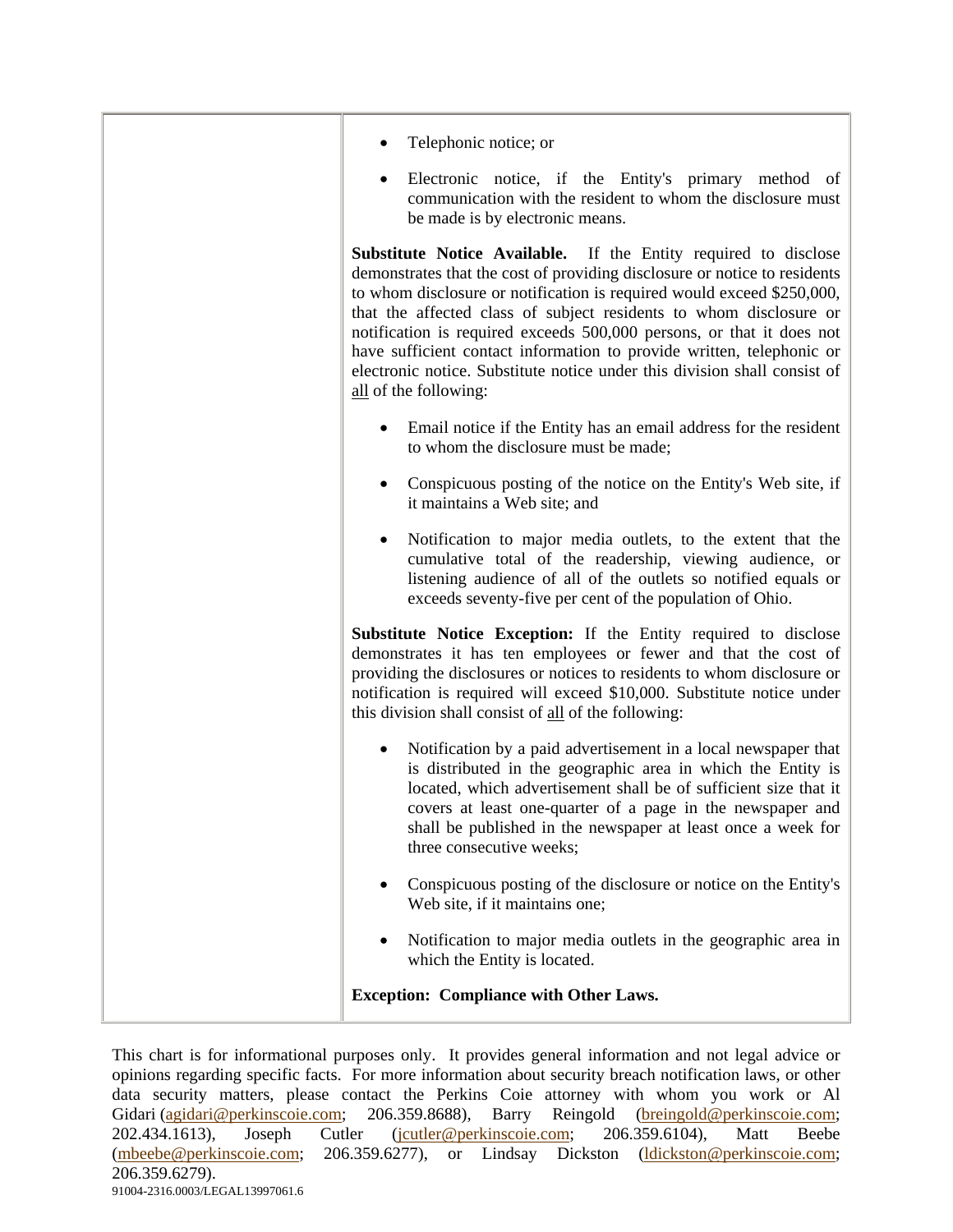|                                               | Laws Regulating Financial Institutions. A financial institution,<br>trust company, or credit union or any affiliate of a financial<br>institution, trust company, or credit union that is required by<br>federal law, including, but not limited to, any federal statute,<br>regulation, regulatory guidance, or other regulatory action, to<br>notify its customers of an information security breach with<br>respect to information about those customers and that is<br>subject to examination by its functional government regulatory<br>agency for compliance with the applicable federal law, is<br>exempt from the requirements of the statute. |
|-----------------------------------------------|--------------------------------------------------------------------------------------------------------------------------------------------------------------------------------------------------------------------------------------------------------------------------------------------------------------------------------------------------------------------------------------------------------------------------------------------------------------------------------------------------------------------------------------------------------------------------------------------------------------------------------------------------------|
|                                               | <b>Exception: Preexisting Contract.</b> Disclosure may be made pursuant<br>to any provision of a contract entered into by the Entity with another<br>Entity prior to the date the breach of the security of the system<br>occurred if that contract does not conflict with any provision of this<br>section and does not waive any provision of this section.                                                                                                                                                                                                                                                                                          |
|                                               | Other key provisions:                                                                                                                                                                                                                                                                                                                                                                                                                                                                                                                                                                                                                                  |
|                                               | Delay for Law Enforcement. The person may delay the<br>disclosure if a law enforcement agency determines that the<br>disclosure or notification will impede a criminal investigation<br>or jeopardize homeland or national security, in which case, the<br>person shall make the disclosure or notification after the law<br>enforcement agency determines that disclosure or notification<br>will not compromise the investigation or jeopardize homeland<br>or national security.                                                                                                                                                                    |
|                                               | Notification to Consumer Reporting Agencies. If an Entity<br>discovers circumstances that require disclosure under this<br>section to more than 1,000 residents of OH involved in a<br>single occurrence of a breach of the security of the system, the<br>Entity shall notify, without unreasonable delay, all consumer<br>reporting agencies that compile and maintain files on<br>consumers on a nationwide basis of the timing, distribution,<br>and content of the disclosure given by the Entity to the<br>residents of OH. This requirement does not apply to "covered<br>entities" as defined in HIPAA.                                        |
|                                               | AG Enforcement. The AG may conduct an investigation and<br>bring a civil action upon an alleged failure by an Entity to<br>comply with this statute.                                                                                                                                                                                                                                                                                                                                                                                                                                                                                                   |
| <b>OKLAHOMA</b><br>H.B. 2357 (signed into law | Application. Any corporations, business trusts, estates, partnerships,<br>limited partnerships, limited liability partnerships, limited liability<br>companies, associations, organizations, joint ventures, governments,                                                                                                                                                                                                                                                                                                                                                                                                                              |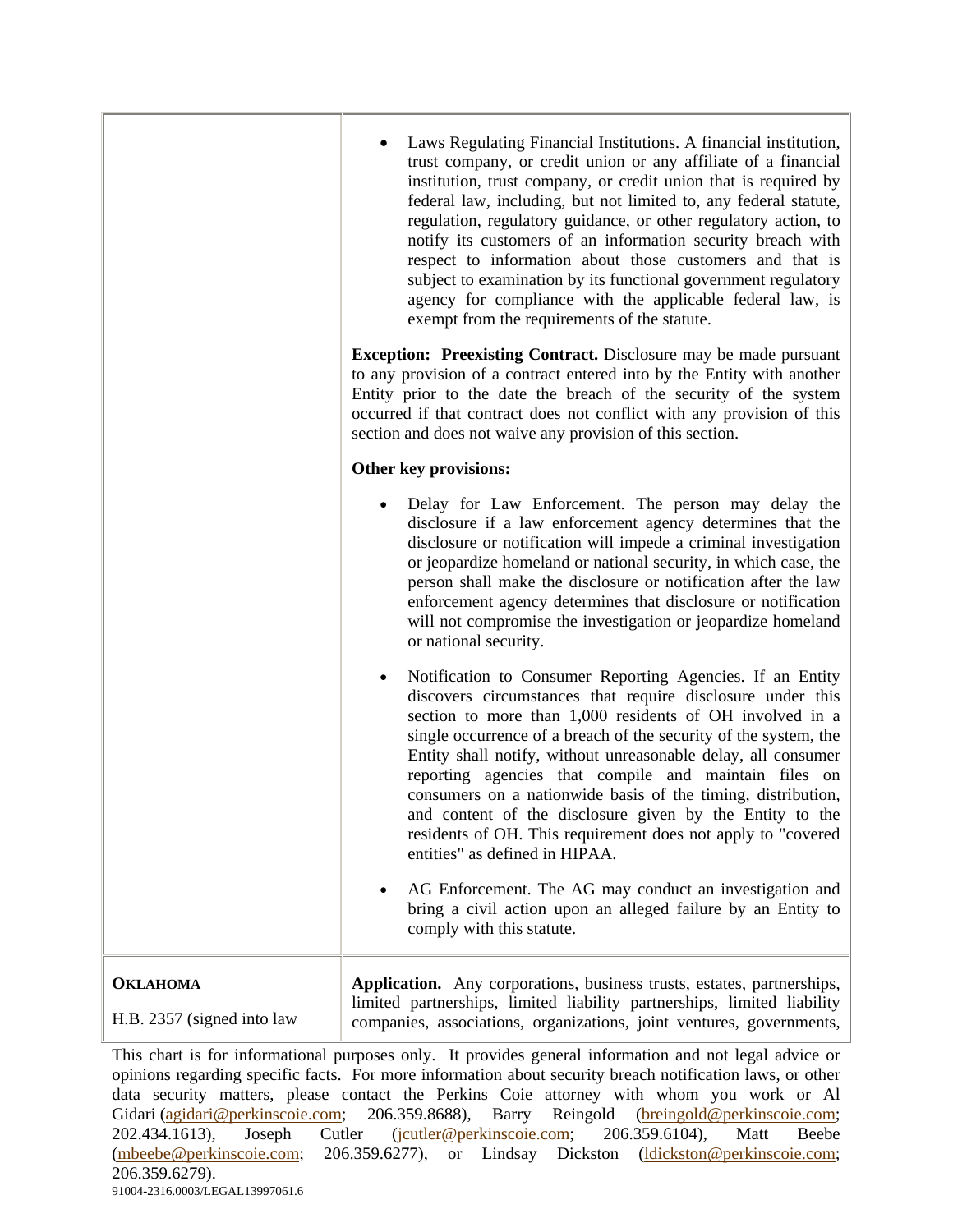| June 8, 2006)<br>74 OKLA. STAT. § 3113.1 | governmental subdivisions, agencies, or instrumentalities, or any other<br>legal entity, whether for profit or not-for-profit (collectively, "Entity")<br>that owns or licenses computerized data that includes PI.                                                                                                                                                                                                                                                                                                                |
|------------------------------------------|------------------------------------------------------------------------------------------------------------------------------------------------------------------------------------------------------------------------------------------------------------------------------------------------------------------------------------------------------------------------------------------------------------------------------------------------------------------------------------------------------------------------------------|
| Effective November 1, 2008               | <b>Security Breach Definition.</b> Unauthorized access and acquisition of<br>unencrypted and unredacted computerized data that compromises the<br>security or confidentiality of PI maintained by an Entity as part of a<br>database of PI regarding multiple individuals and that causes, or the<br>Entity reasonably believes has caused or will cause, identity theft or<br>other fraud to any resident of OK.                                                                                                                  |
|                                          | Good faith acquisition of PI by an employee or agent of an<br>Entity for the purposes of the Entity is not a breach of the<br>security of the system, provided that the PI is not used for a<br>purpose other than a lawful purpose of the Entity or subject to<br>further unauthorized disclosure.                                                                                                                                                                                                                                |
|                                          | Notification Obligation. Any Entity to which the statute applies shall<br>disclose any breach of the security of the system following discovery<br>or notification of the breach of the security of the system to any<br>resident of OK whose unencrypted and unredacted PI was or is<br>reasonably believed to have been accessed and acquired by an<br>unauthorized person and that causes, or the individual or entity<br>reasonably believes has caused or will cause, identity theft or other<br>fraud to any resident of OK. |
|                                          | An Entity must disclose the breach of the security of the<br>$\bullet$<br>system if encrypted information is accessed and acquired in an<br>unencrypted form or if the security breach involves a person<br>with access to the encryption key and the individual or entity<br>reasonably believes that such breach has caused or will cause<br>identity theft or other fraud to any resident of OK.                                                                                                                                |
|                                          | Third Party Data Notification. An Entity that maintains<br>computerized data that includes PI that the Entity does not own or<br>license shall notify the owner or licensee of the information of any<br>breach of the security of the system as soon as practicable following<br>discovery, if the PI was or if the Entity reasonably believes was<br>accessed and acquired by an unauthorized person.                                                                                                                            |
|                                          | Timing of Notification.<br>The disclosure shall be made without<br>unreasonable delay except in order to take any measures necessary to<br>determine the scope of the breach and to restore the reasonable<br>integrity of the system.                                                                                                                                                                                                                                                                                             |
|                                          | Personal Information Definition. The first name or first initial and<br>last name of an individual in combination with and linked to any one                                                                                                                                                                                                                                                                                                                                                                                       |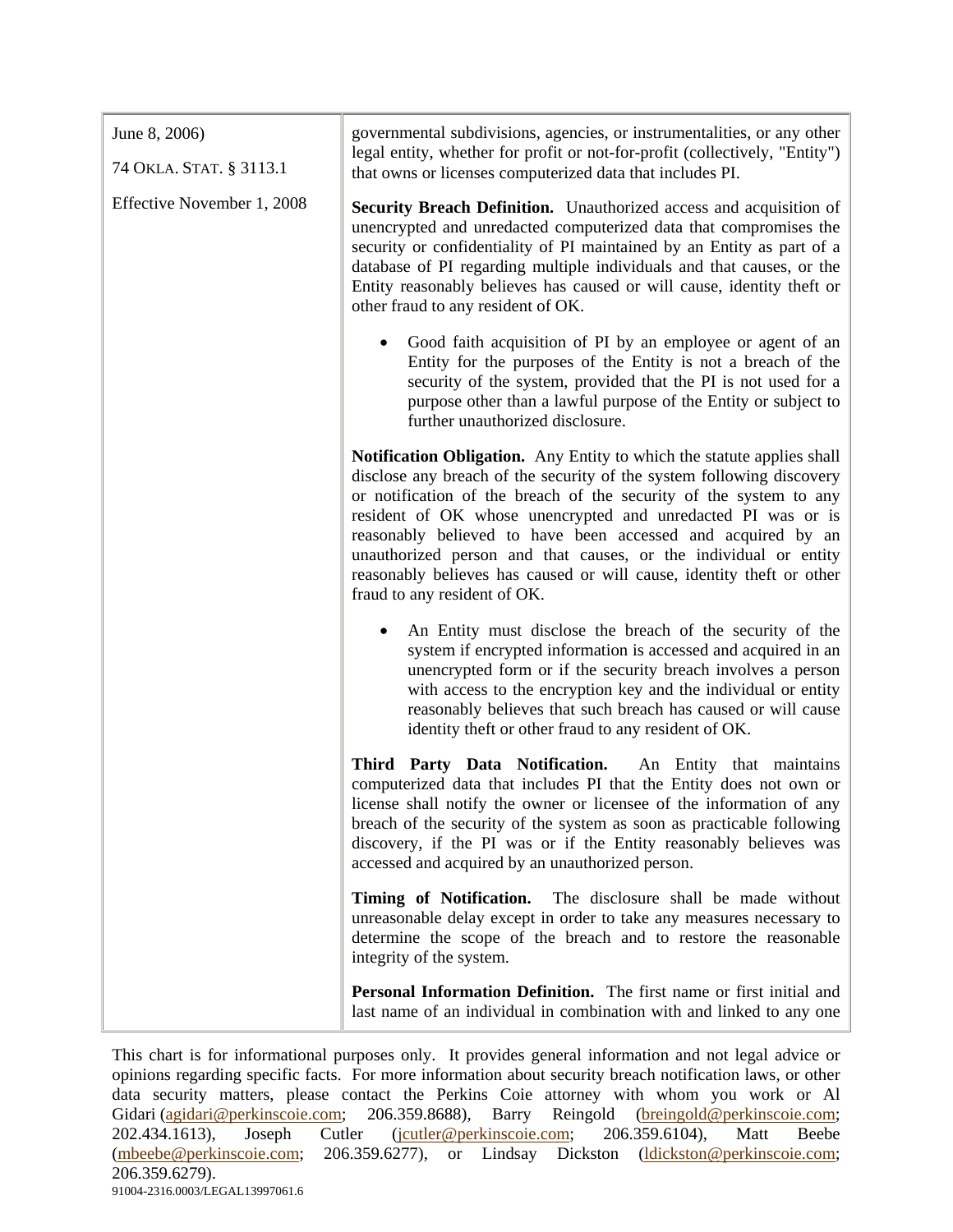| or more of the following data elements that relate to a resident of OK,<br>when the data elements are neither encrypted nor redacted:                                                                                                                                                                                                                                                                                                                                      |
|----------------------------------------------------------------------------------------------------------------------------------------------------------------------------------------------------------------------------------------------------------------------------------------------------------------------------------------------------------------------------------------------------------------------------------------------------------------------------|
| SSN;                                                                                                                                                                                                                                                                                                                                                                                                                                                                       |
| Driver's license or state identification card number issued in<br>lieu of a driver license;                                                                                                                                                                                                                                                                                                                                                                                |
| Account number, credit or debit card number, in combination<br>with any required security code, access code, or password<br>(e.g., a PIN) that would permit access to the financial accounts<br>of a resident.                                                                                                                                                                                                                                                             |
| PI shall not include information that is lawfully obtained from publicly<br>available information, or from federal, state or local government<br>records lawfully made available to the general public                                                                                                                                                                                                                                                                     |
| Notice Required. Notice means one of the following methods:                                                                                                                                                                                                                                                                                                                                                                                                                |
| Written notice to the postal address in the records of the<br>Entity;                                                                                                                                                                                                                                                                                                                                                                                                      |
| Telephonic notice; or                                                                                                                                                                                                                                                                                                                                                                                                                                                      |
| Electronic notice.                                                                                                                                                                                                                                                                                                                                                                                                                                                         |
| <b>Substitute Notice Available.</b> If an Entity demonstrates that the cost<br>of providing notice would exceed \$50,000, that the affected class of<br>residents to be notified exceeds 100,000, or the Entity does not have<br>sufficient contact information. Substitute notice consists of any two of<br>the following:                                                                                                                                                |
| Email notice if the Entity has e-mail addresses for the<br>members of the affected class of residents.                                                                                                                                                                                                                                                                                                                                                                     |
| Conspicuous posting of the notice on the Entity's Web site<br>page, if the Entity maintains one.                                                                                                                                                                                                                                                                                                                                                                           |
| Notification to major statewide media.                                                                                                                                                                                                                                                                                                                                                                                                                                     |
| Exception: Own Notification Policy. An entity that maintains its<br>own notification procedures as part of an information privacy or<br>security policy for the treatment of PI and that are consistent with the<br>timing requirements of the statute shall be deemed to be in compliance<br>with the notification requirements of the statute if it notifies residents<br>of OK in accordance with its procedures in the event of a breach of<br>security of the system. |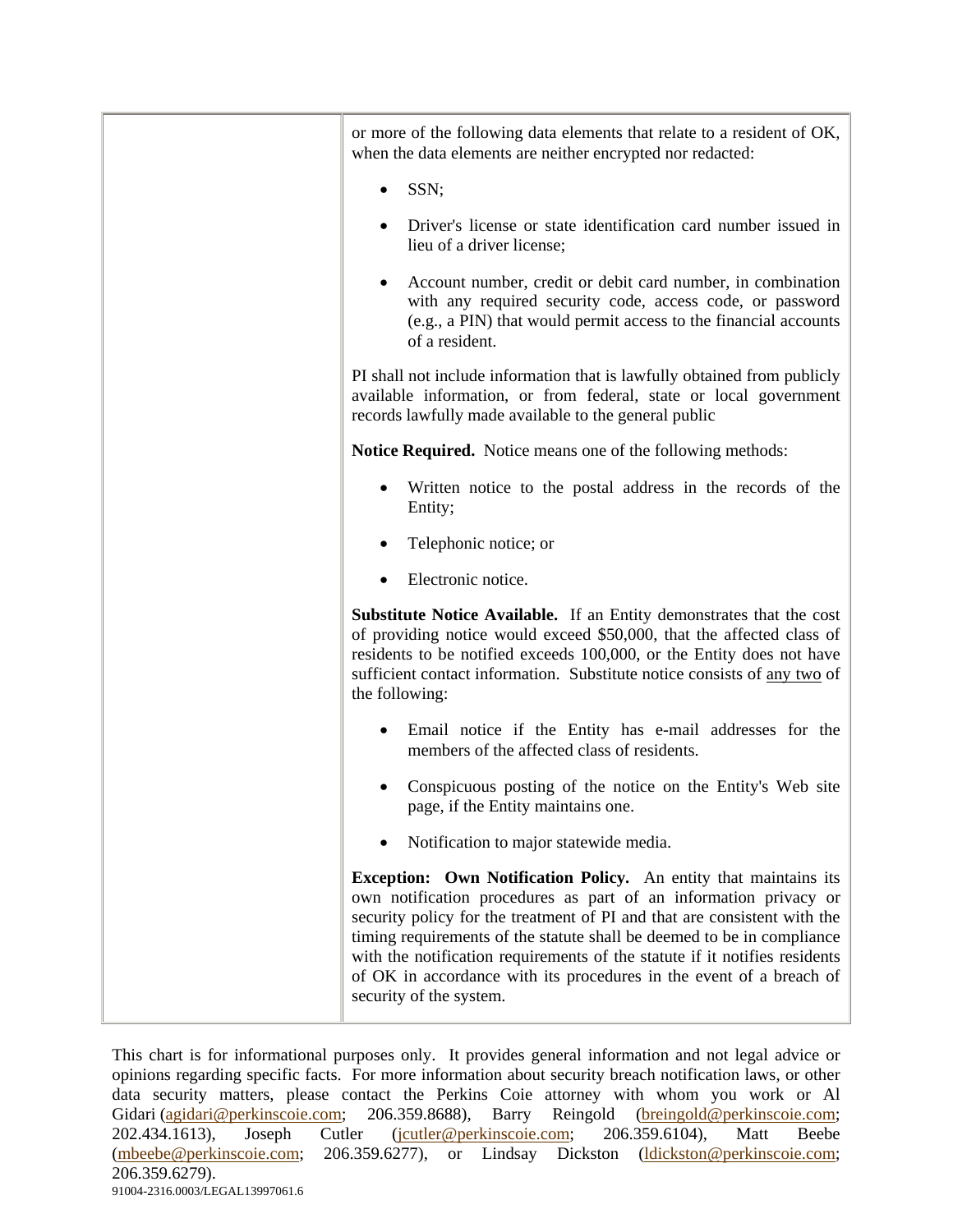|                                             | <b>Exception: Compliance with Other Laws.</b>                                                                                                                                                                                                                                                                                                                                                                                                                                                                          |
|---------------------------------------------|------------------------------------------------------------------------------------------------------------------------------------------------------------------------------------------------------------------------------------------------------------------------------------------------------------------------------------------------------------------------------------------------------------------------------------------------------------------------------------------------------------------------|
|                                             | Interagency Guidance. A financial institution that complies<br>with the notification requirements prescribed by the Federal<br>Guidance<br>Interagency<br>Response<br>Programs<br>for<br>${\rm on}$<br>Unauthorized Access to Customer Information and Customer<br>Notice is deemed to be in compliance with the provisions of<br>the statute.                                                                                                                                                                         |
|                                             | Primary Regulator. An Entity that complies with the<br>notification requirements or procedures pursuant to the rules,<br>regulation, procedures, or guidelines established by the<br>primary or functional federal regulator of the Entity shall be<br>deemed to be in compliance with the provisions of the statute.                                                                                                                                                                                                  |
|                                             | <b>Penalties.</b> The AG or a district attorney shall have exclusive authority<br>to bring action and may obtain either actual damages for a violation of<br>the statute or a civil penalty not to exceed \$150,000 per breach of the<br>security of the system or series of breaches of a similar nature that are<br>discovered in a single investigation.                                                                                                                                                            |
|                                             | Other key provisions:                                                                                                                                                                                                                                                                                                                                                                                                                                                                                                  |
|                                             | Delay for Law Enforcement. Notice required by this section<br>$\bullet$<br>may be delayed if a law enforcement agency determines and<br>advises the Entity that the notice will impede a criminal or<br>civil investigation or homeland or national security. Notice<br>required by the Statute must be made without unreasonable<br>delay after the law enforcement agency determines that<br>notification will no longer impede the investigation or<br>jeopardize national or homeland security.<br>AG Enforcement. |
| <b>OREGON</b>                               | Any individual, private or public corporation,<br>Application.                                                                                                                                                                                                                                                                                                                                                                                                                                                         |
| S.B. 583 (signed into law July<br>12, 2007) | partnership, cooperative, association, estate, limited liability company,<br>organization or other entity, whether or not organized to operate at a<br>profit, or a public body as defined in ORS 174.109 (collectively,                                                                                                                                                                                                                                                                                               |
| Effective October 1, 2007                   | "Entity) that owns, maintains or otherwise possesses data that includes<br>an individual's PI that is used in the course of the Entity's business,<br>vocation, occupation or volunteer activities and was subject to the<br>breach of security.                                                                                                                                                                                                                                                                       |
|                                             | Security Breach Definition. Unauthorized access and acquisition of<br>computerized data that materially compromises the security,                                                                                                                                                                                                                                                                                                                                                                                      |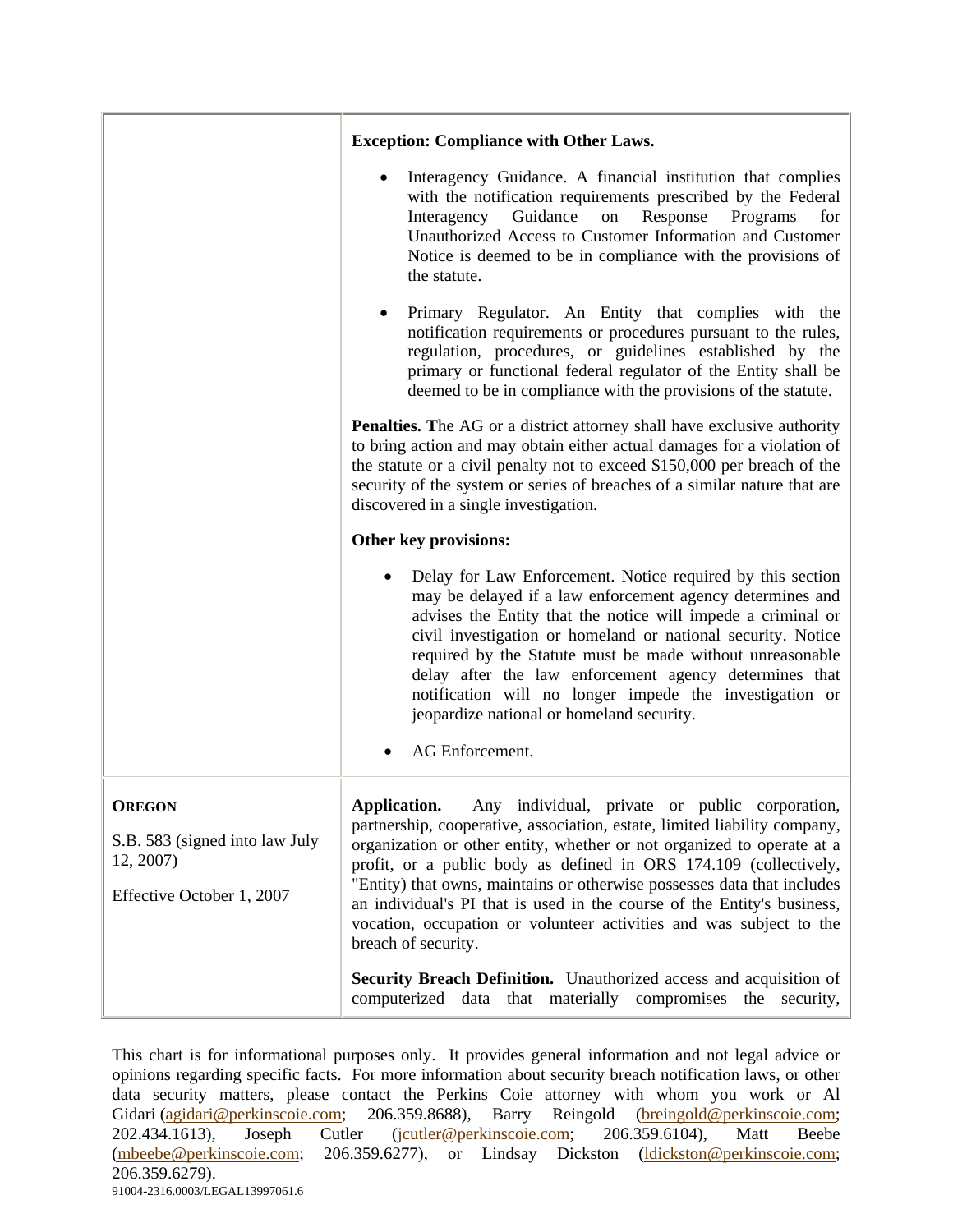| confidentiality or integrity of PI maintained by the Entity.                                                                                                                                                                                                                                                                                                                                                                                                                    |
|---------------------------------------------------------------------------------------------------------------------------------------------------------------------------------------------------------------------------------------------------------------------------------------------------------------------------------------------------------------------------------------------------------------------------------------------------------------------------------|
| Does not include good faith acquisition of PI by an Entity or<br>that Entity's employee or agent for a legitimate purpose of that<br>Entity if the PI is not used in violation of applicable law or in<br>a manner that harms or poses an actual threat to the security,<br>confidentiality or integrity of the PI.                                                                                                                                                             |
| Notification Obligation. Any Entity to which the statute applies shall<br>give notice of the breach of security following discovery of such<br>breach of security, or receipt of notification, to any individual whose<br>PI was included in the information that was breached.                                                                                                                                                                                                 |
| Notification is not required if, after an appropriate<br>$\bullet$<br>investigation or after consultation with relevant federal, state<br>or local agencies responsible for law enforcement, the Entity<br>reasonably determines that the breach has not and will not<br>likely result in harm to the individuals whose PI has been<br>acquired and accessed. Such a determination must be<br>documented in writing and the documentation must be<br>maintained for five years. |
| Third Party Data Notification. Any person that maintains or<br>otherwise possesses PI through a licensing agreement with another<br>person shall notify the owner or licensee of the information of any<br>breach of security immediately following discovery of such breach of<br>security if an individual's PI was included in the information that was<br>breached.                                                                                                         |
| Timing of Notification. The disclosure shall be made in the most<br>expedient time possible and without unreasonable delay, consistent<br>with any measures necessary to determine sufficient contact<br>information for the individuals, determine the scope of the breach and<br>restore the reasonable integrity, security and confidentiality of the data.                                                                                                                  |
| Personal Information Definition. An OR resident's first name or<br>first initial and last name in combination with any one or more of the<br>following data elements, when either the name or the data elements are<br>not rendered unusable through encryption, redaction or other methods,<br>or when the data elements are encrypted and the encryption key has<br>also been acquired:                                                                                       |
| SSN;                                                                                                                                                                                                                                                                                                                                                                                                                                                                            |
| Driver's license number or state ID card number issued by the<br>Department of Transportation;                                                                                                                                                                                                                                                                                                                                                                                  |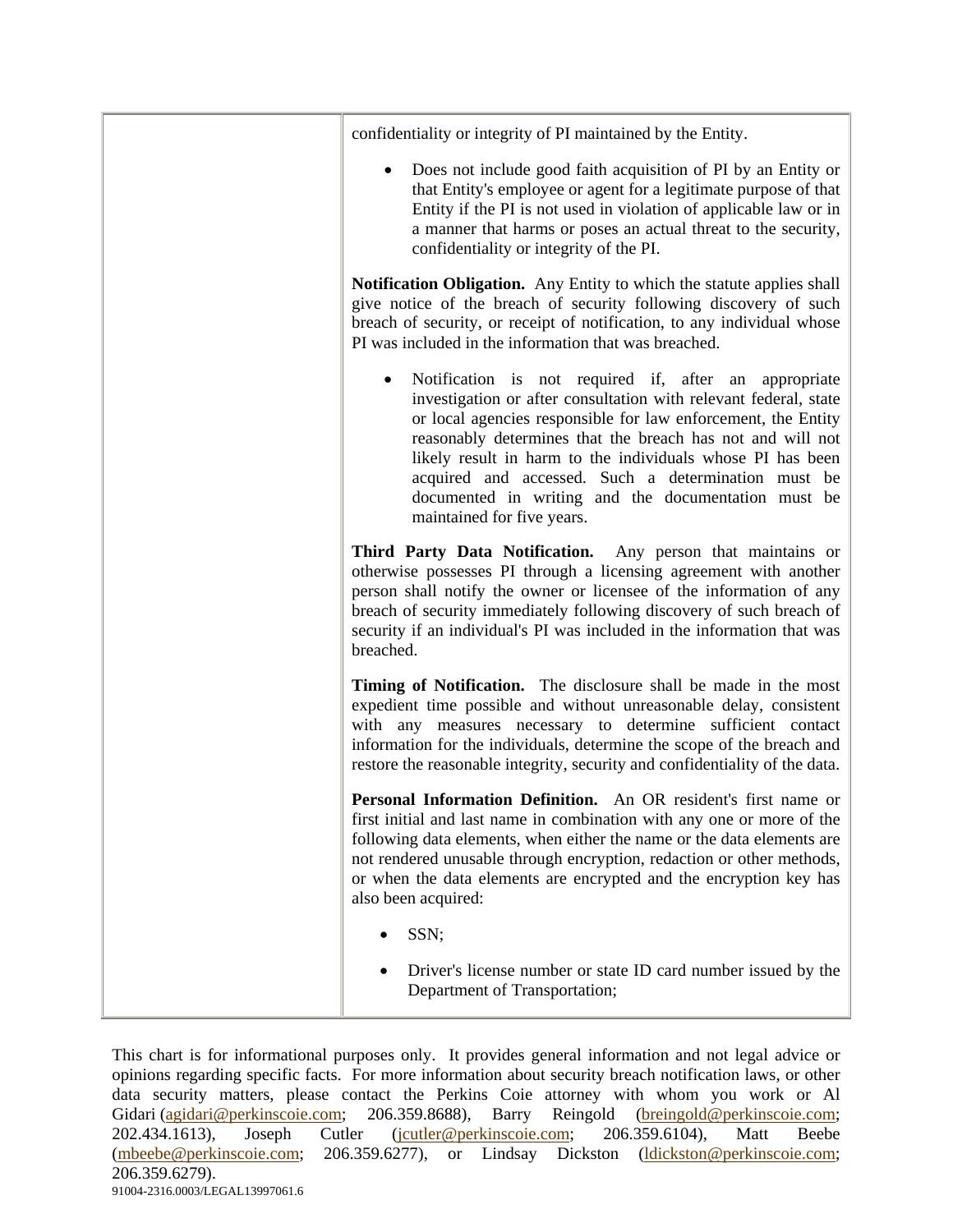| ID number issued by a foreign nation;                                                                                                                                                                                                                                                                                                                                                                                                |
|--------------------------------------------------------------------------------------------------------------------------------------------------------------------------------------------------------------------------------------------------------------------------------------------------------------------------------------------------------------------------------------------------------------------------------------|
| Passport number or other United States issued ID number;<br>٠                                                                                                                                                                                                                                                                                                                                                                        |
| Financial account number, credit or debit card number, in<br>combination with any required security code, access code, or<br>password that would permit access to an OR resident's<br>financial account.                                                                                                                                                                                                                             |
| PI also includes any PI data element or any combination of the PI data<br>elements if the information would be sufficient to permit an individual<br>to fraudulently assume the identity of the OR resident whose<br>information was compromised. PI does not include publicly available<br>information, other than a SSN, that is lawfully made available to the<br>general public from federal, state or local government records. |
| Notice Required.<br>Notice under this section shall include at a<br>minimum:                                                                                                                                                                                                                                                                                                                                                         |
| A description of the incident in general terms;                                                                                                                                                                                                                                                                                                                                                                                      |
| The approximate date of the breach of security;                                                                                                                                                                                                                                                                                                                                                                                      |
| The type of PI obtained as a result of the breach of security;                                                                                                                                                                                                                                                                                                                                                                       |
| Contact information of the person subject to this section;                                                                                                                                                                                                                                                                                                                                                                           |
| Contact information for national consumer reporting agencies;<br>and                                                                                                                                                                                                                                                                                                                                                                 |
| Advice to the individual to report suspected identity theft to<br>law enforcement.                                                                                                                                                                                                                                                                                                                                                   |
| Notice may be provided by one of the following methods:                                                                                                                                                                                                                                                                                                                                                                              |
| Written notice;                                                                                                                                                                                                                                                                                                                                                                                                                      |
| Telephone notice, provided that contact is made directly with<br>the affected individual.                                                                                                                                                                                                                                                                                                                                            |
| Electronic notice if the Entity's primary method of<br>communication with the individual is by electronic means or is<br>consistent with the provisions regarding electronic records and<br>signatures set forth in the Electronic Signatures in Global and<br>National Commerce Act. P.L. 106-229; 114 Stat. 464; 15<br>United States Code § 7001 (E-SIGN Act).                                                                     |
| <b>Substitute Notice Available.</b> If the Entity demonstrates that the cost                                                                                                                                                                                                                                                                                                                                                         |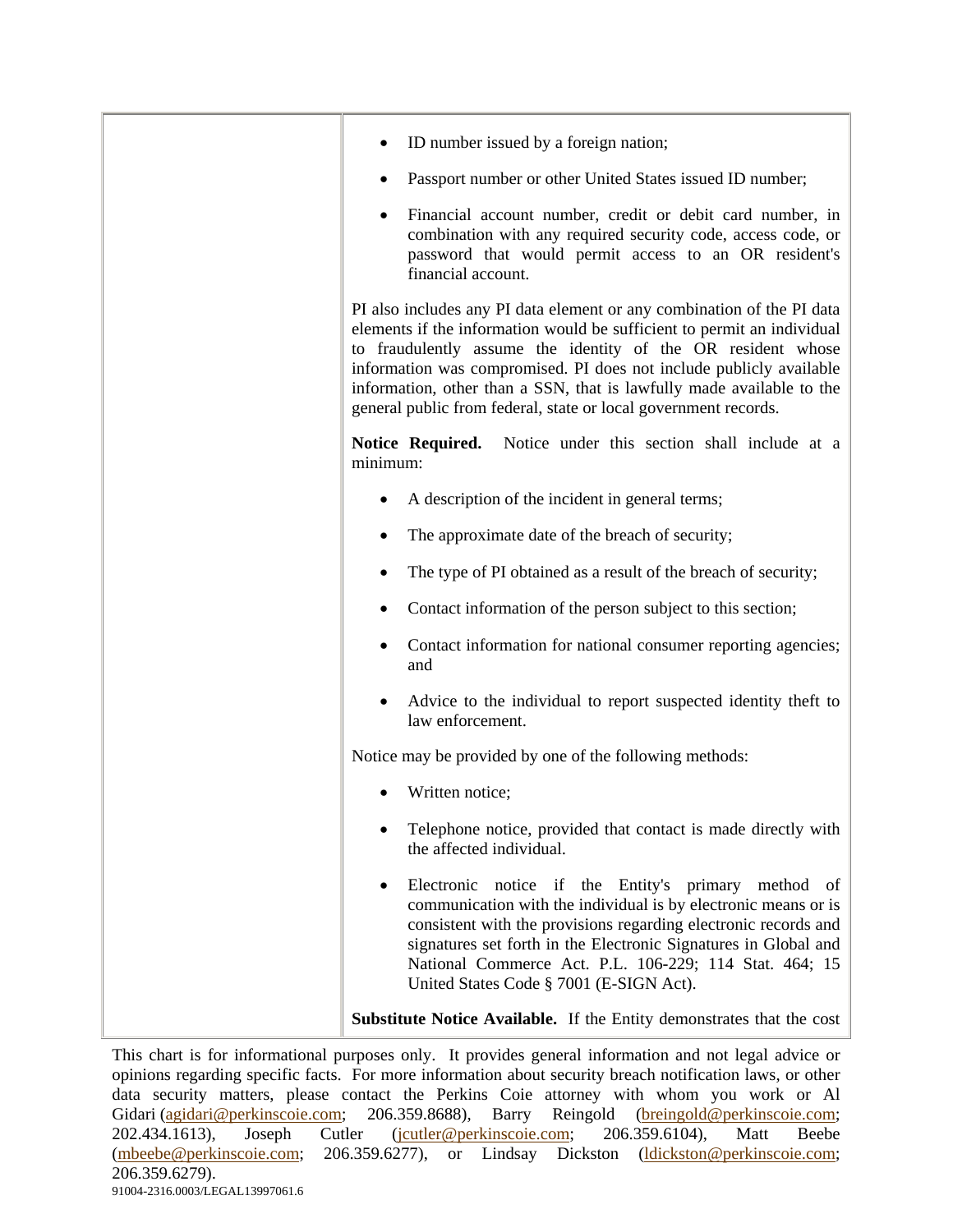| of providing notice would exceed \$250,000, that the affected class of<br>individuals to be notified exceeds 350,000, or if the Entity does not<br>have sufficient contact information to provide notice. Substitute notice<br>consists of the following:                                                                                                                                                                                  |
|--------------------------------------------------------------------------------------------------------------------------------------------------------------------------------------------------------------------------------------------------------------------------------------------------------------------------------------------------------------------------------------------------------------------------------------------|
| Conspicuous posting of the notice or a link to the notice on the<br>Internet home page of the Entity if the Entity maintains one;<br>and                                                                                                                                                                                                                                                                                                   |
| Notification to major statewide television and newspaper<br>media.                                                                                                                                                                                                                                                                                                                                                                         |
| <b>Exception: Compliance with Other Laws.</b>                                                                                                                                                                                                                                                                                                                                                                                              |
| Primary Regulator. An Entity that complies with the<br>notification requirements or breach of security procedures that<br>provide greater protection to PI and at least as thorough<br>disclosure requirements pursuant to the rules, regulations,<br>procedures, guidance or guidelines established by the Entity's<br>primary or functional federal regulator.                                                                           |
| GLBA. A person that complies with regulations regarding<br>notification requirements or breach of security procedures that<br>provide greater protection to PI and at least as thorough<br>disclosure requirements promulgated pursuant to title V of the<br>Gramm-Leach-Bliley Act of 1999 (15 U.S.C. 6801 to 6809).                                                                                                                      |
| More restrictive State or Federal Law. An Entity that complies<br>with a state or federal law that provides greater protection to<br>PI and at least as thorough disclosure requirements for breach<br>of security of PI than that provided by this section.                                                                                                                                                                               |
| Other key provisions:                                                                                                                                                                                                                                                                                                                                                                                                                      |
| Delay for Law Enforcement. Notification may be delayed if a<br>law enforcement agency determines that the notification will<br>impede a criminal investigation and that agency has made a<br>written request that the notification be delayed. The required<br>notification shall be made after that law enforcement agency<br>determines that its disclosure will not compromise the<br>investigation and notifies the Entity in writing. |
| Notification to Consumer Reporting Agencies. If an Entity<br>discovers a breach of security affecting more than 1,000<br>individuals that requires disclosure under this section, the<br>Entity shall notify, without unreasonable delay, all consumer<br>reporting agencies that compile and maintain reports on                                                                                                                          |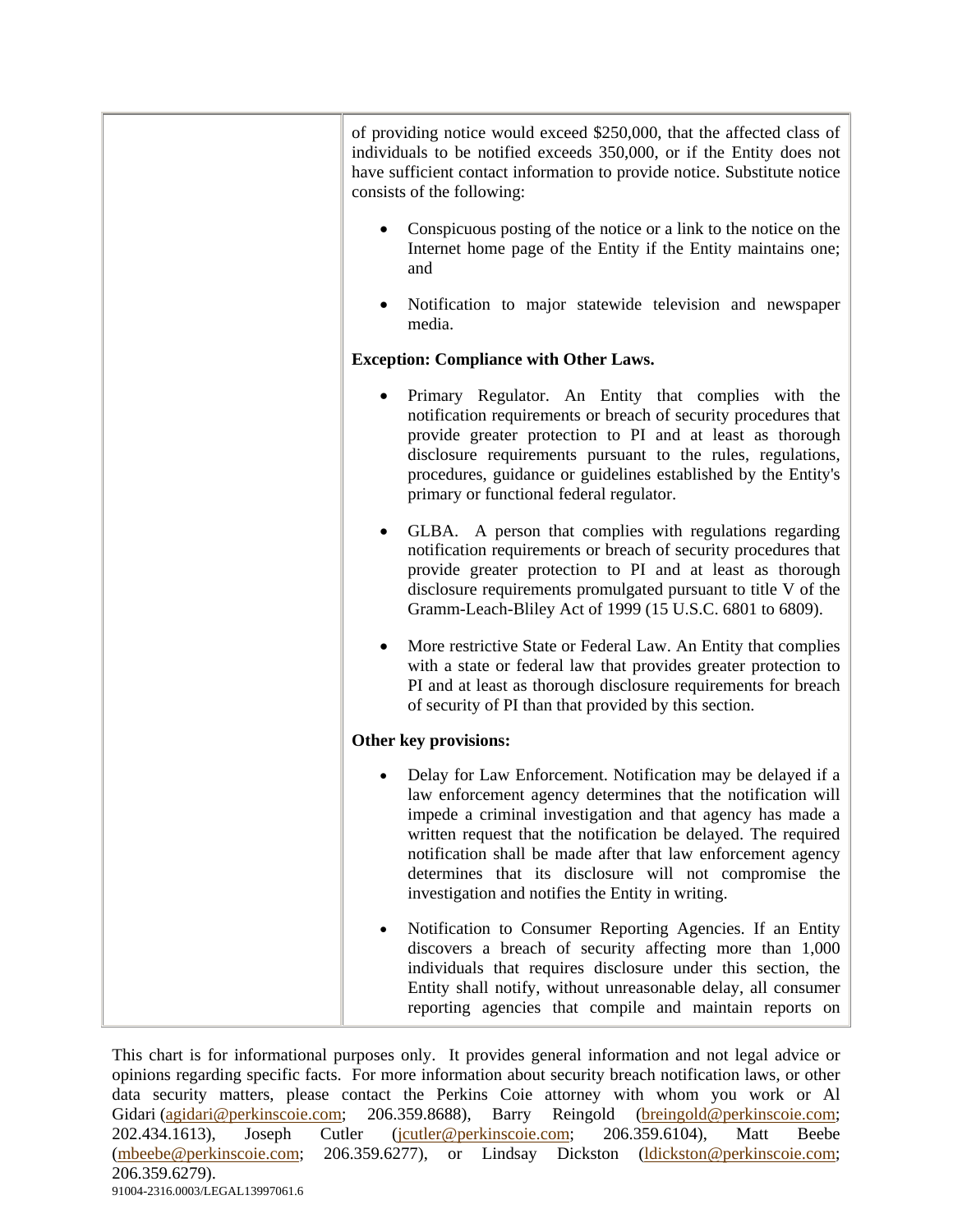|                                                                                                                                                   | individuals on a nationwide basis of the timing, distribution<br>and content of the notification given by the Entity to the<br>individuals. The Entity shall include the police report number,<br>if available, in its notification to the consumer reporting<br>agencies.                                                                                                                                                                                                                                  |
|---------------------------------------------------------------------------------------------------------------------------------------------------|-------------------------------------------------------------------------------------------------------------------------------------------------------------------------------------------------------------------------------------------------------------------------------------------------------------------------------------------------------------------------------------------------------------------------------------------------------------------------------------------------------------|
| <b>PENNSYLVANIA</b><br>S.B. 712 (signed into law Dec.<br>22, 2005, Act No. 94)<br>73 PA. CONS. STAT. § 2302 et<br>seq.<br>Effective June 22, 2006 | Application. Any State agency, political subdivision, or an individual<br>or a business (collectively, "Entity") doing business in PA that<br>maintains, stores or manages computerized data that includes PI. The<br>provisions governing maintenance of PI that the Entity does not own<br>appear applicable to any Entity maintaining PI, whether or not the<br>Entity conducts business in PA.                                                                                                          |
|                                                                                                                                                   | <b>Security Breach Definition.</b> Unauthorized access and acquisition of<br>computerized data that materially compromises the security or<br>confidentiality of PI maintained by the Entity as part of a database of<br>PI regarding multiple individuals and that causes or the Entity<br>reasonably believes has caused or will cause loss or injury to any<br>resident of PA.                                                                                                                           |
|                                                                                                                                                   | Good faith acquisition of PI by an employee or agent of the<br>Entity for the purposes of the Entity is not a breach of the<br>security of the system if the PI is not used for a purpose other<br>than the lawful purpose of the Entity and is not subject to<br>further unauthorized disclosure.                                                                                                                                                                                                          |
|                                                                                                                                                   | Notification Obligation. Any Entity to which the statute applies shall<br>provide notice of any breach of the security of the system following<br>discovery of the breach of the security of the system to any individual<br>whose principal mailing address, as reflected in the computerized data<br>which is maintained, stored or managed by the Entity, is in PA whose<br>unencrypted and unredacted PI was or is reasonably believed to have<br>been accessed and acquired by an unauthorized person. |
|                                                                                                                                                   | • An Entity must provide notice of the breach if encrypted<br>information is accessed and acquired in an unencrypted form,<br>if the security breach is linked to a breach of the security of the<br>encryption or if the security breach involves a person with<br>access to the encryption.                                                                                                                                                                                                               |
|                                                                                                                                                   | Third Party Data Notification. An Entity that maintains, stores or<br>manages computerized data on behalf of another Entity shall provide<br>notice of any breach of the security system following discovery to the<br>Entity on whose behalf the it maintains, stores or manages the data.                                                                                                                                                                                                                 |
|                                                                                                                                                   | Timing of Notification.<br>Except in order to take any measures                                                                                                                                                                                                                                                                                                                                                                                                                                             |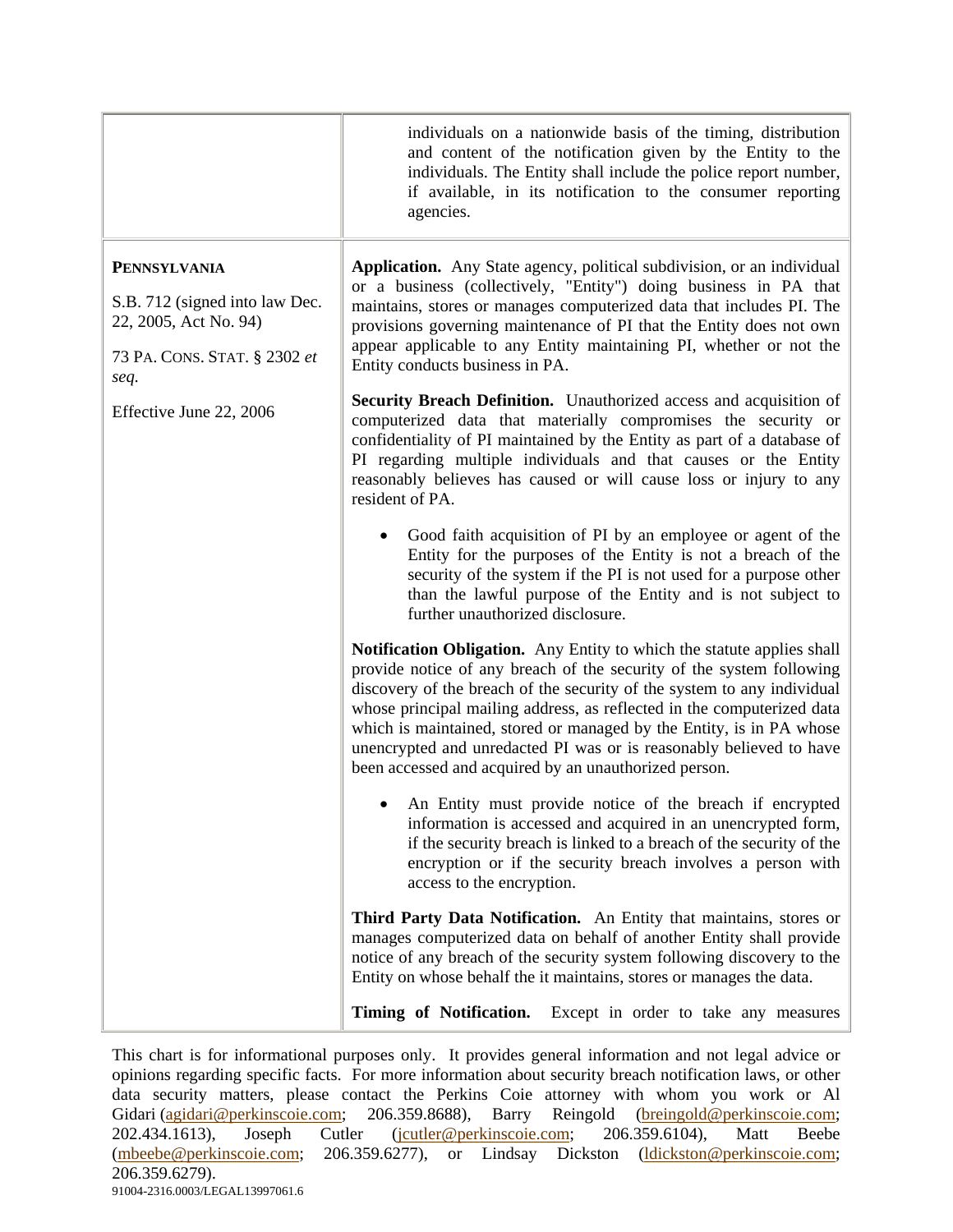| necessary to determine the scope of the breach and to restore the<br>reasonable integrity of the data system, the notice shall be made<br>without unreasonable delay.                                                                                                                                                                                                                                               |
|---------------------------------------------------------------------------------------------------------------------------------------------------------------------------------------------------------------------------------------------------------------------------------------------------------------------------------------------------------------------------------------------------------------------|
| Personal Information Definition. An individual's first name or first<br>initial and last name in combination with and linked to any one or<br>more of the following data elements when the data elements are not<br>encrypted or redacted:                                                                                                                                                                          |
| SSN;                                                                                                                                                                                                                                                                                                                                                                                                                |
| Driver's license number or state ID card number issued in lieu<br>of a driver's license;                                                                                                                                                                                                                                                                                                                            |
| Financial account number, credit or debit card number, in<br>٠<br>combination with any required security code, access code or<br>password that would permit access to an individual's financial<br>account;                                                                                                                                                                                                         |
| PI does not include publicly available information that is lawfully<br>made available to the general public from Federal, State or local<br>government records                                                                                                                                                                                                                                                      |
| <b>Notice Required.</b> Notice may be provided by any of the following<br>methods:                                                                                                                                                                                                                                                                                                                                  |
| Written notice to the last known home address for the<br>individual;                                                                                                                                                                                                                                                                                                                                                |
| Telephonic notice, if the customer can be reasonably expected<br>$\bullet$<br>to receive it and the notice is given in a clear and conspicuous<br>manner, describes the incident in general terms and verifies PI<br>but does not require the customer to provide PI, and the<br>customer is provided with a telephone number to call or<br>Internet Web site to visit for further information or assistance;<br>or |
| Email notice, if a prior business relationship exists and the<br>Entity has a valid email address for the individual.                                                                                                                                                                                                                                                                                               |
| <b>Substitute Notice Available.</b> If the Entity demonstrates that the cost<br>of providing notice would exceed \$100,000, the affected class of<br>subject persons to be notified exceeds 175,000, or the Entity does not<br>have sufficient contact information. Substitute notice shall consist of<br>all of the following:                                                                                     |
| Email notice when the Entity has an email address for the                                                                                                                                                                                                                                                                                                                                                           |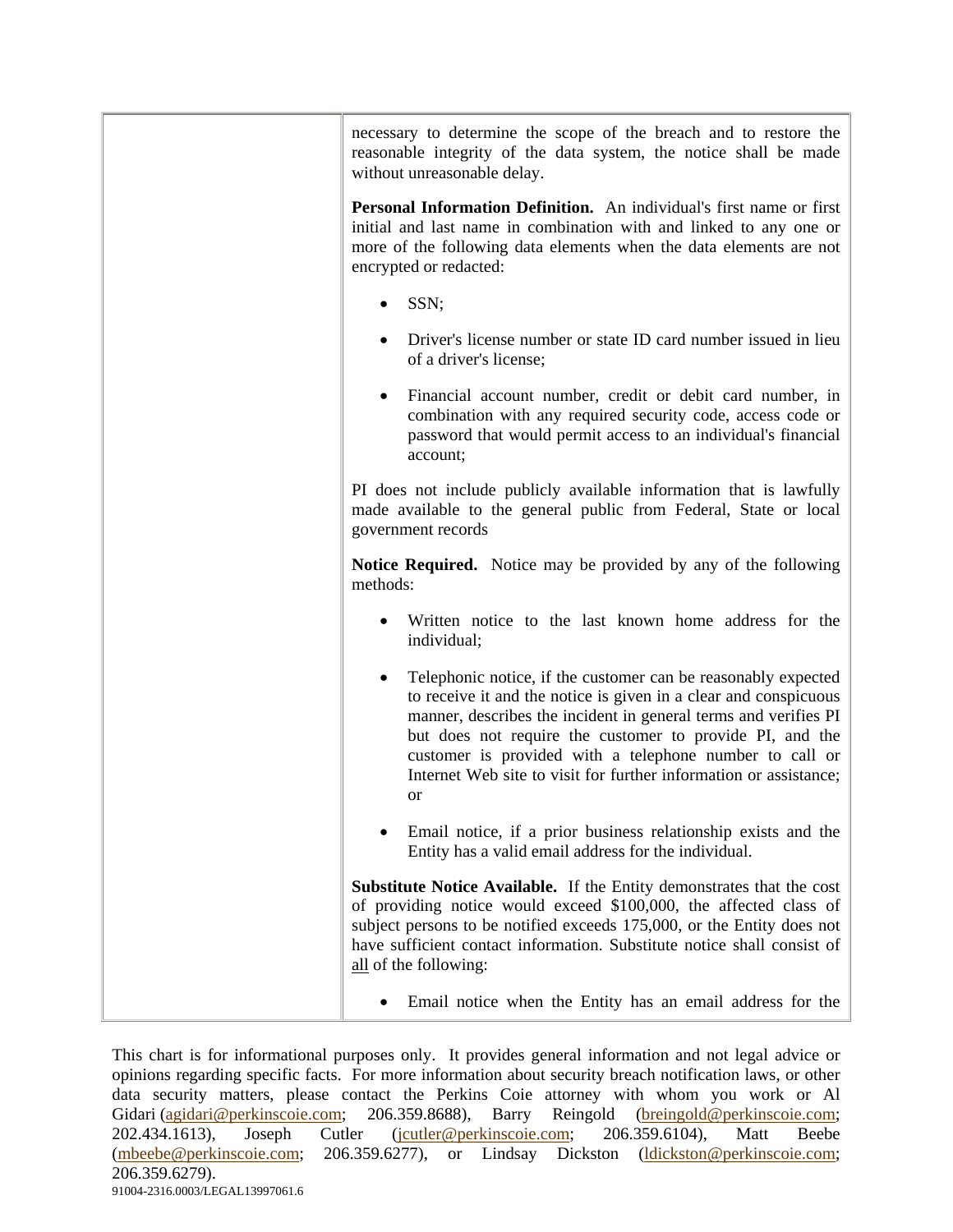| subject persons;                                                                                                                                                                                                                                                                                                                                                                                                                                                    |
|---------------------------------------------------------------------------------------------------------------------------------------------------------------------------------------------------------------------------------------------------------------------------------------------------------------------------------------------------------------------------------------------------------------------------------------------------------------------|
| Conspicuous posting of the notice on the Entity's Internet Web<br>site if the Entity maintains one; and                                                                                                                                                                                                                                                                                                                                                             |
| Notification to major statewide media.                                                                                                                                                                                                                                                                                                                                                                                                                              |
| <b>Exception: Own Notification Policy.</b> An Entity that maintains its<br>own notification procedures as part of an information privacy or<br>security policy for the treatment of PI and is consistent with the notice<br>requirements of this act shall be deemed to be in compliance with the<br>notification requirements of this act if it notifies subject persons in<br>accordance with its policies in the event of a breach of security of the<br>system. |
| <b>Exception: Compliance with Other Laws</b>                                                                                                                                                                                                                                                                                                                                                                                                                        |
| Compliance with Primary Regulator. An Entity that complies<br>with the notification requirements or procedures pursuant to<br>the rules, regulations, procedures or guidelines established by<br>the Entity's primary or functional Federal regulator shall be in<br>compliance with this act.                                                                                                                                                                      |
| Federal Interagency Guidance.<br>A financial institution that<br>complies with the notification requirements prescribed by the<br>Federal Interagency Guidance on Response Programs for<br>Unauthorized Access to Customer Information and Customer<br>Notice is deemed to be in compliance with this act.                                                                                                                                                          |
| Other key provisions:                                                                                                                                                                                                                                                                                                                                                                                                                                               |
| Delay for Law Enforcement. The notification required by this<br>act may be delayed if a law enforcement agency determines<br>and advises the Entity in writing, specifically referencing the<br>statute, that the notification will impede a criminal or civil<br>investigation. The required notification shall be made after the<br>enforcement agency determines that it will not<br>law<br>compromise the investigation or national or homeland<br>security.    |
| Notification to Consumer Reporting Agencies. When an Entity<br>provides notification under this act to more than 1,000 persons<br>at one time, the Entity shall also notify, without unreasonable<br>delay, all consumer reporting agencies that compile and<br>maintain files on consumers on a nationwide basis of the<br>timing, distribution and number of notices.                                                                                             |
| AG Enforcement. The AG shall have exclusive authority to                                                                                                                                                                                                                                                                                                                                                                                                            |
|                                                                                                                                                                                                                                                                                                                                                                                                                                                                     |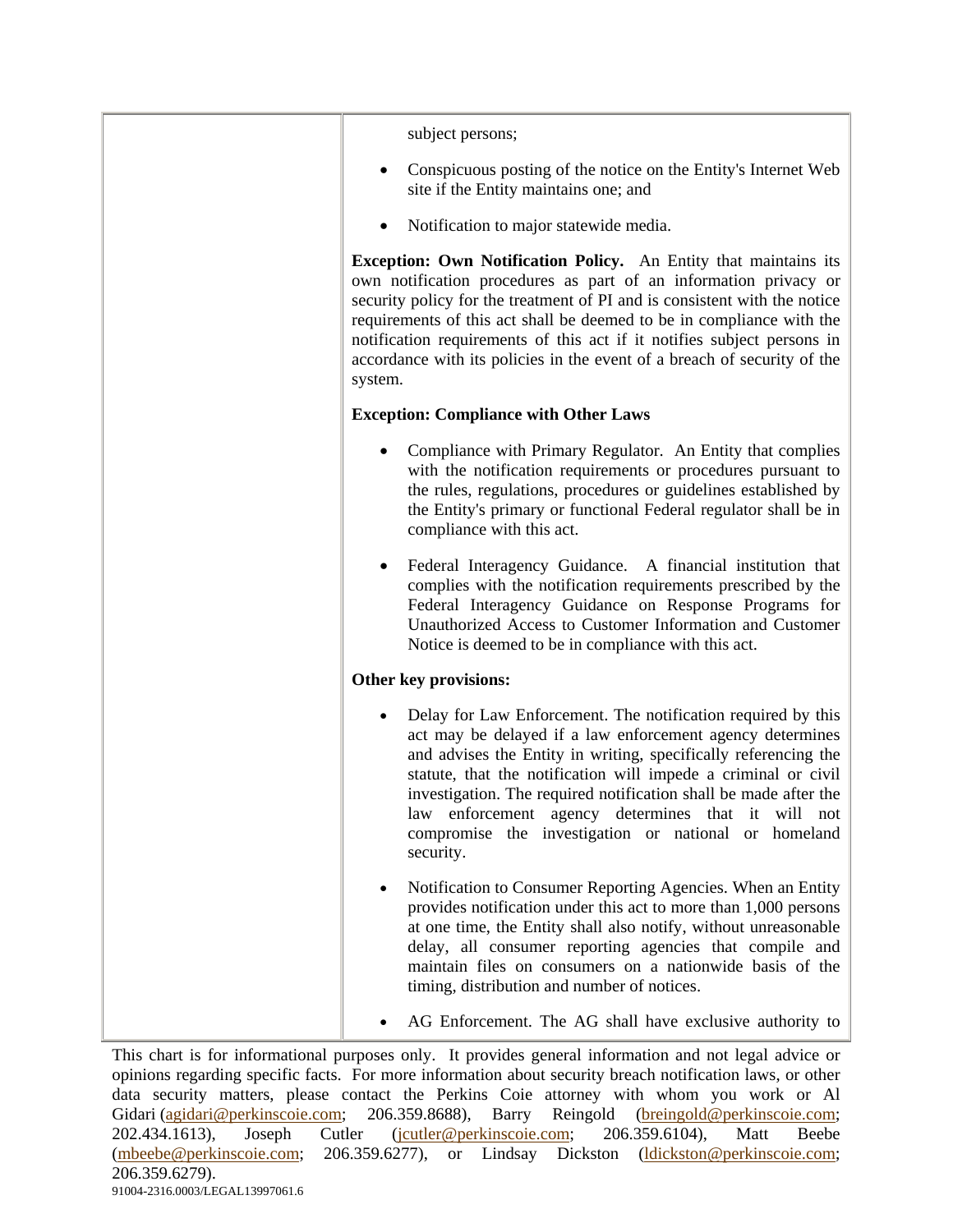|                                                                | bring an action under the Unfair Trade Practices and<br>Consumer Protection Law for a violation of the statute.                                                                                                                                                                                                                                                                                                                                                                       |
|----------------------------------------------------------------|---------------------------------------------------------------------------------------------------------------------------------------------------------------------------------------------------------------------------------------------------------------------------------------------------------------------------------------------------------------------------------------------------------------------------------------------------------------------------------------|
| <b>PUERTO RICO</b><br>DACO Reglamentos 7207,<br>7336, and 7376 | A corporation, institution, company or collective<br>Application.<br>partnership that is considered a legal entity (collectively, "Entity") that<br>maintains or has custody over PI about a PR resident.                                                                                                                                                                                                                                                                             |
|                                                                | Security Breach Definition. Unauthorized access to storage of PI that<br>compromises the security confidentiality or integrity of the PI; or<br>access by persons who are authorized who have knowingly violated<br>their professional confidentiality obligations, or have obtained the<br>information under false pretenses, with the intention of using it for<br>illegal purposes. Security breach includes access to PI through a<br>computer system as well as physical access. |
|                                                                | Notification Obligation. The Entity that maintains the archive of PI<br>must notify the individuals whose information was compromised. The<br>Entity must also notify DACO within 10 days of detecting the breach.                                                                                                                                                                                                                                                                    |
|                                                                | Timing of Notification. The disclosure shall be made in the most<br>expedient manner possible.                                                                                                                                                                                                                                                                                                                                                                                        |
|                                                                | Personal Information Definition. An individual's first name or first<br>initial and last name in combination with any of the following data<br>elements, when the name or the data elements are readable without an<br>encryption key:                                                                                                                                                                                                                                                |
|                                                                | SSN;                                                                                                                                                                                                                                                                                                                                                                                                                                                                                  |
|                                                                | Driver's license number;                                                                                                                                                                                                                                                                                                                                                                                                                                                              |
|                                                                | Election registration or voter registration number;<br>٠                                                                                                                                                                                                                                                                                                                                                                                                                              |
|                                                                | Other official ID card information                                                                                                                                                                                                                                                                                                                                                                                                                                                    |
|                                                                | Bank or financial account numbers with or without the keys or<br>passwords to access those accounts;                                                                                                                                                                                                                                                                                                                                                                                  |
|                                                                | Usernames and passwords to access information systems,<br>whether public or private;                                                                                                                                                                                                                                                                                                                                                                                                  |
|                                                                | Medical information protected by HIPAA;                                                                                                                                                                                                                                                                                                                                                                                                                                               |
|                                                                | Laboratory results.                                                                                                                                                                                                                                                                                                                                                                                                                                                                   |
|                                                                | Personal information does not include publicly available information<br>or addresses.                                                                                                                                                                                                                                                                                                                                                                                                 |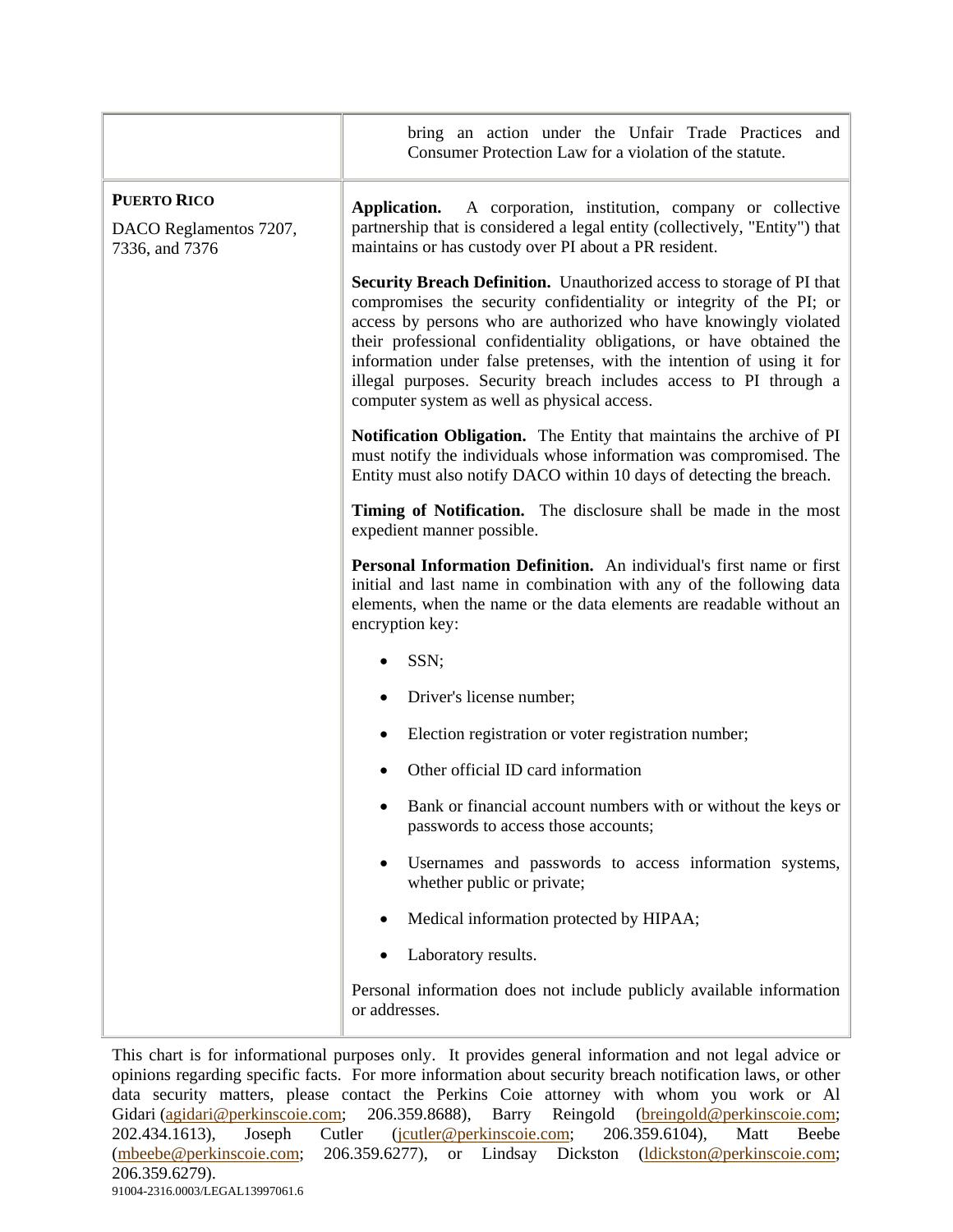|                                                                                                              | Notice Required. Notice may be provided by any of the following<br>methods:<br>Written notice;<br>Electronic notice.<br>Substitute Notice Available. If the Entity demonstrates that the cost<br>of providing notice would exceed \$100,000, or that the affected class<br>of subject persons to be notified exceeds 100,000. Substitute notice<br>shall consist of the following:<br>Publication (see statute for details).                                     |
|--------------------------------------------------------------------------------------------------------------|------------------------------------------------------------------------------------------------------------------------------------------------------------------------------------------------------------------------------------------------------------------------------------------------------------------------------------------------------------------------------------------------------------------------------------------------------------------|
| <b>RHODE ISLAND</b><br>H.B. 6191 (became law without<br>Governor's signature, July 10,<br>2005, Chapter 225) | Application. A state agency, individual, partnership association,<br>corporation or joint venture (collectively, "Entity")<br>that owns,<br>maintains or licenses computerized data that includes PI.                                                                                                                                                                                                                                                            |
| R.I. GEN. LAWS § 11-49.2-1 et<br>seq.                                                                        | Security Breach Definition. Unauthorized acquisition of unencrypted<br>computerized data that compromises the security, confidentiality, or<br>integrity of PI maintained by the Entity.                                                                                                                                                                                                                                                                         |
| Effective March 1, 2006                                                                                      | Good faith acquisition of PI by an employee or agent of the<br>Entity for the purposes of the Entity is not a breach of the<br>security of the system; provided that the PI is not used or<br>subject to further unauthorized disclosure.                                                                                                                                                                                                                        |
|                                                                                                              | Notification Obligation. Any Entity to which the statute applies shall<br>disclose any breach of the security of the system which poses a<br>significant risk of identity theft following discovery or notification of<br>the breach in the security of the data to any resident of RI whose<br>unencrypted PI was, or is reasonably believed to have been, acquired<br>by an unauthorized person or a person without authority, to acquire<br>said information. |
|                                                                                                              | Notification of a breach is not required if, after an appropriate<br>investigation or after consultation with relevant federal, state,<br>or local law enforcement agencies, a determination is made<br>that the breach has not and will not likely result in a significant<br>risk of identity theft to the individuals whose PI has been<br>acquired.                                                                                                          |
|                                                                                                              | Third Party Data Notification.<br>Any Entity that maintains<br>computerized unencrypted data that includes PI that the Entity does<br>not own shall notify the owner or licensee of the information of any<br>breach of the security of the data which poses a significant risk of                                                                                                                                                                               |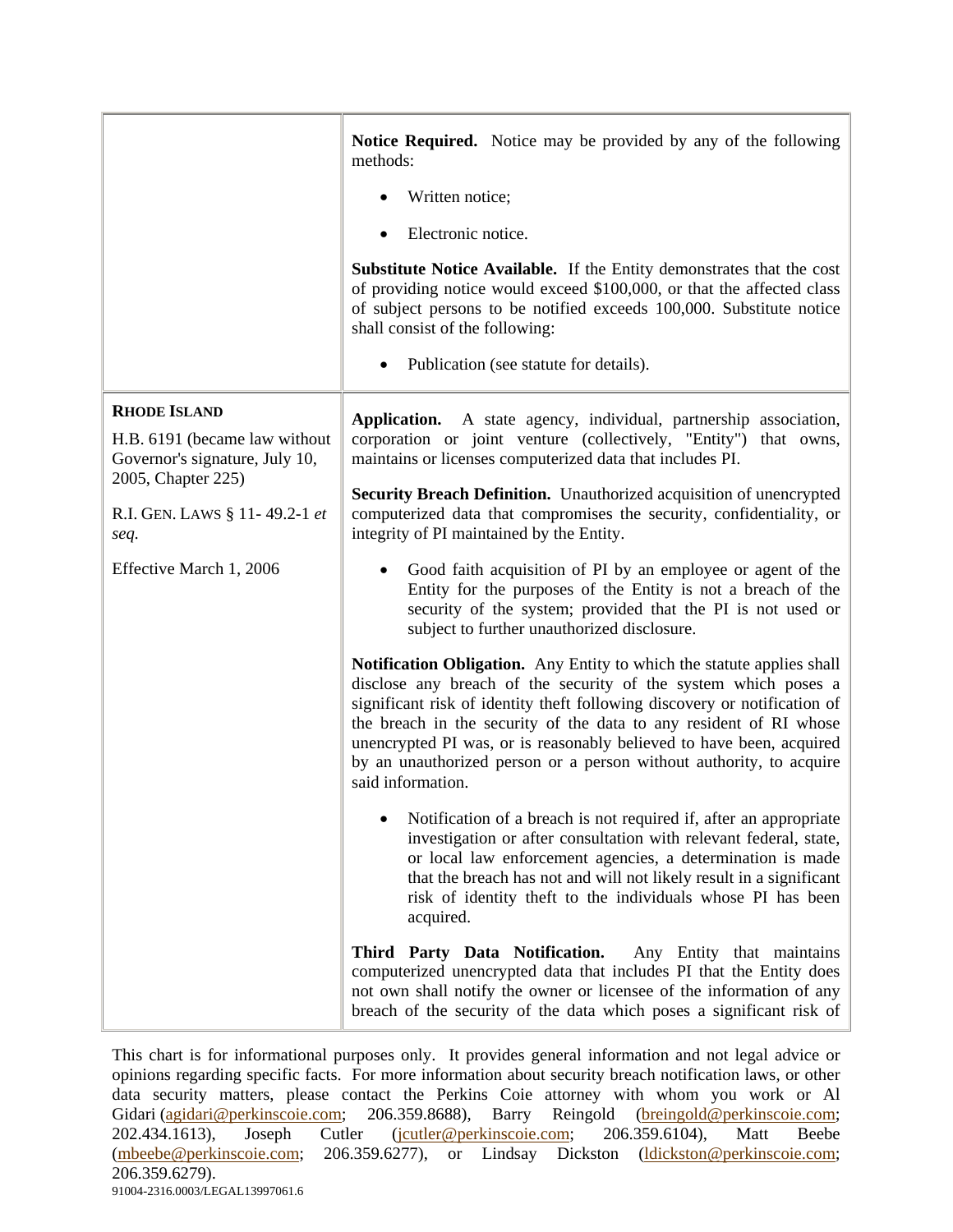| identity theft immediately, following discovery, if the PI was, or is<br>reasonably believed to have been, acquired by an unauthorized person.<br>Timing of Notification. The disclosure shall be made in the most<br>expedient time possible and without unreasonable delay, consistent<br>with any measures necessary to determine the scope of the breach and<br>restore the reasonable integrity of the data system. |
|--------------------------------------------------------------------------------------------------------------------------------------------------------------------------------------------------------------------------------------------------------------------------------------------------------------------------------------------------------------------------------------------------------------------------|
| Personal Information Definition. An individual's first name or first<br>initial and last name in combination with any one or more of the<br>following data elements, when either the name or the data elements are<br>not encrypted:                                                                                                                                                                                     |
| SSN;                                                                                                                                                                                                                                                                                                                                                                                                                     |
| Driver's license number or RI ID card number;                                                                                                                                                                                                                                                                                                                                                                            |
| Account number, credit or debit card number, in combination<br>with any required security code, access code, or password that<br>would permit access to an individual's financial account.                                                                                                                                                                                                                               |
| <b>Notice Required.</b> Notice may be provided by any of the following<br>methods:                                                                                                                                                                                                                                                                                                                                       |
| Written notice;                                                                                                                                                                                                                                                                                                                                                                                                          |
| Electronic notice, if the notice provided is consistent with the<br>provisions regarding electronic records and signatures set forth<br>in P.L. 106-229; 114 Stat. 464; 15 United States Code § 7001<br>(E-SIGN Act).                                                                                                                                                                                                    |
| <b>Substitute Notice Available.</b> If the Entity demonstrates that the cost<br>of providing notice would exceed \$25,000, or that the affected class of<br>subject persons to be notified exceeds 50,000, or the Entity does not<br>have sufficient contact information. Substitute notice shall consist of<br>all of the following:                                                                                    |
| Email notice when the Entity has an email address for the<br>subject persons;                                                                                                                                                                                                                                                                                                                                            |
| Conspicuous posting of the notice on the Entity's Web site if<br>the Entity maintains one; and                                                                                                                                                                                                                                                                                                                           |
| Notification to major statewide media.                                                                                                                                                                                                                                                                                                                                                                                   |
| Exception: Own Notification Policy. Any Entity that maintains its<br>own security breach procedures as part of an information security<br>policy for the treatment of PI and otherwise complies with the timing                                                                                                                                                                                                          |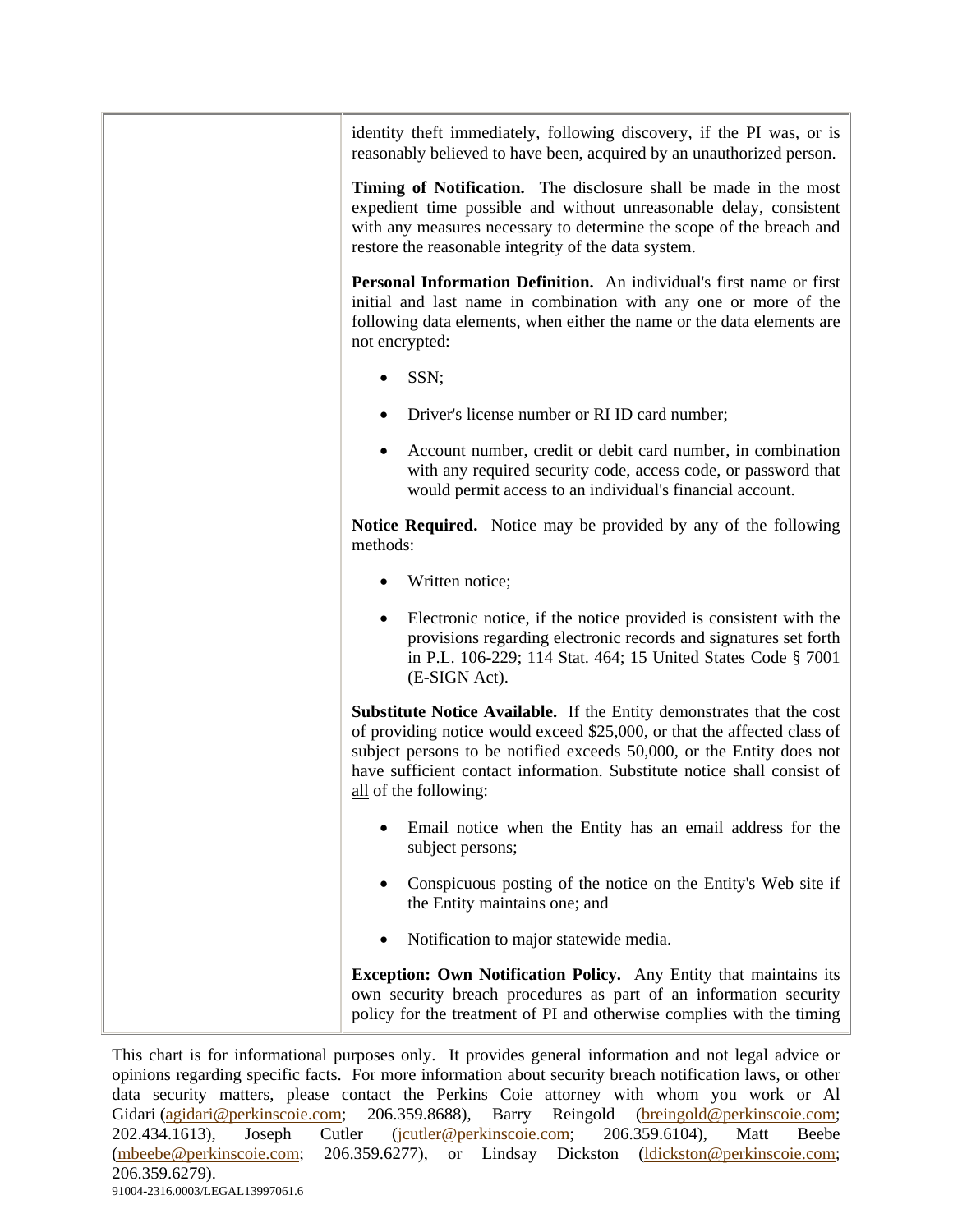| requirements of the statute, shall be deemed to be in compliance with<br>the security breach notification, provided such Entity notifies subject<br>persons in accordance with such Entity's policies in the event of a<br>breach of security.                                                                                                                                                                                                                                                                                                                                                                         |
|------------------------------------------------------------------------------------------------------------------------------------------------------------------------------------------------------------------------------------------------------------------------------------------------------------------------------------------------------------------------------------------------------------------------------------------------------------------------------------------------------------------------------------------------------------------------------------------------------------------------|
| <b>Exception: Compliance with Other Laws.</b>                                                                                                                                                                                                                                                                                                                                                                                                                                                                                                                                                                          |
| Compliance with Primary Regulator.<br>Any Entity that<br>maintains a security breach procedure pursuant to the rules,<br>regulations, procedures or guidelines established by the<br>primary or functional regulator, as defined in 15 USC 6809(2),<br>shall be deemed to be in compliance with the security breach<br>notification requirements of this section, provided such Entity<br>notifies subject persons in accordance with the policies or the<br>rules, regulations, procedures or guidelines established by the<br>primary or functional regulator in the event of a breach of<br>security of the system. |
| Federal Interagency Guidance. A financial institution, trust<br>company, credit union or its affiliates that is subject to and<br>examined for, and found in compliance with the Federal<br>Response<br>Interagency Guidelines<br>Programs<br>on<br>for<br>Unauthorized Access to Customer Information and Customer<br>Notice shall be deemed in compliance with this chapter.                                                                                                                                                                                                                                         |
| HIPPA Covered Entities. A provider of health care, health<br>care service plan, health insurer, or a covered entity governed<br>by the medical privacy and security rules issued by the federal<br>Department of Health and Human Services, Parts 160 and 164<br>of Title 45 of the Code of Federal Regulations, established<br>the<br>Health<br>Insurance<br>Portability<br>pursuant<br>to<br>and<br>Accountability Act of 1996 (HIPAA) shall be deemed in<br>compliance with this chapter.                                                                                                                           |
| <b>Penalties.</b> Each violation is a civil violation for which a penalty of not<br>more than \$100 per occurrence and not more than \$25,000 may be<br>adjudged against a defendant.                                                                                                                                                                                                                                                                                                                                                                                                                                  |
| Other key provisions:                                                                                                                                                                                                                                                                                                                                                                                                                                                                                                                                                                                                  |
| Delay for Law Enforcement. The notification required by this<br>section may be delayed if a law enforcement agency<br>determines that the notification will impede a criminal<br>investigation. The required notification shall be made after the<br>law enforcement agency determines that it will not<br>compromise the investigation.                                                                                                                                                                                                                                                                               |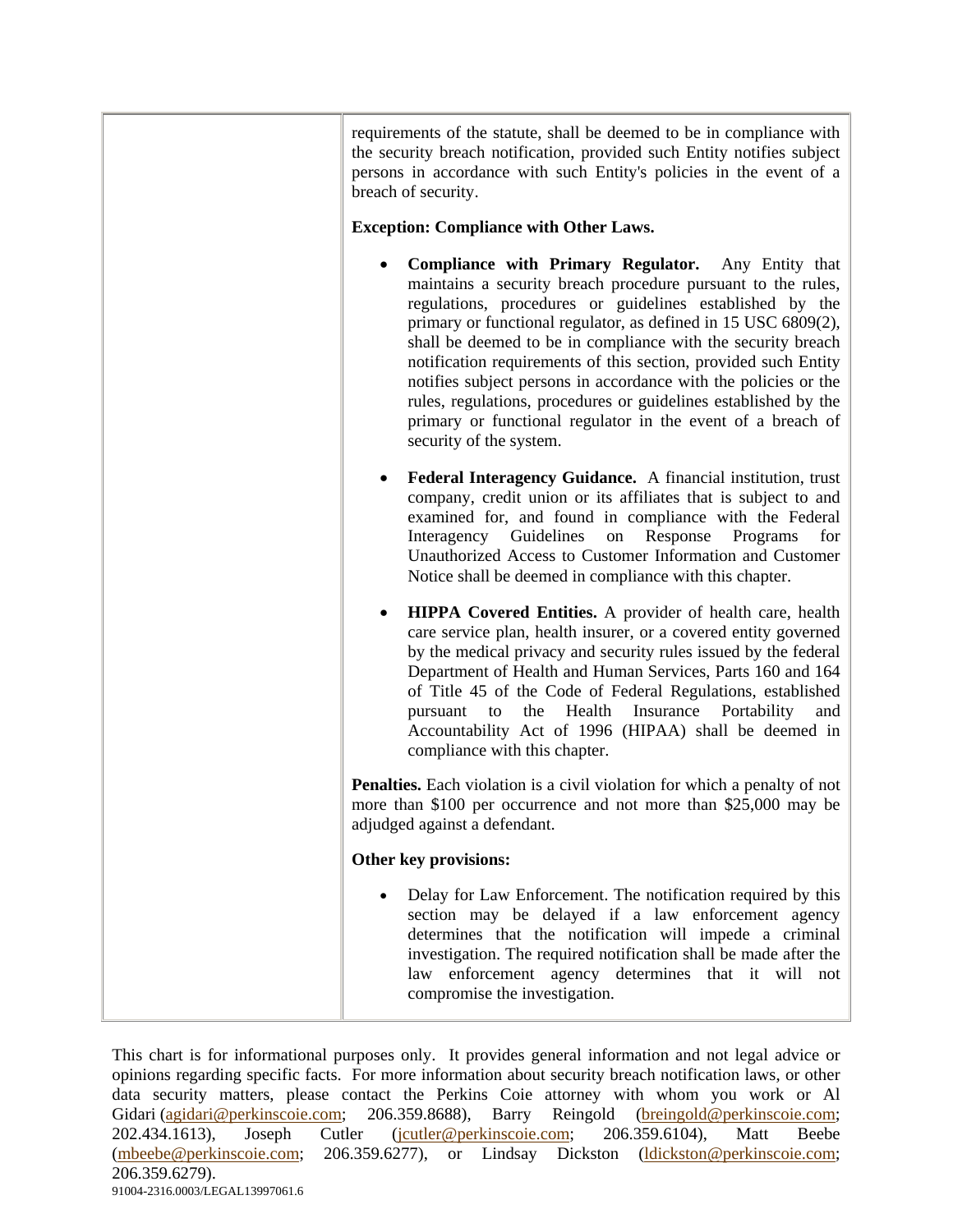|                                                                                                | Statute does not permit waiver by contract or other means.                                                                                                                                                                                                                                                                                                                                                                                                                                                                                                                                    |
|------------------------------------------------------------------------------------------------|-----------------------------------------------------------------------------------------------------------------------------------------------------------------------------------------------------------------------------------------------------------------------------------------------------------------------------------------------------------------------------------------------------------------------------------------------------------------------------------------------------------------------------------------------------------------------------------------------|
| <b>SOUTH CAROLINA</b><br>S.B. 453 (signed into law April<br>2, 2008)<br>Effective July 1, 2009 | A natural person, an individual, or a corporation,<br>Application.<br>government or governmental subdivision or agency, trust, estate,<br>partnership, cooperative or association (collectively, "Entity")<br>conducting business in SC, and owning or licensing computerized data<br>or other data that includes PI.                                                                                                                                                                                                                                                                         |
|                                                                                                | <b>Security Breach Definition.</b> Unauthorized access to and acquisition<br>of computerized data that was not rendered unusable through<br>encryption, redaction, or other methods that compromises the security,<br>confidentiality, or integrity of PI maintained by the Entity, when<br>illegal use of the information has occurred or is reasonably likely to<br>occur or use of the information creates a material risk of harm to a<br>resident.                                                                                                                                       |
|                                                                                                | Good faith acquisition of PI by an employee or agent of the<br>Entity for the purposes of its business is not a breach of the<br>security of the system if the PI is not used or subject to further<br>unauthorized disclosure.                                                                                                                                                                                                                                                                                                                                                               |
|                                                                                                | <b>Notification Obligation.</b> Any Entity to which the statute applies shall<br>disclose a breach of the security of the system following discovery or<br>notification of the breach in the security of the data to a resident of SC<br>whose PI that was not rendered unusable through encryption,<br>redaction, or other methods was, or is reasonably believed to have<br>been, acquired by an unauthorized person when the illegal use of the<br>information has occurred or is reasonably likely to occur or use of the<br>information creates a material risk of harm to the resident. |
|                                                                                                | Third Party Data Notification. An Entity conducting business in SC<br>and maintaining computerized data or other data that includes PI that<br>the Entity does not own shall notify the owner or licensee of the<br>information of a breach of the security of the data immediately<br>following discovery, if the PI was, or is reasonably believed to have<br>been, acquired by an unauthorized person.                                                                                                                                                                                     |
|                                                                                                | Timing of Notification. The disclosure must be made in the most<br>expedient time possible and without unreasonable delay, consistent<br>with measures necessary to determine the scope of the breach and<br>restore the reasonable integrity of the data system.                                                                                                                                                                                                                                                                                                                             |
|                                                                                                | Personal Information Definition. The first name or first initial and<br>last name in combination with and linked to any one or more of the<br>following data elements that relate to a resident of SC, when the data                                                                                                                                                                                                                                                                                                                                                                          |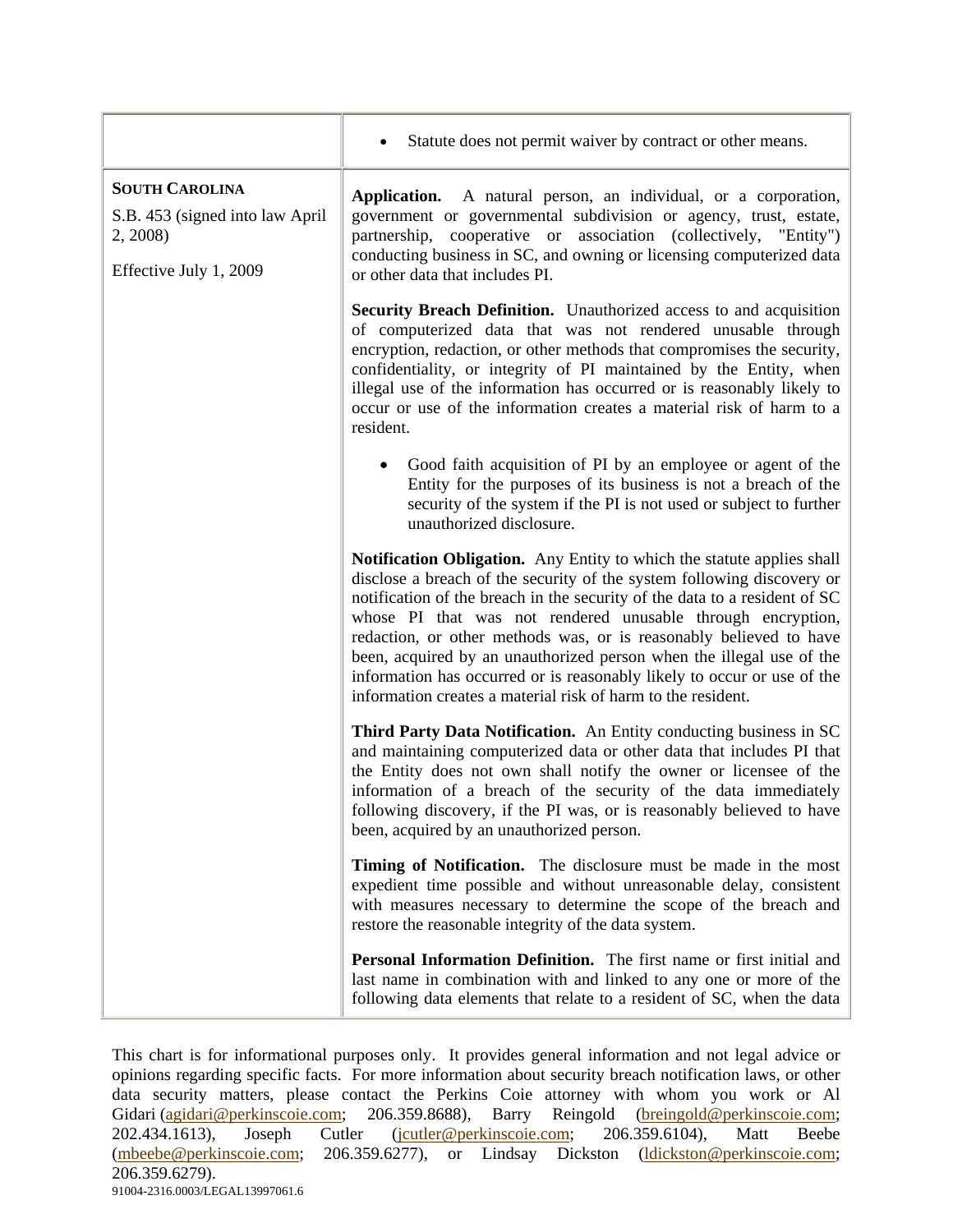| elements are neither encrypted nor redacted:                                                                                                                                                                                                                                                           |
|--------------------------------------------------------------------------------------------------------------------------------------------------------------------------------------------------------------------------------------------------------------------------------------------------------|
| SSN;                                                                                                                                                                                                                                                                                                   |
| Driver's license number or state ID card number issued instead<br>of a driver's license;                                                                                                                                                                                                               |
| Financial account number, or credit card or debit card number<br>٠<br>in combination with any required security code, access code,<br>or password that would permit access to a resident's financial<br>account; or                                                                                    |
| Other numbers or information which may be used to access a<br>$\bullet$<br>person's financial accounts or numbers or information issued<br>by a governmental or regulatory entity that uniquely will<br>identify an individual.                                                                        |
| PI does not include information that is lawfully obtained from publicly<br>available information, or from federal, state, or local government<br>records lawfully made available to the general public.                                                                                                |
| <b>Notice Required.</b> Notice may be provided by one of the following<br>methods:                                                                                                                                                                                                                     |
| Written notice;                                                                                                                                                                                                                                                                                        |
| Telephonic notice;                                                                                                                                                                                                                                                                                     |
| Electronic notice, if the person's primary method of<br>٠<br>communication with the individual is by electronic means or is<br>consistent with the provisions regarding electronic records and<br>signatures in Section 7001 of Title 15 USC and Chapter 6,<br>Title 11 of the 1976 Code (E-SIGN Act). |
| Substitute Notice Available. If the Entity demonstrates that the cost<br>of providing notice exceeds \$250,000 or that the affected class of<br>subject persons to be notified exceeds 500,000 or the person has<br>insufficient contact information. Substitute notice consists of:                   |
| Email notice when the Entity has an email address for the<br>subject persons;                                                                                                                                                                                                                          |
| Conspicuous posting of the notice on the Entity's Web site<br>page, if the Entity maintains one; and                                                                                                                                                                                                   |
| Notification to major statewide media.                                                                                                                                                                                                                                                                 |
| Exception: Own Notification Policy. An Entity that maintains its                                                                                                                                                                                                                                       |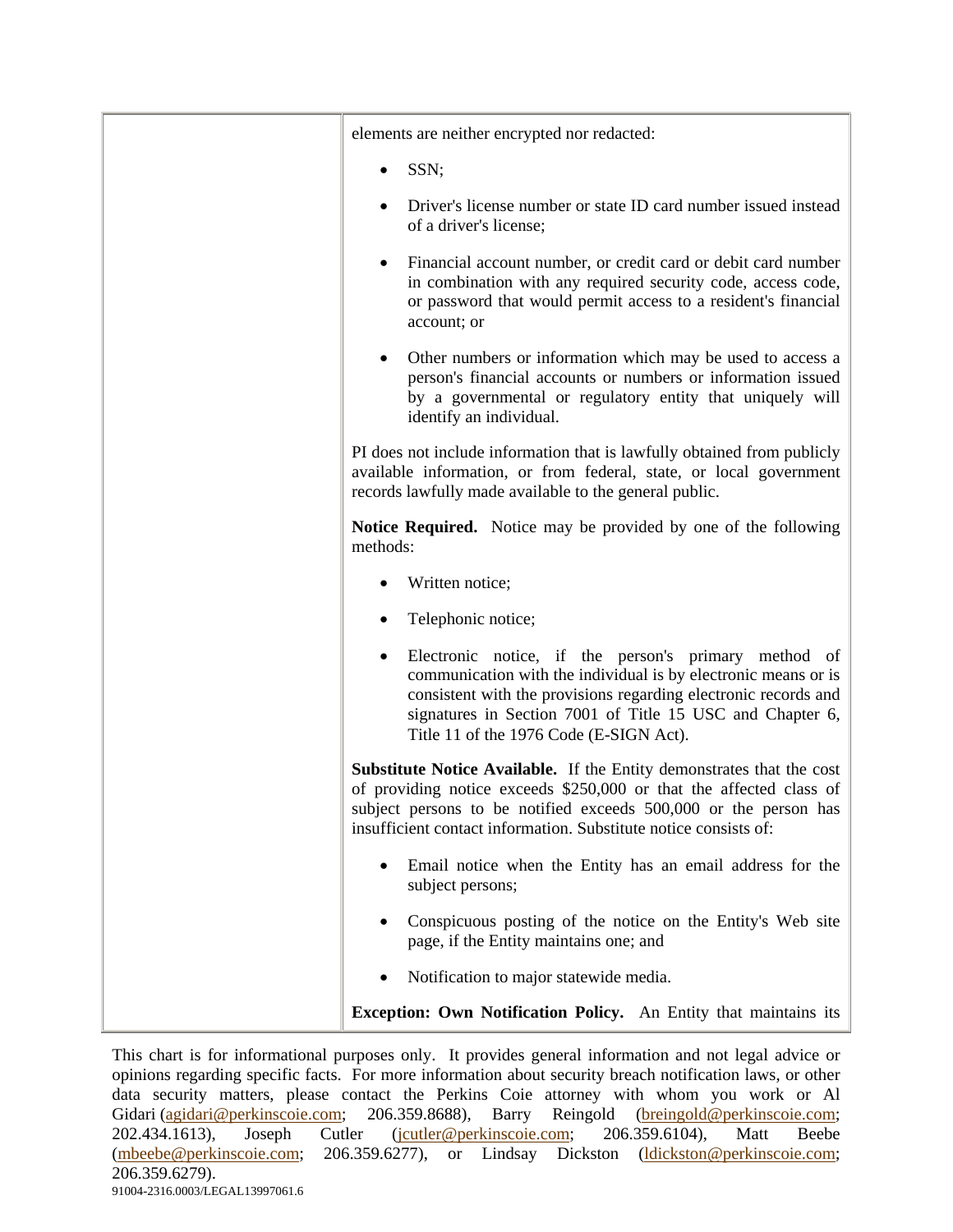| own notification procedures as part of an information security policy<br>for the treatment of PI and is otherwise consistent with the timing<br>requirements of the statute shall be deemed to be in compliance with<br>the notification requirements of the statute if it notifies subject persons<br>in accordance with its policies in the event of a breach of security of<br>the system.                                                                                                                                |
|------------------------------------------------------------------------------------------------------------------------------------------------------------------------------------------------------------------------------------------------------------------------------------------------------------------------------------------------------------------------------------------------------------------------------------------------------------------------------------------------------------------------------|
| <b>Exception: Compliance with Other Laws.</b>                                                                                                                                                                                                                                                                                                                                                                                                                                                                                |
| GLBA. This section does not apply to a bank or financial<br>institution that is subject to and in compliance with the privacy<br>and security provision of the Gramm-Leach-Bliley Act.                                                                                                                                                                                                                                                                                                                                       |
| Interagency Guidance. A financial institution that is subject to<br>٠<br>and in compliance with the federal Interagency Guidance<br>Response Programs for Unauthorized Access to Consumer<br>Information and Customer Notice, issued March 7, 2005, by<br>the Board of Governors of the Federal Reserve System, the<br>Federal Deposit Insurance Corporation, the Office of the<br>Comptroller of the Currency, and the Office of Thrift<br>Supervision, as amended, is considered to be in compliance<br>with this section. |
| Penalties. A resident of SC injured by a violation of the statute, in<br>addition to and cumulative of all other rights and remedies available at<br>law, may:                                                                                                                                                                                                                                                                                                                                                               |
| Institute a civil action to recover damages in case of a willful<br>and knowing violation;                                                                                                                                                                                                                                                                                                                                                                                                                                   |
| Institute a civil action that must be limited to actual damages<br>resulting from a violation in case of a negligent violation of<br>this section;                                                                                                                                                                                                                                                                                                                                                                           |
| Seek an injunction to enforce compliance; and                                                                                                                                                                                                                                                                                                                                                                                                                                                                                |
| Recover attorney's fees and court costs, if successful.                                                                                                                                                                                                                                                                                                                                                                                                                                                                      |
| A person who knowingly and willfully violates this section is subject<br>to an administrative fine in the amount of one thousand dollars for<br>each resident whose information was accessible by reason of the<br>breach, the amount to be decided by the Department of Consumer<br>Affairs.                                                                                                                                                                                                                                |
| Other key provisions:                                                                                                                                                                                                                                                                                                                                                                                                                                                                                                        |
| Delay for Law Enforcement. The notification required by the<br>statute may be delayed if a law enforcement agency                                                                                                                                                                                                                                                                                                                                                                                                            |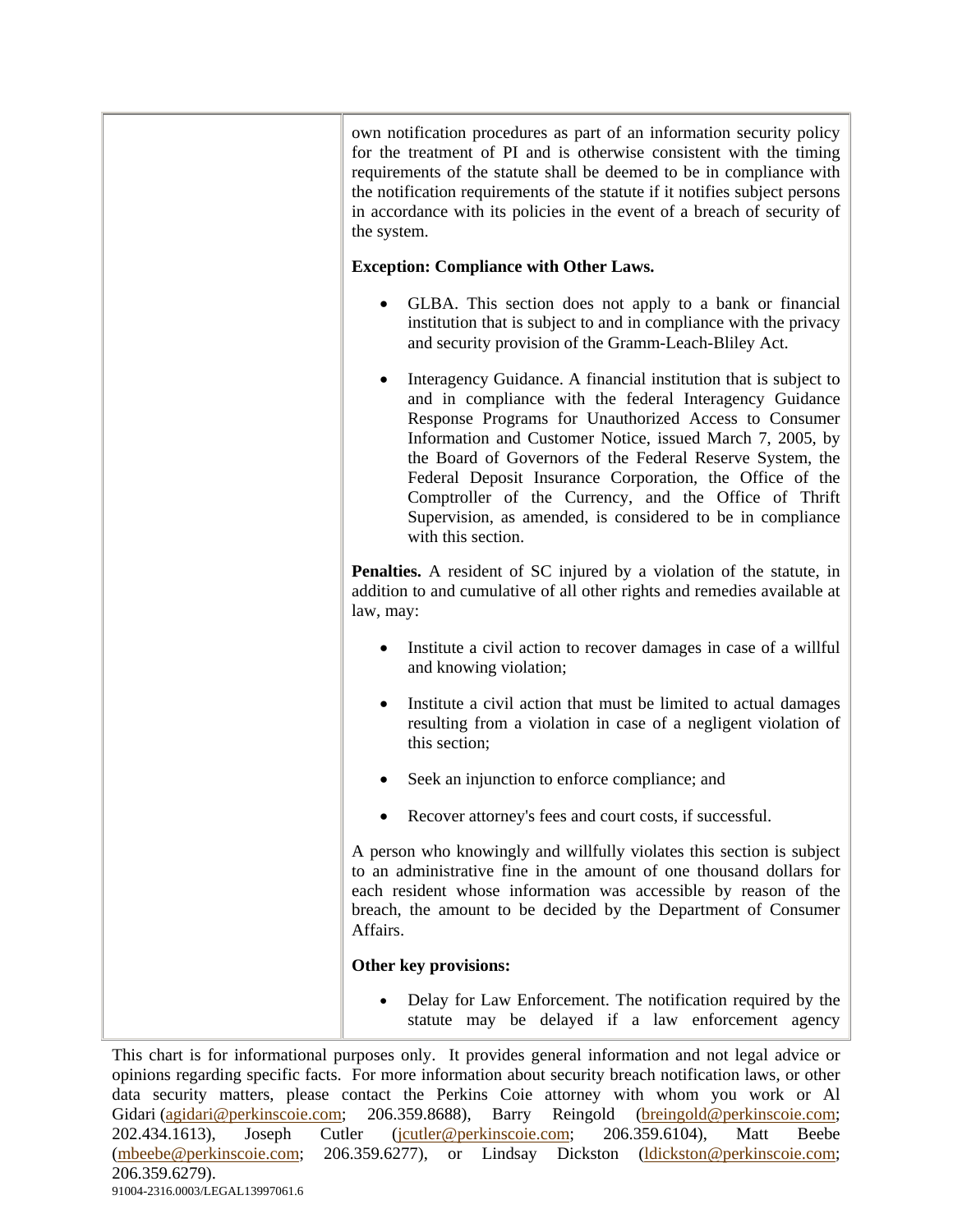|                                                                                                                  | determines that the notification<br>impedes<br>a criminal<br>investigation. The notification required by the statute must be<br>made after the law enforcement agency determines that it no<br>longer compromises the investigation.<br>Notification to Consumer Reporting Agencies. If an Entity<br>$\bullet$<br>provides notice to more than 1000 persons at one time<br>pursuant to the statute, the Entity shall notify, without<br>unreasonable delay, the Consumer Protection Division of the<br>Department of Consumer Affairs and all consumer reporting<br>agencies that compile and maintain files on a nationwide basis,<br>as defined in 15 USC Section $1681a(p)$ , of the timing,<br>distribution, and content of the notice. |
|------------------------------------------------------------------------------------------------------------------|---------------------------------------------------------------------------------------------------------------------------------------------------------------------------------------------------------------------------------------------------------------------------------------------------------------------------------------------------------------------------------------------------------------------------------------------------------------------------------------------------------------------------------------------------------------------------------------------------------------------------------------------------------------------------------------------------------------------------------------------|
| <b>TENNESSEE</b><br>H.B. 2170 (signed into law<br>June 8, 2005, Chapter 473)<br>TENN. CODE ANN. § 47-18-<br>2107 | Application. Any person or business that conducts business in TN, or<br>any agency of the State of TN or any of its political subdivisions<br>(collectively, "Entity"), that owns or licenses computerized data that<br>includes PI. The provisions governing maintenance of PI that the<br>Entity does not own appear applicable to any Entity maintaining PI,<br>whether or not the Entity conducts business in TN.                                                                                                                                                                                                                                                                                                                       |
| Effective July 1, 2005                                                                                           | Security Breach Definition. Unauthorized acquisition of unencrypted<br>computerized data that materially compromises the<br>security,<br>confidentiality, or integrity of PI maintained by the Entity.                                                                                                                                                                                                                                                                                                                                                                                                                                                                                                                                      |
|                                                                                                                  | Good faith acquisition of PI by an employee or agent of the<br>Entity for the purposes of the Entity is not a breach of the<br>security of the system; provided that the PI is not used or<br>subject to further unauthorized disclosure                                                                                                                                                                                                                                                                                                                                                                                                                                                                                                    |
|                                                                                                                  | Notification Obligation. Any Entity to which the statute applies shall<br>disclose any breach of the security of the system, following discovery<br>or notification of the breach in the security of the data, to any resident<br>of TN whose unencrypted PI was, or is reasonably believed to have<br>been, acquired by an unauthorized person.                                                                                                                                                                                                                                                                                                                                                                                            |
|                                                                                                                  | Third Party Data Notification. Any Entity that maintains<br>computerized data that includes PI that the Entity does not own shall<br>notify the owner or licensee of the information of any breach of the<br>security of the data immediately following discovery, if the PI was, or<br>is reasonably believed to have been, acquired by an unauthorized<br>person.                                                                                                                                                                                                                                                                                                                                                                         |
|                                                                                                                  | Timing of Notification. The disclosure shall be made in the most<br>expedient time possible and without unreasonable delay, consistent<br>with the legitimate needs of law enforcement or any measures                                                                                                                                                                                                                                                                                                                                                                                                                                                                                                                                      |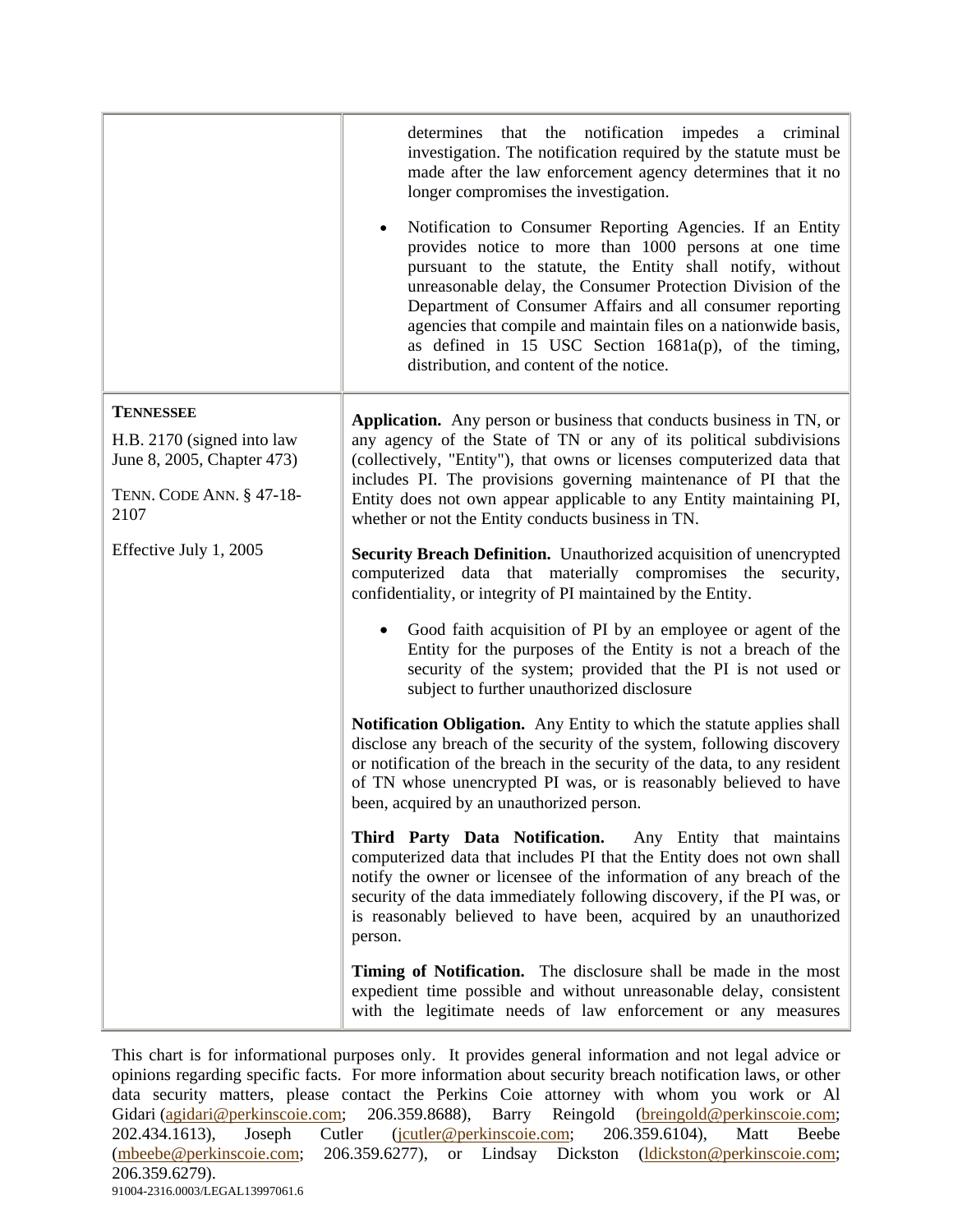| necessary to determine the scope of the breach and restore the<br>reasonable integrity of the data system.                                                                                                                                                                                                                                                    |
|---------------------------------------------------------------------------------------------------------------------------------------------------------------------------------------------------------------------------------------------------------------------------------------------------------------------------------------------------------------|
| Personal Information Definition. An individual's first name or first<br>initial and last name, in combination with any one or more of the<br>following data elements, when either the name or the data elements are<br>not encrypted:                                                                                                                         |
| SSN;                                                                                                                                                                                                                                                                                                                                                          |
| Driver's license number;                                                                                                                                                                                                                                                                                                                                      |
| Account number, credit or debit card number, in combination<br>with any required security code, access code, or password that<br>would permit access to an individual's financial account.                                                                                                                                                                    |
| PI does not include publicly available information that is lawfully<br>made available to the general public from federal, state, or local<br>government records                                                                                                                                                                                               |
| <b>Notice Required.</b> Notice may be provided by one of the following<br>methods:                                                                                                                                                                                                                                                                            |
| Written notice;                                                                                                                                                                                                                                                                                                                                               |
| Electronic notice, if the notice provided is consistent with the<br>provisions regarding electronic records and signatures set forth<br>in P.L. 106-229; 114 Stat. 464; 15 United States Code § 7001<br>(E-SIGN Act).                                                                                                                                         |
| <b>Substitute Notice Available.</b> If the Entity demonstrates that the cost<br>of providing notice would exceed \$250,000, or that the affected class<br>of subject persons to be notified exceeds five hundred thousand<br>500,000, or the Entity does not have sufficient contact information.<br>Substitute notice shall consist of all of the following: |
| Email notice when the Entity has an email address for the<br>subject persons;                                                                                                                                                                                                                                                                                 |
| Conspicuous posting of the notice on the Entity's Web site<br>page, if the Entity maintains one; and                                                                                                                                                                                                                                                          |
| Notification to major statewide media.                                                                                                                                                                                                                                                                                                                        |
| Exception: Own Notification Policy. An Entity that maintains its<br>own notification procedures as part of an information security policy<br>for the treatment of PI and is otherwise consistent with the timing<br>requirements of the statute shall be deemed to be in compliance with                                                                      |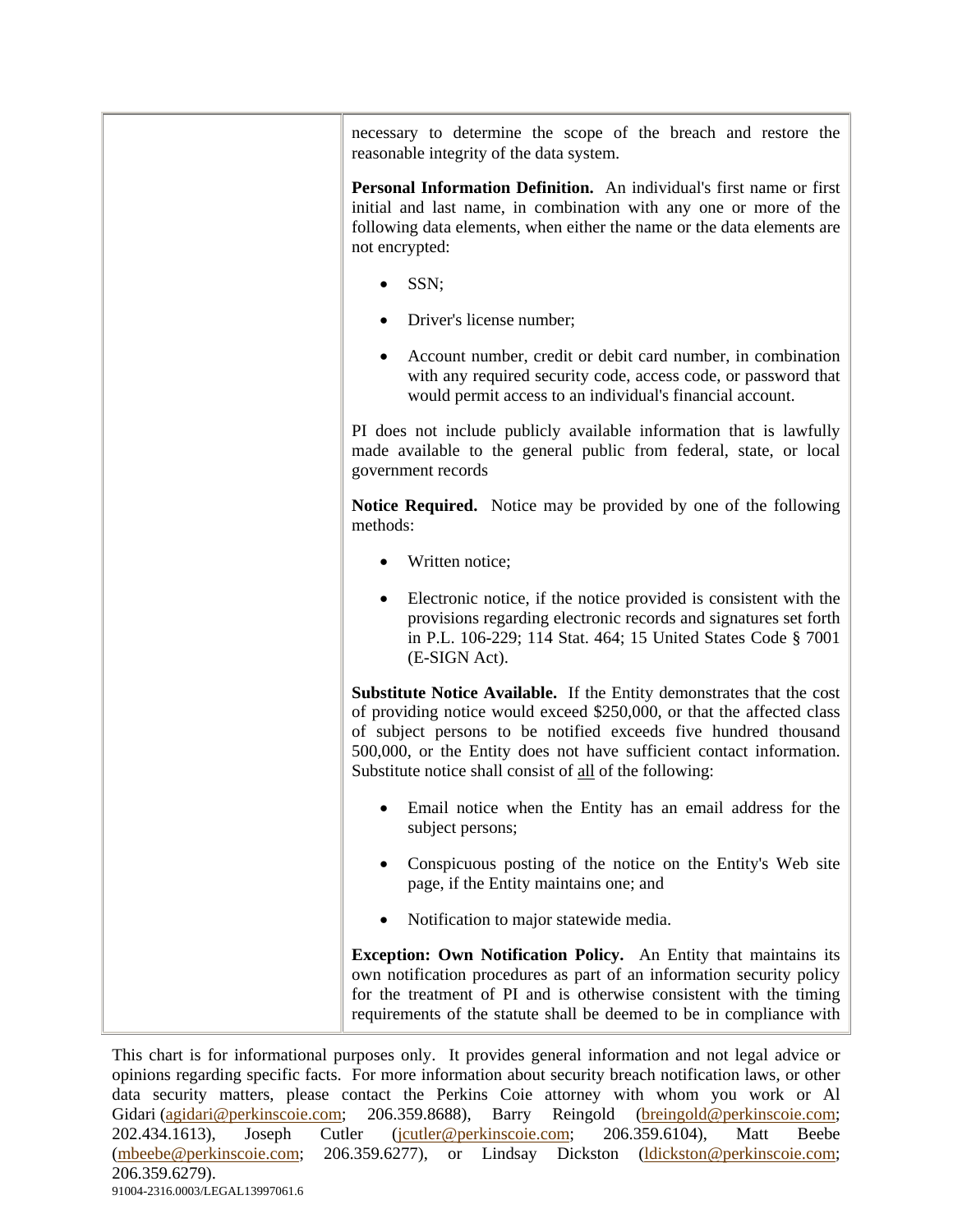|                                                                                           | the notification requirements of the statute if it notifies subject persons<br>in accordance with its policies in the event of a breach of security of<br>the system.                                                                                                                                                                                                       |
|-------------------------------------------------------------------------------------------|-----------------------------------------------------------------------------------------------------------------------------------------------------------------------------------------------------------------------------------------------------------------------------------------------------------------------------------------------------------------------------|
|                                                                                           | <b>Exception: Compliance with Other Laws.</b>                                                                                                                                                                                                                                                                                                                               |
|                                                                                           | GLBA. The provisions of this statute shall not apply to any<br>Entity that is subject to the provisions of Title V of the<br>Gramm-Leach-Bliley Act of 1999, Pub. L. No. 106-102.                                                                                                                                                                                           |
|                                                                                           | Other key provisions:                                                                                                                                                                                                                                                                                                                                                       |
|                                                                                           | Delay for Law Enforcement. The notification required may be<br>delayed if a law enforcement agency determines that the<br>notification will impede a criminal investigation. The required<br>notification shall be made after the law enforcement agency<br>determines that it will not compromise the investigation.                                                       |
|                                                                                           | Notification to Consumer Reporting Agencies. If an Entity is<br>required to notify more than 1,000 persons at one time, the<br>person shall also notify, without unreasonable delay, all<br>consumer reporting agencies and credit bureaus that compile<br>and maintain files on consumers on a nationwide basis of the<br>timing, distribution and content of the notices. |
| <b>TEXAS</b><br>S.B. 122 (signed into law June<br>17, 2005)<br>TEX. BUS. & COM. CODE ANN. | Application. A person ("Entity") that conducts business in TX and<br>owns or licenses computerized data that includes sensitive PI. The<br>provisions governing maintenance of Sensitive PI that the Entity does<br>not own appear applicable to any Entity maintaining PI, whether or not<br>the Entity conducts business in TX.                                           |
| $§$ 48.103<br>Effective September 1, 2005                                                 | <b>Security Breach Definition.</b><br>Unauthorized<br>acquisition<br>of<br>computerized data that compromises the security, confidentiality, or<br>integrity of sensitive PI maintained by an Entity.                                                                                                                                                                       |
|                                                                                           | Good faith acquisition of sensitive PI by an employee or agent<br>of the Entity for the purposes of the Entity is not a breach of<br>system security unless the sensitive PI is used or disclosed by<br>the person in an unauthorized manner                                                                                                                                |
|                                                                                           | Notification Obligation. Any Entity to which the statute applies shall<br>disclose any breach of system security, after discovering or receiving<br>notification of the breach, to any resident of TX whose sensitive PI<br>was, or is reasonably believed to have been, acquired by an<br>unauthorized person.                                                             |
|                                                                                           | Third Party Data Notification.<br>Any Entity that maintains                                                                                                                                                                                                                                                                                                                 |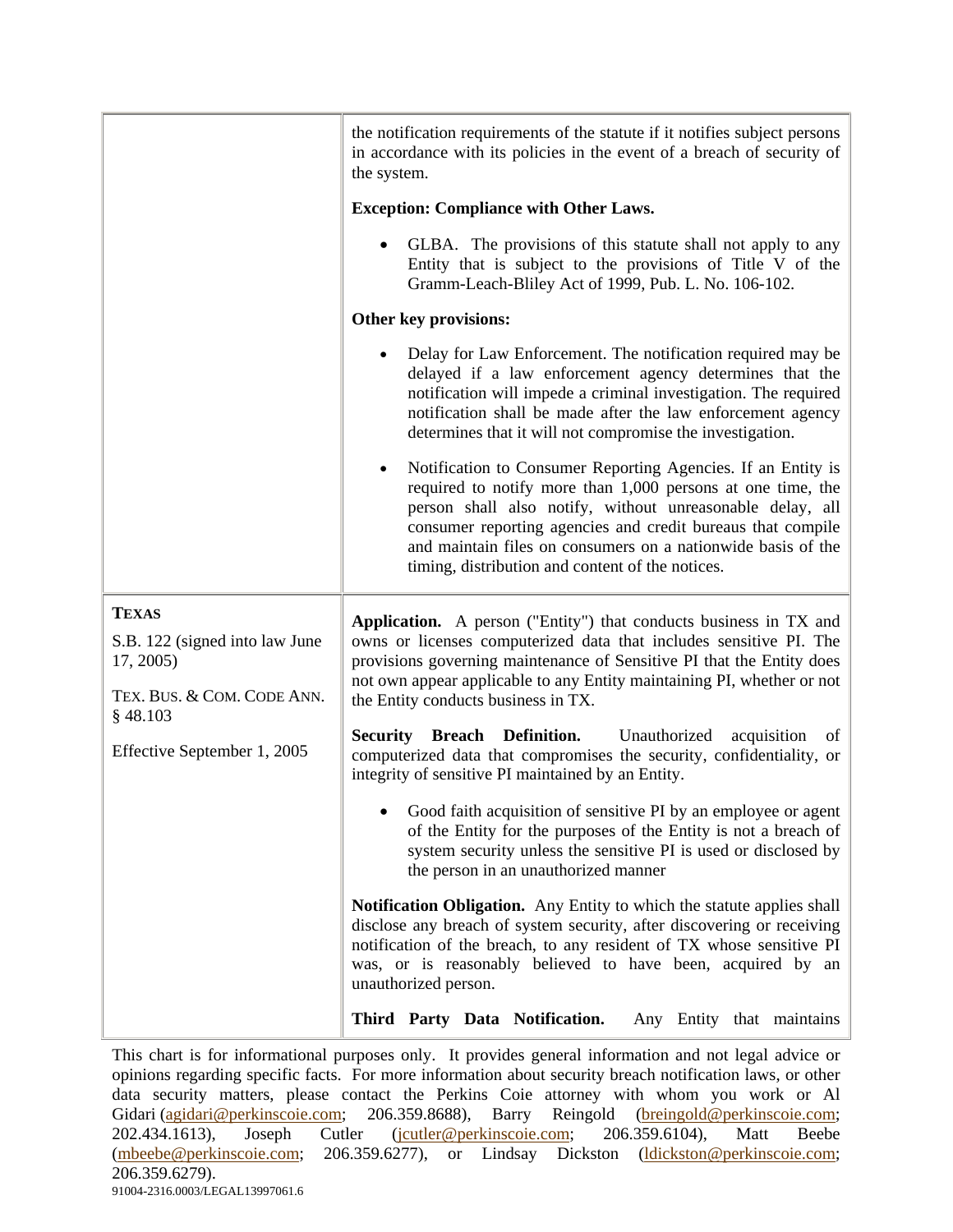| computerized data that includes sensitive PI that the Entity does not<br>own shall notify the owner or license holder of the information of any<br>breach of system security immediately after discovering the breach, if<br>the sensitive PI was, or is reasonably believed to have been, acquired<br>by an unauthorized person. |
|-----------------------------------------------------------------------------------------------------------------------------------------------------------------------------------------------------------------------------------------------------------------------------------------------------------------------------------|
| Timing of Notification. The disclosure shall be made as quickly as<br>possible, consistent with the legitimate needs of law enforcement or as<br>necessary to determine the scope of the breach and restore the<br>reasonable integrity of the data system.                                                                       |
| Sensitive Personal Information Definition. An individual's first<br>name or first initial and last name in combination with any one or more<br>of the following items, if the name and the items are not encrypted:                                                                                                               |
| SSN;                                                                                                                                                                                                                                                                                                                              |
| Driver's license number or government-issued ID number;                                                                                                                                                                                                                                                                           |
| Account number or credit or debit card number in combination<br>with any required security code, access code, or password that<br>would permit access to an individual's financial account.                                                                                                                                       |
| Sensitive PI does not include publicly available information that is<br>lawfully made available to the general public from the federal<br>government or a state or local government                                                                                                                                               |
| <b>Notice Required.</b> Notice may be provided by one of the following<br>methods:                                                                                                                                                                                                                                                |
| Written notice;                                                                                                                                                                                                                                                                                                                   |
| Electronic notice, if the notice is provided in accordance with<br>٠<br>P.L. 106-229; 114 Stat. 464; 15 United States Code § 7001 (E-<br>SIGN Act).                                                                                                                                                                               |
| Substitute Notice Available. If the Entity demonstrates that the cost<br>of providing notice would exceed \$250,000, the number of affected<br>persons exceeds 500,000, or the Entity does not have sufficient contact<br>information, the notice may be given by:                                                                |
| Email notice when the Entity has an email address for the<br>affected persons;                                                                                                                                                                                                                                                    |
| Conspicuous posting of the notice on the person's Web site or                                                                                                                                                                                                                                                                     |
| Notice published in or broadcast on major statewide media.                                                                                                                                                                                                                                                                        |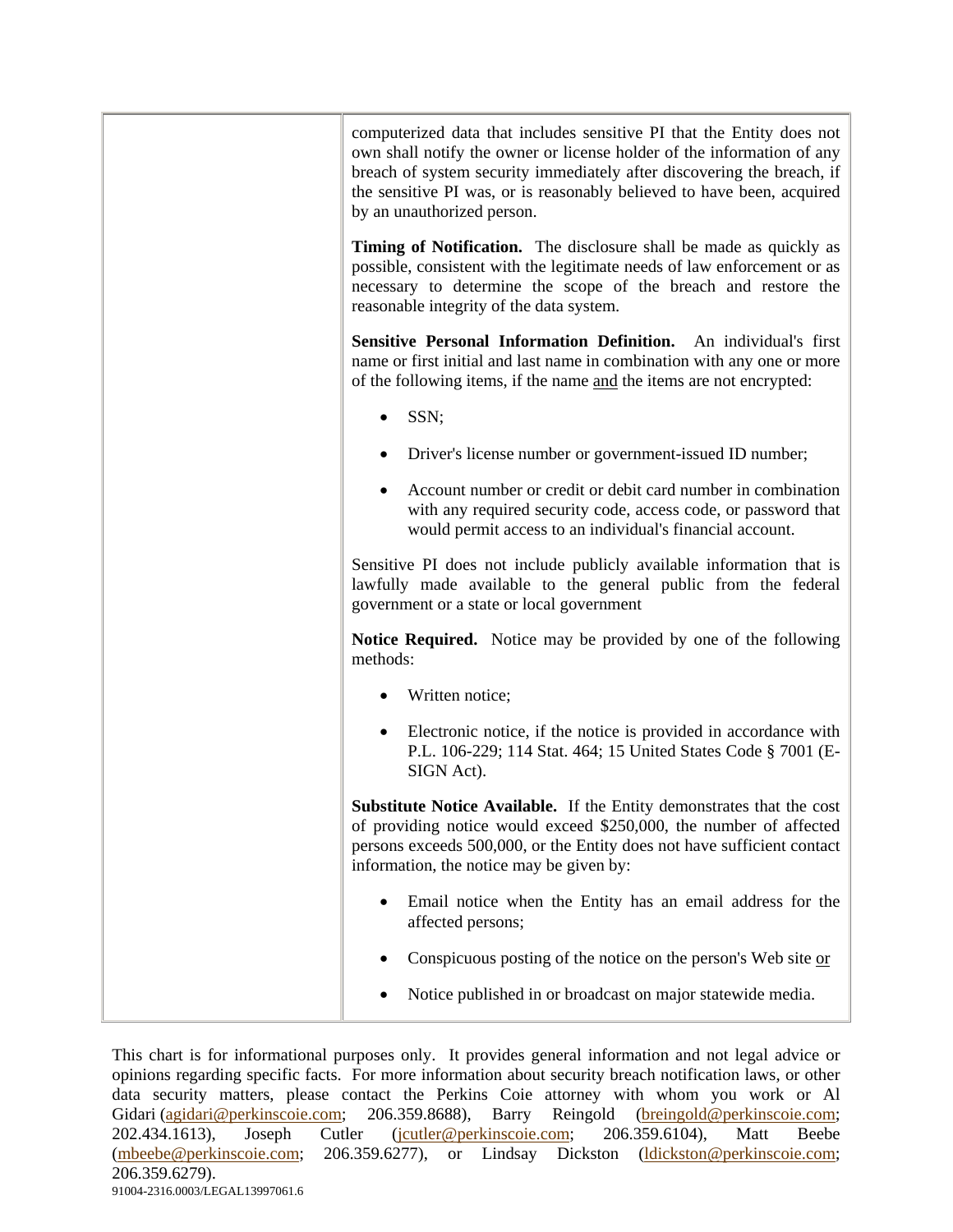|                                                                                                                                                                          | <b>Exception: Own Notification Policy.</b> An Entity that maintains its<br>own notification procedures as part of an information security policy<br>for the treatment of sensitive PI that complies with the timing<br>requirements for notice under this section complies with this section if<br>the Entity notifies affected persons in accordance with that policy.<br>Other key provisions:<br>Delay for Law Enforcement. An Entity may delay providing<br>notice at the request of a law enforcement agency that<br>determines that the notification will impede a criminal<br>investigation. The notification shall be made as soon as the<br>law enforcement agency determines that it will not<br>compromise the investigation.<br>Notification to Consumer Reporting Agencies. If an Entity is<br>٠<br>required by this section to notify at one time more than 10,000<br>persons of a breach of system security, the Entity shall also<br>notify, without unreasonable delay, all consumer reporting<br>agencies that maintain files on consumers on a nationwide<br>basis, of the timing, distribution, and content of the notices.         |
|--------------------------------------------------------------------------------------------------------------------------------------------------------------------------|---------------------------------------------------------------------------------------------------------------------------------------------------------------------------------------------------------------------------------------------------------------------------------------------------------------------------------------------------------------------------------------------------------------------------------------------------------------------------------------------------------------------------------------------------------------------------------------------------------------------------------------------------------------------------------------------------------------------------------------------------------------------------------------------------------------------------------------------------------------------------------------------------------------------------------------------------------------------------------------------------------------------------------------------------------------------------------------------------------------------------------------------------------|
| <b>UTAH</b><br>S.B. 69 (signed into law March<br>20, 2006, Session Law Chapter<br>343)<br><b>UTAH CODE ANN. § 13-44-101</b><br>to 13-44-301<br>Effective January 1, 2007 | Application.<br>Any person ("Entity") who owns or licenses<br>computerized data that includes PI concerning a UT resident.<br><b>Security Breach Definition.</b> Unauthorized<br>acquisition<br>of<br>computerized data maintained by an Entity that compromises the<br>security, confidentiality, or integrity of PI.<br>Does not include the acquisition of PI by an employee or agent<br>of the Entity possessing unencrypted computerized data unless<br>the PI is used for an unlawful purpose or disclosed in an<br>unauthorized manner.<br>Notification Obligation. If an investigation reveals that the misuse of<br>PI for identity theft or fraud purposes has occurred, or is reasonably<br>likely to occur, the person shall provide notification to each affected<br>UT resident.<br>Notification not required if after a good faith, reasonable and<br>prompt investigation the Entity determines that it is unlikely<br>that PI has been or will be misused for identity theft or fraud<br>purposes.<br>Third Party Data Notification.<br>An Entity that maintains<br>computerized data that includes PI that the Entity does not own or |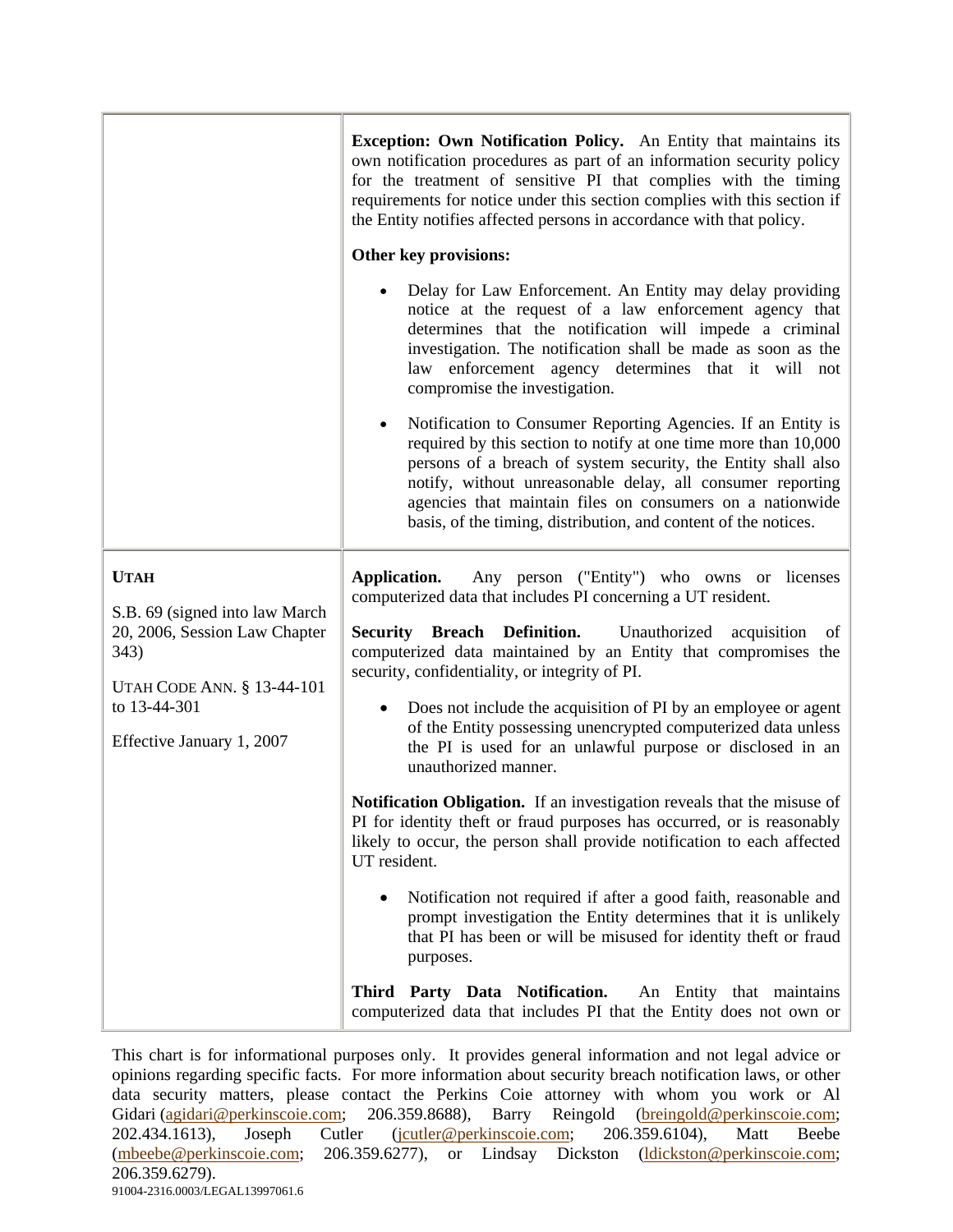| license shall notify and cooperate with the owner or licensee of the<br>information of any breach of system security immediately following<br>the Entity's discovery of the breach if misuse of the PI occurs or is<br>reasonably likely to occur.                                                                                  |
|-------------------------------------------------------------------------------------------------------------------------------------------------------------------------------------------------------------------------------------------------------------------------------------------------------------------------------------|
| Timing of Notification. Notification shall be provided in the most<br>expedient time possible without unreasonable delay, after determining<br>the scope of the breach of system security and after restoring the<br>reasonable integrity of the system.                                                                            |
| <b>Personal Information Definition.</b> A person's first name or first initial<br>and last name, combined with any one or more of the following data<br>elements relating to that person when either the name or data element<br>is unencrypted or not protected by another method that renders the data<br>unreadable or unusable: |
| SSN;                                                                                                                                                                                                                                                                                                                                |
| Driver's license number or state ID card number;                                                                                                                                                                                                                                                                                    |
| Financial account number, credit or debit card number, in<br>combination with any required security code, access code, or<br>password that would permit access to the person's account.                                                                                                                                             |
| PI does not include information regardless of its source, contained in<br>federal, state, or local government records or in widely distributed<br>media that are lawfully made available to the general public                                                                                                                      |
| <b>Notice Required.</b> Notice may be provided by one of the following<br>methods:                                                                                                                                                                                                                                                  |
| In writing by first-class mail to the most recent address the<br>Entity has for the resident;                                                                                                                                                                                                                                       |
| By telephone, including through the use of automatic dialing<br>technology not prohibited by other law;                                                                                                                                                                                                                             |
| Electronically,<br>if<br>the Entity's primary<br>method<br>of<br>communication with the resident is by electronic means, or if<br>provided in accordance with the consumer disclosure<br>provisions of P.L. 106-229; 114 Stat. 464; 15 United States<br>Code § 7001 (E-SIGN Act);                                                   |
| By publishing notice of the breach of system security in a<br>newspaper of general circulation.                                                                                                                                                                                                                                     |
| Substitute Notice. Substitute notice is not available in UT.                                                                                                                                                                                                                                                                        |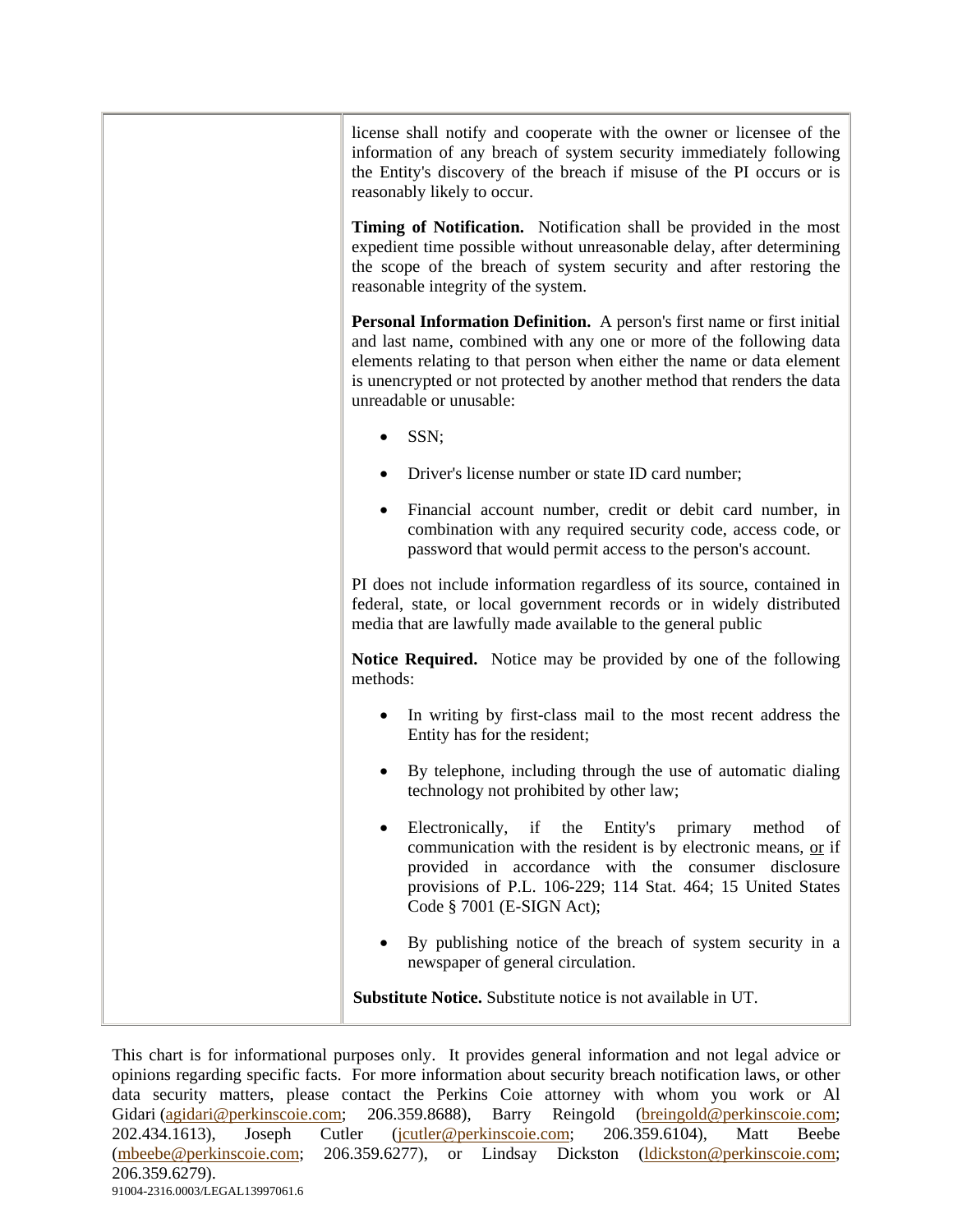| <b>Exception: Own Notification Policy.</b> If an Entity maintains its own<br>notification procedures as part of an information security policy for the<br>treatment of PI the Entity is considered to be in compliance with this<br>chapter's notification requirements if the procedures are otherwise<br>consistent with this chapter's timing requirements and the Entity<br>notifies each affected UT resident in accordance with the Entity's<br>information security policy in the event of a breach.                                                                                  |
|----------------------------------------------------------------------------------------------------------------------------------------------------------------------------------------------------------------------------------------------------------------------------------------------------------------------------------------------------------------------------------------------------------------------------------------------------------------------------------------------------------------------------------------------------------------------------------------------|
| <b>Exception: Compliance with Other Laws.</b>                                                                                                                                                                                                                                                                                                                                                                                                                                                                                                                                                |
| Primary Regulator. An Entity who is regulated by state or<br>federal law and maintains procedures for a breach of system<br>security under applicable law established by the primary state<br>or federal regulator is considered to be in compliance with this<br>part if the Entity notifies each affected UT resident in<br>accordance with the other applicable law in the event of a<br>breach.                                                                                                                                                                                          |
| <b>Penalties.</b> Violations are subject to a civil fine of no greater than<br>\$2,500 for a violation or series of violations concerning a specific<br>consumer; and no greater than \$100,000 in the aggregate for related<br>violations concerning more than one consumer.                                                                                                                                                                                                                                                                                                                |
| Other key provisions:                                                                                                                                                                                                                                                                                                                                                                                                                                                                                                                                                                        |
| Delay for Law Enforcement. An Entity may delay providing<br>$\bullet$<br>notification at the request of a law enforcement agency that<br>determines that notification may impede a criminal<br>investigation. Notification shall be provided in good faith,<br>without unreasonable delay, and in the most expedient time<br>possible after the law enforcement agency informs the person<br>that notification will no longer impede the criminal<br>investigation.                                                                                                                          |
| AG Enforcement available.                                                                                                                                                                                                                                                                                                                                                                                                                                                                                                                                                                    |
| Statute does not permit waiver by contract or other means.                                                                                                                                                                                                                                                                                                                                                                                                                                                                                                                                   |
| Application. Any data collector, including, but not limited to, the<br>state, state agencies, political subdivisions of the state, public and<br>private universities, privately and publicly held corporations, limited<br>liability companies, financial institutions, retail operators, and any<br>other entity that, for any purpose, whether by automated collection or<br>otherwise, handles, collects, disseminates, or otherwise deals with<br>nonpublic PI (collectively, "Entity"), that owns or licenses<br>computerized PI that includes PI concerning an individual residing in |
|                                                                                                                                                                                                                                                                                                                                                                                                                                                                                                                                                                                              |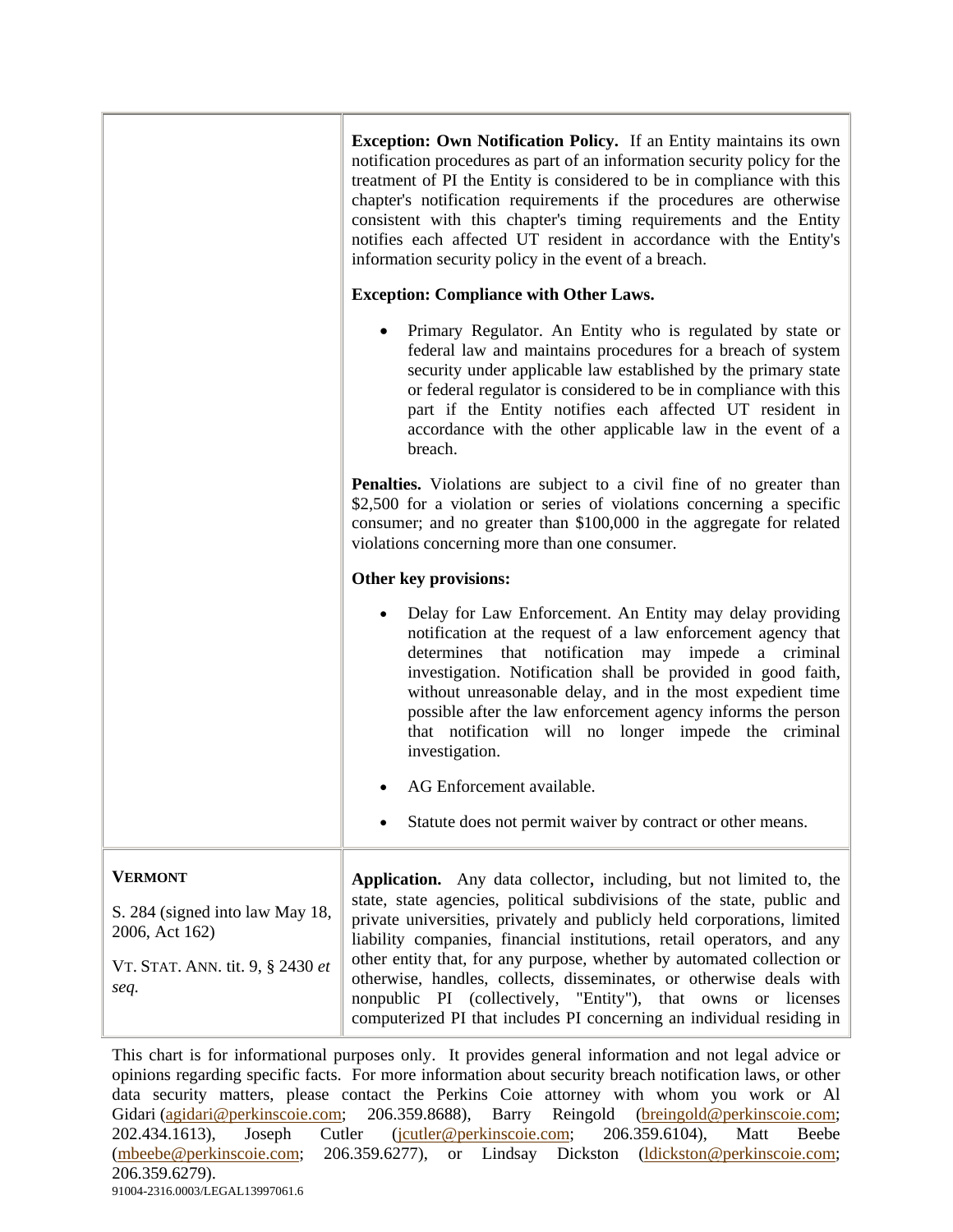| Effective January 1, 2007 | VT.                                                                                                                                                                                                                                                                                                                                                                                                                                                                                                                                  |
|---------------------------|--------------------------------------------------------------------------------------------------------------------------------------------------------------------------------------------------------------------------------------------------------------------------------------------------------------------------------------------------------------------------------------------------------------------------------------------------------------------------------------------------------------------------------------|
|                           | <b>Security Breach Definition.</b> Unauthorized acquisition or access of<br>computerized data that compromises the security, confidentiality, or<br>integrity of PI maintained by an Entity.                                                                                                                                                                                                                                                                                                                                         |
|                           | Does not include good faith but unauthorized acquisition or<br>access of PI by an employee or agent of the Entity for a<br>legitimate purpose of the Entity, provided that the PI is not<br>used for a purpose unrelated to the Entity's business or subject<br>to further unauthorized disclosure.                                                                                                                                                                                                                                  |
|                           | <b>Notification Obligation.</b> Any Entity to which the statute applies shall<br>notify affected individuals residing in VT that there has been a security<br>breach following discovery or notification to the Entity of the breach.                                                                                                                                                                                                                                                                                                |
|                           | Notice of a security breach is not required if the Entity<br>$\bullet$<br>establishes that misuse of PI is not reasonably possible and the<br>Entity provides notice of the determination that the misuse of<br>the PI is not reasonably possible and a detailed explanation for<br>said determination to the VT AG or to the Department of<br>Banking,<br>Insurance, Securities,<br>and<br>Health<br>Care<br>Administration in the event that the Entity is a person or entity<br>licensed or registered with the Department.       |
|                           | Third Party Data Notification. Any Entity that maintains or<br>possesses computerized data containing PI of an individual residing in<br>VT that the Entity does not own or license or any Entity that conducts<br>business in VT that maintains or possesses records or data containing<br>PI that the Entity does not own or license shall notify the owner or<br>licensee of the information of any security breach immediately<br>following discovery of the breach, consistent with the legitimate needs<br>of law enforcement. |
|                           | Timing of Notification. Notice of the breach shall be made in the<br>most expedient time possible and without unreasonable delay,<br>consistent with any measures necessary to determine the scope of the<br>and restore the reasonable integrity,<br>breach<br>security,<br>and<br>confidentiality of the data system.                                                                                                                                                                                                              |
|                           | Personal Information Definition. An individual's first name or first<br>initial and last name in combination with any one or more of the<br>following data elements, when either the name or the data elements are<br>not encrypted or redacted or protected by another method that renders<br>them unreadable or unusable by unauthorized persons:                                                                                                                                                                                  |
|                           | SSN;                                                                                                                                                                                                                                                                                                                                                                                                                                                                                                                                 |

This chart is for informational purposes only. It provides general information and not legal advice or opinions regarding specific facts. For more information about security breach notification laws, or other data security matters, please contact the Perkins Coie attorney with whom you work or Al Gidari (agidari@perkinscoie.com; 206.359.8688), Barry Reingold (breingold@perkinscoie.com; 202.434.1613), Joseph Cutler (jcutler@perkinscoie.com; 206.359.6104), Matt Beebe (mbeebe@perkinscoie.com; 206.359.6277), or Lindsay Dickston (ldickston@perkinscoie.com; 206.359.6279). 91004-2316.0003/LEGAL13997061.6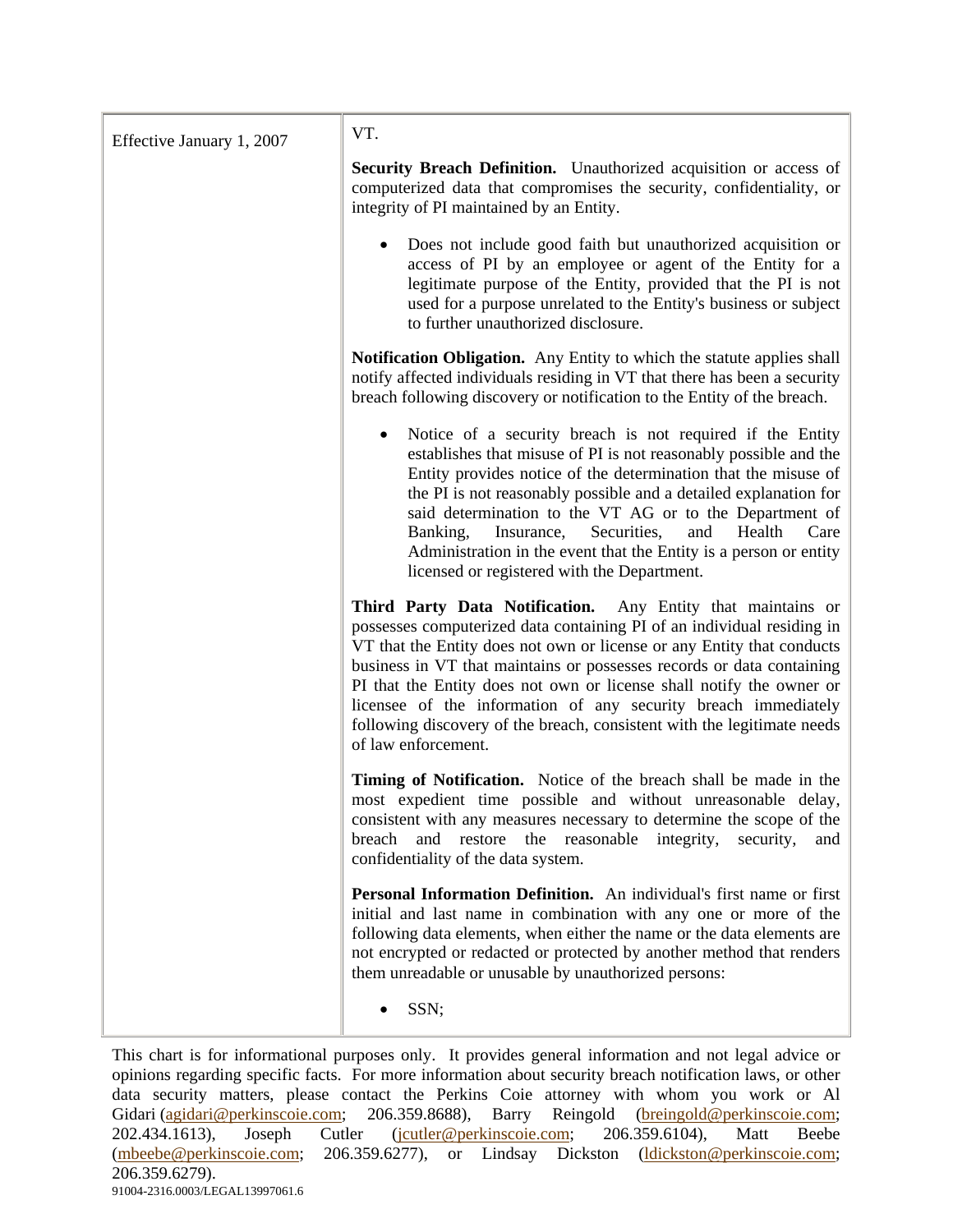| Motor vehicle operator's license number or nondriver ID card<br>number;                                                                                                                                                                                                                                                                                                                         |
|-------------------------------------------------------------------------------------------------------------------------------------------------------------------------------------------------------------------------------------------------------------------------------------------------------------------------------------------------------------------------------------------------|
| Financial account number or credit or debit card number, if<br>circumstances exist in which the number could be used<br>without additional identifying information, access codes, or<br>passwords;                                                                                                                                                                                              |
| Account passwords or personal ID numbers or other access<br>codes for a financial account.                                                                                                                                                                                                                                                                                                      |
| PI does not mean publicly available information that is lawfully made<br>available to the general public from federal, state, or local government<br>records                                                                                                                                                                                                                                    |
| <b>Notice Required.</b> The notice shall be clear and conspicuous. The<br>notice shall include a description of the following:                                                                                                                                                                                                                                                                  |
| The incident in general terms.                                                                                                                                                                                                                                                                                                                                                                  |
| The type of PI that was subject to the unauthorized access or<br>acquisition.                                                                                                                                                                                                                                                                                                                   |
| The general acts of the Entity to protect the PI from further<br>unauthorized access or acquisition.                                                                                                                                                                                                                                                                                            |
| A toll-free telephone number that the consumer may call for<br>further information and assistance.                                                                                                                                                                                                                                                                                              |
| Advice that directs the consumer to remain vigilant by<br>reviewing account statements and monitoring free credit<br>reports.                                                                                                                                                                                                                                                                   |
| Notice may be provided by one of the following methods:                                                                                                                                                                                                                                                                                                                                         |
| Written notice mailed to the individual's residence;                                                                                                                                                                                                                                                                                                                                            |
| Telephonic notice, provided that telephonic contact is made<br>directly with each affected resident of VT, and the telephonic<br>contact is not through a prerecorded message.                                                                                                                                                                                                                  |
| Electronic notice, for those individuals for whom the Entity<br>has a valid e-mail address if: (a) the Entity does not have the<br>individual's address or telephone contact information, the<br>Entity's primary method of communication with the individual<br>is by electronic means, the electronic notice does not request<br>or contain a hypertext link to a request that the individual |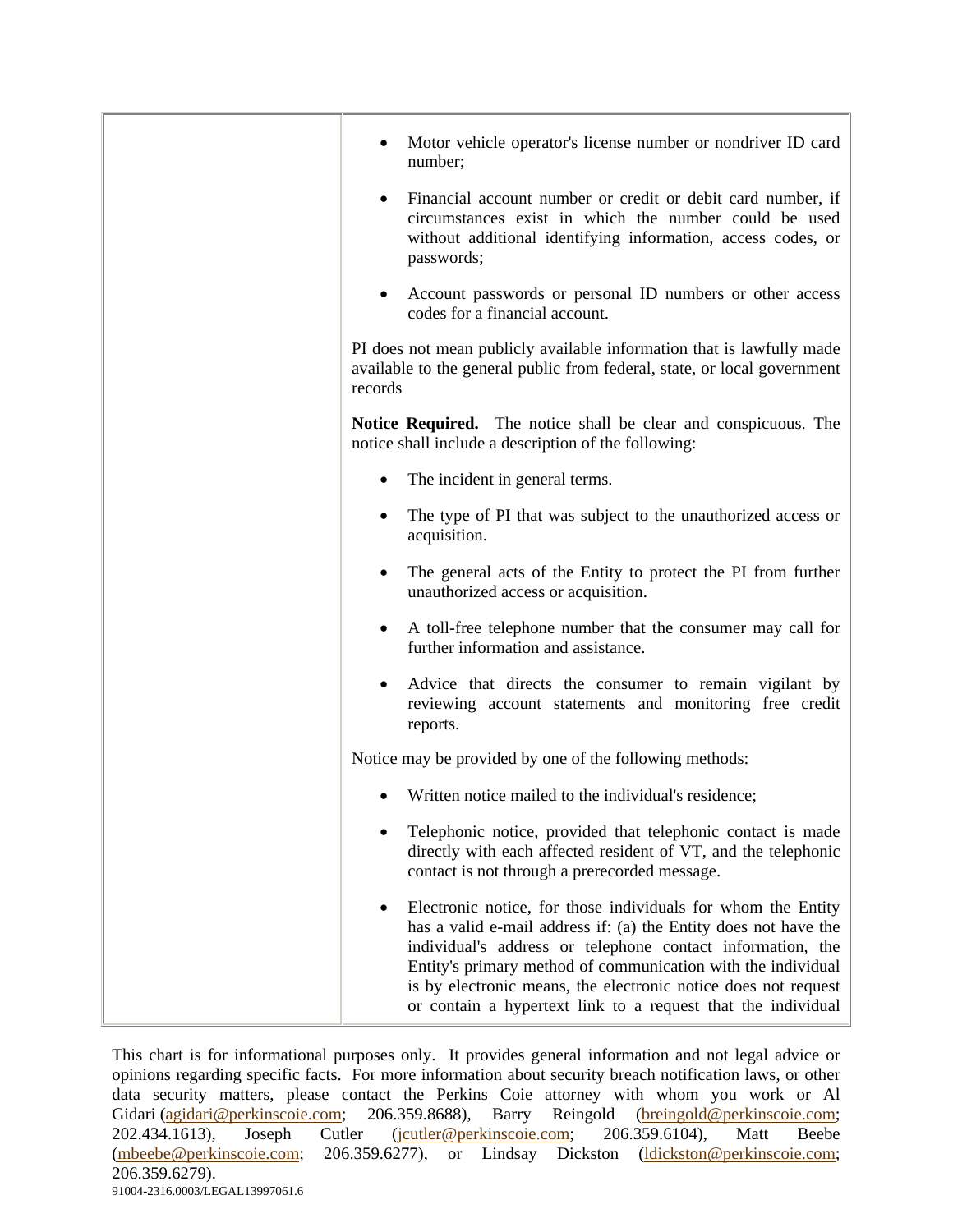| provide PI, and the electronic notice conspicuously warns<br>individuals not to provide PI in response to electronic<br>communications regarding security breaches; or (b) the notice<br>provided is consistent with the provisions regarding electronic<br>records and signatures for notices as set forth in P.L. 106-229;<br>114 Stat. 464; 15 United States Code § 7001 (E-SIGN Act).                                                                                                                                                                                                                                                                                                                                                                                                      |
|------------------------------------------------------------------------------------------------------------------------------------------------------------------------------------------------------------------------------------------------------------------------------------------------------------------------------------------------------------------------------------------------------------------------------------------------------------------------------------------------------------------------------------------------------------------------------------------------------------------------------------------------------------------------------------------------------------------------------------------------------------------------------------------------|
| <b>Substitute Notice Available.</b> If the Entity demonstrates that the cost<br>of providing written or telephonic notice to affected residents would<br>exceed \$5,000 or that the affected class of affected residents to be<br>provided written or telephonic notice exceeds 5,000, or the Entity does<br>not have sufficient contact information. Substitute notice shall consist<br>of all of the following:                                                                                                                                                                                                                                                                                                                                                                              |
| Conspicuous posting of the notice on the Entity's Web site if<br>the Entity maintains one; and                                                                                                                                                                                                                                                                                                                                                                                                                                                                                                                                                                                                                                                                                                 |
| Notification to major statewide and regional media.                                                                                                                                                                                                                                                                                                                                                                                                                                                                                                                                                                                                                                                                                                                                            |
| <b>Exception: Compliance with Other Laws.</b>                                                                                                                                                                                                                                                                                                                                                                                                                                                                                                                                                                                                                                                                                                                                                  |
| Federal Interagency Guidance. A financial institution that is<br>subject to the following guidances, and any revisions,<br>additions, or substitutions relating to said interagency<br>guidance shall be exempt from this section: (a) The Federal<br>Interagency Guidance Response Programs for Unauthorized<br>Access to Consumer Information and Customer Notice, issued<br>on March 7, 2005, by the Board of Governors of the Federal<br>Reserve System, the Federal Deposit Insurance Corporation,<br>the Office of the Comptroller of the Currency, and the Office<br>of Thrift Supervision; or (2) Final Guidance on Response<br>Programs for Unauthorized Access to Member Information<br>and Member Notice, issued on April 14, 2005, by the National<br>Credit Union Administration. |
| Other key provisions:                                                                                                                                                                                                                                                                                                                                                                                                                                                                                                                                                                                                                                                                                                                                                                          |
| Delay for Law Enforcement. The required notice shall be<br>delayed upon request of a law enforcement agency. A law<br>enforcement agency may request the delay if it believes that<br>notification may impede a law enforcement investigation, or a<br>national or homeland security investigation, or jeopardize<br>public safety or national or homeland security interests. In the<br>event law enforcement makes the request in a manner other<br>than in writing, the Entity shall document such request<br>contemporaneously in writing, including the name of the law<br>enforcement officer making the request and the officer's law                                                                                                                                                   |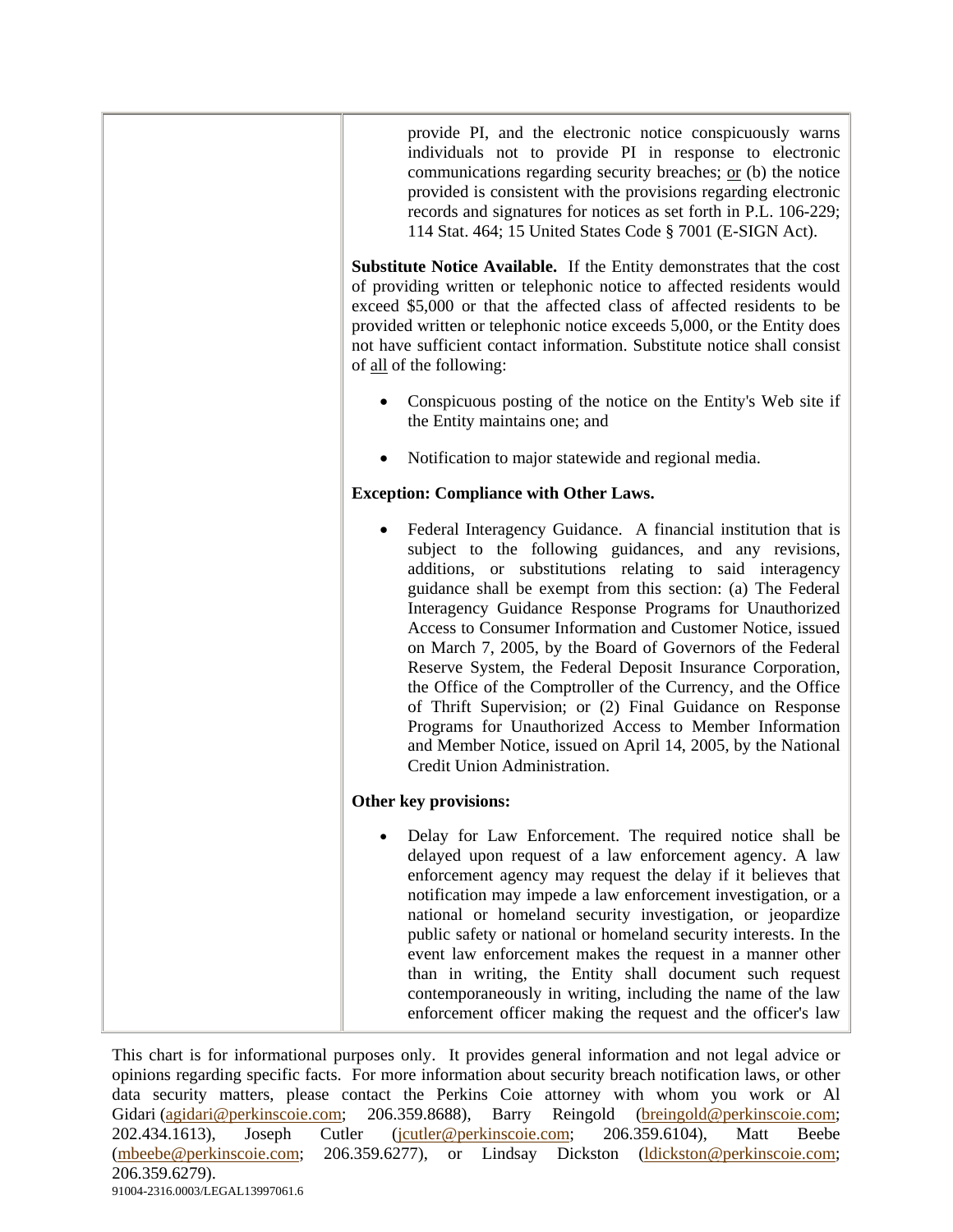|                                                                                           | enforcement agency engaged in the investigation. The Entity<br>shall provide the required notice without unreasonable delay<br>upon receipt of a written communication, which includes<br>facsimile or electronic communication, from the law<br>enforcement agency withdrawing its request for delay.                                                                                                                                                                                                                                                                                                                                                                          |
|-------------------------------------------------------------------------------------------|---------------------------------------------------------------------------------------------------------------------------------------------------------------------------------------------------------------------------------------------------------------------------------------------------------------------------------------------------------------------------------------------------------------------------------------------------------------------------------------------------------------------------------------------------------------------------------------------------------------------------------------------------------------------------------|
|                                                                                           | Notification to Consumer Reporting Agencies. In the event an<br>$\bullet$<br>Entity is required to provide notice to more than 1,000<br>residents of VT at one time, the Entity shall notify, without<br>unreasonable delay, all consumer reporting agencies that<br>compile and maintain files on consumers on a nationwide<br>basis, of the timing, distribution, and content of the notice.<br>This subsection shall not apply to a person who is licensed or<br>registered under Title 8 by the department of banking,<br>insurance, securities, and health care administration.<br>AG Enforcement available.<br>Statute does not permit waiver by contract or other means. |
|                                                                                           |                                                                                                                                                                                                                                                                                                                                                                                                                                                                                                                                                                                                                                                                                 |
| <b>VIRGINIA</b><br>S.B. 307 (signed into law<br>March 11, 2008)<br>Effective July 1, 2008 | Application.<br>An individual, corporation, business trust, estate,<br>partnership, limited partnership, limited liability partnership, limited<br>company,<br>association,<br>liability<br>organization,<br>joint<br>venture,<br>government, governmental subdivision, agency, or instrumentality or<br>any other legal entity, whether for profit or not for profit (collectively,<br>"Entity") that owns or licenses computerized data that includes PI.                                                                                                                                                                                                                     |
|                                                                                           | Security Breach Definition. Unauthorized access and acquisition of<br>unencrypted and unredacted computerized data that compromises the<br>security or confidentiality of PI maintained by an Entity as part of a<br>database of PI regarding multiple individuals and that causes, or the<br>Entity reasonably believes has caused, or will cause, identity theft or<br>other fraud to any resident of VA.                                                                                                                                                                                                                                                                     |
|                                                                                           | Good faith acquisition of PI by an employee or agent of an<br>Entity for the purposes of the Entity is not a breach of the<br>security of the system, provided that the PI is not used for a<br>purpose other than a lawful purpose of the individual or entity<br>or subject to further unauthorized disclosure.                                                                                                                                                                                                                                                                                                                                                               |
|                                                                                           | Notification Obligation. If unencrypted or unredacted PI was or is<br>reasonably believed to have been accessed and acquired by an<br>unauthorized person and causes, or the Entity reasonably believes has<br>caused or will cause, identity theft or another fraud to any resident of<br>VA, an Entity to which the statute applies shall disclose any breach of<br>the security of the system following discovery or notification of the                                                                                                                                                                                                                                     |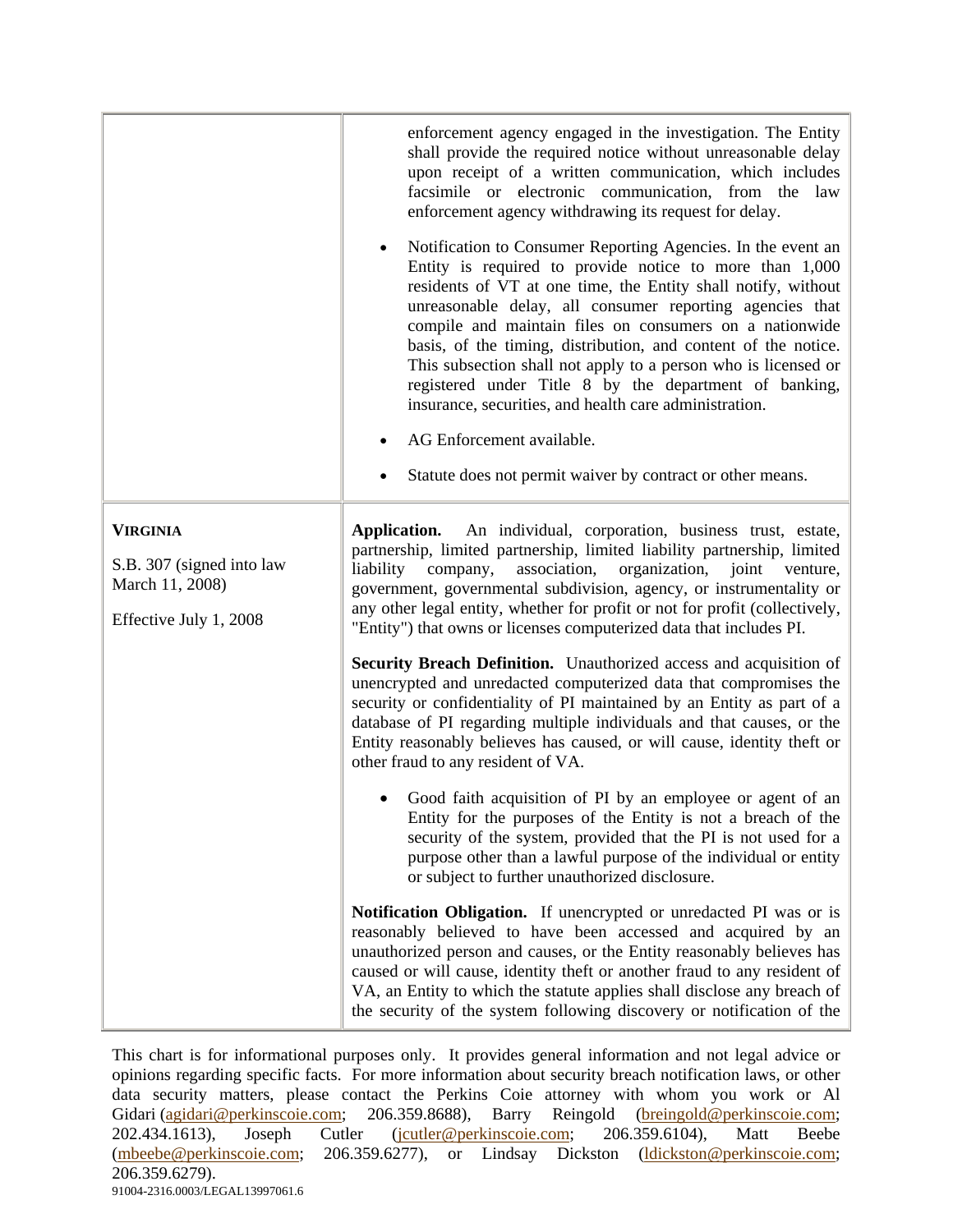| breach of the security of the system to the Office of the AG and any<br>affected resident of VA.                                                                                                                                                                                                                                                                                                                                                                                                                  |
|-------------------------------------------------------------------------------------------------------------------------------------------------------------------------------------------------------------------------------------------------------------------------------------------------------------------------------------------------------------------------------------------------------------------------------------------------------------------------------------------------------------------|
| An Entity shall disclose the breach of the security of the<br>system if encrypted information is accessed and acquired in an<br>unencrypted form, or if the security breach involves a person<br>with access to the encryption key and the Entity reasonably<br>believes that such a breach has caused or will cause identity<br>theft or other fraud to any resident of VA.                                                                                                                                      |
| In the event an Entity provides notice to more than 1,000<br>persons at one time pursuant to this section, the individual or<br>entity shall notify, without unreasonable delay, the Office of<br>the AG of the timing, distribution, and content of the notice.                                                                                                                                                                                                                                                  |
| Third Party Data Notification. An Entity that maintains<br>computerized data that includes PI that the Entity does not own or<br>license shall notify the owner or licensee of the information of any<br>breach of the security of the system without unreasonable delay<br>following discovery of the breach of the security of the system, if the<br>PI was accessed and acquired by an unauthorized person or the Entity<br>reasonably believes the PI was accessed and acquired by an<br>unauthorized person. |
| Timing of Notification. Notice required by the statute shall be made<br>without unreasonable delay. Notice may be reasonably delayed to<br>allow the individual or entity to determine the scope of the breach of<br>the security of the system and restore the reasonable integrity of the<br>system.                                                                                                                                                                                                            |
| Personal Information Definition. The first name or first initial and<br>last name in combination with and linked to any one or more of the<br>following data elements that relate to a resident of the Commonwealth,<br>when the data elements are neither encrypted nor redacted:                                                                                                                                                                                                                                |
| SSN;                                                                                                                                                                                                                                                                                                                                                                                                                                                                                                              |
| Driver's license number or state identification card number<br>issued in lieu of a driver's license number; or                                                                                                                                                                                                                                                                                                                                                                                                    |
| Financial account number, or credit card or debit card number,<br>in combination with any required security code, access code,<br>or password that would permit access to a resident's financial<br>accounts.                                                                                                                                                                                                                                                                                                     |
| PI does not include information that is lawfully obtained from publicly<br>available information, or from federal, state, or local government                                                                                                                                                                                                                                                                                                                                                                     |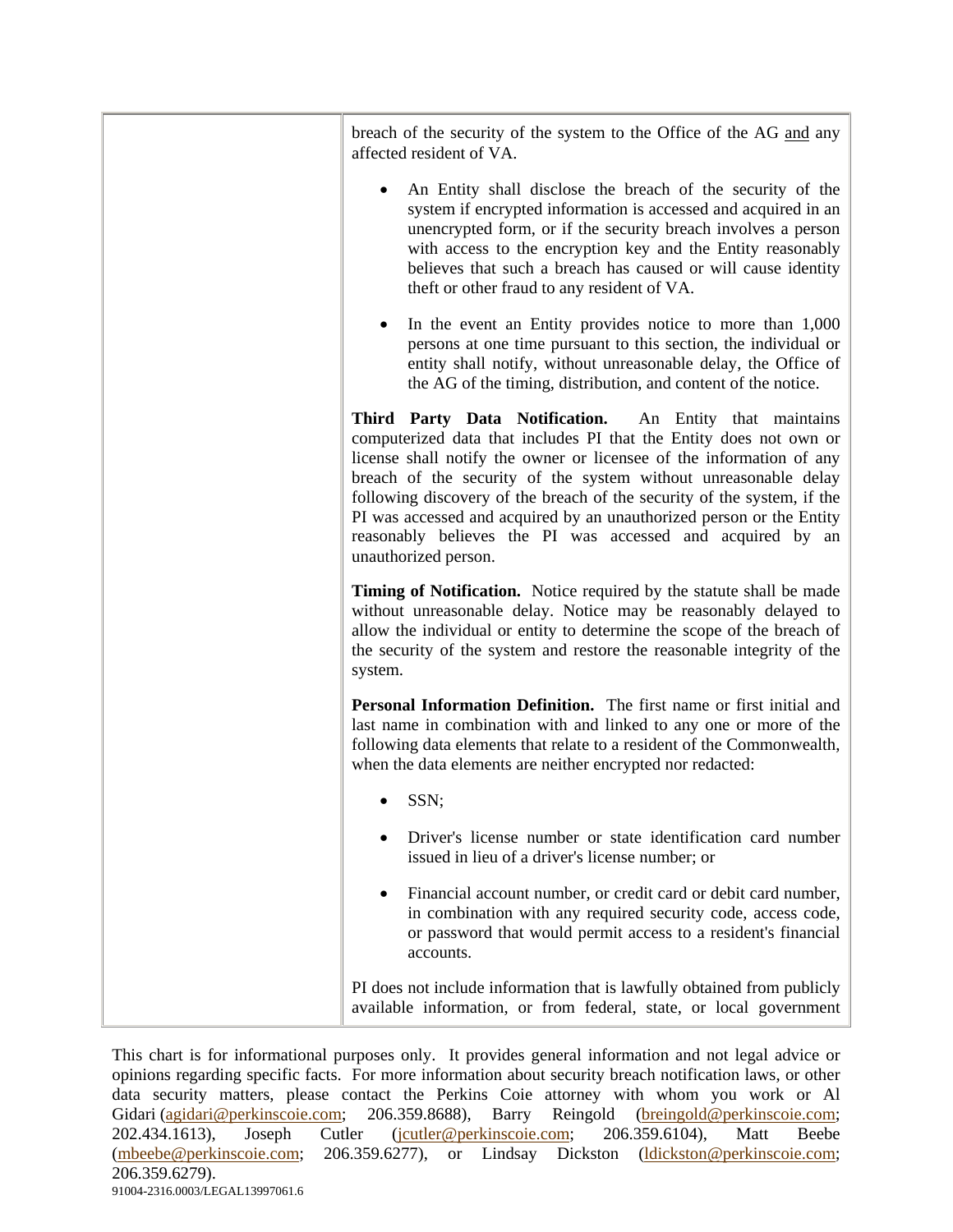| records lawfully made available to the general public.                                                                                                                                                                                                                                                                                                                                                                                         |
|------------------------------------------------------------------------------------------------------------------------------------------------------------------------------------------------------------------------------------------------------------------------------------------------------------------------------------------------------------------------------------------------------------------------------------------------|
| <b>Notice Required.</b> The notice required by this section shall include a<br>description of the following:                                                                                                                                                                                                                                                                                                                                   |
| The incident in general terms;                                                                                                                                                                                                                                                                                                                                                                                                                 |
| The type of PI that was subject to the unauthorized access and<br>$\bullet$<br>acquisition;                                                                                                                                                                                                                                                                                                                                                    |
| The general acts of the individual or entity to protect the PI<br>$\bullet$<br>from further unauthorized access;                                                                                                                                                                                                                                                                                                                               |
| A telephone number that the person may call for further<br>٠<br>information and assistance, if one exists; and                                                                                                                                                                                                                                                                                                                                 |
| Advice that directs the person to remain vigilant by reviewing<br>$\bullet$<br>account statements and monitoring free credit reports.                                                                                                                                                                                                                                                                                                          |
| Notice means:                                                                                                                                                                                                                                                                                                                                                                                                                                  |
| Written notice to the last known postal address in the records<br>of the individual or entity;                                                                                                                                                                                                                                                                                                                                                 |
| Telephone notice; or                                                                                                                                                                                                                                                                                                                                                                                                                           |
| Electronic notice.<br>$\bullet$                                                                                                                                                                                                                                                                                                                                                                                                                |
| <b>Substitute Notice Available.</b> If the Entity required to provide notice<br>demonstrates that the cost of providing notice will exceed \$50,000, the<br>affected class of VA residents to be notified exceeds 100,000<br>residents, or the individual or the entity does not have sufficient<br>contact information or consent to provide written, electronic or<br>telephonic notice. Substitute notice consists of all of the following: |
| E-mail notice if the individual or the entity has e-mail<br>addresses for the members of the affected class of residents;                                                                                                                                                                                                                                                                                                                      |
| Conspicuous posting of the notice on the website of the<br>individual or the entity if the individual or the entity maintains<br>a website; and                                                                                                                                                                                                                                                                                                |
| Notice to major statewide media.                                                                                                                                                                                                                                                                                                                                                                                                               |
| <b>Exception: Own Notification Policy.</b> An Entity that maintains its<br>own notification procedures as part of an information privacy or<br>security policy for the treatment of PI that are consistent with the<br>timing requirements of this section shall be deemed to be in                                                                                                                                                            |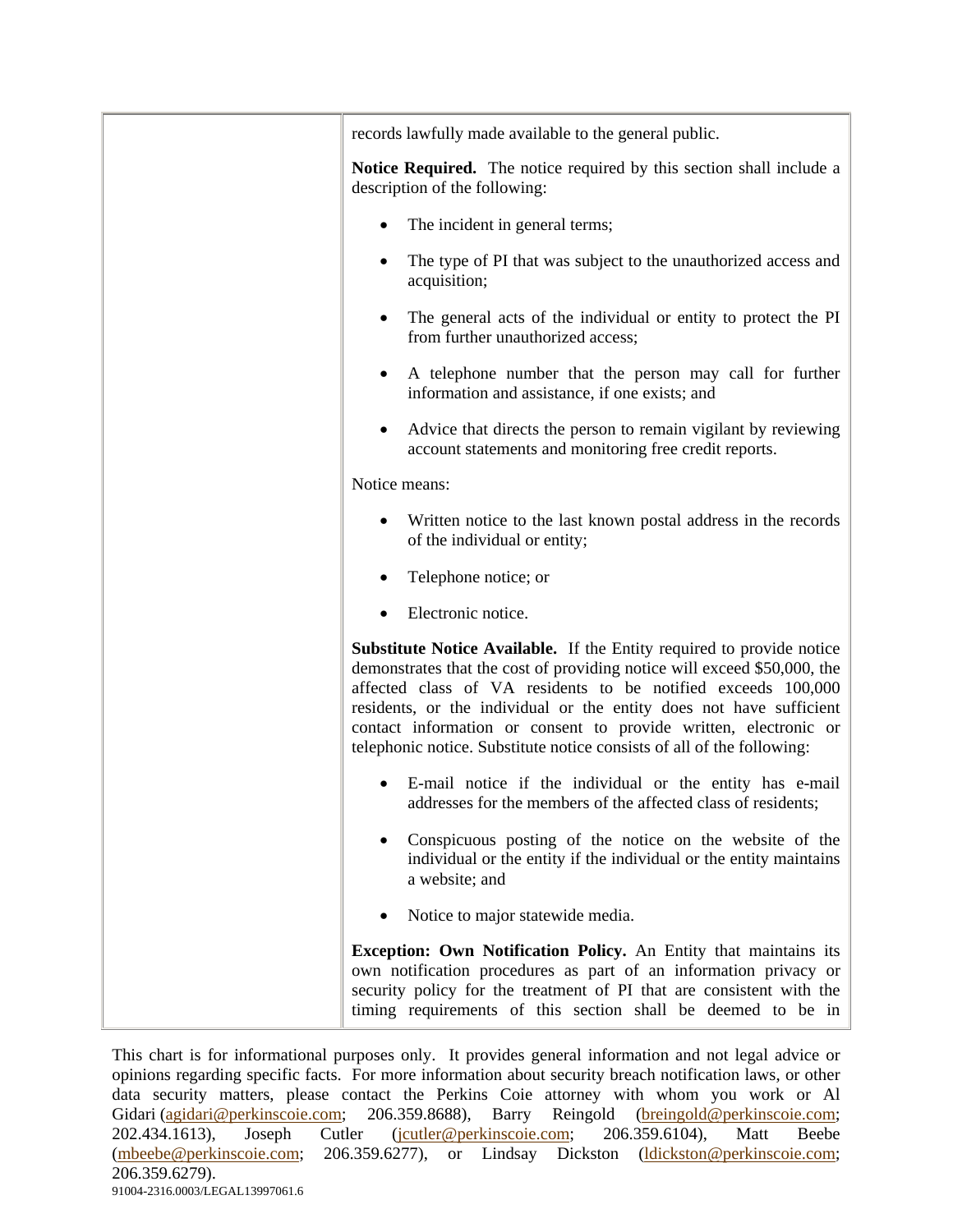|                                                     | compliance with the notification requirements of this section if it<br>notifies residents of VA in accordance with its procedures in the event<br>of a breach of the security of the system.                                                                                                                                                                                                                                                                                                                                |
|-----------------------------------------------------|-----------------------------------------------------------------------------------------------------------------------------------------------------------------------------------------------------------------------------------------------------------------------------------------------------------------------------------------------------------------------------------------------------------------------------------------------------------------------------------------------------------------------------|
|                                                     | <b>Exception: Compliance with Other Laws.</b>                                                                                                                                                                                                                                                                                                                                                                                                                                                                               |
|                                                     | GLBA. An entity that is subject to Title V of the Gramm-<br>Leach-Bliley Act (15 U.S.C. 6801 et seq.) and maintains<br>procedures for notification of a breach of the security of the<br>system in accordance with the provision of that Act and any<br>rules, regulations, or guidelines promulgated thereto shall be<br>deemed to be in compliance with this section.                                                                                                                                                     |
|                                                     | Primary Regulator. An entity that complies with the<br>notification requirements or procedures pursuant to the rules,<br>regulations, procedures, or guidelines established by the<br>entity's primary or functional state or federal regulator shall be<br>in compliance with this section.                                                                                                                                                                                                                                |
|                                                     | <b>Penalties.</b> The Office of the Attorney General may impose a civil<br>penalty not to exceed \$150,000 per breach of the security of the system<br>or a series of breaches of a similar nature that are discovered in a<br>single investigation.                                                                                                                                                                                                                                                                        |
|                                                     | Other key provisions:                                                                                                                                                                                                                                                                                                                                                                                                                                                                                                       |
|                                                     | Delay for Law Enforcement. Notice required by this section<br>may be delayed if, after the Entity notifies a law-enforcement<br>agency, the law-enforcement agency determines and advises<br>the Entity that the notice will impede a criminal or civil<br>investigation, or homeland or national security. Notice shall be<br>made without unreasonable delay after the law-enforcement<br>agency determines that the notification will no longer impede<br>the investigation or jeopardize national or homeland security. |
|                                                     | Notification to Consumer Reporting Agencies. In the event an<br>Entity provides notice to more than 1,000 persons at one time<br>pursuant to this section, the Entity shall notify, without<br>unreasonable delay, all consumer reporting agencies that<br>compile and maintain files on consumers on a nationwide<br>basis, as defined in 15 U.S.C. Section $1682(a)(p)$ , of the<br>timing, distribution, and content of the notice<br>AG Enforcement.                                                                    |
|                                                     |                                                                                                                                                                                                                                                                                                                                                                                                                                                                                                                             |
| <b>WASHINGTON</b><br>S.B. 6043 (signed into law May | Application. Any state or local agency or any person or business<br>which conducts business in WA (collectively, "Entity") that owns or                                                                                                                                                                                                                                                                                                                                                                                     |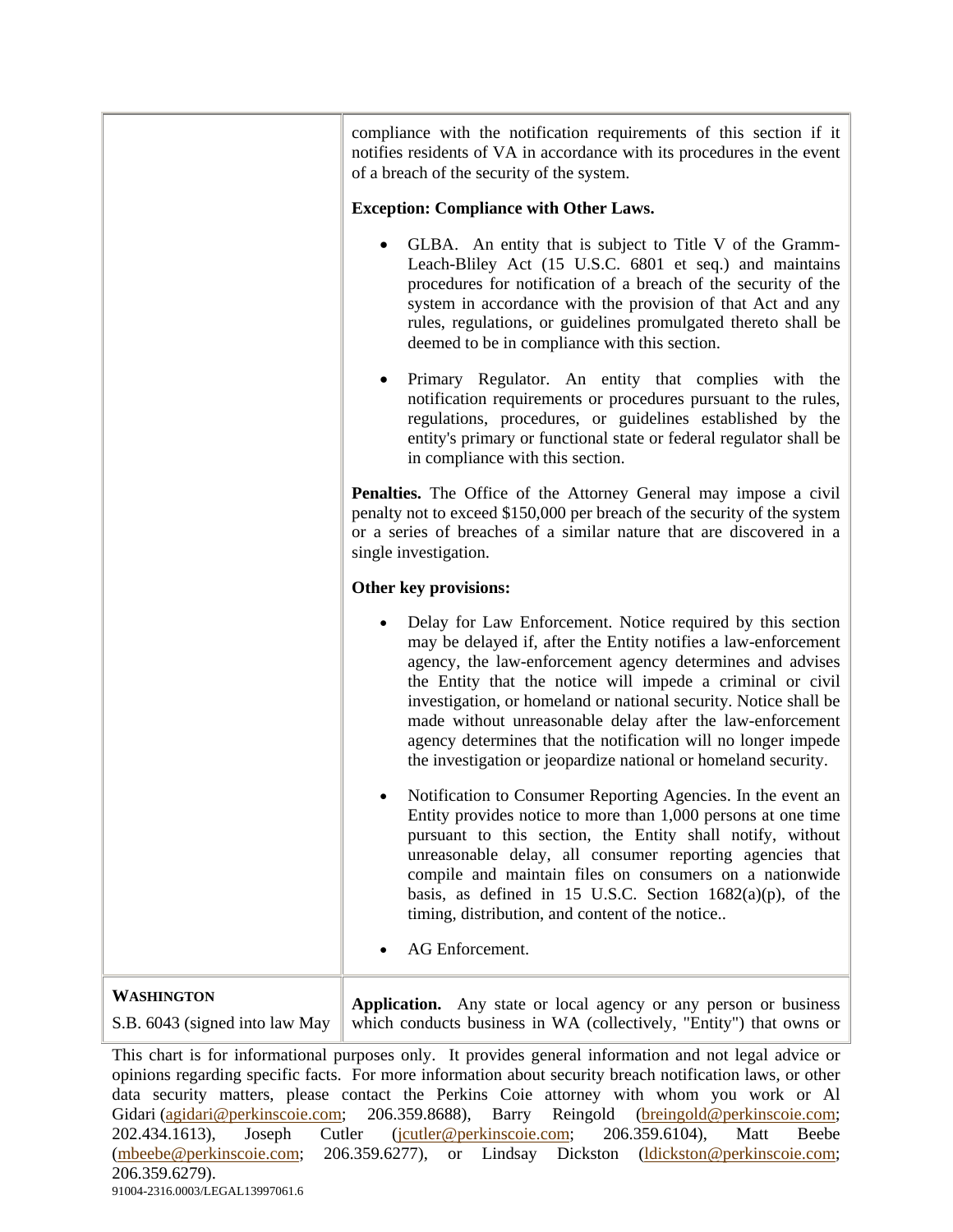| 10, 2005, Chapter 368)                             | licenses computerized data that includes PI.                                                                                                                                                                                                                                                                                                                        |
|----------------------------------------------------|---------------------------------------------------------------------------------------------------------------------------------------------------------------------------------------------------------------------------------------------------------------------------------------------------------------------------------------------------------------------|
| WASH. REV. CODE Tit. 19<br>Effective July 24, 2005 | <b>Security Breach Definition.</b><br>Unauthorized acquisition<br>of<br>computerized data that compromises the security, confidentiality, or<br>integrity of PI maintained by the Entity.                                                                                                                                                                           |
|                                                    | Good faith acquisition of PI by an employee or agent of the<br>Entity for the purposes of the Entity is not a breach of the<br>security of the system when the PI is not used or subject to<br>further unauthorized disclosure.                                                                                                                                     |
|                                                    | <b>Notification Obligation.</b> Any Entity to which the statute applies shall<br>disclose any breach of the security of the system following discovery<br>or notification of the breach in the security of the data to any resident<br>of WA whose unencrypted PI was, or is reasonably believed to have<br>been, acquired by an unauthorized person.               |
|                                                    | An Entity shall not be required to disclose a technical breach<br>of the security system that does not seem reasonably likely to<br>subject customers to a risk of criminal activity.                                                                                                                                                                               |
|                                                    | Third Party Data Notification. Any Entity that maintains<br>computerized data that includes PI that the Entity does not own shall<br>notify the owner or licensee of the information of any breach of the<br>security of the data immediately following discovery, if the PI was, or<br>is reasonably believed to have been, acquired by an unauthorized<br>person. |
|                                                    | Timing of Notification. The disclosure shall be made in the most<br>expedient time possible and without unreasonable delay, consistent<br>with the legitimate needs of law enforcement or any measures<br>necessary to determine the scope of the breach and restore the<br>reasonable integrity of the data system.                                                |
|                                                    | Personal Information Definition. An individual's first name or first<br>initial and last name in combination with any one or more of the<br>following data elements, when either the name or the data elements are<br>not encrypted:                                                                                                                                |
|                                                    | SSN;                                                                                                                                                                                                                                                                                                                                                                |
|                                                    | Driver's license number or Washington ID card number;                                                                                                                                                                                                                                                                                                               |
|                                                    | Account number or credit or debit card number, in<br>combination with any required security code, access code, or<br>password that would permit access to an individual's financial<br>account.                                                                                                                                                                     |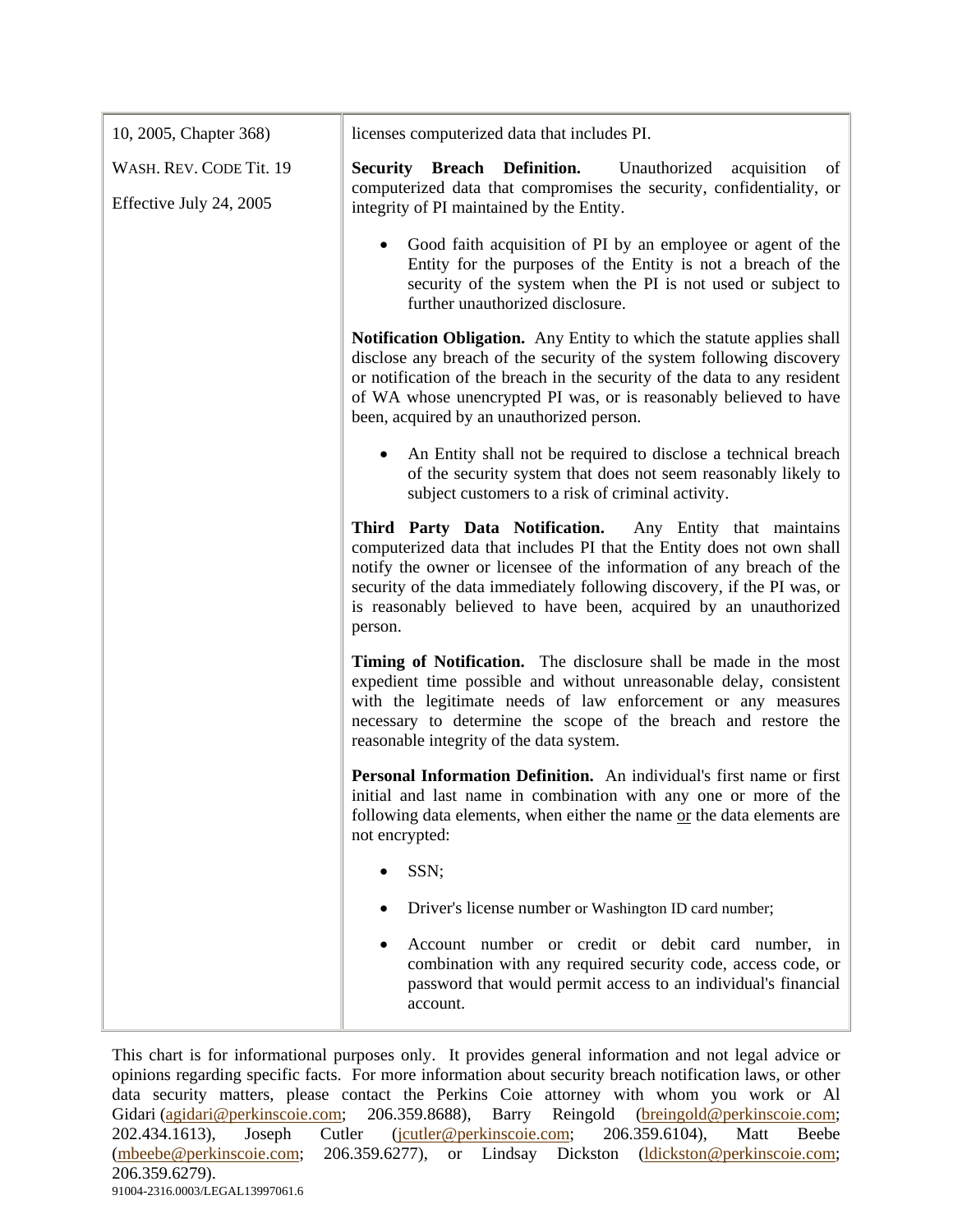| PI does not include publicly available information that is lawfully<br>made available to the general public from federal, state, or local<br>government records.                                                                                                                                                                                                                                                                                                |
|-----------------------------------------------------------------------------------------------------------------------------------------------------------------------------------------------------------------------------------------------------------------------------------------------------------------------------------------------------------------------------------------------------------------------------------------------------------------|
| <b>Notice Required.</b> Notice may be provided by one of the following<br>methods:                                                                                                                                                                                                                                                                                                                                                                              |
| Written notice;                                                                                                                                                                                                                                                                                                                                                                                                                                                 |
| Electronic notice, if the notice provided is consistent with the<br>provisions regarding electronic records and signatures set forth<br>in P.L. 106-229; 114 Stat. 464; 15 United States Code § 7001<br>(E-SIGN Act).                                                                                                                                                                                                                                           |
| <b>Substitute Notice Available.</b> If the Entity demonstrates that the cost<br>of providing notice would exceed \$250,000, or that the affected class<br>of subject persons to be notified exceeds 500,000, or the Entity does<br>not have sufficient contact information. Substitute notice shall consist<br>of all of the following:                                                                                                                         |
| Email notice when the Entity has an email address for the<br>subject persons;                                                                                                                                                                                                                                                                                                                                                                                   |
| Conspicuous posting of the notice on the Entity's Web site, if<br>the Entity maintains one; and                                                                                                                                                                                                                                                                                                                                                                 |
| Notification to major statewide media.                                                                                                                                                                                                                                                                                                                                                                                                                          |
| <b>Exception: Own Notification Policy.</b> An Entity that maintains its<br>own notification procedures as part of an information security policy<br>for the treatment of PI and is otherwise consistent with the timing<br>requirements of this section is in compliance with the notification<br>requirements of this section if the Entity notifies subject persons in<br>accordance with its policies in the event of a breach of security of the<br>system. |
| Other key provisions:                                                                                                                                                                                                                                                                                                                                                                                                                                           |
| Delay for Law Enforcement. Notification may be delayed if a<br>law enforcement agency determines that the notification will<br>impede a criminal investigation. The required notification<br>shall be made after the law enforcement agency determines<br>that it will not compromise the investigation.                                                                                                                                                        |
| Statute does not permit waiver by contract or other means.                                                                                                                                                                                                                                                                                                                                                                                                      |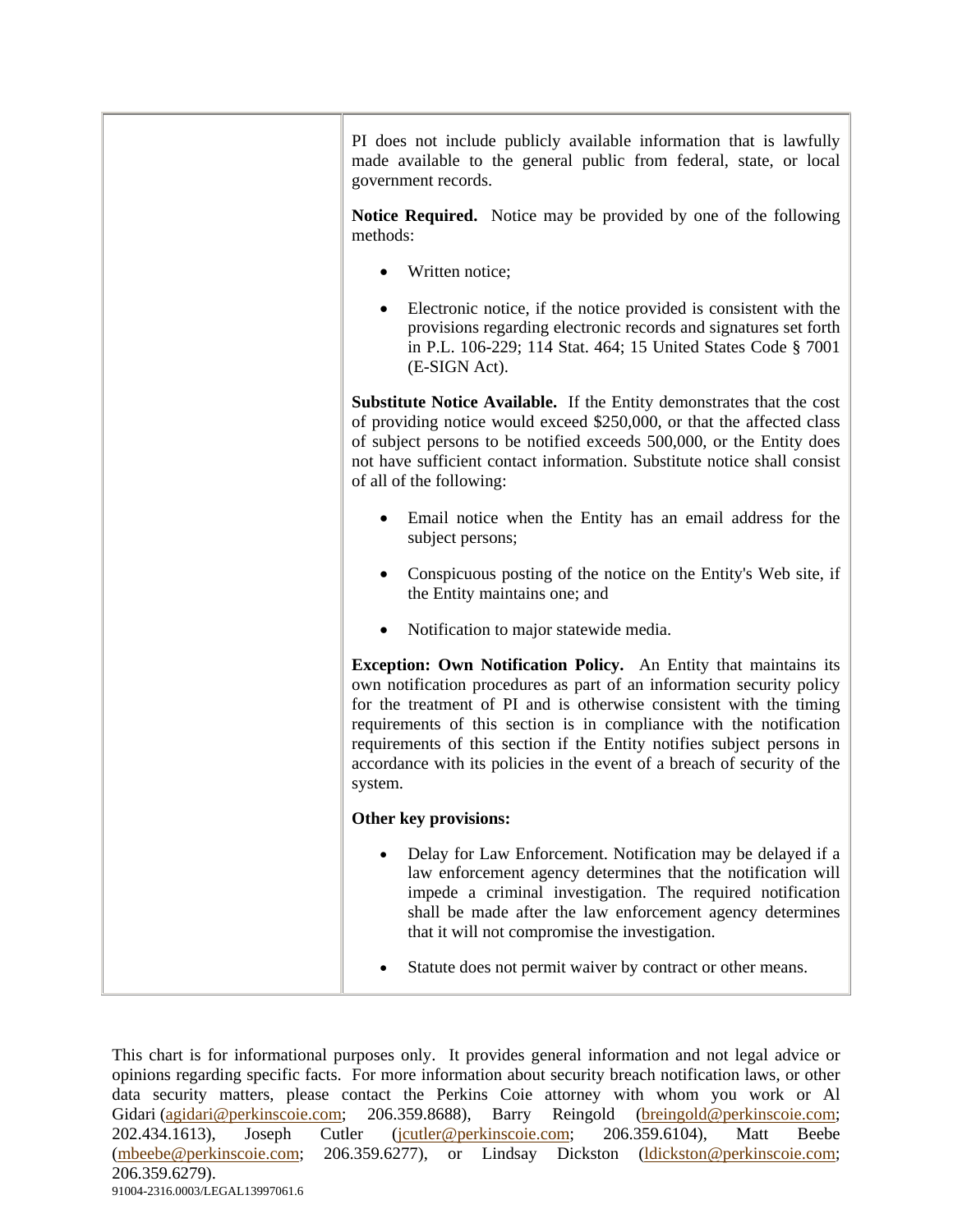| <b>WEST VIRGINIA</b>                         | Application.<br>An individual, corporation, business trust, estate,                                                                                                                                                                                                                                                                                                                                                                                                                                                                             |
|----------------------------------------------|-------------------------------------------------------------------------------------------------------------------------------------------------------------------------------------------------------------------------------------------------------------------------------------------------------------------------------------------------------------------------------------------------------------------------------------------------------------------------------------------------------------------------------------------------|
| S.B. 340 (signed into law<br>March 27, 2008) | partnership, limited partnership, limited liability partnership, limited<br>liability<br>association,<br>organization,<br>company,<br>joint<br>venture,<br>government, governmental subdivision, agency or instrumentality, or<br>any other legal entity, whether for profit or not for profit, (collectively,<br>"Entity") that owns or licenses computerized data that includes PI.                                                                                                                                                           |
| W. VA. Code $\S$ 46A-2A-101 to<br>105        |                                                                                                                                                                                                                                                                                                                                                                                                                                                                                                                                                 |
| Effective June 6, 2008                       | Security Breach Definition. Unauthorized access and acquisition of<br>unencrypted and unredacted computerized data that compromises the<br>security or confidentiality of PI maintained by an Entity as part of a<br>database of PI regarding multiple individuals and that causes the Entity<br>to reasonably believe that the breach of security has caused or will<br>cause identity theft or other fraud to any resident of WV.                                                                                                             |
|                                              | Good faith acquisition of PI by an employee or agent of an<br>Entity for the purposes of the Entity is not a breach of the<br>security of the system, provided that the PI is not used for a<br>purpose other than a lawful purpose of the Entity or subject to<br>further unauthorized disclosure.                                                                                                                                                                                                                                             |
|                                              | <b>Notification Obligation.</b> Any Entity to which the statute applies shall<br>give notice of any breach of the security of the system following<br>discovery or notification of the breach of the security of the system to<br>any resident of WV whose unencrypted and unredacted PI was or is<br>reasonably believed to have been accessed and acquired by an<br>unauthorized person and that causes, or the individual or entity<br>reasonably believes has caused or will cause, identity theft or other<br>fraud to any resident of WV. |
|                                              | An Entity must give notice of the breach of the security of the<br>system if encrypted information is accessed and acquired in an<br>unencrypted form or if the security breach involves a person<br>with access to the encryption key and the Entity reasonably<br>believes that such breach has caused or will cause identity<br>theft or other fraud to any resident of this state.                                                                                                                                                          |
|                                              | Third Party Data Notification. An Entity that maintains<br>computerized data that includes PI that the Entity does not own or<br>license shall give notice to the owner or licensee of the information of<br>any breach of the security of the system as soon as practicable<br>following discovery, if the PI was or the Entity reasonably believes<br>was accessed and acquired by an unauthorized person                                                                                                                                     |
|                                              | Timing of Notification. Except in order to take any measures<br>necessary to determine the scope of the breach and to restore the<br>reasonable integrity of the system, the notice shall be made without                                                                                                                                                                                                                                                                                                                                       |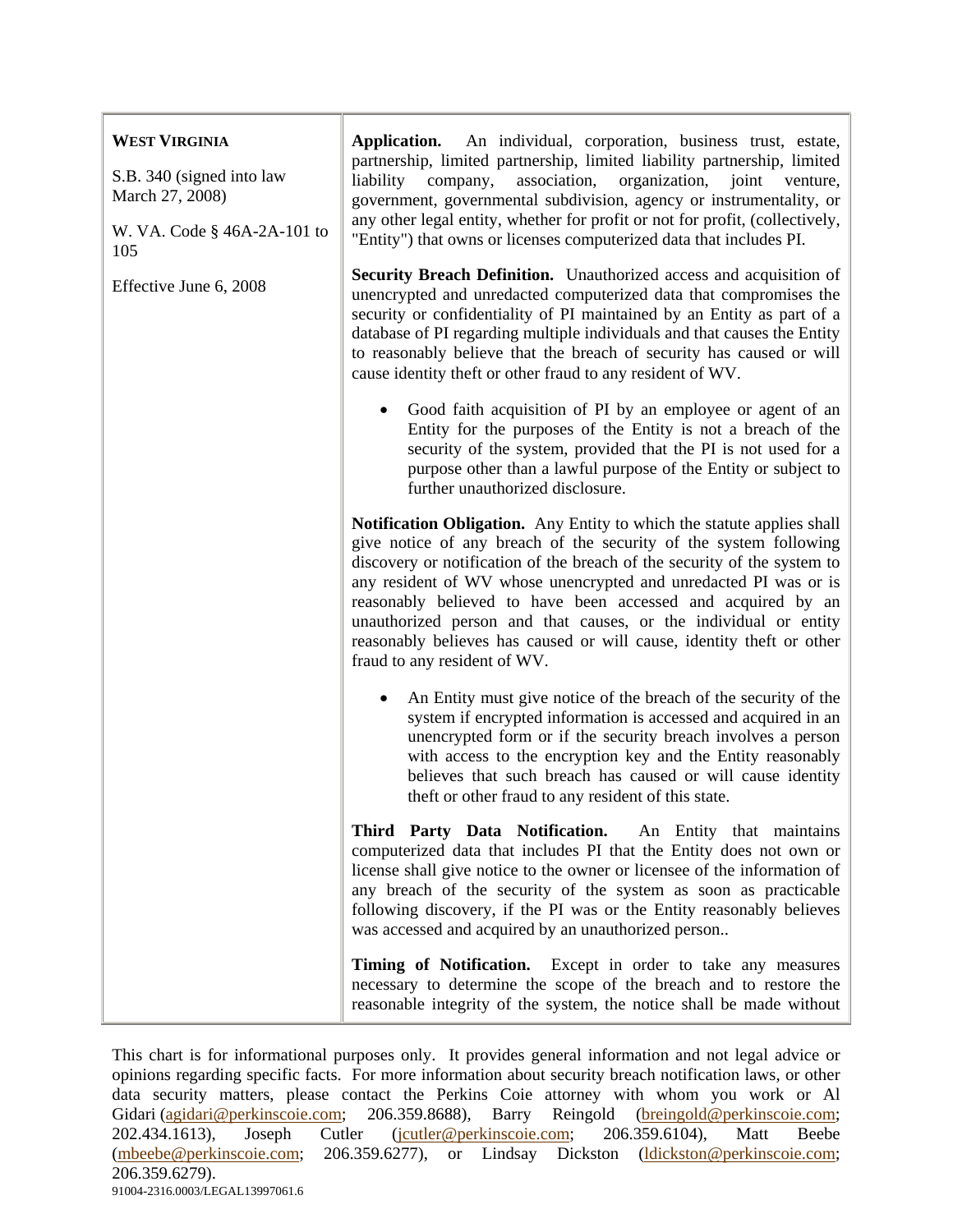| unreasonable delay.                                                                                                                                                                                                                                                                                                                                          |
|--------------------------------------------------------------------------------------------------------------------------------------------------------------------------------------------------------------------------------------------------------------------------------------------------------------------------------------------------------------|
| Personal Information Definition. The first name or first initial and<br>last name linked to any one or more of the following data elements that<br>relate to a resident of WV, when the data elements are neither<br>encrypted nor redacted:                                                                                                                 |
| SSN;                                                                                                                                                                                                                                                                                                                                                         |
| Driver's license number or state ID card number issued in lieu<br>of a driver's license; or                                                                                                                                                                                                                                                                  |
| Financial account number, or credit card, or debit card number<br>٠<br>in combination with any required security code, access code or<br>password that would permit access to a resident's financial<br>accounts.                                                                                                                                            |
| PI does not include information that is lawfully obtained from publicly<br>available information, or from federal, state or local government<br>records lawfully made available to the general public.                                                                                                                                                       |
| Notice Required. The notice shall include:                                                                                                                                                                                                                                                                                                                   |
| To the extent possible, a description of the categories of<br>٠<br>information that were reasonably believed to have been<br>accessed or acquired by an unauthorized person, including<br>SSNs, driver's licenses or state ID numbers and financial data;                                                                                                    |
| A telephone number or website address that the individual<br>may use to contact the entity or the agent of the entity and<br>from whom the individual may learn: what types of<br>information the entity maintained about that individual or<br>about individuals in general; and whether or not the entity<br>maintained information about that individual. |
| The toll-free contact telephone numbers and addresses for the<br>major credit reporting agencies and information on how to<br>place a fraud alert or security freeze.                                                                                                                                                                                        |
| Notice may be provided by one of the following methods:                                                                                                                                                                                                                                                                                                      |
| Written notice to the postal address in the records of the<br>Entity;                                                                                                                                                                                                                                                                                        |
| Telephonic notice;                                                                                                                                                                                                                                                                                                                                           |
| Electronic notice, if the notice provided is consistent with the<br>provisions regarding electronic records and signatures, set                                                                                                                                                                                                                              |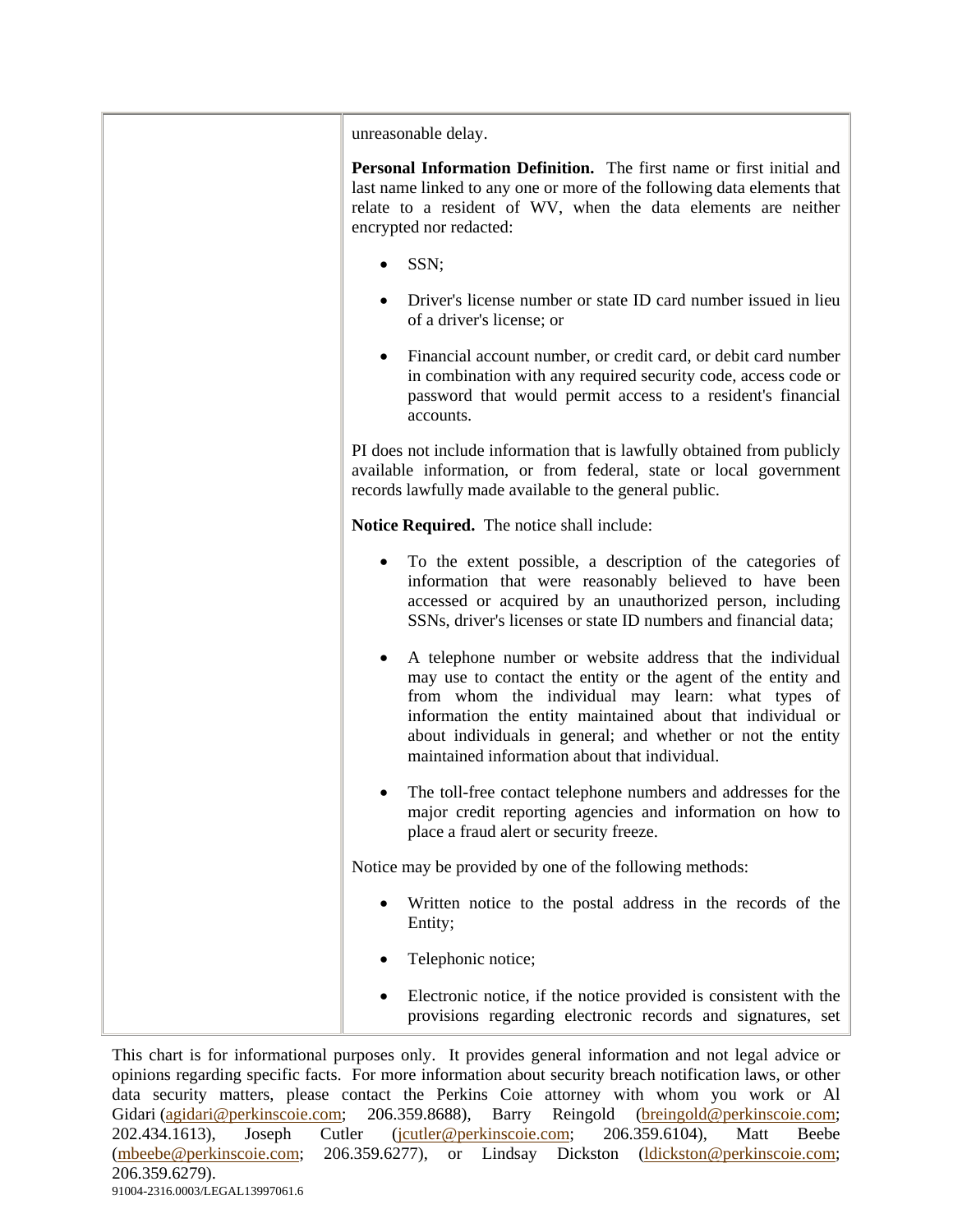forth in Section 7001, United States Code Title 15, Electronic Signatures in Global and National Commerce Act.

**Substitute Notice Available.** If an Entity required to provide notice demonstrates that the cost of providing notice will exceed \$50,000 or that the affected class of residents to be notified exceeds 100,000 persons or that the Entity does not have sufficient contact information to provide notice. Substitute notice consists of any two of the following:

- E-mail notice if the Entity has e-mail addresses for the members of the affected class of residents;
- Conspicuous posting of the notice on the website of the Entity if the Entity maintains a website; or
- Notice to major statewide media.

**Exception: Own Notification Policy.** An Entity that maintains its own notification procedures as part of an information privacy or security policy for the treatment of PI and that are consistent with the timing requirements of this article shall be deemed to be in compliance with the notification requirements of this article if it notifies residents of WV in accordance with its procedures in the event of a breach of security of the system.

## **Exception: Compliance with Other Laws.**

- Federal Interagency Guidance. A financial institution that responds in accordance with the notification guidelines prescribed by the Federal Interagency Guidance on Response Programs for Unauthorized Access to Customer Information and Customer Notice is deemed to be in compliance with this article.
- Primary Regulator. An Entity that complies with the notification requirements or procedures pursuant to the rules, regulation, procedures or guidelines established by the Entity's primary or functional regulator shall be in compliance with this article.

## **Other key provisions:**

• Delay for Law Enforcement. Notice required by this section may be delayed if a law-enforcement agency determines and advises the Entity that the notice will impede a criminal or civil investigation or homeland or national security. Notice required by this section must be made without unreasonable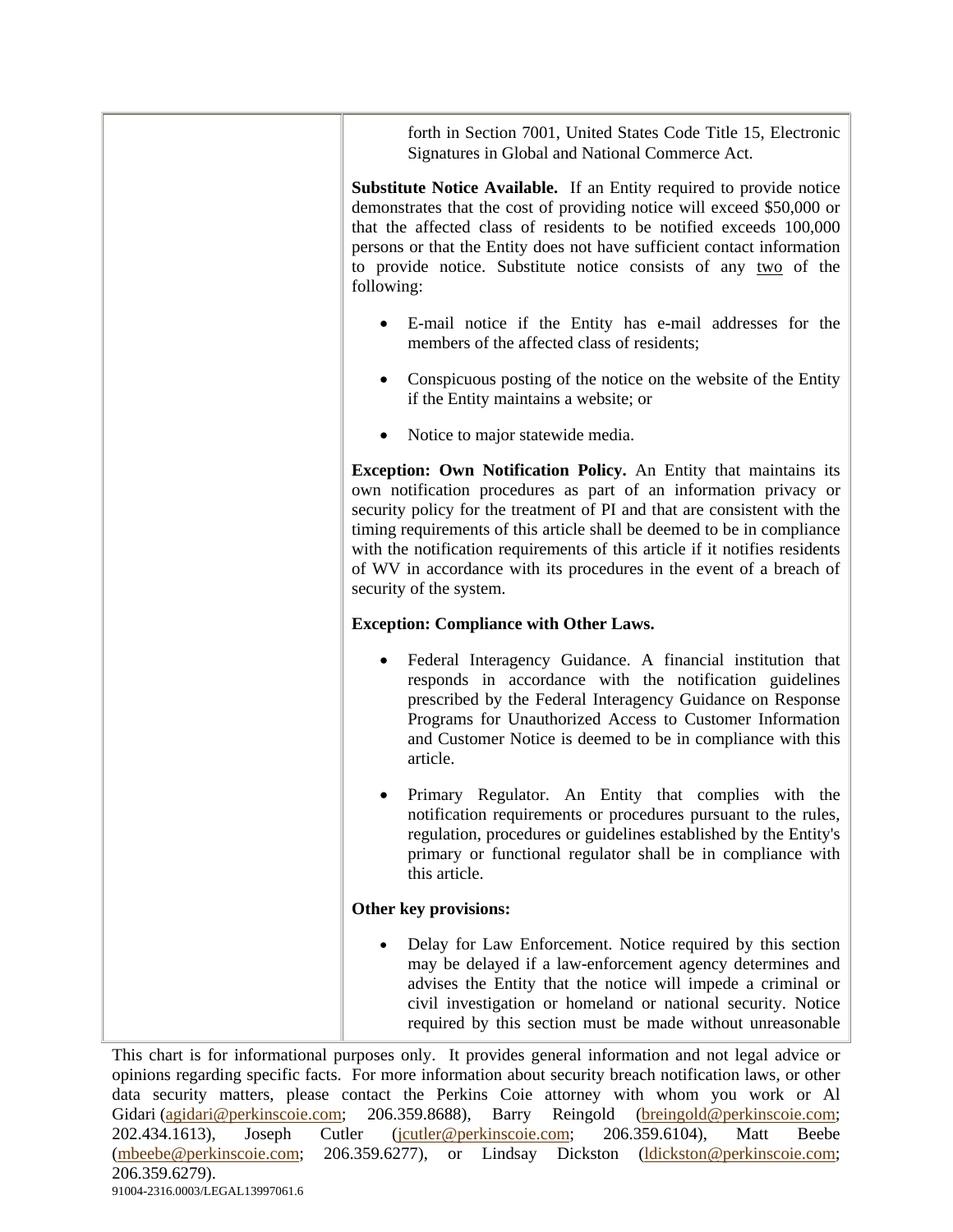|                                                                                                                               | delay after the law-enforcement agency determines that<br>notification will no longer impede the investigation or<br>jeopardize national or homeland security.                                                                                                                                                                                                                                                                                                                                                                                                                                                           |  |
|-------------------------------------------------------------------------------------------------------------------------------|--------------------------------------------------------------------------------------------------------------------------------------------------------------------------------------------------------------------------------------------------------------------------------------------------------------------------------------------------------------------------------------------------------------------------------------------------------------------------------------------------------------------------------------------------------------------------------------------------------------------------|--|
|                                                                                                                               | AG Enforcement.                                                                                                                                                                                                                                                                                                                                                                                                                                                                                                                                                                                                          |  |
|                                                                                                                               | Notification to Consumer Reporting Agencies. If an Entity is<br>required to notify more than 1000 persons of a breach of<br>security pursuant to this article, the Entity shall also notify,<br>without unreasonable delay, all consumer reporting agencies<br>that compile and maintain files on a nationwide basis, as<br>defined by 15 U.S.C. $\S 1681a$ (p), of the timing, distribution<br>and content of the notices. Nothing in this subsection shall be<br>construed to require the entity to provide to the consumer<br>reporting agency the names or other PI of breach notice<br>recipients.                  |  |
|                                                                                                                               | This subsection shall not apply to an entity that is<br>subject to Title V of the Gramm Leach Bliley Act, 15<br>U. S. C. 6801, et seq.                                                                                                                                                                                                                                                                                                                                                                                                                                                                                   |  |
| <b>WISCONSIN</b><br>S.B. 164 (signed into law<br>March 16, 2006, Act 138)<br>WIS. STAT. § 895.507<br>Effective March 31, 2006 | <b>Application.</b> Any Entity that maintains or licenses PI in WI or that<br>knows that PI pertaining to a resident of WI has been acquired by a<br>person whom the Entity has not authorized to acquire the PI. Entity<br>includes: the state of WI and any office, department, independent<br>agency, authority, institution, association, society, or other body in<br>state government created or authorized to be created by the<br>constitution or any law, including the legislature and the courts; a city,<br>village, town, or county; a person, other than an individual, that does<br>any of the following: |  |
|                                                                                                                               | Conducts business in this state and maintains PI in the<br>ordinary course of business.                                                                                                                                                                                                                                                                                                                                                                                                                                                                                                                                  |  |
|                                                                                                                               | Licenses PI in this state.                                                                                                                                                                                                                                                                                                                                                                                                                                                                                                                                                                                               |  |
|                                                                                                                               | Maintains for a resident of this state a depository account.                                                                                                                                                                                                                                                                                                                                                                                                                                                                                                                                                             |  |
|                                                                                                                               | Lends money to a resident of this state.                                                                                                                                                                                                                                                                                                                                                                                                                                                                                                                                                                                 |  |
|                                                                                                                               | Security Breach Definition. When an Entity whose principal place of<br>business is located in WI or an Entity that maintains or licenses PI in<br>WI knows that PI in the Entity's possession has been acquired by a<br>person whom the Entity has not authorized to acquire the PI, or, in the<br>case of an Entity whose principle place of business is not located in<br>WI, when it knows that PI pertaining to a resident of WI has been                                                                                                                                                                            |  |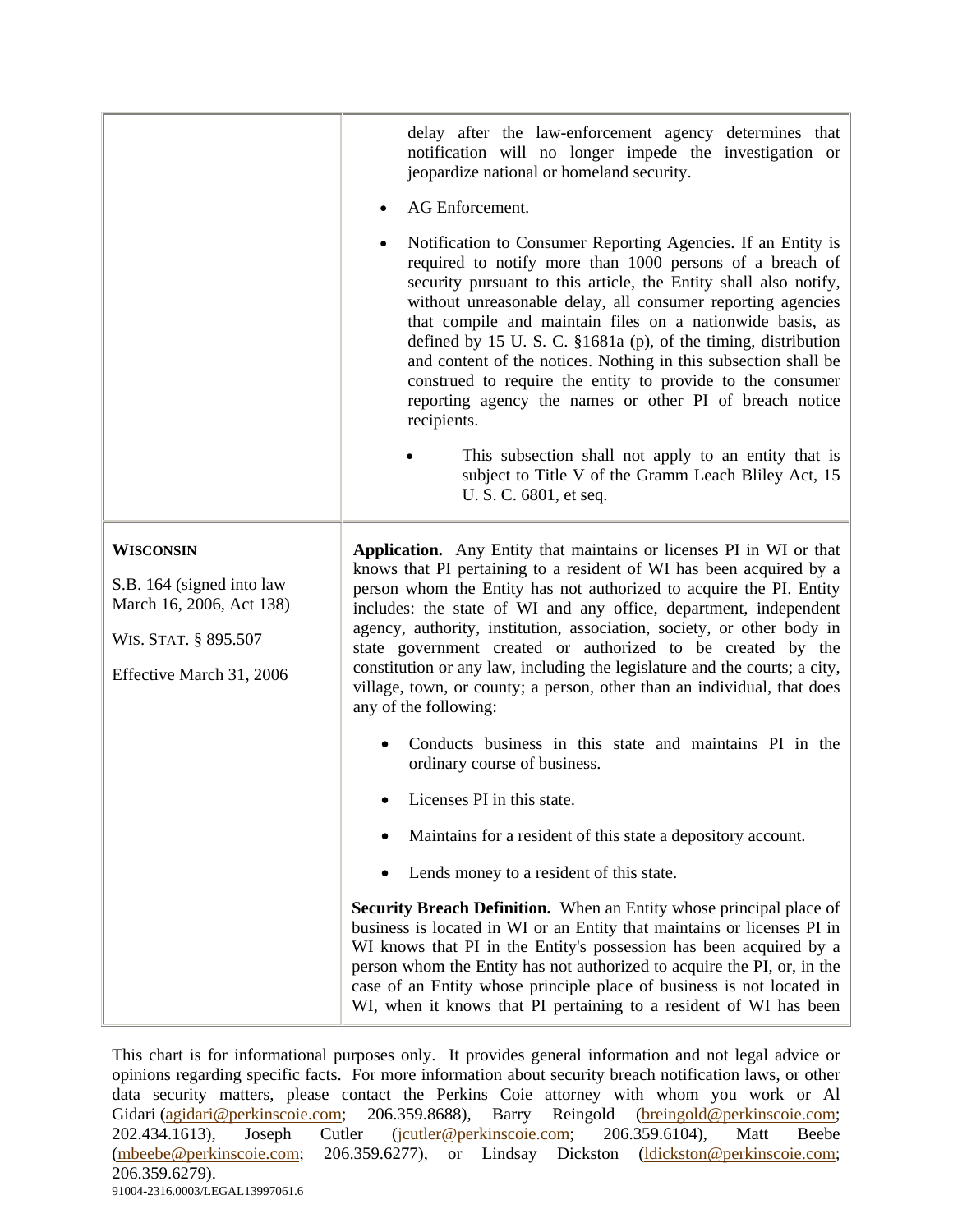| acquired by a person whom the Entity has not authorized to acquire the<br>PI                                                                                                                                                                                                                                                                                                                                                                                                                                                             |
|------------------------------------------------------------------------------------------------------------------------------------------------------------------------------------------------------------------------------------------------------------------------------------------------------------------------------------------------------------------------------------------------------------------------------------------------------------------------------------------------------------------------------------------|
| <b>Notification Obligation.</b> Any Entity to which the statute applies shall<br>make reasonable efforts to notify each subject of the PI.                                                                                                                                                                                                                                                                                                                                                                                               |
| An Entity is not required to provide notice of the acquisition of<br>PI if the acquisition of PI does not create a material risk of<br>identity theft or fraud to the subject of the PI or if the PI was<br>acquired in good faith by an employee or agent of the Entity, if<br>the PI is used for a lawful purpose of the Entity                                                                                                                                                                                                        |
| Third Party Data Notification. If a person, other than an individual,<br>that stores PI pertaining to a resident of WI, but does not own or<br>license the PI, knows that the PI has been acquired by a person whom<br>the person storing the PI has not authorized to acquire the PI, and the<br>person storing the PI has not entered into a contract with the person<br>that owns or licenses the PI, the person storing the PI shall notify the<br>person that owns or licenses the PI of the acquisition as soon as<br>practicable. |
| Timing of Notification. An Entity shall provide the notice within a<br>reasonable time, not to exceed 45 days after the Entity learns of the<br>acquisition of PI. A determination as to reasonableness shall include<br>consideration of the number of notices that an Entity must provide and<br>the methods of communication available to the Entity.                                                                                                                                                                                 |
| Personal Information Definition. An individual's last name and the<br>individual's first name or first initial, in combination with and linked to<br>any of the following elements, if the element is not publicly available<br>information and is not encrypted, redacted, or altered in a manner that<br>renders the element unreadable:                                                                                                                                                                                               |
| SSN;                                                                                                                                                                                                                                                                                                                                                                                                                                                                                                                                     |
| Driver's license number or state ID number;                                                                                                                                                                                                                                                                                                                                                                                                                                                                                              |
| Financial account number, including a credit or debit card<br>account number, or any security code, access code, or<br>password that would permit access to the individual's financial<br>account;                                                                                                                                                                                                                                                                                                                                       |
| DNA profile;                                                                                                                                                                                                                                                                                                                                                                                                                                                                                                                             |
| Unique biometric data, including fingerprint, voice print,<br>retina or iris image, or any other unique physical<br>representation.                                                                                                                                                                                                                                                                                                                                                                                                      |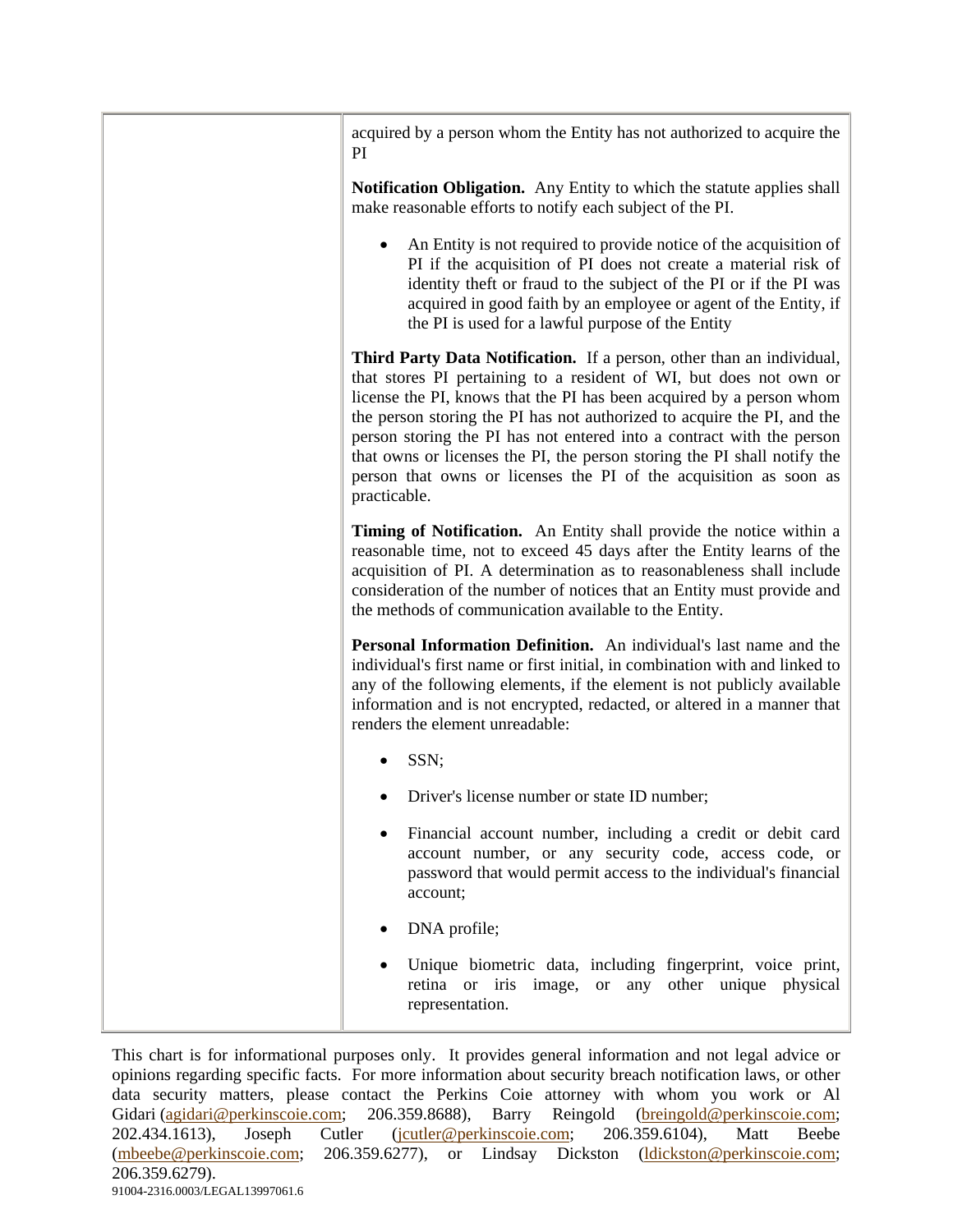| An element is publicly available if the Entity reasonably believes that<br>it was lawfully made widely available through any media or lawfully<br>made available to the general public from federal, state, or local<br>government records or disclosures to the general public that are<br>required to be made by federal, state, or local law.                                                                  |
|-------------------------------------------------------------------------------------------------------------------------------------------------------------------------------------------------------------------------------------------------------------------------------------------------------------------------------------------------------------------------------------------------------------------|
| Notice Required. The notice shall indicate that the Entity knows of<br>the unauthorized acquisition of PI pertaining to the resident of WI who<br>is the subject of the PI. Notice may be provided by one of the<br>following methods:                                                                                                                                                                            |
| Mail;                                                                                                                                                                                                                                                                                                                                                                                                             |
| A method the Entity has previously employed to communicate<br>with the subject of the PI.                                                                                                                                                                                                                                                                                                                         |
| Substitute Notice Available. If an Entity cannot with reasonable<br>diligence determine the mailing address of the subject of the PI, and if<br>the Entity has not previously communicated with the subject of the PI,<br>the Entity shall provide notice by a method reasonably calculated to<br>provide actual notice to the subject of the PI.                                                                 |
| <b>Exception: Compliance with Other Laws.</b>                                                                                                                                                                                                                                                                                                                                                                     |
| GLBA. An Entity that is subject to, and in compliance with,<br>the privacy and security requirements of 15 USC 6801 to 6827<br>(Gramm-Leach-Bliley Act, Title V), or a person that has a<br>contractual obligation to such an Entity, if the Entity or person<br>has in effect a policy concerning breaches of information<br>security.                                                                           |
| HIPAA Covered Entities. A health plan, health care<br>clearinghouse, or health care provider who transmits any<br>health information in electronic form; if the Entity complies<br>with the requirements of 45 CFR, part 164.                                                                                                                                                                                     |
| Other key provisions:                                                                                                                                                                                                                                                                                                                                                                                             |
| Delay for Law Enforcement. A law enforcement agency may,<br>in order to protect an investigation or homeland security, ask<br>an Entity not to provide a required notice for any period of<br>time. If an Entity receives such a request, the Entity may not<br>provide notice of or publicize an unauthorized acquisition of<br>PI, except as authorized by the law enforcement agency that<br>made the request. |
| Notification to Consumer Reporting Agencies. If, as the result                                                                                                                                                                                                                                                                                                                                                    |
|                                                                                                                                                                                                                                                                                                                                                                                                                   |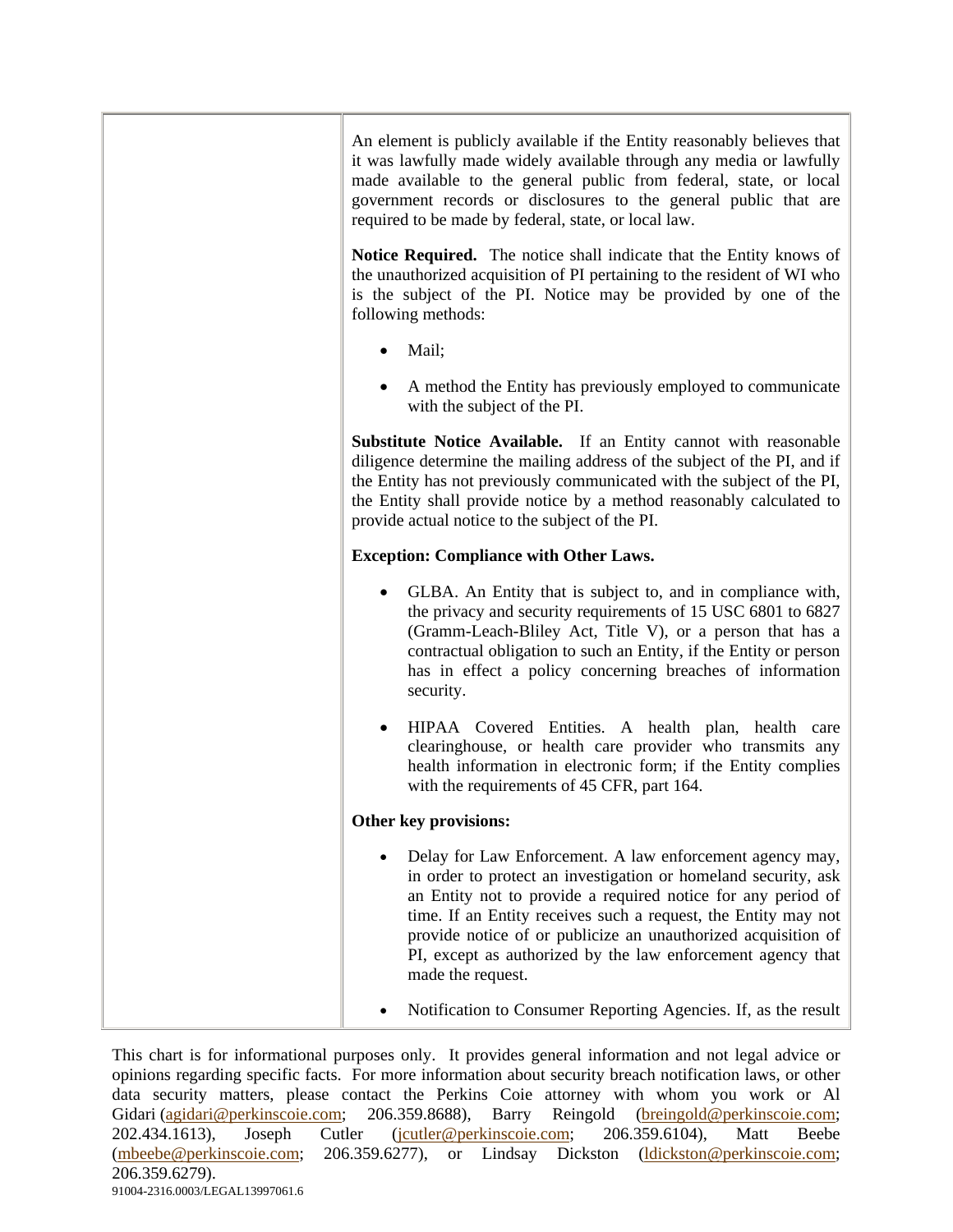|                                        | of a single incident, an Entity is required to notify 1,000 or<br>more individuals that PI pertaining to the individuals has been<br>acquired, the Entity shall without unreasonable delay notify all<br>consumer reporting agencies that compile and maintain files<br>on consumers on a nationwide basis, of the timing,<br>distribution, and content of the notices sent to the individuals.                                                                                                                                                                                                                                                                                                                                                                                                                                                                  |
|----------------------------------------|------------------------------------------------------------------------------------------------------------------------------------------------------------------------------------------------------------------------------------------------------------------------------------------------------------------------------------------------------------------------------------------------------------------------------------------------------------------------------------------------------------------------------------------------------------------------------------------------------------------------------------------------------------------------------------------------------------------------------------------------------------------------------------------------------------------------------------------------------------------|
| <b>WYOMING</b><br>WIS. STAT. § 895.507 | Application.<br>An individual or commercial entity (collectively,<br>"Entity") that conducts business in WY and that owns or licenses<br>computerized data that includes PI about a resident of WY.                                                                                                                                                                                                                                                                                                                                                                                                                                                                                                                                                                                                                                                              |
| Effective July 1, 2007                 | Definition.<br><b>Security</b><br><b>Breach</b><br>Unauthorized<br>acquisition<br>of<br>computerized data that materially compromises the security,<br>confidentiality or integrity of PI maintained by an Entity and causes or<br>is reasonably believed to cause loss or injury to a resident of WY.<br>Good faith acquisition of PI by an employee or agent of an<br>Entity for the purposes of the Entity is not a breach of the<br>security of the data system, provided that the PI is not used or<br>subject to further unauthorized disclosure;                                                                                                                                                                                                                                                                                                          |
|                                        | Notification Obligation. Any Entity to which the statute applies<br>shall, when it becomes aware of a breach of the security of the system,<br>conduct in good faith a reasonable and prompt investigation to<br>determine the likelihood that PI has been or will be misused. If the<br>investigation determines that the misuse of PI about a WY resident has<br>occurred or is reasonably likely to occur, the Entity shall give notice as<br>soon as possible to the affected WY resident.                                                                                                                                                                                                                                                                                                                                                                   |
|                                        | Third Party Data Notification. An Entity that maintains<br>computerized data that includes PI on behalf of another Entity shall<br>disclose to the Entity for which the information is maintained any<br>breach of the security of the system as soon as practicable following<br>the determination that PI was, or is reasonably believed to have been,<br>acquired by an unauthorized person. The Entity that maintains the data<br>on behalf of another Entity and Entity on whose behalf the data is<br>maintained may agree which Entity will provide any required notice,<br>provided only a single notice for each breach of the security of the<br>system shall be required. If agreement regarding notification cannot be<br>reached, the Entity who has the direct business relationship with the<br>resident of WY shall provide the required notice. |
|                                        | Timing of Notification. Notice shall be made in the most expedient<br>time possible and without unreasonable delay, consistent with any                                                                                                                                                                                                                                                                                                                                                                                                                                                                                                                                                                                                                                                                                                                          |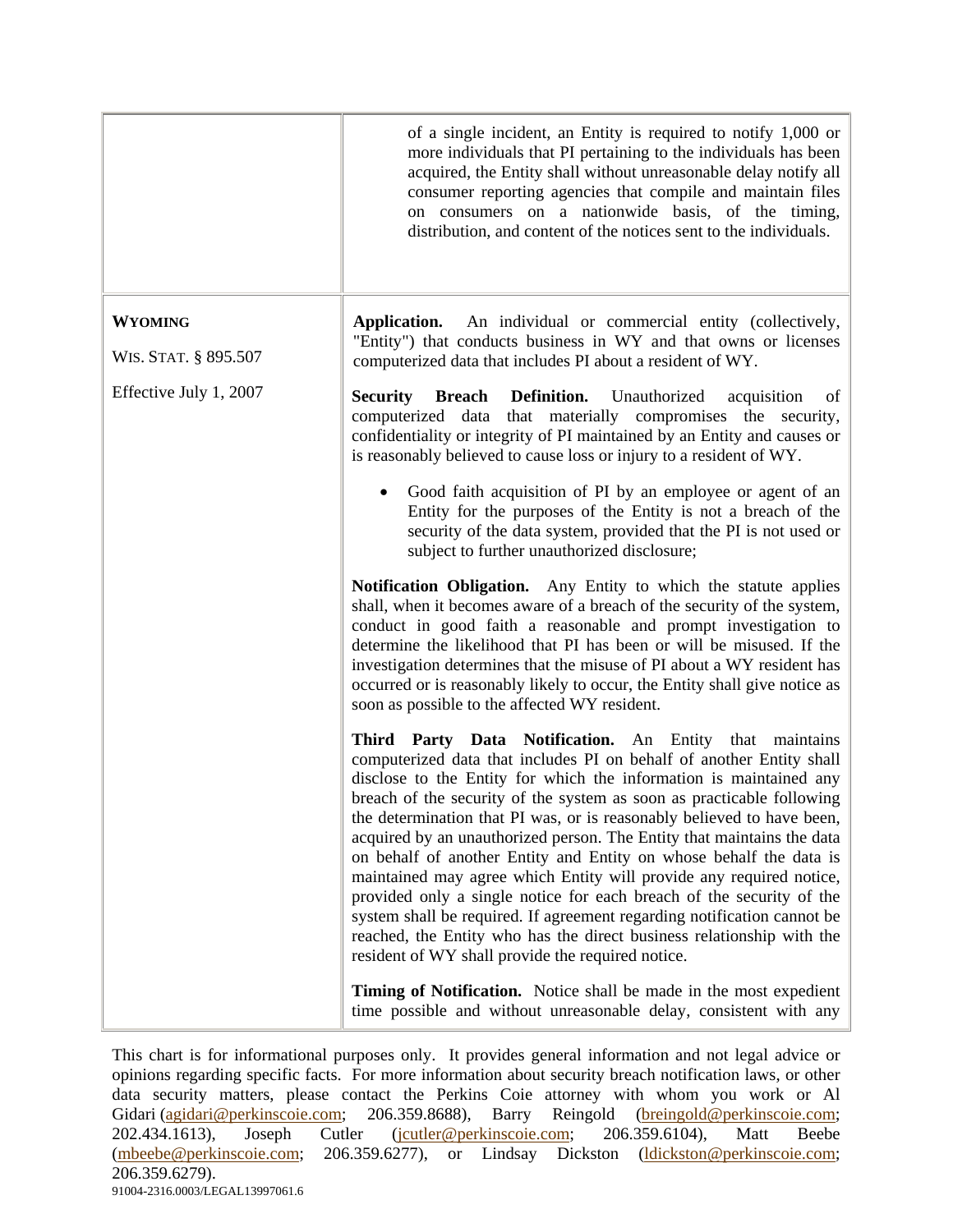| measures necessary to determine the scope of the breach and to restore<br>the reasonable integrity of the computerized data system.                                                                                                                                                                                                                                                                                                                                                                                              |
|----------------------------------------------------------------------------------------------------------------------------------------------------------------------------------------------------------------------------------------------------------------------------------------------------------------------------------------------------------------------------------------------------------------------------------------------------------------------------------------------------------------------------------|
| Personal Information Definition. The first name or first initial and<br>last name of a person in combination with one or more of the<br>following data elements when either the name or the data elements are<br>not redacted::                                                                                                                                                                                                                                                                                                  |
| SSN;                                                                                                                                                                                                                                                                                                                                                                                                                                                                                                                             |
| Driver's license number or WY ID card number;                                                                                                                                                                                                                                                                                                                                                                                                                                                                                    |
| Account number, credit card number or debit card number in<br>combination with any security code, access code or password<br>that would allow access to a financial account of the person;                                                                                                                                                                                                                                                                                                                                       |
| Tribal identification card; or                                                                                                                                                                                                                                                                                                                                                                                                                                                                                                   |
| Federal or state government issued ID card.                                                                                                                                                                                                                                                                                                                                                                                                                                                                                      |
| PI does not include information, regardless of its source, contained in<br>any federal, state or local government records or in widely distributed<br>media that are lawfully made available to the general public.                                                                                                                                                                                                                                                                                                              |
| Notice Required. Notice shall include:                                                                                                                                                                                                                                                                                                                                                                                                                                                                                           |
| A toll-free number: that the individual may use to contact the<br>person collecting the data, or his agent; and from which the<br>individual may learn the toll-free contact telephone numbers<br>and addresses for the major credit reporting agencies.                                                                                                                                                                                                                                                                         |
| Notice may be provided by one of the following methods:                                                                                                                                                                                                                                                                                                                                                                                                                                                                          |
| Written notice;                                                                                                                                                                                                                                                                                                                                                                                                                                                                                                                  |
| Electronic mail notice.                                                                                                                                                                                                                                                                                                                                                                                                                                                                                                          |
| <b>Substitute Notice Available.</b> If the Entity demonstrates that the cost<br>of providing notice would exceed \$10,000 for WY-based Entities, and<br>\$250,000 for all other Entities operating but not based in Wyoming;<br>that the affected class of subject persons to be notified exceeds 10,000<br>for WY-based Entities and 500,000 for all other businesses operating<br>but not based in WY; or the person does not have sufficient contact<br>information. Substitute notice shall consist of all of the following: |
| Conspicuous posting of the notice on the Internet, the World<br>Wide Web or a similar proprietary or common carrier<br>electronic system site of the person collecting the data, if the                                                                                                                                                                                                                                                                                                                                          |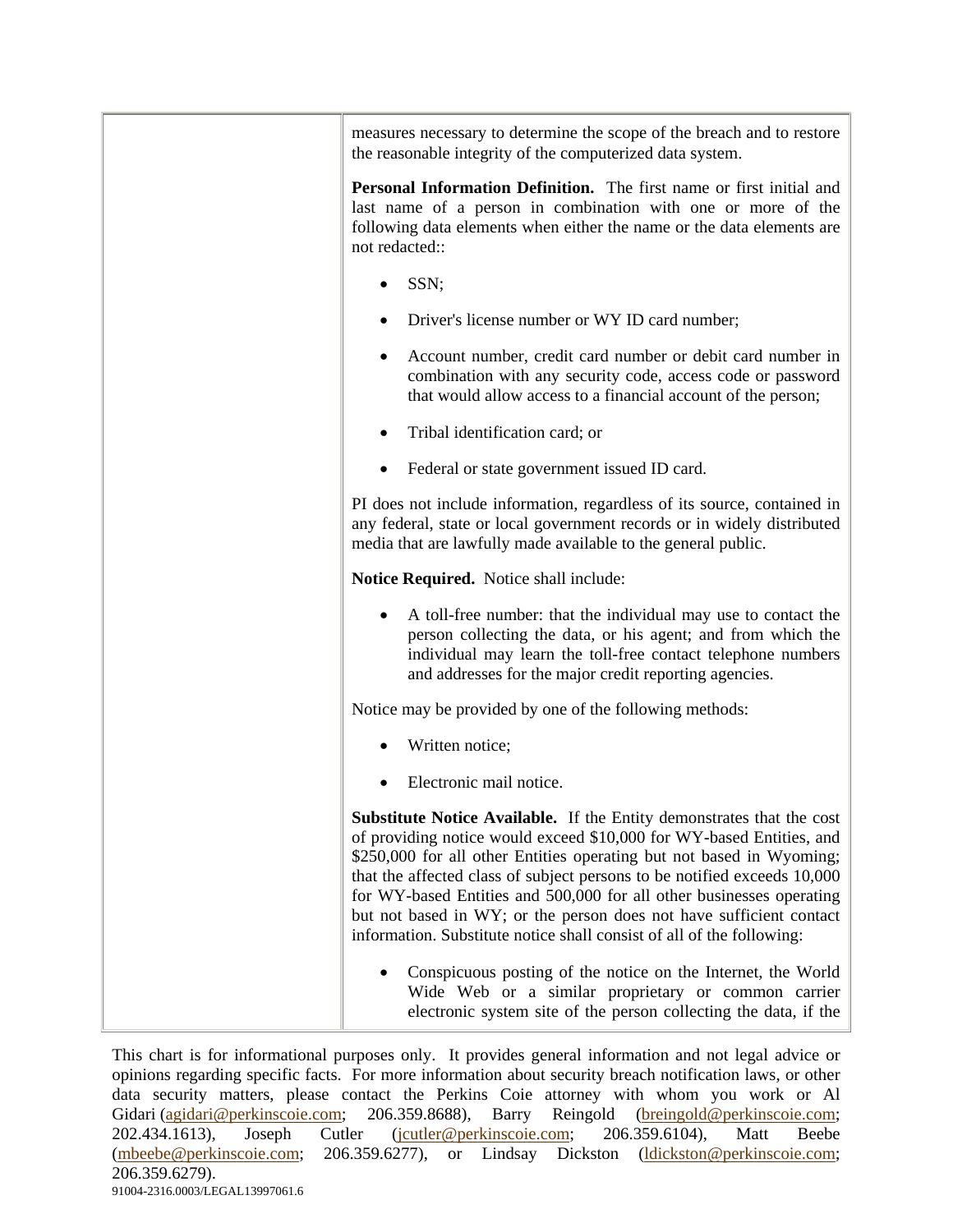| person maintains a public Internet, the World Wide Web or a<br>similar proprietary or common carrier electronic system site;<br>and                                                                                                                                                                                                                                                                                                                                                                                                                                |  |
|--------------------------------------------------------------------------------------------------------------------------------------------------------------------------------------------------------------------------------------------------------------------------------------------------------------------------------------------------------------------------------------------------------------------------------------------------------------------------------------------------------------------------------------------------------------------|--|
| Notification to major statewide media. The notice to media<br>shall include a toll-free phone number where an individual can<br>learn whether or not that individual's personal data is included<br>in the security breach.                                                                                                                                                                                                                                                                                                                                        |  |
| <b>Exception: Compliance with Other Laws.</b>                                                                                                                                                                                                                                                                                                                                                                                                                                                                                                                      |  |
| Certain Financial Institutions. Any financial institution as<br>defined in 15 U.S.C. 6809 or federal credit union as defined by<br>12 U.S.C. 1752 that maintains notification procedures subject<br>to the requirements of 15 U.S.C. $6801(b)(3)$ and 12 C.F.R.<br>Part 364 Appendix B or Part 748 Appendix B, is deemed to be<br>in compliance with the statute if the financial institution<br>notifies affected WY customers in compliance with the<br>requirements of 15 U.S.C. 6801 through 6809 and 12 C.F.R.<br>Part 364 Appendix B or Part 748 Appendix B. |  |
| Other key provisions:                                                                                                                                                                                                                                                                                                                                                                                                                                                                                                                                              |  |
| Delay for Law Enforcement. The notification required by the<br>statute may be delayed if a law enforcement agency<br>determines in writing that the notification may seriously<br>impede a criminal investigation.                                                                                                                                                                                                                                                                                                                                                 |  |
| AG Enforcement. The attorney general may bring an action in<br>law or equity to address any violation of this section and for<br>other relief that may be appropriate to ensure proper<br>compliance with this section, to recover damages, or both.                                                                                                                                                                                                                                                                                                               |  |
|                                                                                                                                                                                                                                                                                                                                                                                                                                                                                                                                                                    |  |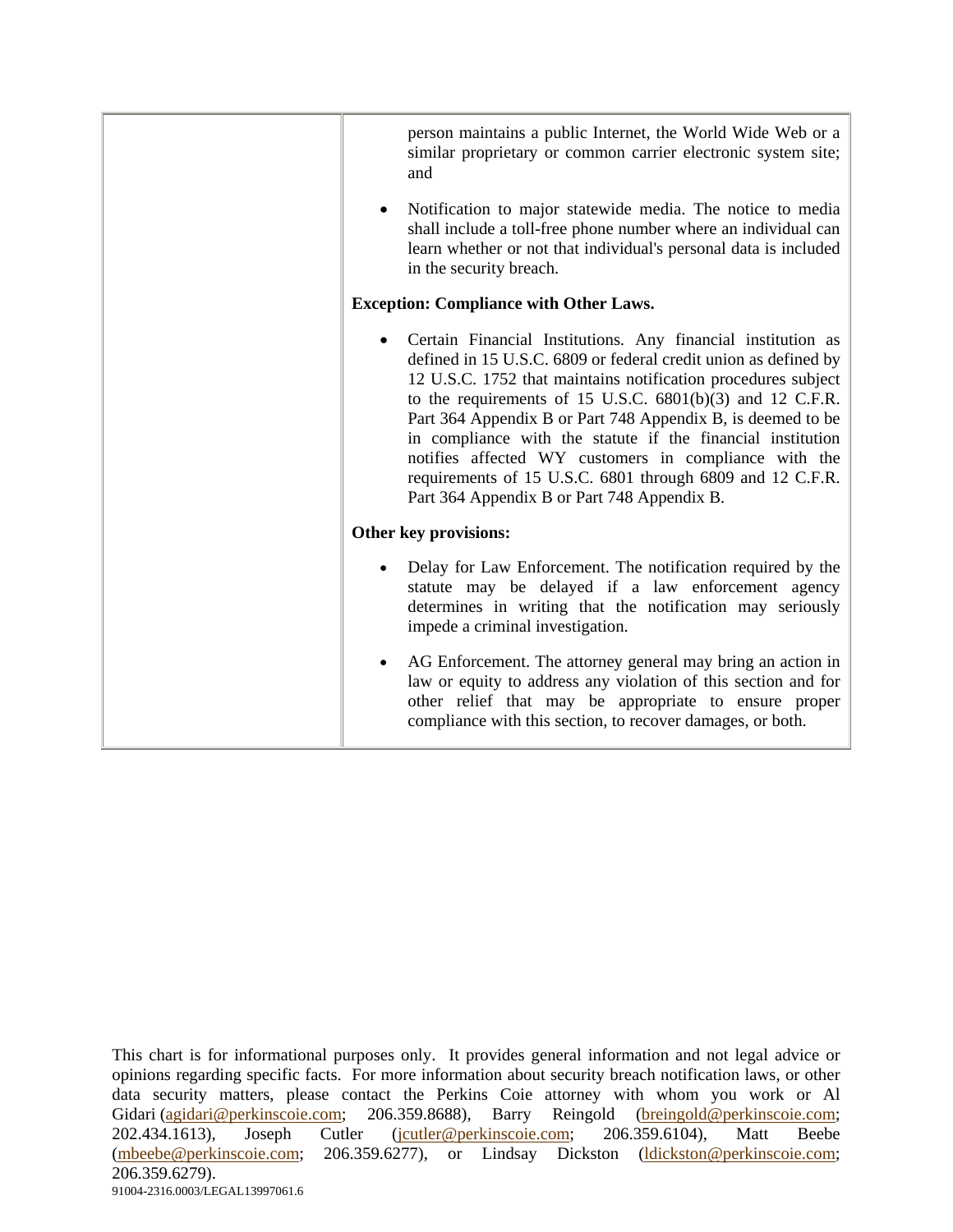| <b>Effective Date</b> | <b>State</b>        |
|-----------------------|---------------------|
| July 1, 2003          | California          |
| March 31, 2005        | Arkansas            |
| May 5, 2005           | Georgia             |
| June 1, 2005          | <b>North Dakota</b> |
| June 28, 2005         | Delaware            |
| July 1, 2005          | Florida             |
| July 1, 2005          | Tennessee           |
| July 24, 2005         | Washington          |
| September 1, 2005     | Texas               |
| December 1, 2005      | North Carolina      |
| December 8, 2005      | New York            |
| January 1, 2006       | Connecticut         |
| January 1, 2006       | Louisiana           |
| January 1, 2006       | Minnesota           |
| January 1, 2006       | Nevada              |
| January 1, 2006       | New Jersey          |
| January 31, 2006      | Maine               |
| February 17, 2006     | Ohio                |
| March 1, 2006         | Montana             |
| March 1, 2006         | Rhode Island        |
| March 31, 2006        | Wisconsin           |
| June 22, 2006         | Pennsylvania        |

## **SECURITY BREACH NOTICE LEGISLATION: EFFECTIVE DATES**